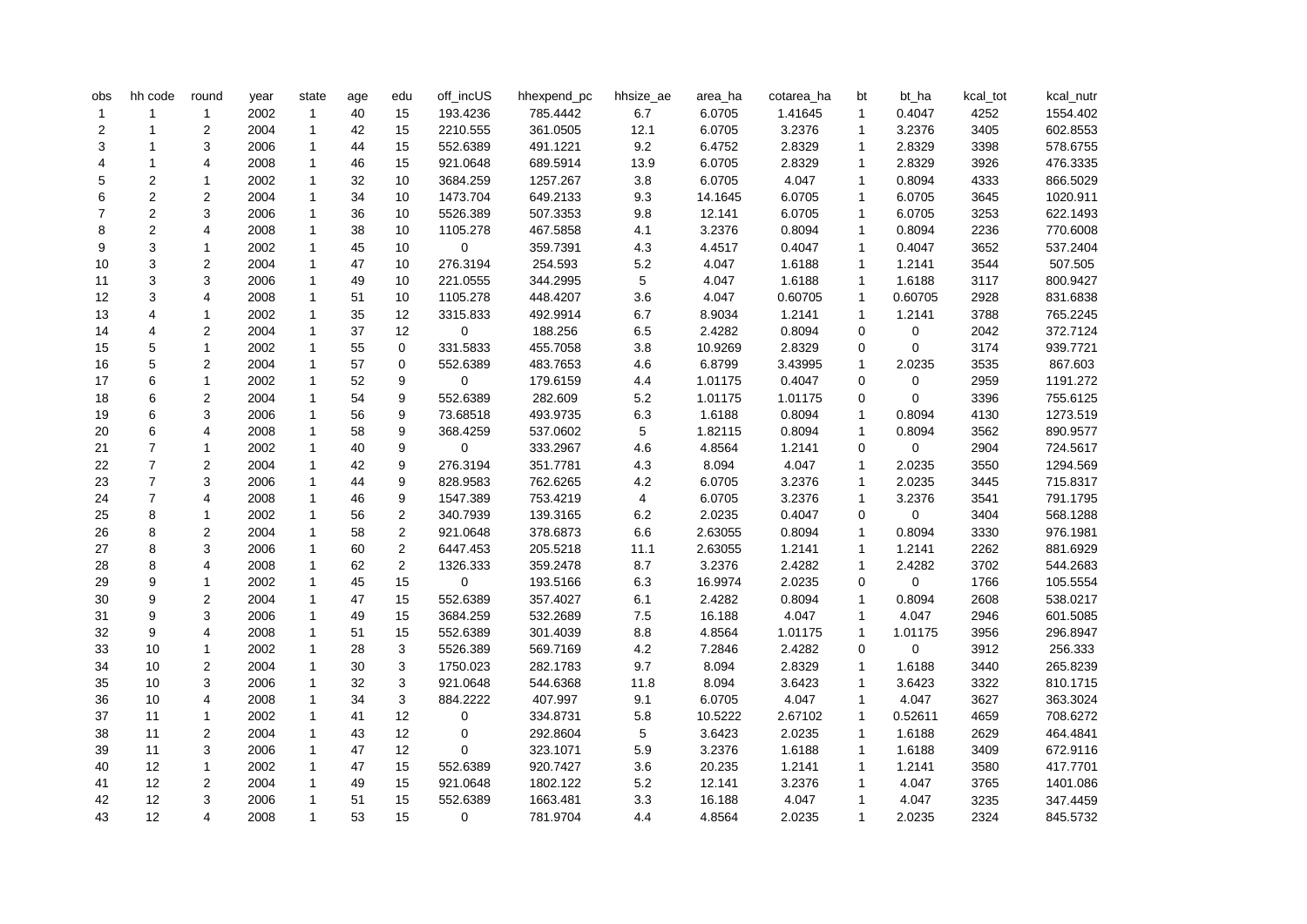| 44 | 13 | 1                       | 2002 | $\mathbf{1}$ | 36 | 10             | 0              | 223.4551 | 4.3            | 1.6188  | 0.8094   | 1            | 0.4047      | 4661 | 628.8885 |
|----|----|-------------------------|------|--------------|----|----------------|----------------|----------|----------------|---------|----------|--------------|-------------|------|----------|
| 45 | 13 | $\boldsymbol{2}$        | 2004 | $\mathbf{1}$ | 38 | 10             | 460.5324       | 493.8791 | 4.4            | 1.6188  | 1.2141   | $\mathbf{1}$ | 0.4047      | 2743 | 356.9429 |
| 46 | 13 | 3                       | 2006 | $\mathbf{1}$ | 40 | 10             | 0              | 354.801  | 4.1            | 2.0235  | 1.2141   | 1            | 1.2141      | 2770 | 545.8897 |
| 47 | 13 | $\overline{4}$          | 2008 | $\mathbf{1}$ | 42 | 10             | 276.3194       | 583.3709 | 2.5            | 1.6188  | 1.2141   | $\mathbf{1}$ | 1.2141      | 3120 | 840.7157 |
| 48 | 14 | 1                       | 2002 | $\mathbf{1}$ | 50 | 0              | 1547.389       | 123.9245 | $\overline{4}$ | 1.2141  | 0.60705  | 0            | 0           | 2951 | 278.4496 |
| 49 | 14 | 2                       | 2004 | 1            | 52 | 0              | 2763.194       | 155.5859 | 5.4            | 2.0235  | 0.4047   | 1            | 0.4047      | 3117 | 422.4537 |
| 50 | 14 | 3                       | 2006 | $\mathbf{1}$ | 54 | 0              | 709.2198       | 132.8199 | 6.4            | 2.0235  | 0.4047   | $\mathbf{1}$ | 0.4047      | 2663 | 225.9909 |
| 51 | 14 | 4                       | 2008 | 1            | 56 | 0              | 33.15833       | 84.67034 | 6              | 1.6188  | 0.60705  | 1            | 0.60705     | 1646 | 166.9197 |
| 52 | 15 | $\mathbf{1}$            | 2002 | $\mathbf{1}$ | 50 | $\overline{7}$ | 0              | 423.7177 | $\overline{4}$ | 6.0705  | 1.82115  | 0            | 0           | 3070 | 593.7509 |
| 53 | 15 | $\overline{2}$          | 2004 | $\mathbf{1}$ | 52 | $\overline{7}$ | 2210.555       | 446.9486 | 3.8            | 3.2376  | 1.6188   | 1            | 1.6188      | 2910 | 589.9684 |
| 54 | 16 | $\mathbf{1}$            | 2002 | $\mathbf{1}$ | 70 | 4              | 663.1666       | 279.669  | 11.4           | 4.8564  | 0.20235  | 0            | $\Omega$    | 3287 | 264.9603 |
| 55 | 16 | $\overline{2}$          | 2004 | $\mathbf{1}$ | 72 | 4              | 0              | 200.7503 | 1.8            | 0.4047  | 0.20235  | 0            | $\Omega$    | 3087 | 409.035  |
| 56 | 16 | 3                       | 2006 | 1            | 74 | 4              | 128.9491       | 151.6828 | 2.3            | 0.8094  | 0.303525 | $\mathbf{1}$ | 0.303525    | 3357 | 282.3524 |
| 57 | 16 | 4                       | 2008 | $\mathbf{1}$ | 76 | 4              | 265.2667       | 259.4886 | 1.6            | 0.8094  | 0.4047   | 1            | 0.4047      | 2779 | 335.2701 |
| 58 | 17 | 1                       | 2002 | $\mathbf{1}$ | 23 | 15             | 0              | 401.4772 | 2.8            | 6.0705  | 2.8329   | 0            | 0           | 2559 | 187.2006 |
| 59 | 17 | $\overline{2}$          | 2004 | $\mathbf{1}$ | 25 | 15             | $\mathbf 0$    | 1003.35  | 2.8            | 4.8564  | 2.0235   | $\mathbf{1}$ | 1.6188      | 4169 | 1279.27  |
| 60 | 17 | 3                       | 2006 | 1            | 27 | 15             | 0              | 424.376  | 5.1            | 7.2846  | 2.0235   | 1            | 2.0235      | 2455 | 418.0751 |
| 61 | 17 | $\overline{4}$          | 2008 | $\mathbf{1}$ | 29 | 15             | 0              | 408.2427 | $\overline{4}$ | 4.047   | 2.0235   | $\mathbf{1}$ | 2.0235      | 3610 | 658.6608 |
| 62 | 18 | 1                       | 2002 | 1            | 30 | 10             | 6631.666       | 126.549  | 3.6            | 1.2141  | 0.4047   | 0            | 0           | 2877 | 1051.89  |
| 63 | 18 | 2                       | 2004 | $\mathbf{1}$ | 32 | 10             | 921.0648       | 188.8889 | 4.4            | 1.2141  | 0.4047   | 1            | 0.4047      | 3153 | 760.9465 |
| 64 | 18 | 3                       | 2006 | 1            | 34 | 10             | 921.0648       | 248.6658 | 4.5            | 0.4047  | 0.4047   | $\mathbf{1}$ | 0.4047      | 3629 | 909.1193 |
| 65 | 18 | 4                       | 2008 | 1            | 36 | 10             | 27.63194       | 134.8208 | 5              | 0.8094  | 0.4047   | 1            | 0.4047      | 1722 | 276.8568 |
| 66 | 19 | 1                       | 2002 | $\mathbf{1}$ | 22 | 16             | 21221.33       | 459.501  | 3.9            | 1.2141  | 1.01175  | $\mathbf{1}$ | 0.60705     | 4084 | 682.3315 |
| 67 | 19 | $\overline{\mathbf{c}}$ | 2004 | 1            | 24 | 16             | 1105.278       | 960.2417 | 5.4            | 1.2141  | 1.01175  | 1            | 0.4047      | 2978 | 705.426  |
| 68 | 19 | 3                       | 2006 | $\mathbf{1}$ | 26 | 16             | 921.0648       | 329.0083 | 5.8            | 2.0235  | 1.01175  | $\mathbf{1}$ | 1.01175     | 3755 | 490.247  |
| 69 | 19 | 4                       | 2008 | 1            | 28 | 16             | 1768.444       | 414.1188 | 4              | 1.82115 | 1.2141   | 1            | 1.2141      | 4008 | 652.4918 |
| 70 | 20 | 1                       | 2002 | $\mathbf{1}$ | 25 | 11             | $\mathbf 0$    | 303.57   | 3.6            | 3.03525 | 1.2141   | 1            | 0.60705     | 4181 | 1476.355 |
| 71 | 20 | $\overline{2}$          | 2004 | $\mathbf{1}$ | 27 | 11             | $\mathbf 0$    | 234.1822 | 4.6            | 2.8329  | 2.8329   | 0            | $\mathbf 0$ | 3159 | 614.5212 |
| 72 | 20 | 4                       | 2008 | 1            | 31 | 11             | 0              | 672.6665 | 2.8            | 2.8329  | 2.8329   | 1            | 2.8329      | 3226 | 510.5073 |
| 73 | 21 | $\mathbf{1}$            | 2002 | $\mathbf{1}$ | 32 | 10             | 221.0555       | 164.7599 | 8              | 28.329  | 4.4517   | 0            | 0           | 2716 | 517.1315 |
| 74 | 21 | $\overline{2}$          | 2004 | 1            | 34 | 10             | $\mathbf 0$    | 312.8695 | 7.5            | 30.3525 | 6.4752   | 0            | 0           | 3540 | 872.0659 |
| 75 | 21 | 3                       | 2006 | $\mathbf{1}$ | 36 | 10             | $\overline{0}$ | 467.776  | 5.2            | 28.329  | 12.141   | $\mathbf{1}$ | 12.141      | 3551 | 645.6617 |
| 76 | 21 | 4                       | 2008 | $\mathbf{1}$ | 38 | 10             | 736.8518       | 590.3735 | 4.8            | 8.094   | 2.8329   | $\mathbf{1}$ | 2.8329      | 3269 | 1071.751 |
| 77 | 22 | $\mathbf{1}$            | 2002 | $\mathbf{1}$ | 50 | 10             | 276.3194       | 359.048  | $2.5\,$        | 4.047   | 4.047    | $\mathbf{1}$ | 0.8094      | 3811 | 760.6187 |
| 78 | 22 | $\mathbf{2}$            | 2004 | $\mathbf{1}$ | 52 | 10             | 442.1111       | 266.0755 | 2.5            | 4.047   | 2.8329   | 0            | $\mathbf 0$ | 3842 | 845.5928 |
| 79 | 22 | 3                       | 2006 | 1            | 54 | 10             | 1842.13        | 872.1086 | 2.6            | 4.047   | 3.2376   | 1            | 3.2376      | 3379 | 398.6263 |
| 80 | 22 | 4                       | 2008 | $\mathbf{1}$ | 56 | 10             | 46.05324       | 734.2692 | 2.4            | 4.047   | 3.2376   | $\mathbf{1}$ | 3.2376      | 4037 | 886.8633 |
| 81 | 23 | 1                       | 2002 | 1            | 22 | 10             | 0              | 135.9356 | 6.6            | 8.094   | 2.8329   | 0            | 0           | 3026 | 465.9055 |
| 82 | 23 | $\overline{2}$          | 2004 | $\mathbf{1}$ | 24 | 10             | $\overline{0}$ | 147.8854 | 8.5            | 7.2846  | 5.2611   | 1            | 0.8094      | 3675 | 422.0829 |
| 83 | 23 | 3                       | 2006 | $\mathbf{1}$ | 26 | 10             | 3094.778       | 468.4687 | 9.3            | 6.0705  | 3.2376   | 1            | 3.2376      | 3522 | 515.3682 |
| 84 | 23 | $\overline{4}$          | 2008 | $\mathbf{1}$ | 28 | 10             | 2726.352       | 437.9945 | 7.9            | 8.9034  | 6.0705   | $\mathbf{1}$ | 6.0705      | 3030 | 673.4393 |
| 85 | 24 | 1                       | 2002 | $\mathbf{1}$ | 70 | $\overline{7}$ | 0              | 129.9672 | 4.9            | 1.82115 | 0.8094   | 0            | 0           | 3321 | 517.4642 |
| 86 | 24 | 2                       | 2004 | $\mathbf{1}$ | 72 | $\overline{7}$ | 276.3194       | 673.8699 | 4.5            | 3.2376  | 1.6188   | 1            | 0.4047      | 3927 | 975.3521 |
| 87 | 24 | 3                       | 2006 | $\mathbf{1}$ | 74 | $\overline{7}$ | 460.5324       | 175.669  | 6.2            | 1.6188  | 1.2141   | $\mathbf{1}$ | 1.2141      | 1731 | 212.8633 |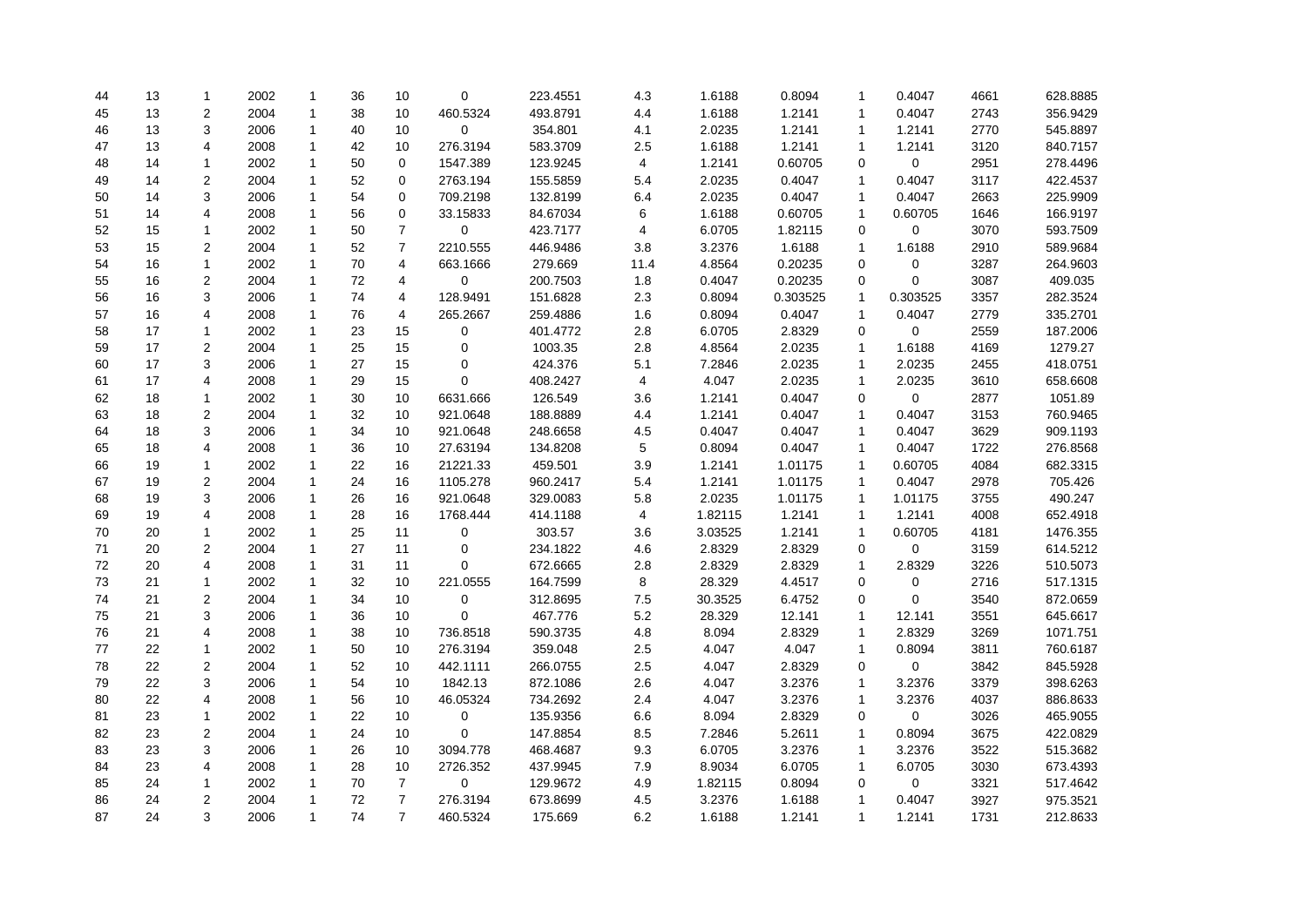| 88  | 24 | 4                | 2008 | 1            | 76 | $\overline{7}$ | 736.8518    | 265.0623 | 5.2              | 1.01175  | 1.01175 | 1            | 1.01175     | 1938 | 584.3647 |
|-----|----|------------------|------|--------------|----|----------------|-------------|----------|------------------|----------|---------|--------------|-------------|------|----------|
| 89  | 25 | $\mathbf{1}$     | 2002 | $\mathbf{1}$ | 55 | 10             | 0           | 299.9261 | 4.6              | 5.6658   | 0.60705 | $\mathbf 0$  | $\mathbf 0$ | 3323 | 784.7546 |
| 90  | 25 | $\overline{2}$   | 2004 | $\mathbf{1}$ | 57 | 10             | $\mathbf 0$ | 548.2492 | 5.4              | 6.4752   | 2.4282  | $\mathbf{1}$ | 0.4047      | 4621 | 605.092  |
| 91  | 25 | 3                | 2006 | $\mathbf{1}$ | 59 | 10             | 414.4791    | 140.0495 | $6.2\,$          | 5.2611   | 1.2141  | $\mathbf{1}$ | 1.2141      | 4577 | 338.5955 |
| 92  | 25 | 4                | 2008 | $\mathbf{1}$ | 61 | 10             | $\mathbf 0$ | 168.0672 | 8                | 4.8564   | 2.0235  | $\mathbf{1}$ | 2.0235      | 4108 | 275.6638 |
| 93  | 26 | $\mathbf{1}$     | 2002 | 1            | 37 | 17             | 884.2222    | 281.9638 | 5.5              | 8.094    | 1.82115 | 0            | 0           | 3031 | 533.6091 |
| 94  | 26 | $\overline{2}$   | 2004 | $\mathbf{1}$ | 39 | 17             | 368.4259    | 231.3259 | 5.5              | 8.9034   | 2.4282  | $\mathbf{1}$ | 1.6188      | 4617 | 401.7265 |
| 95  | 26 | 3                | 2006 | $\mathbf{1}$ | 41 | 17             | 1547.389    | 513.6646 | 4.6              | 8.094    | 1.6188  | $\mathbf{1}$ | 1.6188      | 2484 | 588.5679 |
| 96  | 26 | $\overline{4}$   | 2008 | $\mathbf{1}$ | 43 | 17             | 2763.194    | 1635.523 | 3.2              | 8.094    | 3.2376  | 1            | 3.2376      | 4476 | 689.6288 |
| 97  | 27 | $\mathbf{1}$     | 2002 | $\mathbf{1}$ | 50 | 0              | 0           | 387.3615 | 2.8              | 1.6188   | 0.4047  | 0            | $\mathbf 0$ | 3162 | 344.4749 |
| 98  | 27 | $\overline{2}$   | 2004 | $\mathbf{1}$ | 52 | $\mathbf 0$    | 110.5278    | 301.8039 | 2.6              | 1.517625 | 1.2141  | $\mathbf{1}$ | 0.4047      | 4050 | 661.539  |
| 99  | 27 | 3                | 2006 | $\mathbf 1$  | 54 | $\mathbf 0$    | 221.0555    | 165.0011 | 7.9              | 1.517625 | 1.2141  | $\mathbf{1}$ | 1.2141      | 3206 | 377.1163 |
| 100 | 27 | 4                | 2008 | $\mathbf 1$  | 56 | 0              | 0           | 245.7057 | 4                | 1.6188   | 0.8094  | 1            | 0.8094      | 3627 | 584.6075 |
| 101 | 28 | $\mathbf{1}$     | 2002 | $\mathbf{1}$ | 32 | 9              | $\mathbf 0$ | 166.2372 | 3.5              | 2.0235   | 1.6188  | $\mathbf 0$  | $\mathbf 0$ | 2984 | 438.4136 |
| 102 | 28 | $\overline{c}$   | 2004 | $\mathbf{1}$ | 34 | 9              | $\mathbf 0$ | 168.2947 | 3.8              | 3.2376   | 1.6188  | $\mathbf{1}$ | 0.8094      | 3801 | 692.3235 |
| 103 | 28 | 3                | 2006 | $\mathbf{1}$ | 36 | 9              | $\Omega$    | 254.9629 | 3.8              | 3.2376   | 1.2141  | $\mathbf{1}$ | 1.2141      | 3834 | 634.254  |
| 104 | 28 | 4                | 2008 | 1            | 38 | 9              | $\mathbf 0$ | 336.5684 | 5.8              | 4.047    | 1.6188  | $\mathbf{1}$ | 1.6188      | 3732 | 618.8131 |
| 105 | 29 | $\mathbf{1}$     | 2002 | $\mathbf{1}$ | 60 | 12             | 460.5324    | 314.4522 | 4.6              | 3.2376   | 1.2141  | $\mathbf{1}$ | 0.8094      | 3054 | 355.7473 |
| 106 | 29 | $\overline{2}$   | 2004 | 1            | 62 | 12             | 460.5324    | 546.6666 | 4.6              | 4.8564   | 2.4282  | 1            | 2.0235      | 3111 | 401.9961 |
| 107 | 29 | 3                | 2006 | $\mathbf{1}$ | 64 | 12             | 460.5324    | 574.5446 | 5.4              | 6.0705   | 1.2141  | $\mathbf{1}$ | 1.2141      | 4288 | 429.3907 |
| 108 | 29 | 4                | 2008 | $\mathbf{1}$ | 66 | 12             | 736.8518    | 309.8744 | 6.4              | 5.05875  | 2.8329  | $\mathbf{1}$ | 2.8329      | 3444 | 664.944  |
| 109 | 30 | $\mathbf{1}$     | 2002 | 1            | 50 | 4              | 147.3704    | 99.58966 | 4.7              | 2.0235   | 1.2141  | 0            | 0           | 3529 | 231.9121 |
| 110 | 30 | $\overline{2}$   | 2004 | $\mathbf{1}$ | 52 | 4              | 55.26389    | 104.2753 | 5.6              | 1.6188   | 1.2141  | $\mathbf{1}$ | 0.8094      | 3447 | 127.401  |
| 111 | 30 | 3                | 2006 | 1            | 54 | 4              | $\mathbf 0$ | 85.15104 | 4.7              | 1.6188   | 0.60705 | $\mathbf{1}$ | 0.60705     | 3681 | 112.5813 |
| 112 | 30 | $\overline{4}$   | 2008 | $\mathbf{1}$ | 56 | 4              | 552.6389    | 174.6637 | 4.9              | 1.6188   | 0.8094  | $\mathbf{1}$ | 0.8094      | 4531 | 174.8714 |
| 113 | 31 | $\mathbf{1}$     | 2002 | $\mathbf 1$  | 40 | 0              | 257.8981    | 164.3551 | 7.1              | 6.8799   | 1.2141  | $\mathbf 0$  | 0           | 4017 | 570.6443 |
| 114 | 31 | $\boldsymbol{2}$ | 2004 | $\mathbf{1}$ | 42 | $\pmb{0}$      | 0           | 242.2212 | 7.6              | 7.6893   | 2.4282  | $\mathbf{1}$ | 1.2141      | 4144 | 293.87   |
| 115 | 31 | 3                | 2006 | 1            | 44 | $\mathbf 0$    | $\mathbf 0$ | 129.34   | $\overline{7}$   | 5.2611   | 1.2141  | $\mathbf{1}$ | 1.2141      | 4281 | 104.16   |
| 116 | 31 | 4                | 2008 | 1            | 46 | 0              | $\mathbf 0$ | 522.7595 | 7.1              | 4.8564   | 2.0235  | 1            | 2.0235      | 2100 | 425.0949 |
| 117 | 32 | $\mathbf{1}$     | 2002 | $\mathbf{1}$ | 32 | 17             | 169.4759    | 186.8445 | $\boldsymbol{2}$ | 1.2141   | 0.60705 | 1            | 0.60705     | 3165 | 443.4607 |
| 118 | 32 | $\overline{c}$   | 2004 | 1            | 34 | 17             | 1013.171    | 247.0941 | 3                | 1.2141   | 0.8094  | $\mathbf{1}$ | 0.4047      | 3783 | 1049.76  |
| 119 | 32 | 3                | 2006 | $\mathbf{1}$ | 36 | 17             | 2763.194    | 450.326  | 2.6              | 1.2141   | 1.2141  | $\mathbf{1}$ | 1.2141      | 3486 | 690.7318 |
| 120 | 32 | 4                | 2008 | $\mathbf{1}$ | 38 | 17             | 2394.768    | 548.0822 | 2.9              | 1.2141   | 0.60705 | $\mathbf{1}$ | 0.60705     | 3144 | 594.1539 |
| 121 | 33 | $\mathbf{1}$     | 2002 | $\mathbf{1}$ | 51 | 10             | 921.0648    | 250.409  | $6.6\,$          | 14.1645  | 1.6188  | $\mathbf{1}$ | 1.6188      | 2777 | 676.7809 |
| 122 | 33 | 2                | 2004 | $\mathbf{1}$ | 53 | 10             | 1473.704    | 203.2742 | 6.2              | 10.1175  | 4.047   | $\mathbf{1}$ | 1.2141      | 2872 | 442.5669 |
| 123 | 33 | 3                | 2006 | 1            | 55 | 10             | 3684.259    | 756.6539 | 7.1              | 10.1175  | 2.4282  | 1            | 2.4282      | 3284 | 500.0204 |
| 124 | 33 | 4                | 2008 | $\mathbf{1}$ | 57 | 10             | 2505.296    | 783.0283 | 10               | 12.141   | 2.8329  | $\mathbf{1}$ | 2.8329      | 2741 | 401.0183 |
| 125 | 34 | $\mathbf{1}$     | 2002 | 1            | 45 | 10             | 0           | 188.1001 | 3.5              | 4.047    | 1.6188  | $\mathbf{1}$ | 0.60705     | 3935 | 504.2025 |
| 126 | 34 | 2                | 2004 | $\mathbf{1}$ | 47 | 10             | $\mathbf 0$ | 475.8375 | 2.8              | 4.047    | 1.41645 | $\mathbf{1}$ | 0.8094      | 3376 | 949.0219 |
| 127 | 34 | 3                | 2006 | $\mathbf{1}$ | 49 | 10             | $\mathbf 0$ | 421.8574 | 2.6              | 3.2376   | 1.6188  | $\mathbf{1}$ | 1.6188      | 3288 | 509.1817 |
| 128 | 34 | 4                | 2008 | $\mathbf{1}$ | 51 | 10             | $\mathbf 0$ | 415.0414 | $\overline{4}$   | 3.03525  | 1.2141  | $\mathbf{1}$ | 1.2141      | 3655 | 767.6191 |
| 129 | 35 | $\mathbf{1}$     | 2002 | $\mathbf{1}$ | 35 | 10             | $\mathbf 0$ | 269.1013 | 7.4              | 5.6658   | 1.6188  | $\mathbf 0$  | 0           | 3596 | 800.0144 |
| 130 | 35 | 2                | 2004 | $\mathbf{1}$ | 37 | 10             | $\mathbf 0$ | 199.7044 | 9.1              | 5.6658   | 2.8329  | 1            | 0.8094      | 2436 | 426.4025 |
| 131 | 35 | 3                | 2006 | $\mathbf{1}$ | 39 | 10             | $\mathbf 0$ | 177.8637 | 8.1              | 1.6188   | 1.6188  | $\mathbf{1}$ | 1.6188      | 3169 | 111.3566 |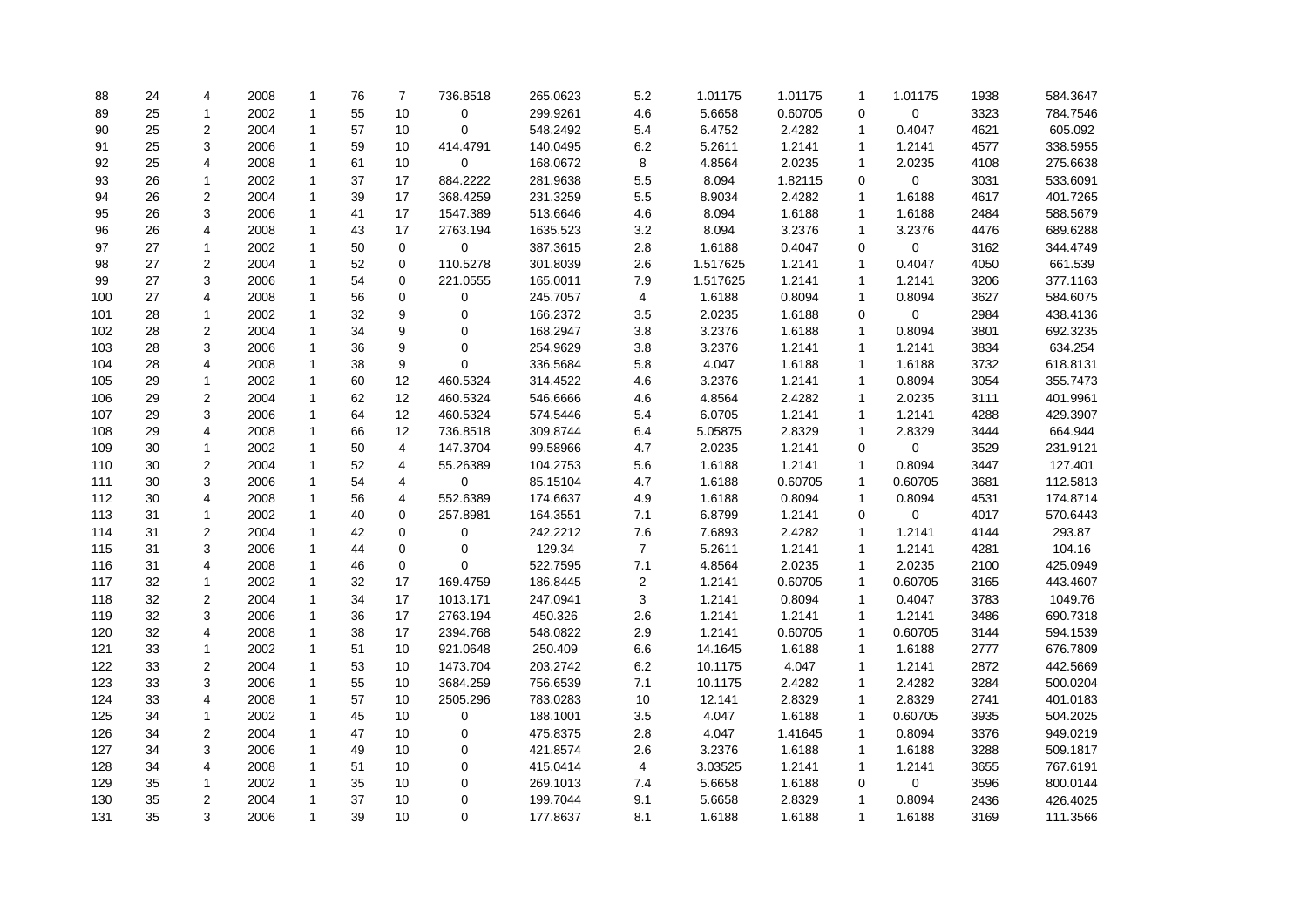| 133<br>2002<br>55<br>5<br>530.5333<br>365.2031<br>5.4<br>5.2611<br>2.0235<br>$\mathbf 0$<br>36<br>$\mathbf{1}$<br>1<br>5<br>405.2685<br>134<br>36<br>2<br>2004<br>$\mathbf{1}$<br>57<br>127.0451<br>5.9<br>3.2376<br>1.2141<br>$\mathbf 0$<br>5<br>3<br>2006<br>$\mathbf{1}$<br>59<br>215.3542<br>7.4<br>4.047<br>0.8094<br>135<br>36<br>0<br>$\mathbf{1}$<br>5<br>7.1<br>136<br>36<br>2008<br>$\mathbf 0$<br>224.7347<br>4.8564<br>2.4282<br>4<br>$\mathbf{1}$<br>61<br>$\mathbf{1}$<br>10<br>1<br>0<br>$\mathbf{1}$ | $\mathbf 0$<br>3570<br>898.3322<br>2216<br>$\mathbf 0$<br>113.1425<br>3172<br>477.4929<br>0.8094<br>3112<br>2.4282<br>443.3625 |
|-----------------------------------------------------------------------------------------------------------------------------------------------------------------------------------------------------------------------------------------------------------------------------------------------------------------------------------------------------------------------------------------------------------------------------------------------------------------------------------------------------------------------|--------------------------------------------------------------------------------------------------------------------------------|
|                                                                                                                                                                                                                                                                                                                                                                                                                                                                                                                       |                                                                                                                                |
|                                                                                                                                                                                                                                                                                                                                                                                                                                                                                                                       |                                                                                                                                |
|                                                                                                                                                                                                                                                                                                                                                                                                                                                                                                                       |                                                                                                                                |
|                                                                                                                                                                                                                                                                                                                                                                                                                                                                                                                       |                                                                                                                                |
| 185.8491<br>6<br>2.4282<br>1.2141<br>137<br>37<br>2002<br>1<br>43                                                                                                                                                                                                                                                                                                                                                                                                                                                     | 391.205<br>0.4047<br>3168                                                                                                      |
| 37<br>$\overline{2}$<br>45<br>523.1832<br>4.2<br>18.2115<br>138<br>2004<br>$\mathbf{1}$<br>10<br>$\mathbf 0$<br>12.141<br>1                                                                                                                                                                                                                                                                                                                                                                                           | 3096<br>574.4424<br>8.094                                                                                                      |
| 139<br>37<br>3<br>2006<br>47<br>0<br>557.5744<br>4.9<br>19.4256<br>12.141<br>$\mathbf{1}$<br>10<br>$\mathbf{1}$                                                                                                                                                                                                                                                                                                                                                                                                       | 726.2582<br>3091<br>12.141                                                                                                     |
| 6<br>6.0705<br>140<br>38<br>2002<br>$\mathbf{1}$<br>20<br>16<br>663.1666<br>128.6418<br>13.15275<br>0<br>1                                                                                                                                                                                                                                                                                                                                                                                                            | 2863<br>399.5347<br>$\mathbf 0$                                                                                                |
| 5.8<br>38<br>2<br>2004<br>22<br>16<br>0<br>283.8238<br>10.1175<br>5.6658<br>141<br>$\mathbf{1}$<br>$\mathbf{1}$                                                                                                                                                                                                                                                                                                                                                                                                       | 0.8094<br>3217<br>469.5837                                                                                                     |
| 3<br>24<br>$\Omega$<br>209.2946<br>7.1<br>5.6658<br>142<br>38<br>2006<br>$\mathbf{1}$<br>16<br>14.1645<br>$\mathbf{1}$                                                                                                                                                                                                                                                                                                                                                                                                | 425.2374<br>5.6658<br>2632                                                                                                     |
| 143<br>2008<br>26<br>2578.981<br>258.3455<br>9.6<br>3.03525<br>2.4282<br>38<br>4<br>1<br>16<br>1                                                                                                                                                                                                                                                                                                                                                                                                                      | 456.9387<br>2.4282<br>4266                                                                                                     |
| 28<br>15<br>254.2139<br>136.534<br>$7.5\,$<br>4.8564<br>144<br>39<br>1<br>2002<br>1<br>10.1175<br>0                                                                                                                                                                                                                                                                                                                                                                                                                   | 0<br>2068<br>260.8612                                                                                                          |
| 2<br>8.1<br>145<br>39<br>2004<br>$\mathbf{1}$<br>30<br>15<br>2800.037<br>254.9795<br>10.1175<br>4.8564<br>$\mathbf{1}$                                                                                                                                                                                                                                                                                                                                                                                                | 3364<br>416.2455<br>0.8094                                                                                                     |
| 3<br>2006<br>32<br>15<br>0<br>412.5628<br>4.4<br>6.4752<br>6.4752<br>146<br>39<br>$\mathbf{1}$<br>$\mathbf{1}$                                                                                                                                                                                                                                                                                                                                                                                                        | 6.4752<br>4537<br>749.735                                                                                                      |
| 9.5<br>147<br>39<br>2008<br>$\mathbf{1}$<br>34<br>15<br>2947.407<br>350.6042<br>10.1175<br>7.6893<br>$\mathbf{1}$<br>4                                                                                                                                                                                                                                                                                                                                                                                                | 456.7757<br>7.6893<br>4168                                                                                                     |
| 2002<br>55<br>9<br>368.4259<br>129.5582<br>6.8<br>1.6188<br>1.6188<br>0<br>148<br>40<br>1<br>$\mathbf{1}$                                                                                                                                                                                                                                                                                                                                                                                                             | 0<br>3488<br>551.4751                                                                                                          |
| $\overline{2}$<br>9<br>149<br>40<br>2004<br>57<br>1363.176<br>176.1664<br>7.4<br>1.41645<br>1.41645<br>$\mathbf 0$<br>$\mathbf{1}$                                                                                                                                                                                                                                                                                                                                                                                    | $\Omega$<br>244.09<br>2778                                                                                                     |
| 9<br>6.3<br>0.8094<br>150<br>40<br>3<br>2006<br>$\mathbf{1}$<br>59<br>552.6389<br>355.2957<br>1.6188<br>$\mathbf{1}$                                                                                                                                                                                                                                                                                                                                                                                                  | 295.7789<br>0.8094<br>1872                                                                                                     |
| 9<br>61<br>368.4259<br>356.3801<br>8.7<br>1.2141<br>3.6423<br>151<br>40<br>2008<br>1<br>$\mathbf{1}$<br>4                                                                                                                                                                                                                                                                                                                                                                                                             | 3.6423<br>2159<br>395.6286                                                                                                     |
| 12<br>$\mathbf 0$<br>5.4<br>152<br>41<br>$\mathbf{1}$<br>2002<br>$\mathbf{1}$<br>25<br>140.7879<br>2.22585<br>1.01175<br>$\mathbf 0$                                                                                                                                                                                                                                                                                                                                                                                  | $\mathbf 0$<br>2777<br>409.7037                                                                                                |
| 5<br>2<br>27<br>12<br>368.4259<br>191.5719<br>2.22585<br>1.2141<br>153<br>2004<br>41<br>1<br>1                                                                                                                                                                                                                                                                                                                                                                                                                        | 0.8094<br>2683<br>278.6049                                                                                                     |
| 3<br>29<br>12<br>5.8<br>154<br>2006<br>$\mathbf{1}$<br>221.0555<br>208.2046<br>2.22585<br>1.6188<br>41<br>$\mathbf{1}$                                                                                                                                                                                                                                                                                                                                                                                                | 4224<br>1.6188<br>295.5499                                                                                                     |
| 155<br>2008<br>31<br>12<br>2652.667<br>242.2349<br>6.6<br>2.22585<br>0.60705<br>$\mathbf{1}$<br>41<br>4<br>$\mathbf{1}$                                                                                                                                                                                                                                                                                                                                                                                               | 0.60705<br>2770<br>336.8645                                                                                                    |
| 9<br>206.7091<br>7.2<br>7.08225<br>2.0235<br>156<br>42<br>2002<br>19<br>736.8518<br>$\mathbf 0$<br>$\mathbf{1}$<br>$\mathbf{1}$                                                                                                                                                                                                                                                                                                                                                                                       | $\mathbf 0$<br>3905<br>2015.674                                                                                                |
| 9<br>3.4<br>157<br>42<br>2<br>2004<br>$\mathbf{1}$<br>21<br>663.1666<br>881.7758<br>3.03525<br>2.0235<br>$\mathbf{1}$                                                                                                                                                                                                                                                                                                                                                                                                 | 0.4047<br>4090<br>1681.976                                                                                                     |
| 9<br>158<br>42<br>3<br>23<br>206.3638<br>9.5<br>2.8329<br>1.6188<br>2006<br>$\mathbf{1}$<br>331.5833<br>1                                                                                                                                                                                                                                                                                                                                                                                                             | 1.6188<br>3280<br>387.4343                                                                                                     |
| 25<br>9<br>2.8329<br>42<br>2008<br>0<br>307.9468<br>10.5<br>2.0235<br>$\mathbf{1}$<br>159<br>4<br>$\mathbf{1}$                                                                                                                                                                                                                                                                                                                                                                                                        | 2.0235<br>3566<br>441.8304                                                                                                     |
| 2002<br>43<br>16<br>1105.278<br>337.1241<br>10<br>14.1645<br>6.0705<br>160<br>43<br>1<br>0<br>1                                                                                                                                                                                                                                                                                                                                                                                                                       | 0<br>2577<br>560.4757                                                                                                          |
| $\overline{2}$<br>45<br>16<br>552.6389<br>4.8<br>2.4282<br>43<br>2004<br>$\mathbf{1}$<br>144.0503<br>6.0705<br>$\mathbf{1}$<br>161                                                                                                                                                                                                                                                                                                                                                                                    | 3377<br>0.8094<br>1414.502                                                                                                     |
| 162<br>43<br>3<br>2006<br>$\mathbf{1}$<br>47<br>16<br>331.2615<br>4.1<br>5.6658<br>1.6188<br>0<br>$\mathbf{1}$                                                                                                                                                                                                                                                                                                                                                                                                        | 1.6188<br>3483<br>589.1633                                                                                                     |
| $\mathbf 0$<br>844.5851<br>3.4<br>8.094<br>2.8329<br>163<br>43<br>2008<br>$\mathbf{1}$<br>49<br>16<br>4<br>$\mathbf{1}$                                                                                                                                                                                                                                                                                                                                                                                               | 915.5962<br>2.8329<br>3055                                                                                                     |
| 5<br>24<br>921.0648<br>284.9815<br>8.094<br>1.6188<br>164<br>44<br>$\mathbf{1}$<br>2002<br>1<br>17<br>$\mathbf{1}$                                                                                                                                                                                                                                                                                                                                                                                                    | 3478<br>657.6091<br>0.4047                                                                                                     |
| $\overline{2}$<br>2004<br>26<br>17<br>644.7453<br>101.0402<br>6.1<br>4.047<br>4.047<br>165<br>44<br>$\mathbf{1}$<br>$\mathbf{1}$                                                                                                                                                                                                                                                                                                                                                                                      | 1.2141<br>4394<br>363.7469                                                                                                     |
| 544.6443<br>5<br>166<br>3<br>2006<br>28<br>17<br>1565.81<br>4.4517<br>2.0235<br>44<br>$\mathbf{1}$<br>$\mathbf{1}$                                                                                                                                                                                                                                                                                                                                                                                                    | 654.3487<br>2.0235<br>2865                                                                                                     |
| 30<br>17<br>5526.389<br>1480.666<br>5.8<br>6.0705<br>4.047<br>167<br>44<br>2008<br>1<br>4<br>1                                                                                                                                                                                                                                                                                                                                                                                                                        | 4.047<br>4397<br>932.584                                                                                                       |
| 4.3<br>8.094<br>168<br>2002<br>$\mathbf{1}$<br>38<br>10<br>460.5324<br>288.0591<br>3.2376<br>45<br>1<br>$\mathbf{1}$                                                                                                                                                                                                                                                                                                                                                                                                  | 0.4047<br>3413<br>496.6462                                                                                                     |
| 2<br>40<br>606.2794<br>5.3<br>8.094<br>169<br>45<br>2004<br>1<br>10<br>1289.491<br>14.1645<br>$\mathbf{1}$                                                                                                                                                                                                                                                                                                                                                                                                            | 3.2376<br>3325<br>725.3484                                                                                                     |
| 4.2<br>8.094<br>2.8329<br>170<br>3<br>2006<br>42<br>552.6389<br>726.863<br>45<br>1<br>10<br>$\mathbf{1}$                                                                                                                                                                                                                                                                                                                                                                                                              | 2.8329<br>4212<br>631.4895                                                                                                     |
| 45<br>2008<br>44<br>10<br>921.0648<br>497.7975<br>5<br>11.3316<br>6.0705<br>171<br>4<br>$\mathbf{1}$<br>$\mathbf{1}$                                                                                                                                                                                                                                                                                                                                                                                                  | 6.0705<br>2591<br>530.2883                                                                                                     |
| 8.2<br>$\mathbf 0$<br>158.1335<br>1.6188<br>0.4047<br>172<br>46<br>$\mathbf{1}$<br>2002<br>$\mathbf{1}$<br>68<br>10<br>$\mathbf{1}$                                                                                                                                                                                                                                                                                                                                                                                   | 3219<br>262.1399<br>0.4047                                                                                                     |
| 214.2337<br>5.2<br>173<br>2<br>2004<br>70<br>10<br>552.6389<br>8.9034<br>6.4752<br>46<br>$\mathbf{1}$<br>$\mathbf{1}$                                                                                                                                                                                                                                                                                                                                                                                                 | 644.0822<br>2.0235<br>3020                                                                                                     |
| 3<br>72<br>10.2<br>174<br>46<br>2006<br>1<br>10<br>0<br>813.1505<br>18.2115<br>3.2376<br>1                                                                                                                                                                                                                                                                                                                                                                                                                            | 3.2376<br>4295<br>1045.161                                                                                                     |
| 74<br>1.8<br>175<br>46<br>4<br>2008<br>$\mathbf{1}$<br>10<br>$\Omega$<br>621.9604<br>3.2376<br>0.8094<br>$\mathbf{1}$                                                                                                                                                                                                                                                                                                                                                                                                 | 0.8094<br>4213<br>1531.072                                                                                                     |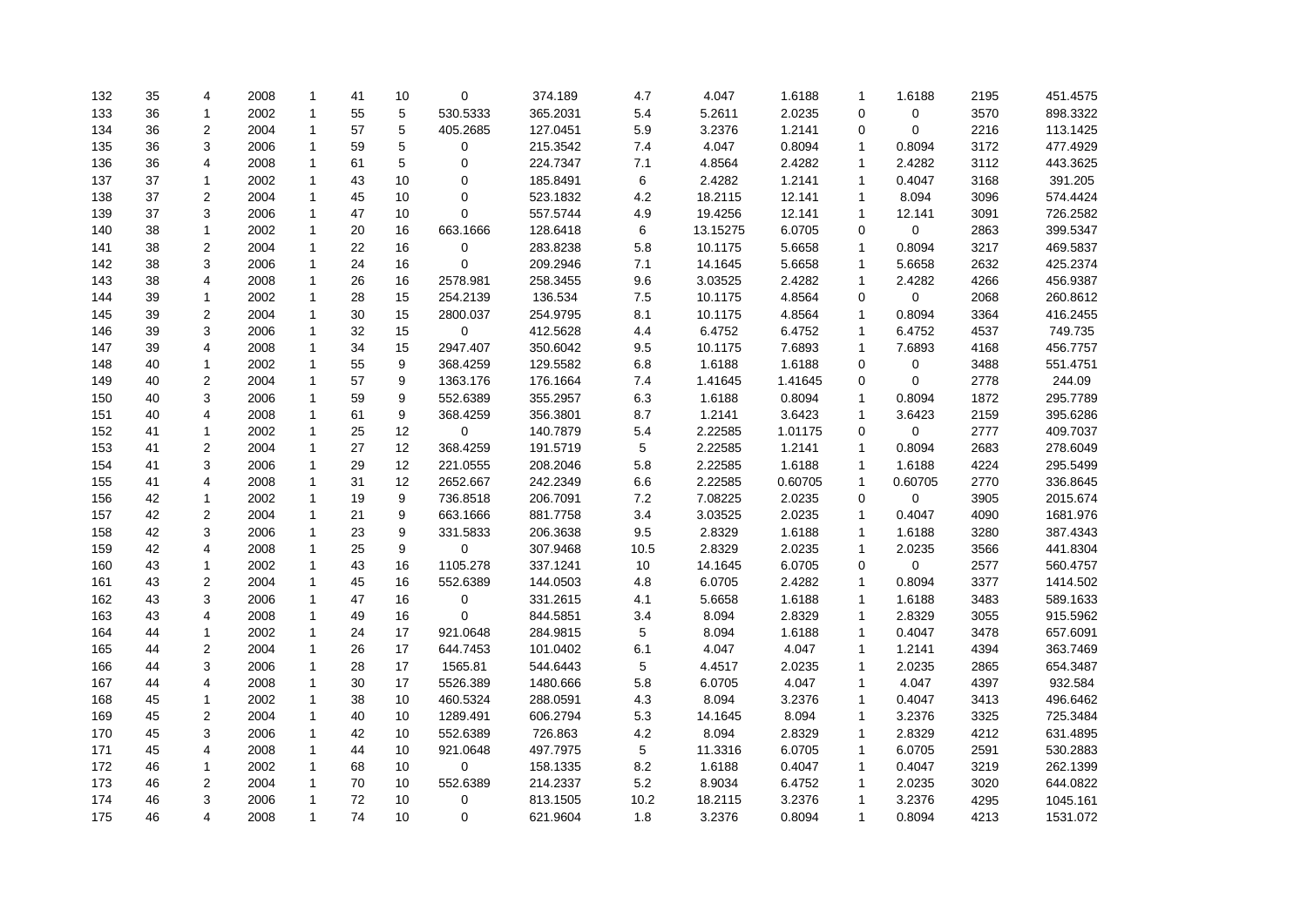| 176 | 47 | 1              | 2002 | 1            | 45 | 17             | $\mathbf 0$ | 243.4346 | 3.4            | 2.0235   | 1.2141  | 0            | 0           | 3160 | 612.8273 |
|-----|----|----------------|------|--------------|----|----------------|-------------|----------|----------------|----------|---------|--------------|-------------|------|----------|
| 177 | 47 | 3              | 2006 | $\mathbf{1}$ | 49 | 17             | 1547.389    | 487.9199 | 4.4            | 1.6188   | 1.2141  | 1            | 1.2141      | 3367 | 337.808  |
| 178 | 47 | 4              | 2008 | $\mathbf{1}$ | 51 | 17             | 2026.342    | 588.2377 | 4.2            | 2.0235   | 1.2141  | $\mathbf{1}$ | 1.2141      | 2974 | 537.622  |
| 179 | 48 | 1              | 2002 | $\mathbf{1}$ | 45 | 8              | 294.7407    | 199.234  | 9.5            | 1.2141   | 0.8094  | $\Omega$     | $\mathbf 0$ | 2359 | 647.8131 |
| 180 | 48 | 2              | 2004 | 1            | 47 | 8              | 221.0555    | 167.3772 | 10.2           | 3.6423   | 0.8094  | $\mathbf{1}$ | 0.8094      | 2996 | 360.739  |
| 181 | 48 | 3              | 2006 | 1            | 49 | 8              | 110.5278    | 394.0994 | 4.4            | 4.8564   | 1.2141  | $\mathbf{1}$ | 1.2141      | 4141 | 249.3018 |
| 182 | 48 | 4              | 2008 | $\mathbf{1}$ | 51 | 8              | $\Omega$    | 366.909  | 4.7            | 1.41645  | 3.2376  | $\mathbf{1}$ | 3.2376      | 3311 | 368.9753 |
| 183 | 49 | 1              | 2002 | 1            | 65 | $\mathbf 0$    | 184.213     | 188.5925 | 3.5            | 0.8094   | 0.4047  | $\mathbf 0$  | $\mathbf 0$ | 2320 | 332.5311 |
| 184 | 49 | 2              | 2004 | 1            | 67 | $\Omega$       | $\Omega$    | 198.5107 | 3.8            | 7.2846   | 5.2611  | $\mathbf{1}$ | 2.0235      | 4568 | 2645.247 |
| 185 | 49 | 3              | 2006 | $\mathbf{1}$ | 69 | $\mathbf 0$    | 0           | 451.5404 | 4.6            | 2.0235   | 1.2141  | $\mathbf{1}$ | 1.2141      | 3876 | 335.2433 |
| 186 | 49 | 4              | 2008 | $\mathbf{1}$ | 71 | $\mathbf 0$    | $\Omega$    | 587.8057 | 5.8            | 2.0235   | 4.047   | $\mathbf{1}$ | 4.047       | 3884 | 496.6872 |
| 187 | 50 | 1              | 2002 | 1            | 22 | 15             | 0           | 284.2429 | 3.6            | 2.0235   | 2.0235  | $\mathbf 0$  | 0           | 3916 | 1301.705 |
| 188 | 50 | 2              | 2004 | 1            | 24 | 15             | $\Omega$    | 316.3529 | 4.6            | 3.03525  | 2.4282  | $\mathbf{1}$ | 0.4047      | 3749 | 1556.849 |
| 189 | 50 | 3              | 2006 | $\mathbf{1}$ | 26 | 15             | 331.5833    | 222.2847 | 3.4            | 2.4282   | 1.2141  | $\mathbf{1}$ | 1.2141      | 4267 | 148.5559 |
| 190 | 50 | 4              | 2008 | 1            | 28 | 15             | 442.1111    | 215.1366 | 4.3            | 2.4282   | 1.6188  | $\mathbf{1}$ | 1.6188      | 2346 | 361.2683 |
| 191 | 51 | 1              | 2002 | $\mathbf{1}$ | 23 | 12             | 368.4259    | 363.5618 | 2.6            | 2.8329   | 1.6188  | $\mathbf 0$  | 0           | 3331 | 1188.078 |
| 192 | 51 | 2              | 2004 | $\mathbf{1}$ | 25 | 12             | 442.1111    | 313.5289 | 3.4            | 3.2376   | 2.4282  | $\mathbf{1}$ | 0.4047      | 3727 | 439.1841 |
| 193 | 51 | 3              | 2006 | $\mathbf{1}$ | 27 | 12             | 1215.805    | 297.5849 | 4.2            | 2.8329   | 0.4047  | $\mathbf{1}$ | 0.4047      | 3175 | 390.5862 |
| 194 | 51 | 4              | 2008 | 1            | 29 | 12             | 2210.555    | 262.3715 | 4.8            | 2.8329   | 2.0235  | $\mathbf{1}$ | 2.0235      | 2987 | 572.2297 |
| 195 | 52 | 1              | 2002 | $\mathbf{1}$ | 58 | 10             | 921.0648    | 284.2183 | 4.2            | 2.0235   | 0.4047  | 0            | $\mathbf 0$ | 2192 | 558.8895 |
| 196 | 52 | 2              | 2004 | $\mathbf{1}$ | 60 | 10             | 884.2222    | 893.1202 | 6.1            | 4.8564   | 1.6188  | $\mathbf{1}$ | 0.8094      | 2768 | 500.7025 |
| 197 | 52 | 3              | 2006 | 1            | 62 | 10             | 828.9583    | 366.5842 | 3.8            | 5.2611   | 1.01175 | 1            | 1.01175     | 4531 | 283.0512 |
| 198 | 52 | 4              | 2008 | $\mathbf{1}$ | 64 | 10             | 1547.389    | 370.8532 | 4.4            | 3.6423   | 1.6188  | $\mathbf{1}$ | 1.6188      | 2573 | 394.2296 |
| 199 | 53 | 1              | 2002 | $\mathbf{1}$ | 42 | 15             | 442.1111    | 87.70346 | 7.1            | 3.6423   | 2.4282  | $\mathbf 0$  | $\mathbf 0$ | 2899 | 285.8745 |
| 200 | 53 | 2              | 2004 | $\mathbf{1}$ | 44 | 15             | 552.6389    | 179.7787 | 4.9            | 0        | 1.6188  | $\mathbf{1}$ | 0.8094      | 2647 | 372.4171 |
| 201 | 53 | 3              | 2006 | 1            | 46 | 15             | 921.0648    | 442.7074 | 4.1            | 1.41645  | 1.2141  | $\mathbf{1}$ | 1.2141      | 3005 | 486.1153 |
| 202 | 53 | 4              | 2008 | $\mathbf{1}$ | 48 | 15             | 921.0648    | 300.727  | 4              | 2.0235   | 2.0235  | $\mathbf{1}$ | 2.0235      | 2353 | 306.5311 |
| 203 | 54 | 1              | 2002 | $\mathbf{1}$ | 40 | $\mathbf 0$    | $\mathbf 0$ | 296.6762 | 3.3            | 2.8329   | 1.6188  | 0            | $\mathbf 0$ | 3166 | 877.6861 |
| 204 | 54 | 2              | 2004 | 1            | 42 | 0              | 294.7407    | 102.0691 | 4.4            | 2.8329   | 2.4282  | 0            | $\mathbf 0$ | 2870 | 232.1806 |
| 205 | 54 | 3              | 2006 | 1            | 44 | 0              | 257.8981    | 118.6568 | 3.9            | 0.8094   | 2.0235  | $\mathbf{1}$ | 2.0235      | 2566 | 497.8049 |
| 206 | 54 | 4              | 2008 | 1            | 46 | $\mathbf 0$    | 644.7453    | 166.4792 | 4.3            | 0.8094   | 2.4282  | $\mathbf{1}$ | 2.4282      | 2910 | 731.0275 |
| 207 | 55 | 1              | 2002 | 1            | 59 | $\overline{7}$ | 92.10648    | 131.5278 | 7.3            | 5.6658   | 1.41645 | $\mathbf 0$  | $\mathbf 0$ | 2956 | 199.1052 |
| 208 | 55 | 2              | 2004 | 1            | 61 | $\overline{7}$ | 368.4259    | 584.6635 | 5.6            | 8.094    | 6.0705  | $\mathbf{1}$ | 4.047       | 3838 | 357.7881 |
| 209 | 55 | 3              | 2006 | $\mathbf{1}$ | 63 | $\overline{7}$ | 552.6389    | 203.0852 | $\overline{4}$ | 1.41645  | 1.2141  | $\mathbf{1}$ | 1.2141      | 2573 | 364.7715 |
| 210 | 55 | 4              | 2008 | $\mathbf{1}$ | 65 | $\overline{7}$ | 221.0555    | 344.728  | 9.5            | 3.03525  | 2.63055 | $\mathbf{1}$ | 2.63055     | 3339 | 480.406  |
| 211 | 56 | 1              | 2002 | 1            | 33 | 10             | 0           | 175.5437 | 6.3            | 18.2115  | 8.4987  | 0            | 0           | 2607 | 438.9639 |
| 212 | 56 | 2              | 2004 | $\mathbf{1}$ | 35 | 10             | $\Omega$    | 366.6326 | 6.2            | 14.1645  | 8.9034  | $\mathbf{1}$ | 8.094       | 2808 | 410.8836 |
| 213 | 56 | 3              | 2006 | 1            | 37 | 10             | 736.8518    | 276.7784 | 4.9            | 14.1645  | 8.094   | $\mathbf{1}$ | 8.094       | 2060 | 603.7515 |
| 214 | 57 | 1              | 2002 | 1            | 52 | 9              | 46.05324    | 207.1194 | 3.4            | 1.74021  | 0.8094  | 0            | $\mathbf 0$ | 3871 | 440.2271 |
| 215 | 57 | 2              | 2004 | 1            | 54 | 9              | 1289.491    | 276.7985 | 4.2            | 1.82115  | 1.2141  | $\mathbf{1}$ | 0.8094      | 2593 | 425.0201 |
| 216 | 57 | 3              | 2006 | $\mathbf{1}$ | 56 | 9              | $\Omega$    | 197.2926 | 4.4            | 1.922325 | 1.2141  | $\mathbf{1}$ | 1.2141      | 2990 | 304.4538 |
| 217 | 57 | 4              | 2008 | 1            | 58 | 9              | 1105.278    | 235.6122 | 5.2            | 2.0235   | 1.2141  | 1            | 1.2141      | 2169 | 346.046  |
| 218 | 58 | 1              | 2002 | 1            | 42 | 10             | 184.213     | 247.0485 | 6              | 5.46345  | 2.4282  | 1            | 1.6188      | 4188 | 1323.091 |
| 219 | 58 | $\overline{2}$ | 2004 | 1            | 44 | 10             | 921.0648    | 972.4966 | 4.4            | 8.094    | 6.0705  | $\mathbf{1}$ | 3.6423      | 3723 | 794.4633 |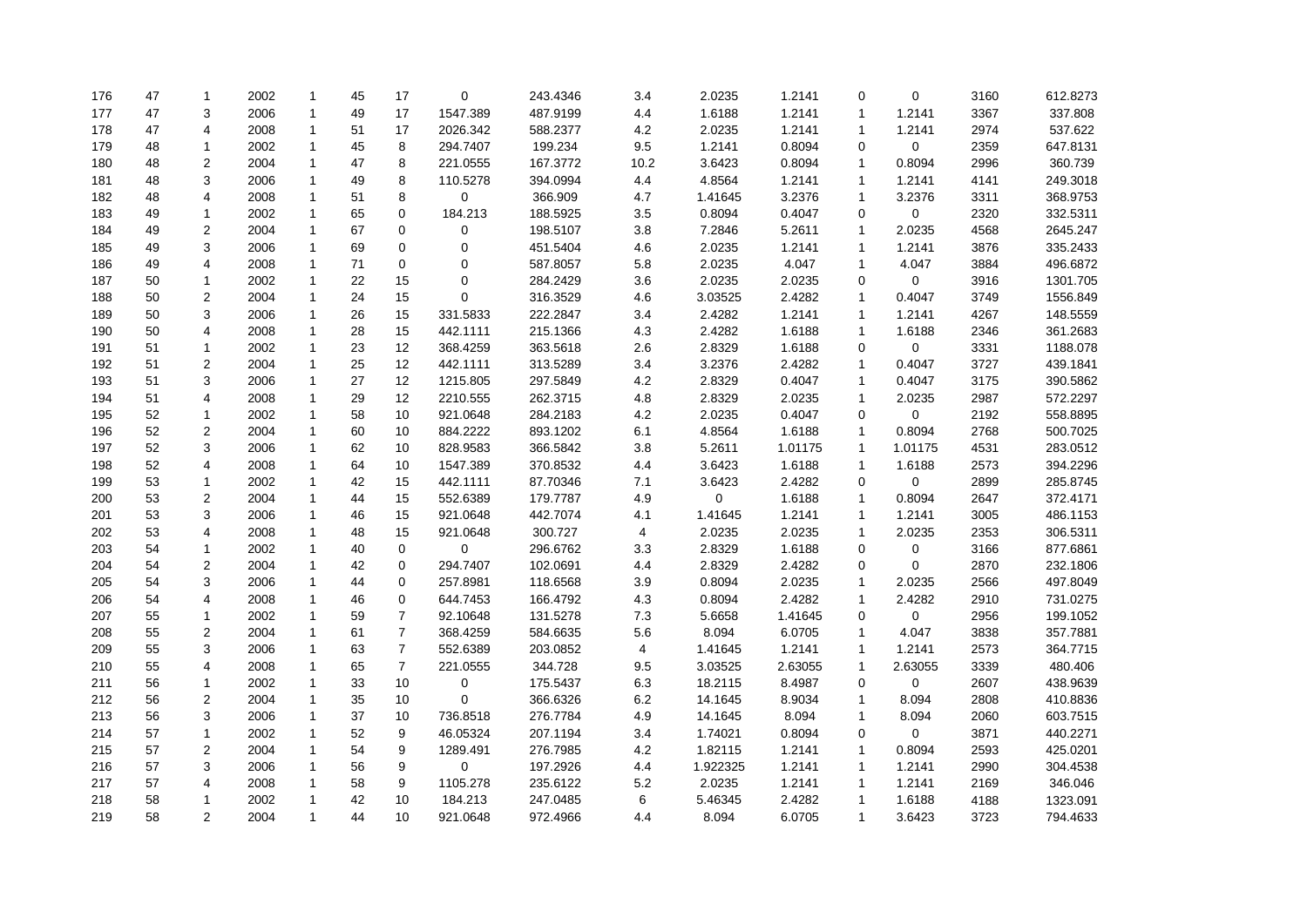| 220 | 58 | 3              | 2006 | $\mathbf{1}$ | 46 | 10               | 736.8518    | 786.7101 | 3.4  | 4.047    | 4.047    | 1            | 4.047       | 3865 | 1435.681 |
|-----|----|----------------|------|--------------|----|------------------|-------------|----------|------|----------|----------|--------------|-------------|------|----------|
| 221 | 58 | 4              | 2008 | 1            | 48 | 10               | 1473.704    | 918.0079 | 2.4  | 8.094    | 6.0705   | 1            | 6.0705      | 3373 | 752.6675 |
| 222 | 59 | 1              | 2002 | $\mathbf{1}$ | 30 | 4                | 73.68518    | 259.4994 | 4    | 1.6188   | 0.60705  | 0            | 0           | 3606 | 899.693  |
| 223 | 59 | $\overline{2}$ | 2004 | $\mathbf{1}$ | 32 | $\overline{4}$   | 994.7499    | 163.0438 | 6.8  | 1.517625 | 1.517625 | $\mathbf{1}$ | 0.4047      | 2706 | 510.2245 |
| 224 | 59 | 3              | 2006 | 1            | 34 | $\overline{4}$   | 921.0648    | 154.377  | 5.2  | 1.82115  | 1.2141   | $\mathbf{1}$ | 1.2141      | 3487 | 583.9396 |
| 225 | 59 | 4              | 2008 | $\mathbf{1}$ | 36 | $\overline{4}$   | 663.1666    | 190.352  | 5.6  | 1.2141   | 1.2141   | $\mathbf 1$  | 1.2141      | 3685 | 736.2771 |
| 226 | 60 | 1              | 2002 | $\mathbf{1}$ | 42 | 10               | $\mathbf 0$ | 226.0156 | 7.7  | 4.4517   | 1.01175  | $\mathbf{1}$ | 1.01175     | 2969 | 365.6494 |
| 227 | 60 | $\overline{c}$ | 2004 | $\mathbf{1}$ | 44 | 10               | 3168.463    | 342.7012 | 3.9  | 7.08225  | 7.08225  | $\mathbf{1}$ | 3.2376      | 3160 | 1085.847 |
| 228 | 60 | 3              | 2006 | $\mathbf{1}$ | 46 | 10               | 184.213     | 394.4232 | 4.1  | 3.2376   | 2.4282   | $\mathbf{1}$ | 2.4282      | 2748 | 425.5022 |
| 229 | 60 | 4              | 2008 | $\mathbf{1}$ | 48 | 10               | 1105.278    | 289.0349 | 4.1  | 3.03525  | 3.2376   | $\mathbf{1}$ | 3.2376      | 2118 | 503.5422 |
| 230 | 61 | $\mathbf{1}$   | 2002 | $\mathbf{1}$ | 31 | 15               | 1455.282    | 293.12   | 11.8 | 2.0235   | 1.6188   | $\mathbf{1}$ | 0.4047      | 3630 | 625.7908 |
| 231 | 61 | $\overline{c}$ | 2004 | 1            | 33 | 15               | 2210.555    | 276.0735 | 5    | 12.141   | 6.0705   | $\mathbf{1}$ | 3.6423      | 4025 | 307.7644 |
| 232 | 61 | 3              | 2006 | $\mathbf{1}$ | 35 | 15               | 1105.278    | 418.4094 | 4.3  | 2.4282   | 1.6188   | 1            | 1.6188      | 3750 | 242.1138 |
| 233 | 61 | 4              | 2008 | $\mathbf{1}$ | 37 | 15               | 3684.259    | 434.2141 | 3.6  | 2.0235   | 2.0235   | $\mathbf{1}$ | 2.0235      | 4191 | 666.5233 |
| 234 | 62 | 1              | 2002 | 1            | 29 | 17               | 73.68518    | 508.0181 | 11   | 16.188   | 1.6188   | $\mathbf{1}$ | 1.2141      | 3338 | 855.3644 |
| 235 | 62 | 2              | 2004 | $\mathbf{1}$ | 31 | 17               | $\mathbf 0$ | 1030.503 | 13.5 | 16.188   | 8.9034   | $\mathbf{1}$ | 4.8564      | 3269 | 850.9374 |
| 236 | 62 | 3              | 2006 | $\mathbf{1}$ | 33 | 17               | 0           | 677.2356 | 4.9  | 5.6658   | 4.4517   | 1            | 4.4517      | 4682 | 975.8411 |
| 237 | 62 | 4              | 2008 | $\mathbf{1}$ | 35 | 17               | $\mathbf 0$ | 266.2121 | 8.6  | 10.1175  | 8.094    | $\mathbf{1}$ | 8.094       | 3631 | 694.9001 |
| 238 | 63 | 1              | 2002 | 1            | 43 | 15               | $\mathbf 0$ | 413.1617 | 9    | 14.1645  | 4.8564   | 0            | 0           | 3325 | 655.4544 |
| 239 | 63 | $\overline{c}$ | 2004 | $\mathbf{1}$ | 45 | 15               | 0           | 470.4093 | 4.5  | 16.188   | 12.141   | $\mathbf{1}$ | 8.094       | 3650 | 826.7643 |
| 240 | 64 | $\mathbf{1}$   | 2002 | $\mathbf{1}$ | 30 | $\overline{7}$   | 0           | 240.0492 | 3.6  | 4.047    | 3.2376   | $\mathbf 0$  | $\mathbf 0$ | 3252 | 800.8058 |
| 241 | 64 | $\overline{c}$ | 2004 | $\mathbf{1}$ | 32 | $\overline{7}$   | 0           | 424.2231 | 2.6  | 2.8329   | 2.4282   | 1            | 2.0235      | 3284 | 962.6039 |
| 242 | 64 | 3              | 2006 | $\mathbf{1}$ | 34 | $\overline{7}$   | $\mathbf 0$ | 404.0927 | 2.6  | 3.2376   | 2.8329   | $\mathbf{1}$ | 2.8329      | 3235 | 952.0292 |
| 243 | 64 | 4              | 2008 | $\mathbf{1}$ | 36 | $\overline{7}$   | $\mathbf 0$ | 459.99   | 3    | 3.6423   | 3.6423   | $\mathbf{1}$ | 3.6423      | 3069 | 779.3839 |
| 244 | 65 | 1              | 2002 | $\mathbf{1}$ | 30 | 9                | $\Omega$    | 225.0718 | 5.4  | 2.4282   | 1.6188   | $\mathbf 0$  | $\mathbf 0$ | 3156 | 861.0677 |
| 245 | 65 | 2              | 2004 | $\mathbf{1}$ | 32 | 9                | 1013.171    | 295.1887 | 9.8  | 2.0235   | 1.6188   | $\mathbf{1}$ | 0.8094      | 3821 | 590.7439 |
| 246 | 65 | 3              | 2006 | $\mathbf{1}$ | 34 | $\boldsymbol{9}$ | $\Omega$    | 202.4222 | 5.7  | 2.0235   | 2.0235   | $\mathbf{1}$ | 2.0235      | 3111 | 409.9191 |
| 247 | 65 | 4              | 2008 | $\mathbf{1}$ | 36 | 9                | 921.0648    | 413.9483 | 3.7  | 2.0235   | 2.0235   | $\mathbf{1}$ | 2.0235      | 2820 | 565.6309 |
| 248 | 66 | 1              | 2002 | 1            | 60 | $\mathbf 0$      | 0           | 76.07714 | 7.9  | 3.6423   | 2.4282   | 0            | 0           | 2210 | 125.3527 |
| 249 | 66 | $\overline{2}$ | 2004 | $\mathbf{1}$ | 62 | $\mathbf 0$      | 1289.491    | 169.5362 | 8.2  | 4.4517   | 3.2376   | $\mathbf{1}$ | 0.4047      | 3820 | 272.0681 |
| 250 | 66 | 3              | 2006 | $\mathbf{1}$ | 64 | $\mathbf 0$      | $\mathbf 0$ | 167.1303 | 5.3  | 4.047    | 3.2376   | 1            | 3.2376      | 2927 | 440.2029 |
| 251 | 66 | 4              | 2008 | $\mathbf{1}$ | 66 | $\mathbf 0$      | $\mathbf 0$ | 264.1848 | 4.9  | 2.4282   | 2.0235   | $\mathbf{1}$ | 2.0235      | 3035 | 474.5562 |
| 252 | 67 | 1              | 2002 | $\mathbf{1}$ | 60 | $\mathbf 0$      | 0           | 350.2503 | 4.5  | 12.141   | 5.2611   | 0            | 0           | 3346 | 660.6846 |
| 253 | 67 | 2              | 2004 | $\mathbf{1}$ | 62 | $\mathbf 0$      | $\mathbf 0$ | 362.0191 | 4.5  | 12.141   | 8.9034   | $\mathbf{1}$ | 2.0235      | 3095 | 636.9187 |
| 254 | 67 | 3              | 2006 | $\mathbf{1}$ | 64 | $\mathbf 0$      | $\mathbf 0$ | 593.9734 | 4.6  | 14.1645  | 9.7128   | $\mathbf 0$  | $\mathbf 0$ | 2791 | 94.83667 |
| 255 | 67 | 4              | 2008 | 1            | 66 | 0                | $\mathbf 0$ | 469.7217 | 4    | 8.094    | 6.0705   | $\mathbf{1}$ | 6.0705      | 2375 | 551.346  |
| 256 | 68 | 1              | 2002 | $\mathbf{1}$ | 45 | 17               | 46.05324    | 177.6611 | 9.2  | 8.094    | 2.0235   | $\mathbf 0$  | $\mathbf 0$ | 3403 | 344.1234 |
| 257 | 68 | $\overline{c}$ | 2004 | $\mathbf{1}$ | 47 | 17               | 0           | 509.5589 | 4.4  | 7.6893   | 5.2611   | $\mathbf{1}$ | 0.8094      | 2660 | 612.4717 |
| 258 | 69 | 1              | 2002 | $\mathbf{1}$ | 29 | 12               | $\mathbf 0$ | 278.4161 | 7.4  | 8.094    | 4.047    | 0            | $\mathbf 0$ | 3524 | 594.0279 |
| 259 | 69 | $\overline{2}$ | 2004 | $\mathbf{1}$ | 31 | 12               | 0           | 311.628  | 8.2  | 8.9034   | 4.8564   | $\mathbf{1}$ | 1.6188      | 4236 | 1577.126 |
| 260 | 69 | 3              | 2006 | $\mathbf{1}$ | 33 | 12               | $\mathbf 0$ | 282.1727 | 6.7  | 8.094    | 4.047    | $\mathbf{1}$ | 4.047       | 3221 | 379.8043 |
| 261 | 69 | 4              | 2008 | $\mathbf{1}$ | 35 | 12               | 0           | 2019.784 | 8.9  | 8.094    | 4.4517   | $\mathbf{1}$ | 4.4517      | 2492 | 406.8964 |
| 262 | 70 | 1              | 2002 | $\mathbf{1}$ | 45 | 11               | 0           | 297.4559 | 9.9  | 12.141   | 4.8564   | 1            | 0.8094      | 2710 | 336.712  |
| 263 | 70 | $\overline{2}$ | 2004 | $\mathbf{1}$ | 47 | 11               | $\Omega$    | 269.4588 | 4.6  | 11.3316  | 3.2376   | $\mathbf{1}$ | 3.2376      | 3184 | 500.0291 |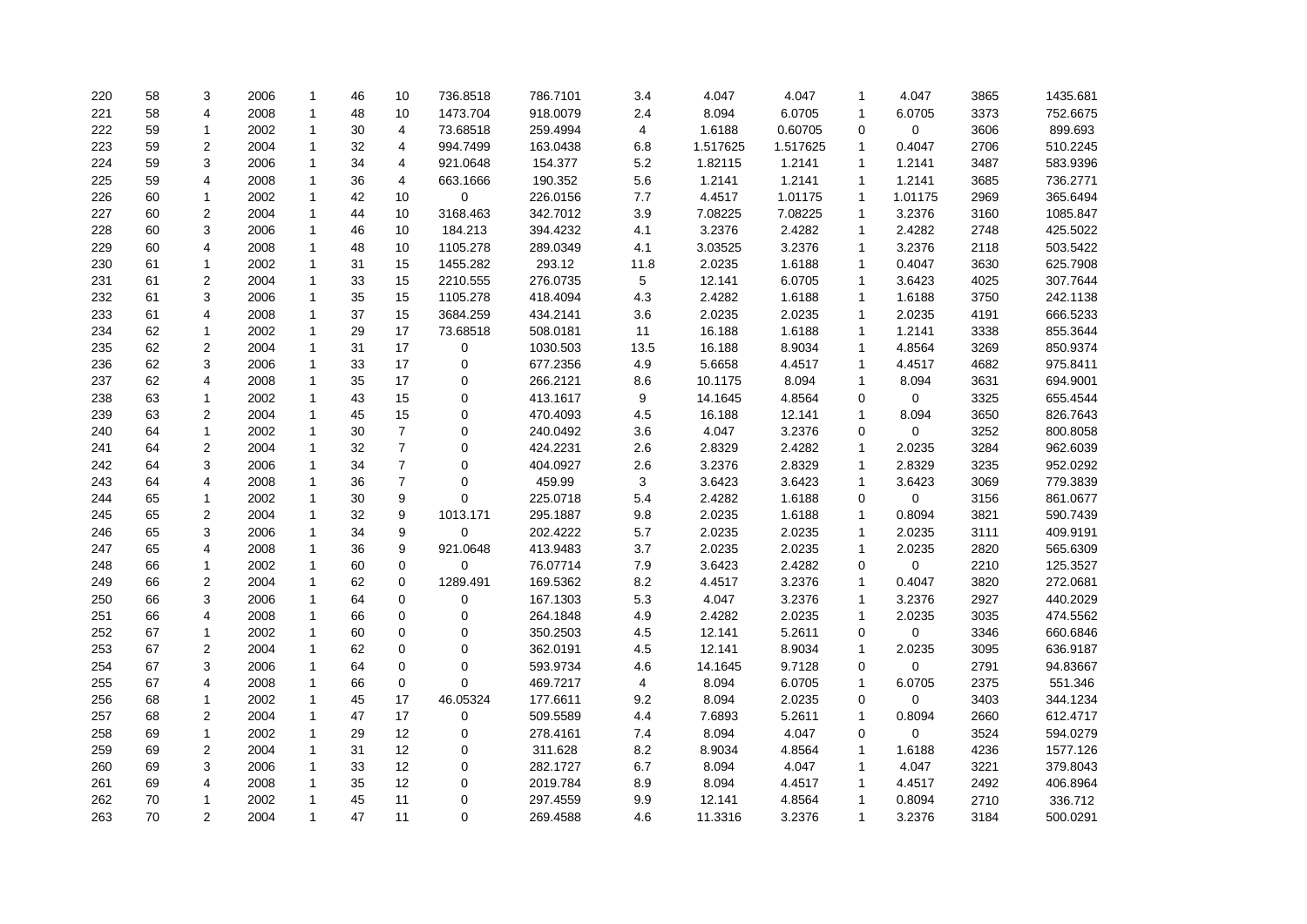| 264 | 70 | 3              | 2006 | 1            | 49 | 11             | 0           | 261.4475 | 5.8  | 10.5222 | 4.8564  | 1            | 4.8564      | 3410 | 358.4704 |
|-----|----|----------------|------|--------------|----|----------------|-------------|----------|------|---------|---------|--------------|-------------|------|----------|
| 265 | 70 | 4              | 2008 | $\mathbf{1}$ | 51 | 11             | $\mathbf 0$ | 244.7042 | 5.8  | 6.0705  | 2.8329  | 1            | 2.8329      | 2172 | 392.3181 |
| 266 | 71 | 1              | 2002 | $\mathbf{1}$ | 30 | 15             | 1370.544    | 159.5404 | 5    | 14.1645 | 3.2376  | $\mathbf{1}$ | 1.2141      | 3452 | 382.1028 |
| 267 | 71 | $\overline{2}$ | 2004 | $\mathbf{1}$ | 32 | 15             | 2763.194    | 341.5189 | 4.5  | 14.1645 | 4.8564  | $\mathbf{1}$ | 2.4282      | 3481 | 435.5024 |
| 268 | 71 | 3              | 2006 | $\mathbf{1}$ | 34 | 15             | 1547.389    | 642.6805 | 3.2  | 14.1645 | 4.4517  | $\mathbf{1}$ | 4.4517      | 2900 | 541.9623 |
| 269 | 71 | 4              | 2008 | 1            | 36 | 15             | 1768.444    | 809.827  | 5.7  | 12.5457 | 2.0235  | 1            | 2.0235      | 2015 | 367.6416 |
| 270 | 72 | 1              | 2002 | 1            | 40 | $\overline{7}$ | $\Omega$    | 279.1957 | 5.1  | 5.6658  | 2.0235  | 1            | 0.8094      | 4077 | 496.3526 |
| 271 | 72 | 2              | 2004 | 1            | 42 | $\overline{7}$ | $\mathbf 0$ | 646.8577 | 10.9 | 40.47   | 16.188  | $\mathbf{1}$ | 8.094       | 3131 | 464.1034 |
| 272 | 72 | 3              | 2006 | 1            | 44 | $\overline{7}$ | 921.0648    | 634.5851 | 5.6  | 40.47   | 12.9504 |              | 12.9504     | 3559 | 669.8954 |
| 273 | 72 | 4              | 2008 | 1            | 46 | $\overline{7}$ | 1473.704    | 4170.619 | 11.8 | 40.47   | 16.188  | $\mathbf{1}$ | 16.188      | 3958 | 692.6591 |
| 274 | 73 | $\mathbf{1}$   | 2002 | $\mathbf{1}$ | 42 | $\overline{4}$ | 0           | 211.1941 | 4.3  | 4.047   | 2.4282  | $\mathbf 0$  | $\mathbf 0$ | 3739 | 477.1339 |
| 275 | 73 | 2              | 2004 | 1            | 44 | $\overline{4}$ | $\Omega$    | 268.8495 | 4    | 5.6658  | 2.8329  | $\mathbf{1}$ | 1.6188      | 4303 | 562.6519 |
| 276 | 73 | 3              | 2006 | 1            | 46 | 4              | $\Omega$    | 270.6479 | 5.2  | 3.84465 | 1.2141  | $\mathbf{1}$ | 1.2141      | 2988 | 354.2663 |
| 277 | 73 | 4              | 2008 | $\mathbf{1}$ | 48 | $\overline{4}$ | $\Omega$    | 284.0687 | 5.4  | 6.0705  | 3.2376  | $\mathbf{1}$ | 3.2376      | 2222 | 397.7102 |
| 278 | 74 | 1              | 2002 | $\mathbf{1}$ | 25 | 12             | 589.4814    | 383.3402 | 2.6  | 7.2846  | 3.6423  | 0            | $\mathbf 0$ | 3124 | 290.1554 |
| 279 | 74 | 2              | 2004 | $\mathbf{1}$ | 27 | 12             | 128.9491    | 202.7854 | 3.4  | 7.2846  | 4.8564  | $\mathbf{1}$ | 2.8329      | 3526 | 454.7739 |
| 280 | 74 | 3              | 2006 | 1            | 29 | 12             | 184.213     | 405.7792 | 3.6  | 7.2846  | 2.4282  | $\mathbf{1}$ | 2.4282      | 3844 | 348.5547 |
| 281 | 74 | 4              | 2008 | $\mathbf{1}$ | 31 | 12             | 1105.278    | 367.097  | 3.4  | 7.2846  | 4.4517  | $\mathbf{1}$ | 4.4517      | 3606 | 529.1204 |
| 282 | 75 | 1              | 2002 | $\mathbf{1}$ | 60 | $\mathbf 0$    | $\mathbf 0$ | 256.0525 | 6.6  | 12.141  | 3.6423  | $\mathbf 0$  | 0           | 3467 | 567.884  |
| 283 | 75 | 2              | 2004 | $\mathbf{1}$ | 62 | $\mathbf 0$    | 0           | 626.6769 | 6.6  | 12.141  | 7.6893  | $\mathbf{1}$ | 7.6893      | 3937 | 603.4697 |
| 284 | 75 | 3              | 2006 | $\mathbf{1}$ | 64 | $\mathbf 0$    | $\mathbf 0$ | 498.6476 | 6.3  | 12.141  | 1.2141  | $\mathbf{1}$ | 1.2141      | 2309 | 328.2644 |
| 285 | 75 | 4              | 2008 | 1            | 66 | 0              | 0           | 964.8333 | 9.5  | 12.141  | 6.4752  | 1            | 6.4752      | 3557 | 467.0521 |
| 286 | 76 | 1              | 2002 | $\mathbf{1}$ | 45 | 12             | $\mathbf 0$ | 381.8629 | 4.7  | 4.047   | 3.2376  | 0            | 0           | 3298 | 1143.339 |
| 287 | 76 | 2              | 2004 | 1            | 47 | 12             | 0           | 272.8286 | 9.5  | 26.3055 | 12.141  | $\mathbf 0$  | $\mathbf 0$ | 2302 | 418.356  |
| 288 | 76 | 3              | 2006 | $\mathbf{1}$ | 49 | 12             | $\mathbf 0$ | 562.3027 | 4.2  | 16.188  | 8.094   | $\mathbf{1}$ | 8.094       | 3644 | 690.7344 |
| 289 | 76 | 4              | 2008 | 1            | 51 | 12             | 0           | 415.4425 | 5.4  | 16.9974 | 10.1175 | $\mathbf{1}$ | 10.1175     | 2131 | 411.9889 |
| 290 | 77 | 1              | 2002 | $\mathbf{1}$ | 28 | 8              | 0           | 244.1526 | 4.6  | 3.2376  | 0.8094  | 0            | $\mathbf 0$ | 3268 | 545.9361 |
| 291 | 77 | $\overline{2}$ | 2004 | $\mathbf{1}$ | 30 | 8              | $\Omega$    | 135.7825 | 5.2  | 2.8329  | 1.2141  | $\mathbf{1}$ | 0.4047      | 3899 | 450.6959 |
| 292 | 77 | 3              | 2006 | 1            | 32 | 8              | 442.1111    | 138.6488 | 5.3  | 3.2376  | 1.2141  | $\mathbf{1}$ | 1.2141      | 2260 | 270.2457 |
| 293 | 77 | 4              | 2008 | $\mathbf{1}$ | 34 | 8              | 460.5324    | 161.7341 | 5.4  | 3.6423  | 1.6188  | $\mathbf{1}$ | 1.6188      | 2204 | 252.767  |
| 294 | 78 | 1              | 2002 | $\mathbf{1}$ | 48 | 10             | 0           | 360.5663 | 3.8  | 2.8329  | 1.6188  | $\mathbf 0$  | $\mathbf 0$ | 3188 | 1031.037 |
| 295 | 78 | 2              | 2004 | $\mathbf{1}$ | 50 | 10             | $\mathbf 0$ | 291.3415 | 4.1  | 8.094   | 4.8564  | $\mathbf{1}$ | 0.4047      | 3434 | 412.0567 |
| 296 | 78 | 3              | 2006 | 1            | 52 | 10             | 0           | 348.7894 | 5    | 2.8329  | 2.0235  | $\mathbf{1}$ | 2.0235      | 4105 | 802.2074 |
| 297 | 78 | $\overline{4}$ | 2008 | $\mathbf{1}$ | 54 | 10             | $\Omega$    | 367.8449 | 5    | 4.8564  | 2.0235  | 1            | 2.0235      | 2158 | 457.7156 |
| 298 | 79 | 1              | 2002 | $\mathbf{1}$ | 30 | $\overline{7}$ | 265.2667    | 209.4144 | 5.8  | 4.047   | 2.4282  | $\mathbf 0$  | $\mathbf 0$ | 2259 | 447.3935 |
| 299 | 79 | 2              | 2004 | 1            | 32 | 7              | 313.162     | 210.3866 | 8.9  | 4.047   | 2.8329  | $\mathbf{1}$ | 2.0235      | 2308 | 705.5757 |
| 300 | 79 | 3              | 2006 | 1            | 34 | $\overline{7}$ | $\mathbf 0$ | 238.9091 | 5.8  | 4.24935 | 2.0235  | $\mathbf{1}$ | 2.0235      | 2873 | 445.5728 |
| 301 | 79 | 4              | 2008 | $\mathbf{1}$ | 36 | $\overline{7}$ | $\mathbf 0$ | 479.3307 | 3.6  | 4.047   | 2.8329  | $\mathbf{1}$ | 2.8329      | 2610 | 476.7461 |
| 302 | 80 | 1              | 2002 | 1            | 40 | $\overline{7}$ | 368.4259    | 237.9975 | 5.4  | 6.0705  | 2.0235  | 1            | 0.44517     | 2719 | 360.4825 |
| 303 | 80 | 2              | 2004 | 1            | 42 | $\overline{7}$ | 0           | 379.0424 | 6.2  | 10.1175 | 4.047   | 1            | 2.8329      | 4289 | 299.3854 |
| 304 | 80 | 3              | 2006 | $\mathbf{1}$ | 44 | $\overline{7}$ | $\mathbf 0$ | 260.8875 | 5.2  | 10.1175 | 6.0705  | $\mathbf{1}$ | 6.0705      | 2846 | 364.9867 |
| 305 | 80 | 4              | 2008 | 1            | 46 | $\overline{7}$ | 0           | 246.5781 | 12.5 | 10.1175 | 2.4282  | 1            | 2.4282      | 1110 | 272.5241 |
| 306 | 81 | 1              | 2002 | 1            | 38 | 10             | $\Omega$    | 245.158  | 3.8  | 4.047   | 3.2376  | 1            | 0.8094      | 4311 | 490.1255 |
| 307 | 81 | $\overline{2}$ | 2004 | 1            | 40 | 10             | $\Omega$    | 304.1564 | 4.6  | 5.6658  | 2.0235  | $\mathbf{1}$ | 2.0235      | 3384 | 690.0536 |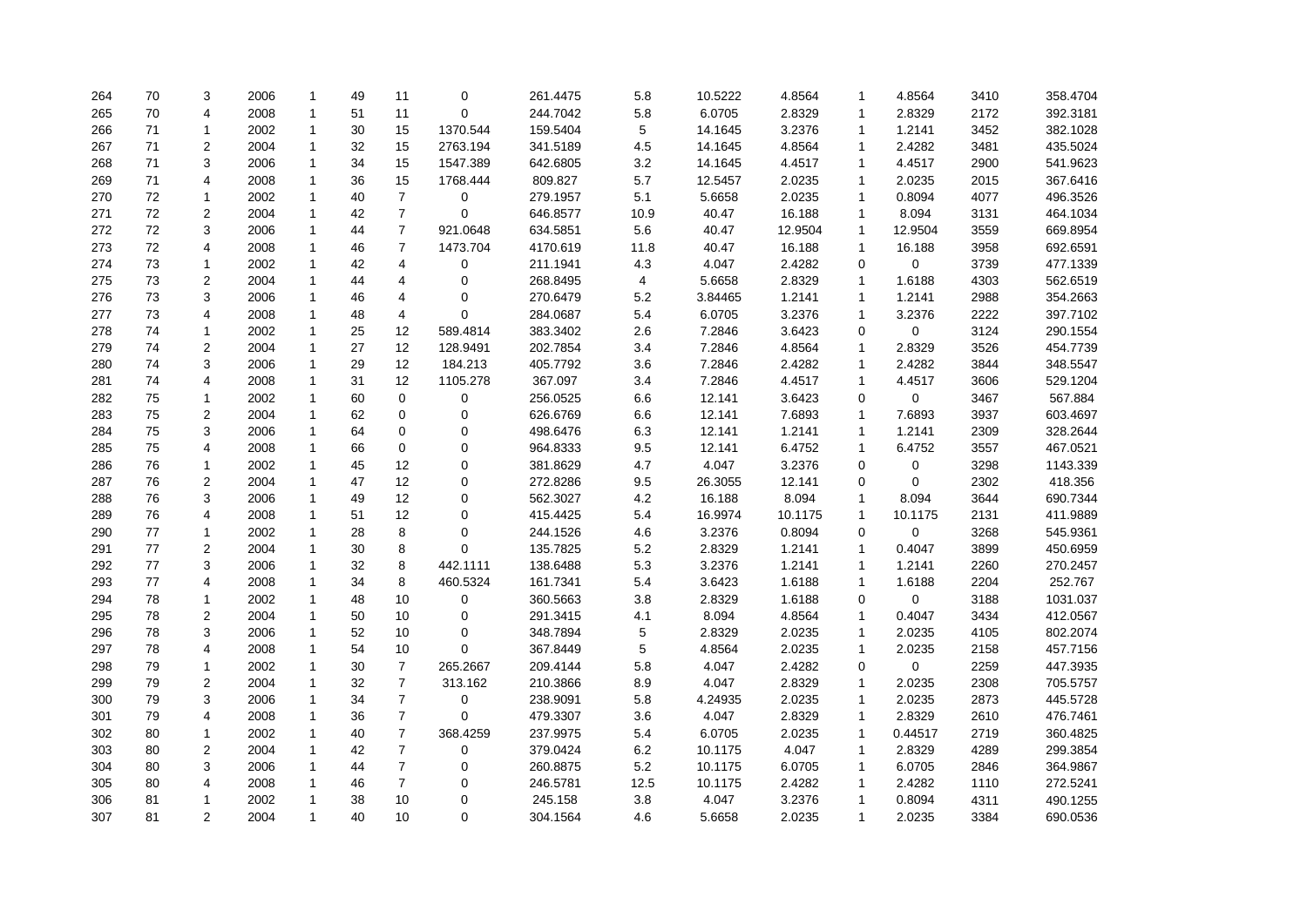| 308 | 81 | 3              | 2006 | 1            | 42 | 10                | 0           | 196.4396 | 4.6     | 5.6658  | 2.8329   | 1            | 2.8329      | 3186 | 283.3104 |
|-----|----|----------------|------|--------------|----|-------------------|-------------|----------|---------|---------|----------|--------------|-------------|------|----------|
| 309 | 81 | 4              | 2008 | $\mathbf{1}$ | 44 | 10                | $\Omega$    | 314.0708 | 5.8     | 6.4752  | 3.6423   | 1            | 3.6423      | 2848 | 542.6078 |
| 310 | 82 | 1              | 2002 | 1            | 38 | 12                | $\mathbf 0$ | 234.5343 | 3.5     | 2.8329  | 0.8094   | 1            | 0.8094      | 4181 | 838.4753 |
| 311 | 82 | $\overline{2}$ | 2004 | 1            | 40 | $12 \overline{ }$ | 1842.13     | 683.4243 | 18.3    | 40.47   | 12.141   | 1            | 4.047       | 3962 | 1539.539 |
| 312 | 82 | 3              | 2006 | 1            | 42 | 12                | 184.213     | 549.0443 | 5.8     | 9.7128  | 0.505875 | 1            | 0.505875    | 4610 | 1296.695 |
| 313 | 82 | 4              | 2008 | 1            | 44 | 12                | 1105.278    | 701.343  | 5.7     | 10.1175 | 5.6658   | 1            | 5.6658      | 2047 | 721.8152 |
| 314 | 83 | 1              | 2002 | 1            | 27 | 9                 | 221.0555    | 170.0041 | 8.2     | 24.282  | 6.0705   | $\mathbf 0$  | $\mathbf 0$ | 3404 | 851.7573 |
| 315 | 83 | 2              | 2004 | 1            | 29 | 9                 | 221.0555    | 511.4598 | 9.3     | 24.282  | 8.094    | $\mathbf{1}$ | 1.6188      | 3392 | 793.4652 |
| 316 | 83 | 3              | 2006 | 1            | 31 | 9                 | $\mathbf 0$ | 640.2518 | 10.7    | 16.188  | 6.0705   | 1            | 6.0705      | 4446 | 1009.728 |
| 317 | 83 | 4              | 2008 | 1            | 33 | 9                 | 442.1111    | 768.9145 | 9.6     | 24.282  | 9.3081   | 1            | 9.3081      | 3751 | 611.2621 |
| 318 | 84 | $\mathbf{1}$   | 2002 | $\mathbf{1}$ | 40 | $\mathbf 0$       | $\Omega$    | 255.714  | 11.7    | 8.094   | 4.047    | $\mathbf{1}$ | 1.2141      | 3988 | 318.5154 |
| 319 | 84 | 2              | 2004 | 1            | 42 | 0                 | $\mathbf 0$ | 757.5717 | 12.3    | 24.282  | 16.188   | 1            | 8.094       | 3963 | 505.9897 |
| 320 | 84 | 4              | 2008 | 1            | 46 | 0                 | 2763.194    | 651.2127 | $6.9\,$ | 10.9269 | 10.1175  | 1            | 10.1175     | 3597 | 484.4374 |
| 321 | 85 | 1              | 2002 | 1            | 25 | 9                 | $\mathbf 0$ | 233.0016 | 9.2     | 6.0705  | 2.8329   | 1            | 0.8094      | 3629 | 354.7832 |
| 322 | 85 | 2              | 2004 | $\mathbf{1}$ | 27 | 9                 | 0           | 400.3956 | 9.5     | 8.9034  | 4.8564   | $\mathbf{1}$ | 0.8094      | 4032 | 1635.769 |
| 323 | 85 | 3              | 2006 | $\mathbf{1}$ | 29 | 9                 | $\Omega$    | 352.5613 | 10.6    | 7.6893  | 6.0705   | $\mathbf{1}$ | 6.0705      | 3686 | 429.4224 |
| 324 | 85 | 4              | 2008 | 1            | 31 | 9                 | $\Omega$    | 476.6107 | 9.3     | 10.1175 | 5.6658   | 1            | 5.6658      | 3935 | 377.2048 |
| 325 | 86 | $\mathbf{1}$   | 2002 | 1            | 42 | 15                | 460.5324    | 227.9852 | 4.2     | 4.047   | 1.2141   | $\mathbf 0$  | $\mathbf 0$ | 3734 | 692.6291 |
| 326 | 86 | 2              | 2004 | 1            | 44 | 15                | 1105.278    | 257.851  | 5.8     | 2.0235  | 0.8094   | 0            | $\Omega$    | 2205 | 634.6221 |
| 327 | 86 | 3              | 2006 | 1            | 46 | 15                | $\mathbf 0$ | 263.9382 | $7.8$   | 2.4282  | 0.60705  | $\mathbf{1}$ | 0.60705     | 2387 | 653.3749 |
| 328 | 86 | 4              | 2008 | $\mathbf{1}$ | 48 | 15                | 1657.917    | 537.5884 | 4.2     | 2.0235  | 0.8094   | 1            | 0.8094      | 3549 | 757.7784 |
| 329 | 87 | 1              | 2002 | 1            | 31 | 10                | 442.1111    | 128.5187 | 3.3     | 1.6188  | 0.8094   | 0            | 0           | 3676 | 275.516  |
| 330 | 87 | $\overline{2}$ | 2004 | 1            | 32 | 10                | 1842.13     | 498.954  | 9.4     | 20.235  | 4.047    | 0            | $\mathbf 0$ | 2829 | 316.823  |
| 331 | 88 | 1              | 2002 | 1            | 40 | 9                 | $\mathbf 0$ | 228.5597 | 4.4     | 2.4282  | 1.2141   | 0            | $\mathbf 0$ | 2817 | 1070.165 |
| 332 | 88 | 2              | 2004 | $\mathbf{1}$ | 42 | 9                 | 184.213     | 182.6869 | 5.5     | 2.4282  | 0        | $\Omega$     | $\Omega$    | 2416 | 349.2896 |
| 333 | 88 | 3              | 2006 | 1            | 44 | 9                 | 0           | 422.682  | 4.7     | 2.4282  | 1.2141   | $\mathbf{1}$ | 1.2141      | 2469 | 472.4959 |
| 334 | 88 | 4              | 2008 | 1            | 46 | 9                 | $\Omega$    | 566.2071 | 4.8     | 4.047   | 1.2141   | 1            | 1.2141      | 2454 | 733.9276 |
| 335 | 89 | $\mathbf{1}$   | 2002 | 1            | 46 | 15                | 921.0648    | 472.7123 | 4       | 16.188  | 6.0705   | $\mathbf{1}$ | 0.60705     | 3793 | 589.9889 |
| 336 | 89 | 2              | 2004 | 1            | 48 | 15                | 7000.092    | 633.874  | 10.6    | 40.47   | 12.141   | 1            | 6.0705      | 3993 | 508.1541 |
| 337 | 90 | $\mathbf{1}$   | 2002 | 1            | 48 | 10                | $\mathbf 0$ | 181.1572 | 4.6     | 7.89165 | 2.0235   | $\mathbf{1}$ | 0.8094      | 2117 | 450.0011 |
| 338 | 90 | 2              | 2004 | $\mathbf{1}$ | 50 | 10                | 0           | 193.2632 | 5.8     | 6.0705  | 2.0235   | 0            | 0           | 2301 | 484.5652 |
| 339 | 90 | 4              | 2008 | 1            | 54 | 10                | $\mathbf 0$ | 428.0522 | 6.4     | 3.2376  | 2.0235   | $\mathbf{1}$ | 2.0235      | 2586 | 556.8231 |
| 340 | 91 | 1              | 2002 | 1            | 55 | $\overline{7}$    | $\Omega$    | 112.3    | 7.3     | 10.9269 | 2.4282   | $\mathbf{1}$ | 0.8094      | 1986 | 285.2624 |
| 341 | 91 | $\overline{2}$ | 2004 | $\mathbf{1}$ | 57 | $\overline{7}$    | 1105.278    | 141.9009 | 9.2     | 7.2846  | 2.4282   | 0            | $\mathbf 0$ | 2409 | 278.4254 |
| 342 | 91 | 4              | 2008 | $\mathbf{1}$ | 61 | $\overline{7}$    | $\mathbf 0$ | 403.9609 | 11.5    | 13.3551 | 3.2376   | $\mathbf{1}$ | 3.2376      | 1794 | 254.4665 |
| 343 | 92 | 1              | 2002 | 1            | 45 | $\overline{7}$    | 552.6389    | 327.8621 | 5       | 0.8094  | 0.8094   | 0            | 0           | 3656 | 729.4124 |
| 344 | 92 | 2              | 2004 | 1            | 47 | $\overline{7}$    | 1105.278    | 267.9945 | 4.3     | 6.0705  | 1.2141   | $\mathbf 0$  | $\mathbf 0$ | 2912 | 517.9747 |
| 345 | 92 | 3              | 2006 | 1            | 49 | $\overline{7}$    | 1013.171    | 556.5325 | 3.3     | 4.8564  | 3.2376   | 1            | 3.2376      | 3542 | 961.6425 |
| 346 | 92 | 4              | 2008 | 1            | 51 | $\overline{7}$    | 1105.278    | 661.3186 | 3.2     | 2.8329  | 0.8094   | $\mathbf{1}$ | 0.8094      | 3128 | 807.5735 |
| 347 | 93 | 1              | 2002 | 1            | 35 | 10                | 0           | 278.1699 | 5.1     | 3.2376  | 0.8094   | 0            | 0           | 3727 | 1072.044 |
| 348 | 93 | 4              | 2008 | $\mathbf{1}$ | 41 | 10                | $\Omega$    | 315.0539 | 5       | 4.047   | 0.4047   | $\mathbf{1}$ | 0.4047      | 3744 | 361.7276 |
| 349 | 94 | 1              | 2002 | 1            | 52 | 15                | 663.1666    | 289.2901 | 4.9     | 4.047   | 1.01175  | $\mathbf 0$  | $\mathbf 0$ | 3500 | 724.0977 |
| 350 | 94 | $\overline{2}$ | 2004 | 1            | 54 | 15                | 1842.13     | 441.8632 | 5.9     | 3.2376  | 1.2141   | 0            | 0           | 3611 | 498.5352 |
| 351 | 94 | 4              | 2008 | $\mathbf{1}$ | 58 | 15                | 552.6389    | 243.7014 | 3.1     | 2.4282  | 0.4047   | $\mathbf{1}$ | 0.4047      | 2931 | 409.6515 |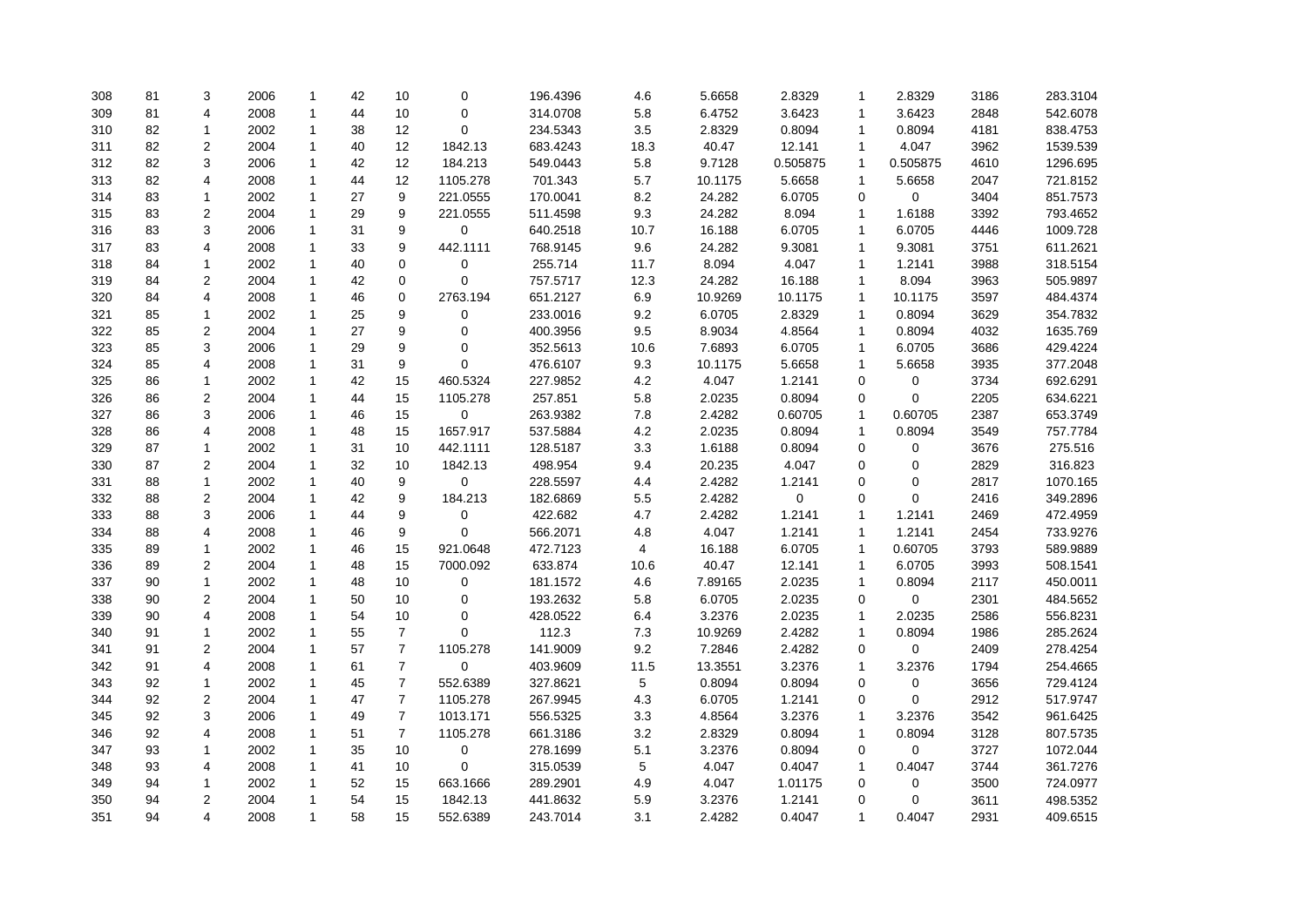| 352 | 95  | $\mathbf{1}$   | 2002 | 1              | 30 | 10          | $\mathbf 0$ | 186.5613 | 7.3            | 8.094    | 1.6188  | 1            | 0.4047      | 3479 | 375.344  |
|-----|-----|----------------|------|----------------|----|-------------|-------------|----------|----------------|----------|---------|--------------|-------------|------|----------|
| 353 | 95  | $\overline{2}$ | 2004 | 1              | 32 | 10          | $\mathbf 0$ | 186.9441 | 10.1           | 12.141   | 4.047   | $\mathbf 0$  | $\mathbf 0$ | 2692 | 420.5576 |
| 354 | 95  | 3              | 2006 | $\mathbf{1}$   | 34 | 10          | $\mathbf 0$ | 379.8708 | 8.4            | 14.5692  | 3.2376  | 1            | 3.2376      | 4280 | 431.3232 |
| 355 | 95  | 4              | 2008 | 1              | 36 | 10          | $\mathbf 0$ | 466.0817 | 10.4           | 14.5692  | 4.8564  | 1            | 4.8564      | 2267 | 438.4892 |
| 356 | 96  | $\mathbf{1}$   | 2002 | 1              | 30 | 12          | $\mathbf 0$ | 338.0796 | 7.9            | 10.1175  | 4.047   | $\mathbf{1}$ | 0.4047      | 3185 | 563.5616 |
| 357 | 96  | 2              | 2004 | 1              | 32 | 12          | $\mathbf 0$ | 374.5895 | 9.5            | 10.72455 | 2.8329  | 1            | 1.6188      | 3506 | 378.4905 |
| 358 | 96  | 3              | 2006 | $\mathbf{1}$   | 34 | 12          | 294.7407    | 150.3785 | 10.5           | 3.2376   | 1.6188  | $\mathbf{1}$ | 1.6188      | 2860 | 317.9543 |
| 359 | 96  | 4              | 2008 | 1              | 36 | 12          | $\pmb{0}$   | 143.6764 | 6.2            | 3.6423   | 1.6188  | $\mathbf{1}$ | 1.6188      | 1738 | 214.7874 |
| 360 | 97  | $\mathbf{1}$   | 2002 | $\mathbf{1}$   | 40 | 10          | $\mathbf 0$ | 222.5687 | 3.3            | 2.8329   | 1.41645 | 1            | 0.4047      | 3411 | 577.9337 |
| 361 | 97  | 2              | 2004 | $\mathbf{1}$   | 42 | 10          | 515.7963    | 271.7235 | 4.2            | 1.6188   | 0.4047  | 0            | $\mathbf 0$ | 2622 | 296.23   |
| 362 | 98  | $\mathbf{1}$   | 2002 | $\mathbf{1}$   | 28 | 9           | $\mathbf 0$ | 247.0485 | 8.3            | 3.2376   | 0.8094  | $\mathbf{1}$ | 0.4047      | 3504 | 516.6569 |
| 363 | 98  | 2              | 2004 | 1              | 30 | 9           | 276.3194    | 439.5816 | 10.2           | 3.6423   | 1.2141  | $\mathbf 0$  | $\mathbf 0$ | 2058 | 206.7646 |
| 364 | 98  | 3              | 2006 | 1              | 32 | 9           | 0           | 171.0254 | $7.9$          | 2.8329   | 0.4047  | $\mathbf{1}$ | 0.4047      | 2504 | 248.9808 |
| 365 | 98  | 4              | 2008 | 1              | 34 | 9           | 736.8518    | 139.7744 | 7.3            | 2.4282   | 0.8094  | $\mathbf{1}$ | 0.8094      | 1844 | 388.4886 |
| 366 | 99  | $\mathbf{1}$   | 2002 | 1              | 50 | 10          | $\mathbf 0$ | 208.2889 | 6.3            | 4.047    | 1.6188  | $\mathbf{1}$ | 0.4047      | 3221 | 391.5964 |
| 367 | 99  | $\overline{2}$ | 2004 | $\mathbf{1}$   | 52 | 10          | $\mathbf 0$ | 179.3224 | 8.7            | 10.9269  | 4.8564  | $\mathbf{1}$ | 0.8094      | 2756 | 443.2432 |
| 368 | 99  | 3              | 2006 | 1              | 54 | 10          | $\mathbf 0$ | 247.0249 | 8              | 12.141   | 1.82115 | 0            | 0           | 2215 | 401.4456 |
| 369 | 99  | 4              | 2008 | $\mathbf{1}$   | 56 | 10          | $\mathbf 0$ | 275.2928 | 5.7            | 10.1175  | 2.8329  | $\mathbf{1}$ | 2.8329      | 2745 | 393.0712 |
| 370 | 100 | $\mathbf{1}$   | 2002 | 1              | 35 | 0           | $\mathbf 0$ | 256.8527 | 2.8            | 2.0235   | 1.2141  | 1            | 0.4047      | 4119 | 919.0319 |
| 371 | 100 | 2              | 2004 | 1              | 37 | 0           | $\Omega$    | 195.7162 | 3.9            | 2.8329   | 0.4047  | 0            | $\mathbf 0$ | 2883 | 695.8286 |
| 372 | 100 | 3              | 2006 | $\mathbf{1}$   | 39 | $\mathbf 0$ | 147.3704    | 196.0063 | $\overline{4}$ | 2.0235   | 0.8094  | $\mathbf{1}$ | 0.8094      | 3264 | 685.1563 |
| 373 | 100 | 4              | 2008 | 1              | 41 | 0           | $\mathbf 0$ | 381.3487 | 4              | 2.0235   | 0.4047  | 1            | 0.4047      | 2805 | 425.9799 |
| 374 | 101 | $\mathbf{1}$   | 2002 | $\mathbf{1}$   | 25 | 11          | $\mathbf 0$ | 331.5388 | 4.4            | 2.0235   | 0.8094  | $\mathbf{1}$ | 0.4047      | 3974 | 1380.382 |
| 375 | 101 | 2              | 2004 | 1              | 27 | 11          | 442.1111    | 109.4004 | 5.7            | 3.6423   | 0.8094  | 0            | $\mathbf 0$ | 2178 | 322.8651 |
| 376 | 101 | 3              | 2006 | $\mathbf{1}$   | 29 | 11          | 408.9528    | 108.4664 | 6.2            | 3.2376   | 0.4047  | $\mathbf{1}$ | 0.4047      | 3173 | 326.5031 |
| 377 | 101 | 4              | 2008 | $\mathbf{1}$   | 31 | 11          | 257.8981    | 204.323  | 6.7            | 3.2376   | 1.6188  | 1            | 1.6188      | 2442 | 366.3543 |
| 378 | 102 | $\mathbf{1}$   | 2002 | 1              | 28 | 10          | $\mathbf 0$ | 191.4102 | 7.3            | 2.8329   | 0.4047  | $\mathbf 1$  | 0.4047      | 4348 | 433.9814 |
| 379 | 102 | $\overline{2}$ | 2004 | $\mathbf{1}$   | 30 | 10          | 9210.647    | 168.9859 | 8              | 4.8564   | 2.0235  | $\mathbf 0$  | $\mathbf 0$ | 3212 | 292.9391 |
| 380 | 102 | 4              | 2008 | 1              | 34 | 10          | 1842.13     | 377.2224 | 8.5            | 8.094    | 1.6188  | 1            | 1.6188      | 2996 | 612.9132 |
| 381 | 103 | $\mathbf{1}$   | 2002 | $\mathbf{1}$   | 20 | 12          | $\mathbf 0$ | 136.9635 | $7.9$          | 8.094    | 1.41645 | 1            | 0.44517     | 3537 | 339.4457 |
| 382 | 103 | 2              | 2004 | $\mathbf{1}$   | 22 | 12          | 128.9491    | 287.658  | 9.5            | 9.3081   | 2.8329  | 1            | 0.4047      | 3562 | 471.0917 |
| 383 | 103 | 3              | 2006 | $\mathbf{1}$   | 24 | 12          | 1289.491    | 983.5394 | 10.5           | 8.4987   | 1.6188  | $\mathbf{1}$ | 1.6188      | 3638 | 726.251  |
| 384 | 103 | 4              | 2008 | $\mathbf{1}$   | 26 | 12          | 1842.13     | 315.0714 | 11.2           | 6.0705   | 1.6188  | $\mathbf{1}$ | 1.6188      | 3982 | 233.6126 |
| 385 | 104 | $\mathbf{1}$   | 2002 | $\mathbf{1}$   | 27 | 12          | $\mathbf 0$ | 230.4473 | $6.9\,$        | 6.0705   | 1.6188  | $\mathbf{1}$ | 0.4047      | 2911 | 739.9219 |
| 386 | 104 | 2              | 2004 | $\mathbf{1}$   | 29 | 12          | $\mathbf 0$ | 292.2397 | 7.7            | 6.0705   | 2.0235  | $\mathbf 0$  | 0           | 2465 | 445.3812 |
| 387 | 104 | 3              | 2006 | 1              | 31 | 12          | 221.0555    | 140.1169 | 9.2            | 5.6658   | 2.0235  | 1            | 2.0235      | 2044 | 329.9861 |
| 388 | 104 | 4              | 2008 | $\mathbf{1}$   | 33 | 12          | 1842.13     | 298.6964 | 7.2            | 5.6658   | 1.6188  | $\mathbf{1}$ | 1.6188      | 3333 | 551.7387 |
| 389 | 105 | $\mathbf{1}$   | 2002 | 1              | 35 | 5           | 276.3194    | 282.2979 | 3.7            | 0.60705  | 0.4047  | $\mathbf{1}$ | 0.4047      | 3780 | 563.4476 |
| 390 | 105 | 2              | 2004 | $\mathbf{1}$   | 37 | 5           | 442.1111    | 179.8727 | $\overline{4}$ | 1.2141   | 1.2141  | 0            | $\mathbf 0$ | 2378 | 411.1741 |
| 391 | 106 | $\mathbf{1}$   | 2002 | 2              | 25 | 15          | 110.5278    | 125.5355 | 5.2            | 2.0235   | 0.8094  | $\mathbf{1}$ | 0.8094      | 2335 | 409.1841 |
| 392 | 106 | $\overline{2}$ | 2004 | $\overline{c}$ | 27 | 15          | $\mathbf 0$ | 179.3827 | 6.4            | 6.0705   | 1.2141  | $\mathbf{1}$ | 1.2141      | 3142 | 267.4009 |
| 393 | 106 | 3              | 2006 | 2              | 29 | 15          | $\mathbf 0$ | 292.9016 | 2.8            | 2.0235   | 2.0235  | $\mathbf{1}$ | 2.0235      | 2634 | 416.7113 |
| 394 | 106 | 4              | 2008 | 2              | 31 | 15          | $\mathbf 0$ | 814.3645 | 2.8            | 2.0235   | 2.4282  | 1            | 2.4282      | 3411 | 363.2659 |
| 395 | 107 | $\mathbf{1}$   | 2002 | $\overline{2}$ | 37 | 12          | $\Omega$    | 259.4419 | 2.7            | 6.4752   | 2.0235  | $\mathbf{1}$ | 2.0235      | 3925 | 696.2402 |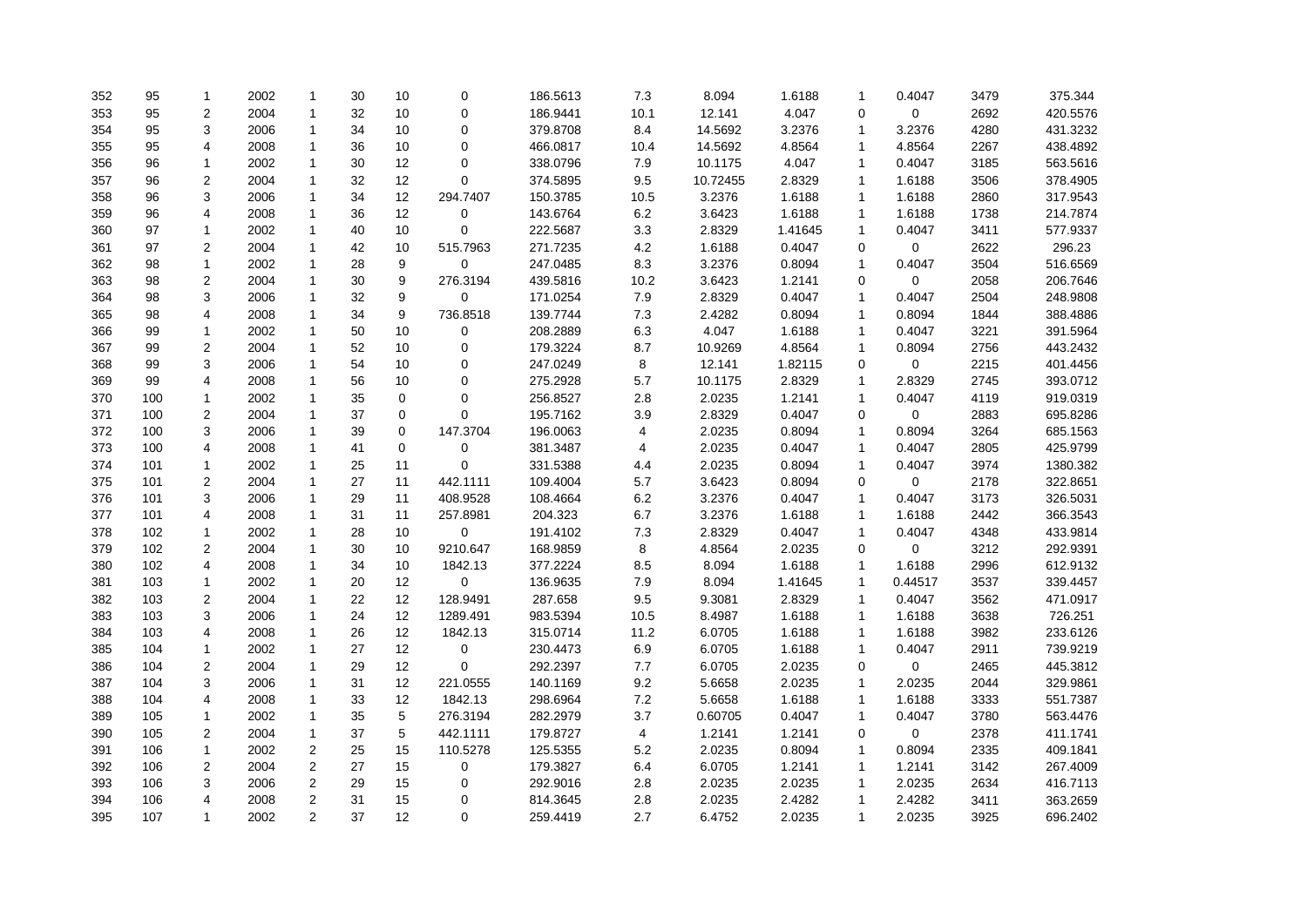| 396 | 107 | 2              | 2004 | 2                       | 39 | 12                      | 1326.333    | 141.7462 | $\overline{7}$ | 3.6423   | 0.8094   | 1            | 0.8094      | 3759 | 363.2503 |
|-----|-----|----------------|------|-------------------------|----|-------------------------|-------------|----------|----------------|----------|----------|--------------|-------------|------|----------|
| 397 | 107 | 3              | 2006 | $\boldsymbol{2}$        | 41 | 12                      | 0           | 357.2746 | 3.5            | 3.6423   | 1.6188   | 1            | 1.6188      | 3656 | 813.2922 |
| 398 | 107 | 4              | 2008 | $\overline{c}$          | 43 | 12                      | 0           | 265.9464 | 8.7            | 3.6423   | 3.2376   | 1            | 3.2376      | 3728 | 262.8823 |
| 399 | 108 | 1              | 2002 | $\overline{2}$          | 45 | 6                       | $\Omega$    | 82.119   | 4.4            | 3.6423   | 0.8094   | 0            | 0           | 2041 | 599.6042 |
| 400 | 108 | 2              | 2004 | $\overline{2}$          | 47 | 6                       | $\Omega$    | 150.9019 | 5.3            | 2.4282   | 0.8094   | 0            | $\mathbf 0$ | 2713 | 444.5823 |
| 401 | 108 | 3              | 2006 | $\overline{c}$          | 49 | 6                       | 0           | 408.0279 | 3.4            | 1.2141   | 0.60705  | $\mathbf{1}$ | 0.60705     | 3703 | 861.2695 |
| 402 | 108 | 4              | 2008 | $\boldsymbol{2}$        | 51 | 6                       | 202.6342    | 296.95   | 2.6            | 1.2141   | 0.60705  | 1            | 0.60705     | 1853 | 123.4328 |
| 403 | 109 | 1              | 2002 | $\overline{c}$          | 35 | 10                      | $\pmb{0}$   | 109.5757 | 4.2            | 4.047    | 0.4047   | $\mathbf 0$  | 0           | 3066 | 465.7242 |
| 404 | 109 | 2              | 2004 | $\boldsymbol{2}$        | 37 | 10                      | $\Omega$    | 162.9529 | 4.4            | 4.047    | 0.8094   |              | 0.8094      | 2472 | 317.2173 |
| 405 | 109 | 3              | 2006 | $\overline{\mathbf{c}}$ | 39 | 10                      | 921.0648    | 283.7306 | 3.1            | 2.63055  | 1.82115  | 1            | 1.82115     | 3312 | 511.1265 |
| 406 | 109 | 4              | 2008 | $\overline{2}$          | 41 | 10                      | 460.5324    | 455.2645 | 3.2            | 2.63055  | 1.41645  | $\mathbf{1}$ | 1.41645     | 3891 | 394.7852 |
| 407 | 110 | 1              | 2002 | $\boldsymbol{2}$        | 65 | 21                      | 8842.222    | 223.8428 | 4.6            | 14.1645  | 4.047    | 0            | 0           | 3216 | 474.5989 |
| 408 | 110 | 2              | 2004 | $\overline{c}$          | 67 | 21                      | 36842.59    | 1364.143 | 1.6            | 12.9504  | 4.047    | 0            | 0           | 4169 | 692.5336 |
| 409 | 111 | $\mathbf{1}$   | 2002 | $\boldsymbol{2}$        | 71 | 10                      | 309.4778    | 383.5864 | 4.8            | 4.8564   | 0.8094   | 0            | $\mathbf 0$ | 2416 | 208.2541 |
| 410 | 111 | 2              | 2004 | $\overline{\mathbf{c}}$ | 73 | 10                      | 0           | 157.3064 | 5.2            | 1.299087 | 0.4047   | 1            | 0.8094      | 2847 | 271.5904 |
| 411 | 111 | 3              | 2006 | $\boldsymbol{2}$        | 75 | 10                      | $\mathbf 0$ | 222.2532 | 4.1            | 1.2141   | 1.2141   | $\mathbf{1}$ | 1.2141      | 3987 | 410.0707 |
| 412 | 111 | 4              | 2008 | $\boldsymbol{2}$        | 77 | 10                      | 1908.446    | 499.8647 | 9              | 5.2611   | 4.047    | 1            | 4.047       | 3855 | 342.5335 |
| 413 | 112 | $\mathbf{1}$   | 2002 | $\overline{2}$          | 40 | 10                      | 1326.333    | 173.3131 | 4.2            | 0.8094   | 0.8094   | 0            | $\mathbf 0$ | 2840 | 398.0371 |
| 414 | 112 | 2              | 2004 | $\boldsymbol{2}$        | 42 | 10                      | $\mathbf 0$ | 155.6263 | 11.9           | 2.0235   | 1.2141   | $\Omega$     | $\mathbf 0$ | 2025 | 204.7538 |
| 415 | 112 | 3              | 2006 | 2                       | 44 | 10                      | $\Omega$    | 198.9506 | $3.9\,$        | 2.0235   | 1.2141   | $\mathbf{1}$ | 1.2141      | 3141 | 487.1671 |
| 416 | 112 | 4              | 2008 | $\mathbf 2$             | 46 | 10                      | 73.68518    | 283.8305 | 4.3            | 1.2141   | 1.2141   | $\mathbf{1}$ | 1.2141      | 2371 | 431.1833 |
| 417 | 113 | 1              | 2002 | $\mathbf 2$             | 65 | 0                       | 397.9       | 108.5409 | 4.4            | 2.4282   | 0.4047   | 0            | 0           | 3134 | 350.4063 |
| 418 | 113 | 2              | 2004 | $\boldsymbol{2}$        | 67 | 0                       | $\mathbf 0$ | 124.3098 | 6.8            | 2.0235   | 1.6188   | 0            | $\mathbf 0$ | 1798 | 218.9791 |
| 419 | 113 | 4              | 2008 | $\mathbf 2$             | 71 | 0                       | 184.213     | 305.0764 | 3.2            | 0.8094   | 0.8094   | 1            | 0.8094      | 3836 | 278.7665 |
| 420 | 114 | $\mathbf{1}$   | 2002 | $\overline{2}$          | 50 | 3                       | 66.31667    | 110.8863 | 5.3            | 3.84465  | 1.01175  | $\mathbf{1}$ | 0.8094      | 3067 | 482.8471 |
| 421 | 114 | 2              | 2004 | $\overline{2}$          | 52 | 3                       | $\mathbf 0$ | 374.8847 | 6.5            | 4.913058 | 1.675458 | 1            | 1.6188      | 3661 | 276.3428 |
| 422 | 114 | 4              | 2008 | $\mathbf 2$             | 56 | 3                       | 36.84259    | 283.7303 | 4.2            | 4.8564   | 1.01175  | 1            | 1.01175     | 2831 | 612.5866 |
| 423 | 115 | $\mathbf{1}$   | 2002 | $\overline{2}$          | 29 | $\mathbf{2}$            | 176.8444    | 168.7115 | 3              | 2.63055  | 0.4047   | $\mathbf{1}$ | 0.4047      | 2894 | 474.4695 |
| 424 | 115 | 2              | 2004 | $\overline{c}$          | 31 | $\overline{\mathbf{c}}$ | 0           | 185.6905 | $5.2\,$        | 2.4282   | 0.8094   | 1            | 0.8094      | 3196 | 401.0296 |
| 425 | 115 | 3              | 2006 | $\overline{2}$          | 33 | $\overline{c}$          | 0           | 271.1941 | 4.2            | 2.8329   | 0.8094   | $\mathbf{1}$ | 0.8094      | 3639 | 1015.538 |
| 426 | 116 | 1              | 2002 | $\boldsymbol{2}$        | 75 | 0                       | 0           | 203.7546 | 5.2            | 4.047    | 1.2141   | $\mathbf{1}$ | 0.4047      | 2904 | 450.4192 |
| 427 | 116 | 2              | 2004 | $\overline{2}$          | 77 | 0                       | $\Omega$    | 153.3164 | 6.1            | 4.047    | 0.8094   | $\mathbf{1}$ | 0.8094      | 3032 | 434.1397 |
| 428 | 116 | 3              | 2006 | $\boldsymbol{2}$        | 79 | 0                       | 672.3773    | 247.5891 | 6.3            | 2.4282   | 1.2141   | $\mathbf{1}$ | 1.2141      | 3028 | 623.0123 |
| 429 | 116 | $\overline{4}$ | 2008 | $\sqrt{2}$              | 81 | $\overline{0}$          | 184.213     | 258.6947 | 5.6            | 1.29504  | 0.8094   | $\mathbf{1}$ | 0.8094      | 3987 | 355.2166 |
| 430 | 117 | 1              | 2002 | $\boldsymbol{2}$        | 45 | 0                       | 0           | 92.65654 | 4.2            | 2.4282   | 0.8094   | $\mathbf 0$  | $\mathbf 0$ | 2008 | 407.3576 |
| 431 | 117 | 2              | 2004 | $\overline{c}$          | 47 | 0                       | 0           | 142.5973 | 6.1            | 2.4282   | 1.2141   | 1            | 1.2141      | 2703 | 399.4377 |
| 432 | 117 | 3              | 2006 | $\boldsymbol{2}$        | 49 | 0                       | 0           | 233.8093 | 3.3            | 2.4282   | 0.4047   | $\mathbf{1}$ | 0.4047      | 3077 | 510.4249 |
| 433 | 118 | 1              | 2002 | $\boldsymbol{2}$        | 62 | 10                      | 0           | 125.634  | 5.4            | 4.047    | 1.2141   | 0            | 0           | 2731 | 525.3355 |
| 434 | 118 | 2              | 2004 | $\boldsymbol{2}$        | 64 | 10                      | $\Omega$    | 475.2274 | 3.7            | 5.6658   | 1.6188   | $\mathbf{1}$ | 1.6188      | 3252 | 444.505  |
| 435 | 118 | 3              | 2006 | $\overline{c}$          | 66 | 10                      | $\Omega$    | 559.1185 | 5.6            | 4.047    | 1.6188   | $\mathbf{1}$ | 1.6188      | 2719 | 361.8229 |
| 436 | 118 | 4              | 2008 | $\overline{c}$          | 68 | 10                      | 552.6389    | 295.5979 | 7.6            | 4.047    | 1.6188   | $\mathbf{1}$ | 1.6188      | 2286 | 325.8593 |
| 437 | 119 | $\mathbf{1}$   | 2002 | $\overline{2}$          | 45 | $\overline{7}$          | 1160.542    | 79.03159 | 3.7            | 0.8094   | 0.8094   | $\mathbf 0$  | $\mathbf 0$ | 3395 | 1211.819 |
| 438 | 119 | $\overline{2}$ | 2004 | $\overline{c}$          | 47 | $\overline{7}$          | 644.7453    | 401.4812 | 6.2            | 3.2376   | 0.8094   | $\Omega$     | 0           | 2737 | 615.7474 |
| 439 | 119 | 3              | 2006 | $\overline{2}$          | 49 | $\overline{7}$          | $\Omega$    | 371.0546 | 3.7            | 3.2376   | 1.2141   | $\mathbf{1}$ | 1.2141      | 3938 | 796.2694 |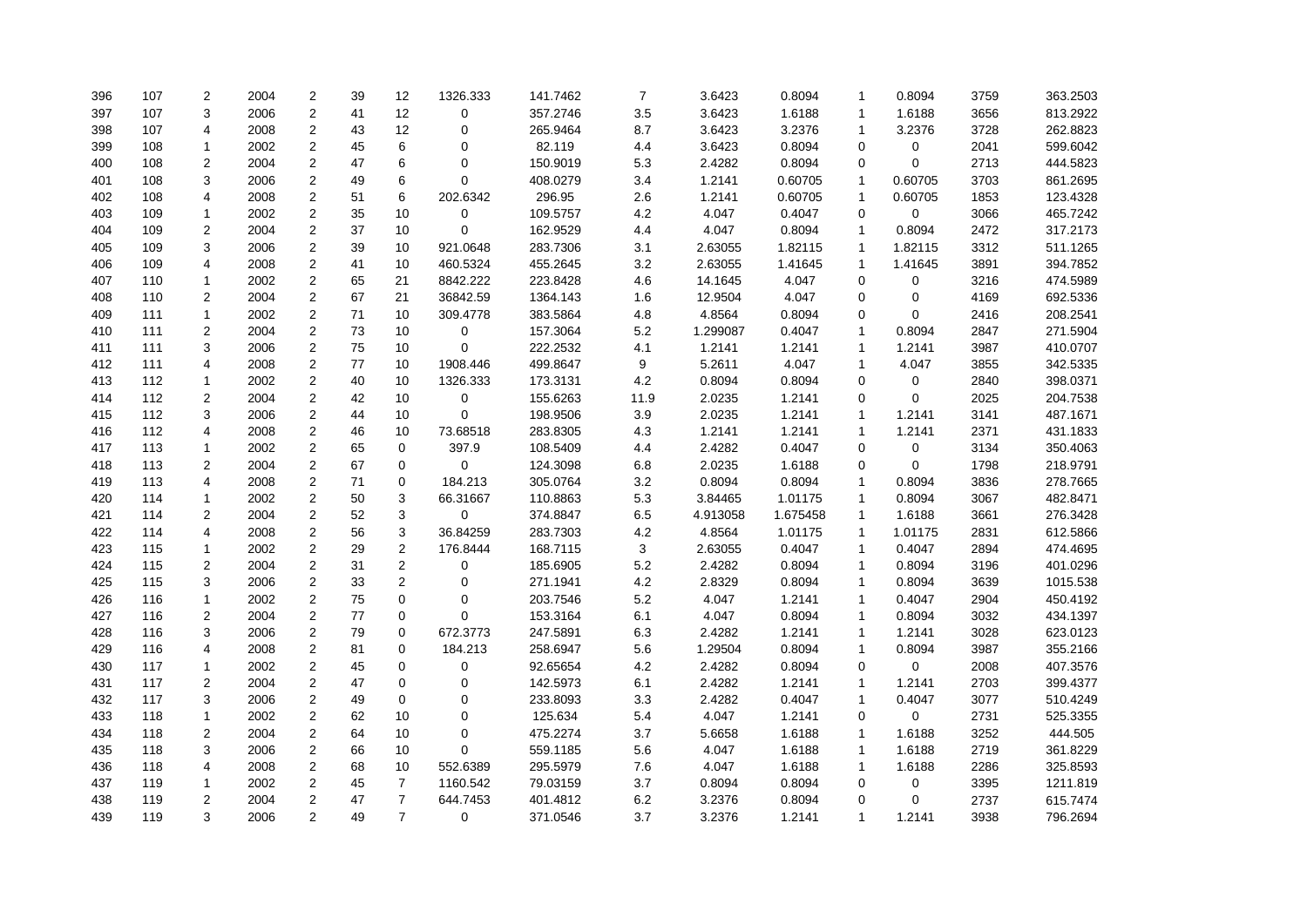| 440 | 119 | 4              | 2008 | 2                       | 51 | 7              | 3684.259       | 957.5684 | 3.8 | 2.0235  | 1.6188  | -1           | 1.6188      | 4107 | 948.7973 |
|-----|-----|----------------|------|-------------------------|----|----------------|----------------|----------|-----|---------|---------|--------------|-------------|------|----------|
| 441 | 120 | $\mathbf{1}$   | 2002 | $\boldsymbol{2}$        | 50 | $\overline{2}$ | $\mathbf 0$    | 74.40295 | 4.4 | 1.2141  | 2.0235  | $\mathbf 0$  | 0           | 2482 | 439.1789 |
| 442 | 120 | 2              | 2004 | $\mathbf 2$             | 52 | $\overline{c}$ | $\mathbf 0$    | 222.7012 | 4.6 | 1.2141  | 0.8094  | $\mathbf{1}$ | 0.8094      | 3201 | 415.1948 |
| 443 | 120 | 3              | 2006 | $\overline{2}$          | 54 | $\overline{2}$ | $\mathbf{0}$   | 303.0357 | 2.8 | 0.8094  | 0.8094  | $\mathbf{1}$ | 0.8094      | 3179 | 318.113  |
| 444 | 120 | 4              | 2008 | $\boldsymbol{2}$        | 56 | $\overline{c}$ | 110.5278       | 384.4886 | 3.6 | 1.2141  | 0.4047  | 1            | 0.4047      | 3244 | 397.8103 |
| 445 | 121 | 1              | 2002 | $\overline{2}$          | 60 | $\overline{7}$ | 0              | 149.364  | 2.8 | 2.4282  | 1.2141  | $\mathbf 0$  | $\mathbf 0$ | 2902 | 468.4556 |
| 446 | 121 | 2              | 2004 | $\boldsymbol{2}$        | 62 | $\overline{7}$ | 0              | 162.5739 | 6.6 | 2.4282  | 1.6188  | 0            | $\mathbf 0$ | 2763 | 376.5066 |
| 447 | 121 | 3              | 2006 | $\overline{2}$          | 64 | $\overline{7}$ | $\mathbf 0$    | 201.4167 | 3.6 | 1.2141  | 0.8094  | $\mathbf{1}$ | 0.8094      | 2780 | 498.8136 |
| 448 | 121 | 4              | 2008 | $\overline{2}$          | 66 | $\overline{7}$ | $\mathbf 0$    | 292.6047 | 3.6 | 2.4282  | 1.2141  | $\mathbf{1}$ | 1.2141      | 3030 | 354.934  |
| 449 | 122 | 1              | 2002 | $\mathbf 2$             | 60 | $\mathbf{1}$   | $\mathbf 0$    | 116.7638 | 7.3 | 3.2376  | 0.60705 | $\mathbf 0$  | $\mathbf 0$ | 4098 | 664.6006 |
| 450 | 122 | $\overline{2}$ | 2004 | $\overline{2}$          | 62 | $\mathbf{1}$   | $\mathbf 0$    | 492.5042 | 9.2 | 7.2846  | 2.4282  | $\mathbf{1}$ | 2.4282      | 3495 | 247.3157 |
| 451 | 122 | 3              | 2006 | $\overline{2}$          | 64 | $\mathbf{1}$   | $\Omega$       | 246.7281 | 3.8 | 1.6188  | 1.6188  | $\mathbf{1}$ | 1.6188      | 3716 | 422.2534 |
| 452 | 122 | 4              | 2008 | $\boldsymbol{2}$        | 66 | $\mathbf{1}$   | $\mathbf 0$    | 333.7278 | 4.6 | 3.6423  | 1.82115 | $\mathbf{1}$ | 1.82115     | 2735 | 384.5604 |
| 453 | 123 | $\mathbf{1}$   | 2002 | $\overline{c}$          | 55 | $\overline{7}$ | 198.95         | 100.0759 | 6   | 3.2376  | 0.4047  | $\Omega$     | $\mathbf 0$ | 3079 | 950.733  |
| 454 | 123 | 2              | 2004 | $\boldsymbol{2}$        | 57 | $\overline{7}$ | 442.1111       | 636.4825 | 3.8 | 4.4517  | 0.8094  | 1            | 0.8094      | 4311 | 1418.084 |
| 455 | 123 | 3              | 2006 | $\overline{c}$          | 59 | $\overline{7}$ | $\mathbf 0$    | 283.562  | 3.8 | 1.6188  | 0.4047  | 1            | 0.4047      | 4061 | 519.2433 |
| 456 | 123 | 4              | 2008 | $\mathbf 2$             | 61 | $\overline{7}$ | 64.47453       | 377.8992 | 8.1 | 1.2141  | 1.2141  | $\mathbf{1}$ | 1.2141      | 3410 | 748.3401 |
| 457 | 124 | $\mathbf{1}$   | 2002 | $\overline{c}$          | 60 | 10             | 2210.555       | 95.5913  | 4.1 | 0.4047  | 1.41645 | 0            | $\mathbf 0$ | 2634 | 371.3521 |
| 458 | 124 | 2              | 2004 | $\overline{2}$          | 62 | 10             | 18421.29       | 354.0246 | 1.8 | 8.094   | 5.6658  | $\mathbf{1}$ | 5.6658      | 4064 | 711.3236 |
| 459 | 124 | 3              | 2006 | $\boldsymbol{2}$        | 64 | 10             | 921.0648       | 386.5527 | 5.3 | 0       | 8.094   | 1            | 8.094       | 3443 | 539.3114 |
| 460 | 124 | 4              | 2008 | $\overline{2}$          | 66 | 10             | 2578.981       | 1323.063 | 3.4 | 0       | 11.3316 | $\mathbf{1}$ | 11.3316     | 4553 | 1577.49  |
| 461 | 125 | 1              | 2002 | $\boldsymbol{2}$        | 60 | 5              | 663.1666       | 189.208  | 3.3 | 4.8564  | 0.8094  | 1            | 0.8094      | 3066 | 473.5411 |
| 462 | 125 | 2              | 2004 | $\boldsymbol{2}$        | 62 | 5              | 0              | 758.8677 | 6.8 | 4.8564  | 1.6188  | $\mathbf{1}$ | 1.6188      | 3887 | 355.3303 |
| 463 | 125 | 3              | 2006 | $\boldsymbol{2}$        | 64 | 5              | 0              | 241.3942 | 8.2 | 3.2376  | 2.4282  | 1            | 2.4282      | 3586 | 544.2463 |
| 464 | 125 | 4              | 2008 | $\boldsymbol{2}$        | 66 | 5              | $\mathbf 0$    | 531.9027 | 9.9 | 4.8564  | 2.4282  | $\mathbf{1}$ | 2.4282      | 1913 | 429.8401 |
| 465 | 126 | $\mathbf{1}$   | 2002 | $\overline{\mathbf{c}}$ | 60 | 10             | 0              | 383.6685 | 5.8 | 48.564  | 12.141  | 1            | 12.141      | 3911 | 479.9052 |
| 466 | 126 | $\overline{2}$ | 2004 | $\boldsymbol{2}$        | 62 | 10             | $\overline{0}$ | 1248.446 | 5.7 | 40.47   | 22.2585 | $\mathbf{1}$ | 10.1175     | 4252 | 502.9938 |
| 467 | 126 | 3              | 2006 | $\overline{c}$          | 64 | 10             | 3684.259       | 612.0231 | 5.4 | 14.1645 | 4.047   | $\mathbf{1}$ | 4.047       | 3812 | 611.2981 |
| 468 | 126 | 4              | 2008 | $\overline{2}$          | 66 | 10             | 552.6389       | 1058.06  | 5.2 | 14.1645 | 16.188  | 1            | 16.188      | 3841 | 641.806  |
| 469 | 127 | 1              | 2002 | $\boldsymbol{2}$        | 60 | 6              | 663.1666       | 135.8002 | 3.6 | 1.6188  | 0.8094  | 0            | 0           | 3250 | 598.2375 |
| 470 | 128 | $\mathbf{1}$   | 2002 | $\overline{c}$          | 65 | 8              | $\mathbf 0$    | 125.7581 | 6.2 | 4.8564  | 1.01175 | $\mathbf 0$  | $\Omega$    | 3380 | 983.4554 |
| 471 | 128 | 2              | 2004 | $\boldsymbol{2}$        | 67 | 8              | 0              | 1164.961 | 5.8 | 4.8564  | 1.2141  | 1            | 1.719975    | 3183 | 346.1462 |
| 472 | 128 | 3              | 2006 | $\overline{2}$          | 69 | 8              | $\mathbf 0$    | 567.1739 | 6.6 | 4.8564  | 3.2376  | 1            | 3.2376      | 3597 | 874.8763 |
| 473 | 128 | 4              | 2008 | $\boldsymbol{2}$        | 71 | 8              | $\mathbf 0$    | 778.2803 | 7.7 | 4.8564  | 4.8564  | 1            | 4.8564      | 2767 | 655.4867 |
| 474 | 129 | $\mathbf{1}$   | 2002 | $\overline{2}$          | 40 | 10             | $\mathbf 0$    | 81.43209 | 3.3 | 2.22585 | 0.8094  | $\Omega$     | $\mathbf 0$ | 2359 | 351.8075 |
| 475 | 129 | 2              | 2004 | $\overline{c}$          | 42 | 10             | $\mathbf 0$    | 216.3597 | 3.3 | 2.4282  | 1.6188  | $\mathbf{1}$ | 0.8094      | 3646 | 230.1526 |
| 476 | 129 | 3              | 2006 | $\sqrt{2}$              | 44 | 10             | $\overline{0}$ | 325.4329 | 2.5 | 2.4282  | 1.2141  | 1            | 1.2141      | 3645 | 719.9368 |
| 477 | 129 | 4              | 2008 | $\boldsymbol{2}$        | 46 | 10             | 46.05324       | 231.7624 | 4.2 | 2.4282  | 1.2141  | $\mathbf{1}$ | 1.2141      | 2262 | 932.1028 |
| 478 | 130 | 1              | 2002 | $\overline{c}$          | 50 | 10             | 0              | 176.8584 | 4.6 | 8.094   | 4.8564  | 1            | 4.8564      | 3587 | 579.5399 |
| 479 | 130 | 2              | 2004 | $\overline{2}$          | 52 | 10             | 1105.278       | 389.1769 | 4.4 | 8.094   | 2.0235  | $\mathbf{1}$ | 2.0235      | 3123 | 428.7124 |
| 480 | 130 | 3              | 2006 | $\boldsymbol{2}$        | 54 | 10             | $\Omega$       | 722.4106 | 4.1 | 5.6658  | 2.0235  | $\mathbf{1}$ | 2.0235      | 3640 | 671.3614 |
| 481 | 130 | 4              | 2008 | $\overline{2}$          | 56 | 10             | 322.3727       | 392.7401 | 4.3 | 2.4282  | 2.0235  | $\mathbf{1}$ | 2.0235      | 2814 | 553.1341 |
| 482 | 131 | 1              | 2002 | $\overline{\mathbf{c}}$ | 35 | 10             | 0              | 163.5412 | 3.2 | 2.4282  | 0.60705 | 0            | 0           | 3705 | 1025.534 |
| 483 | 132 | 1              | 2002 | $\overline{2}$          | 65 | $\overline{7}$ | $\Omega$       | 188.6541 | 3.8 | 4.8564  | 0.8094  | $\Omega$     | $\Omega$    | 2531 | 644.3227 |
|     |     |                |      |                         |    |                |                |          |     |         |         |              |             |      |          |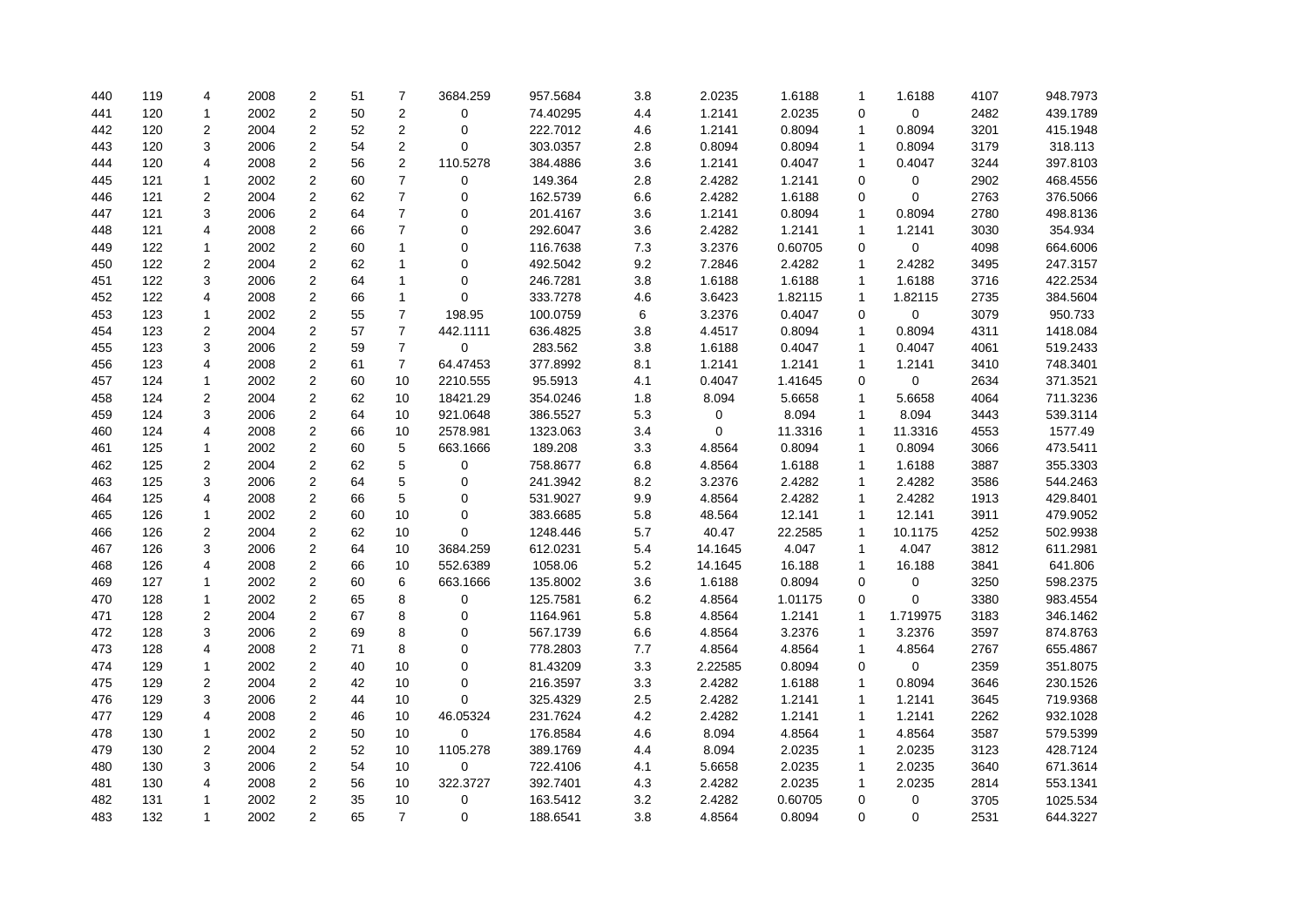| 484 | 133 | 1              | 2002 | 2                       | 63 | 4                       | 2100.028    | 159.8266 | 6.4  | 5.05875 | 1.2141  | 1            | 1.2141      | 3149 | 717.7206 |
|-----|-----|----------------|------|-------------------------|----|-------------------------|-------------|----------|------|---------|---------|--------------|-------------|------|----------|
| 485 | 133 | 2              | 2004 | $\boldsymbol{2}$        | 65 | $\overline{4}$          | $\mathbf 0$ | 260.9628 | 6.3  | 10.1175 | 3.2376  | 1            | 1.6188      | 2992 | 423.8406 |
| 486 | 133 | 3              | 2006 | $\overline{c}$          | 67 | $\overline{4}$          | 0           | 1008.179 | 6.6  | 7.2846  | 2.0235  | 1            | 2.0235      | 3226 | 414.8444 |
| 487 | 133 | 4              | 2008 | $\overline{2}$          | 69 | 4                       | 3979        | 954.5679 | 5.9  | 8.094   | 3.2376  | $\mathbf{1}$ | 3.2376      | 3143 | 600.4467 |
| 488 | 134 | 1              | 2002 | $\overline{2}$          | 52 | 10                      | $\mathbf 0$ | 223.7998 | 3.8  | 4.047   | 0.60705 | 1            | 0.4047      | 2665 | 361.3003 |
| 489 | 134 | $\overline{2}$ | 2004 | $\overline{2}$          | 54 | 10                      | $\mathbf 0$ | 424.7044 | 3.8  | 3.6423  | 1.2141  | 1            | 4.047       | 4389 | 712.4279 |
| 490 | 134 | 3              | 2006 | $\boldsymbol{2}$        | 56 | 10                      | $\mathbf 0$ | 375.0843 | 3.8  | 4.047   | 0.8094  | $\mathbf{1}$ | 0.8094      | 3532 | 750.6605 |
| 491 | 134 | 4              | 2008 | $\boldsymbol{2}$        | 58 | 10                      | 736.8518    | 802.6473 | 4.6  | 3.2376  | 1.01175 | $\mathbf{1}$ | 1.01175     | 3577 | 288.5126 |
| 492 | 135 | 1              | 2002 | $\overline{2}$          | 60 | $\overline{7}$          | $\mathbf 0$ | 202.2979 | 5.2  | 6.4752  | 1.6188  | 0            | 0           | 3610 | 1015.096 |
| 493 | 135 | 2              | 2004 | $\boldsymbol{2}$        | 62 | $\overline{7}$          | 1105.278    | 391.7781 | 4.4  | 6.8799  | 2.0235  | 1            | 2.0235      | 3152 | 501.6153 |
| 494 | 135 | 3              | 2006 | $\boldsymbol{2}$        | 64 | $\overline{7}$          | $\Omega$    | 438.0594 | 6.8  | 6.4752  | 2.8329  | 1            | 2.8329      | 2944 | 360.7399 |
| 495 | 135 | 4              | 2008 | $\overline{\mathbf{c}}$ | 66 | $\overline{7}$          | 3684.259    | 872.9673 | 5.2  | 6.8799  | 2.8329  | 1            | 2.8329      | 3361 | 458.3753 |
| 496 | 136 | 1              | 2002 | $\boldsymbol{2}$        | 63 | 9                       | 1657.917    | 165.2647 | 3.6  | 6.0705  | 1.01175 | $\mathbf 0$  | 0           | 2622 | 526.4669 |
| 497 | 136 | 2              | 2004 | $\boldsymbol{2}$        | 65 | 9                       | 0           | 224.1278 | 6.1  | 5.6658  | 0.8094  | $\mathbf{1}$ | 0.8094      | 3151 | 410.264  |
| 498 | 136 | 3              | 2006 | $\overline{2}$          | 67 | 9                       | $\mathbf 0$ | 469.9258 | 9    | 5.2611  | 1.2141  | $\mathbf{1}$ | 1.2141      | 2493 | 277.3841 |
| 499 | 136 | 4              | 2008 | $\overline{2}$          | 69 | 9                       | 2763.194    | 814.4523 | 9.2  | 5.2611  | 2.0235  | 1            | 2.0235      | 3612 | 522.6888 |
| 500 | 137 | $\mathbf{1}$   | 2002 | $\boldsymbol{2}$        | 50 | 15                      | $\mathbf 0$ | 93.68076 | 5.4  | 2.8329  | 1.2141  | 0            | $\mathbf 0$ | 2559 | 701.109  |
| 501 | 137 | 2              | 2004 | $\overline{2}$          | 52 | 15                      | $\mathbf 0$ | 541.4461 | 4.8  | 4.4517  | 1.6188  | $\mathbf{1}$ | 0.505875    | 3434 | 560.3923 |
| 502 | 137 | 3              | 2006 | $\boldsymbol{2}$        | 54 | 15                      | $\Omega$    | 320.8095 | 4.6  | 6.8799  | 2.4282  | 1            | 2.4282      | 3484 | 665.0491 |
| 503 | 137 | 4              | 2008 | $\boldsymbol{2}$        | 56 | 15                      | 18.4213     | 380.4362 | 4.4  | 6.8799  | 2.8329  | $\mathbf{1}$ | 2.8329      | 3119 | 452.3836 |
| 504 | 138 | 1              | 2002 | $\boldsymbol{2}$        | 38 | 10                      | 0           | 94.96101 | 7.9  | 4.047   | 0.8094  | 0            | 0           | 2673 | 477.9719 |
| 505 | 138 | $\overline{2}$ | 2004 | $\boldsymbol{2}$        | 40 | 10                      | $\Omega$    | 136.1073 | 8.5  | 5.2611  | 0.8094  | 1            | 0.8094      | 2758 | 296.786  |
| 506 | 138 | 3              | 2006 | $\overline{c}$          | 42 | 10                      | 0           | 233.074  | 4    | 4.8564  | 1.2141  | 1            | 1.2141      | 3066 | 447.4755 |
| 507 | 138 | 4              | 2008 | $\boldsymbol{2}$        | 44 | 10                      | $\Omega$    | 533.3016 | 9.7  | 4.8564  | 1.6188  | $\mathbf{1}$ | 1.6188      | 3253 | 367.8784 |
| 508 | 139 | 1              | 2002 | $\overline{c}$          | 75 | 3                       | 884.2222    | 142.0845 | 6    | 2.4282  | 0.60705 | 0            | $\mathbf 0$ | 2391 | 638.1901 |
| 509 | 139 | 2              | 2004 | $\overline{2}$          | 77 | 3                       | $\mathbf 0$ | 322.201  | 4.6  | 2.0235  | 0.60705 | $\mathbf{1}$ | 0.60705     | 3438 | 399.2507 |
| 510 | 139 | 3              | 2006 | $\boldsymbol{2}$        | 79 | 3                       | 0           | 191.5359 | 9    | 2.4282  | 0.8094  | 1            | 0.8094      | 2594 | 287.6215 |
| 511 | 140 | $\mathbf{1}$   | 2002 | $\overline{2}$          | 55 | $\mathbf 0$             | $\mathbf 0$ | 93.59869 | 5    | 0.8094  | 0.12141 | $\mathbf 0$  | $\Omega$    | 2614 | 545.6755 |
| 512 | 140 | 2              | 2004 | $\boldsymbol{2}$        | 57 | 0                       | $\Omega$    | 160.3456 | 8.5  | 7.2846  | 1.01175 | 1            | 0.8094      | 2740 | 299.1473 |
| 513 | 140 | 3              | 2006 | $\boldsymbol{2}$        | 59 | $\mathbf 0$             | $\Omega$    | 192.4983 | 4.1  | 1.6188  | 0.4047  | 1            | 0.4047      | 2150 | 386.1866 |
| 514 | 141 | $\mathbf{1}$   | 2002 | $\boldsymbol{2}$        | 38 | $\overline{2}$          | 773.6944    | 236.8055 | 3.3  | 1.2141  | 0.8094  | $\mathbf 0$  | $\mathbf 0$ | 3966 | 363.063  |
| 515 | 141 | 2              | 2004 | $\boldsymbol{2}$        | 40 | $\overline{\mathbf{c}}$ | 0           | 154.0473 | 3.4  | 1.2141  | 0.4047  | 1            | 0.4047      | 3314 | 404.3073 |
| 516 | 141 | 3              | 2006 | $\overline{2}$          | 42 | $\overline{2}$          | $\Omega$    | 369.2489 | 3.5  | 1.6188  | 0.8094  | $\mathbf{1}$ | 0.8094      | 3293 | 572.8591 |
| 517 | 141 | 4              | 2008 | $\mathbf 2$             | 44 | $\overline{\mathbf{c}}$ | 460.5324    | 474.4046 | 3.4  | 1.41645 | 0.12141 | 1            | 0.12141     | 3798 | 706.3876 |
| 518 | 142 | 1              | 2002 | $\overline{2}$          | 38 | 10                      | $\mathbf 0$ | 312.8163 | 7.8  | 4.047   | 1.6188  | 1            | 0.4047      | 4052 | 604.2613 |
| 519 | 142 | 2              | 2004 | $\overline{c}$          | 40 | 10                      | $\Omega$    | 681.4916 | 8.7  | 7.2846  | 3.2376  | 0            | 0           | 2339 | 394.8101 |
| 520 | 143 | $\mathbf{1}$   | 2002 | $\boldsymbol{2}$        | 43 | $\overline{\mathbf{c}}$ | 221.0555    | 92.67132 | 7.9  | 1.2141  | 1.2141  | $\mathbf{1}$ | 0.4047      | 3209 | 332.7675 |
| 521 | 143 | 2              | 2004 | $\boldsymbol{2}$        | 45 | $\overline{\mathbf{c}}$ | 442.1111    | 293.6505 | 6.6  | 1.2141  | 1.2141  | $\mathbf 0$  | 0           | 1979 | 557.4598 |
| 522 | 143 | 3              | 2006 | $\boldsymbol{2}$        | 47 | $\overline{2}$          | 0           | 240.7716 | 7.8  | 1.2141  | 0.4047  | $\Omega$     | $\Omega$    | 1807 | 271.8024 |
| 523 | 144 | 1              | 2002 | $\overline{2}$          | 35 | 0                       | 396.0578    | 184.284  | 13.7 | 2.4282  | 1.2141  | 0            | $\mathbf 0$ | 2216 | 279.9127 |
| 524 | 144 | 2              | 2004 | $\mathbf 2$             | 37 | 0                       | 276.3194    | 695.7253 | 14.8 | 3.2376  | 0.8094  | $\mathbf{1}$ | 0.8094      | 2601 | 593.1701 |
| 525 | 144 | 3              | 2006 | $\overline{2}$          | 39 | 0                       | 2210.555    | 353.1639 | 7.2  | 4.047   | 1.2141  | $\mathbf{1}$ | 1.2141      | 4250 | 449.7179 |
| 526 | 145 | 1              | 2002 | $\overline{c}$          | 47 | 10                      | 0           | 195.4863 | 8    | 10.1175 | 0.8094  | 0            | 0           | 2086 | 296.6571 |
| 527 | 145 | $\overline{2}$ | 2004 | $\overline{2}$          | 49 | 10                      | $\Omega$    | 115.0523 | 7.1  | 4.8564  | 0.8094  | $\Omega$     | $\Omega$    | 2697 | 264.8382 |
|     |     |                |      |                         |    |                         |             |          |      |         |         |              |             |      |          |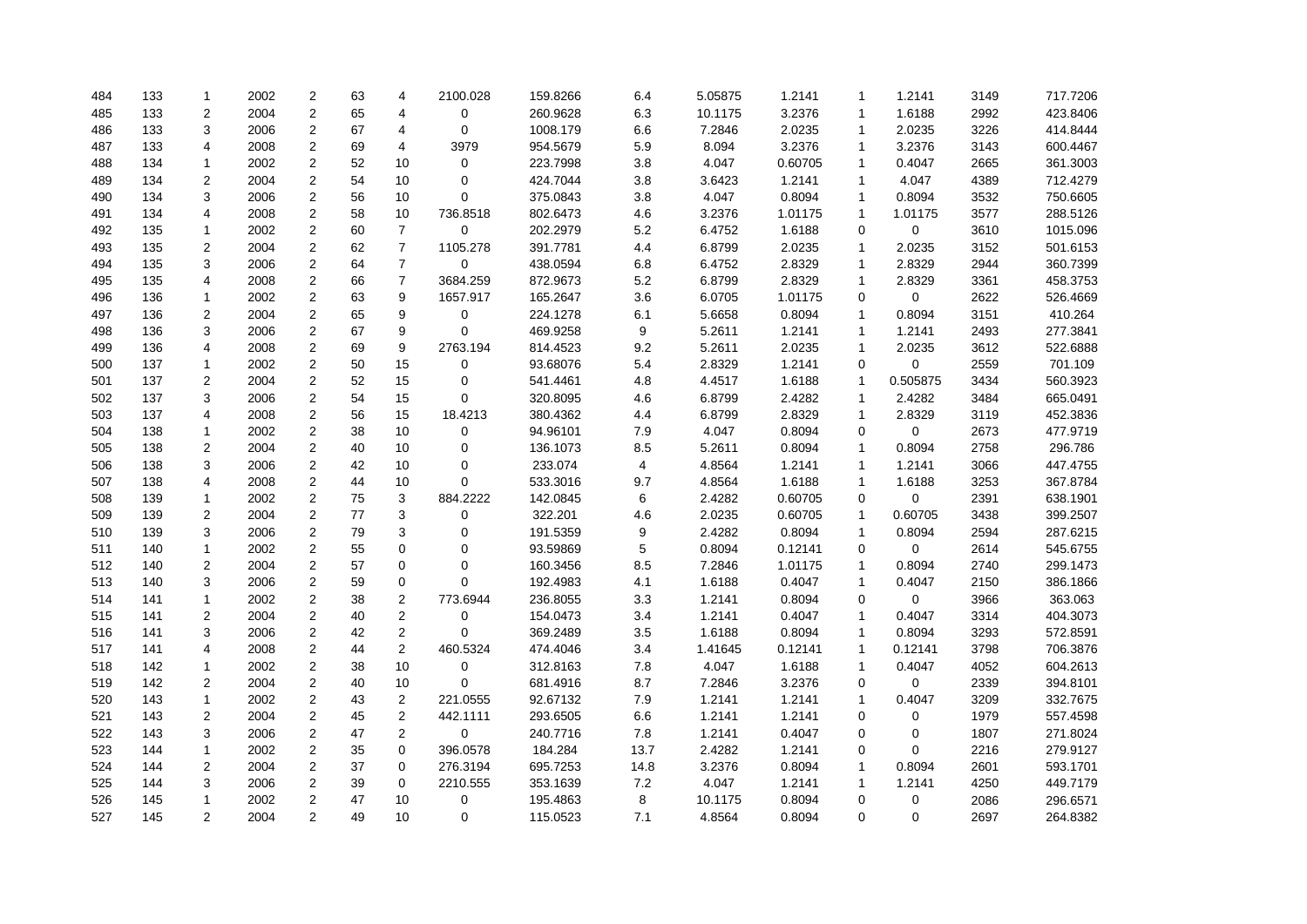| 528 | 146 | 1              | 2002 | $\overline{c}$          | 66 | 0              | 55.26389       | 127.1547 | 6.9            | 0.4047  | 0.4047  | 0            | 0           | 1868 | 235.9484 |
|-----|-----|----------------|------|-------------------------|----|----------------|----------------|----------|----------------|---------|---------|--------------|-------------|------|----------|
| 529 | 146 | 3              | 2006 | $\boldsymbol{2}$        | 70 | $\mathbf 0$    | $\mathbf 0$    | 159.8574 | 5.6            | 0.4047  | 0.4047  | 1            | 0.4047      | 2903 | 549.3436 |
| 530 | 147 | $\mathbf{1}$   | 2002 | $\overline{c}$          | 60 | $\overline{7}$ | 0              | 108.0646 | 9.1            | 2.0235  | 0.4047  | $\mathbf 0$  | 0           | 2318 | 386.8344 |
| 531 | 147 | $\overline{2}$ | 2004 | $\overline{2}$          | 62 | $\overline{7}$ | $\Omega$       | 178.0102 | 8.2            | 3.2376  | 2.0235  | $\mathbf 0$  | $\mathbf 0$ | 2669 | 335.8235 |
| 532 | 147 | 3              | 2006 | $\overline{2}$          | 64 | $\overline{7}$ | 0              | 451.5741 | 2.8            | 2.8329  | 0.8094  | 0            | $\Omega$    | 2639 | 320.757  |
| 533 | 148 | 1              | 2002 | $\overline{2}$          | 60 | 0              | 16.57917       | 216.1797 | 8.9            | 2.4282  | 1.01175 | 0            | $\Omega$    | 2486 | 391.2264 |
| 534 | 148 | 2              | 2004 | $\overline{2}$          | 62 | 0              | $\mathbf 0$    | 524.3292 | 8.9            | 4.4517  | 2.0235  | 0            | $\mathbf 0$ | 4007 | 440.9859 |
| 535 | 149 | $\mathbf{1}$   | 2002 | $\boldsymbol{2}$        | 45 | 0              | 66.31667       | 190.9192 | 6.6            | 3.2376  | 2.0235  | $\Omega$     | $\Omega$    | 3277 | 544.8613 |
| 536 | 149 | 2              | 2004 | $\overline{2}$          | 47 | 0              | 276.3194       | 334.6749 | 3.5            | 1.6188  | 1.2141  | $\Omega$     | $\Omega$    | 2667 | 803.7255 |
| 537 | 149 | 3              | 2006 | $\boldsymbol{2}$        | 49 | 0              | 0              | 512.053  | 3.3            | 0.8094  | 0       | 0            | $\mathbf 0$ | 2960 | 446.1398 |
| 538 | 150 | $\mathbf{1}$   | 2002 | $\overline{2}$          | 40 | 10             | 27.63194       | 112.8182 | 9.9            | 2.4282  | 0.4047  | $\mathbf 0$  | $\Omega$    | 2415 | 361.5582 |
| 539 | 150 | 2              | 2004 | $\boldsymbol{2}$        | 42 | 10             | 0              | 223.2833 | 8.8            | 3.2376  | 1.2141  |              | 0.8094      | 2937 | 278.4372 |
| 540 | 151 | $\mathbf{1}$   | 2002 | $\boldsymbol{2}$        | 55 | $\mathbf 0$    | 22.10555       | 178.3332 | 9.1            | 0       | 8.094   | $\mathbf{1}$ | 8.094       | 2576 | 721.7688 |
| 541 | 151 | 2              | 2004 | $\boldsymbol{2}$        | 57 | 0              | 0              | 1432.015 | 4.6            | 8.4987  | 4.8564  | $\mathbf{1}$ | 3.2376      | 2780 | 765.8076 |
| 542 | 152 | $\mathbf{1}$   | 2002 | $\overline{2}$          | 50 | 15             | $\mathbf 0$    | 790.5621 | 4.7            | 14.1645 | 4.047   | $\mathbf{1}$ | 0.8094      | 2766 | 391.0751 |
| 543 | 152 | 2              | 2004 | $\overline{2}$          | 52 | 15             | 0              | 566.697  | 5.8            | 16.188  | 4.047   | 0            | 0           | 1977 | 362.9954 |
| 544 | 152 | 3              | 2006 | $\mathbf 2$             | 54 | 15             | $\overline{0}$ | 546.6517 | 4.2            | 10.5222 | 4.047   | $\mathbf{1}$ | 4.047       | 4163 | 778.5193 |
| 545 | 152 | 4              | 2008 | $\overline{2}$          | 56 | 15             | 1768.444       | 509.8855 | 4.8            | 8.9034  | 3.2376  | $\mathbf{1}$ | 3.2376      | 2740 | 576.2552 |
| 546 | 153 | 1              | 2002 | $\boldsymbol{2}$        | 48 | 10             | 1127.383       | 182.6426 | 5.2            | 11.7363 | 4.047   | $\Omega$     | 0           | 3147 | 552.0635 |
| 547 | 153 | $\overline{2}$ | 2004 | $\overline{2}$          | 50 | 10             | 663.1666       | 360.7458 | 4.6            | 8.094   | 3.6423  | $\mathbf 0$  | $\mathbf 0$ | 2577 | 361.5049 |
| 548 | 153 | 3              | 2006 | $\boldsymbol{2}$        | 52 | 10             | 1326.333       | 260.5502 | 5              | 12.141  | 6.0705  | 1            | 6.0705      | 3228 | 415.9517 |
| 549 | 153 | 4              | 2008 | $\boldsymbol{2}$        | 54 | 10             | 1105.278       | 686.0115 | 3.4            | 12.141  | 4.047   | 1            | 4.047       | 3337 | 596.7968 |
| 550 | 154 | 1              | 2002 | $\overline{\mathbf{c}}$ | 34 | 15             | 552.6389       | 110.9889 | 4.2            | 2.4282  | 1.2141  | 0            | 0           | 2941 | 537.5892 |
| 551 | 155 | 1              | 2002 | $\boldsymbol{2}$        | 46 | 12             | 644.7453       | 130.724  | 6              | 18.2115 | 1.6188  | 0            | $\Omega$    | 3350 | 561.6461 |
| 552 | 155 | 2              | 2004 | $\overline{\mathbf{c}}$ | 48 | 12             | 0              | 175.8375 | 2.8            | 8.9034  | 3.2376  | 0            | $\Omega$    | 2795 | 361.9063 |
| 553 | 155 | 3              | 2006 | $\overline{2}$          | 50 | 12             | $\mathbf 0$    | 212.6018 | 3.6            | 16.188  | 1.6188  | $\mathbf{1}$ | 0.8094      | 4279 | 747.0003 |
| 554 | 156 | $\mathbf{1}$   | 2002 | $\overline{2}$          | 60 | 3              | 0              | 195.2975 | 2.7            | 8.094   | 2.4282  | $\mathbf 0$  | 0           | 3449 | 539.3274 |
| 555 | 156 | $\overline{2}$ | 2004 | $\overline{2}$          | 62 | 3              | $\Omega$       | 292.6785 | 4.1            | 6.0705  | 2.0235  | $\mathbf 0$  | $\Omega$    | 3040 | 303.8489 |
| 556 | 156 | 3              | 2006 | $\boldsymbol{2}$        | 64 | 3              | $\Omega$       | 236.444  | 5.2            | 8.094   | 3.2376  | 1            | 3.2376      | 2722 | 410.1458 |
| 557 | 156 | 4              | 2008 | $\boldsymbol{2}$        | 66 | 3              | 2210.555       | 700.6769 | 5.8            | 10.1175 | 2.8329  | $\mathbf{1}$ | 2.8329      | 4649 | 625.9717 |
| 558 | 157 | $\mathbf{1}$   | 2002 | $\overline{2}$          | 35 | $\overline{2}$ | $\mathbf 0$    | 291.7952 | 3.6            | 8.9034  | 2.4282  | $\mathbf 0$  | $\mathbf 0$ | 3318 | 564.7615 |
| 559 | 157 | 2              | 2004 | $\boldsymbol{2}$        | 37 | 2              | 0              | 243.444  | 7.4            | 8.094   | 2.8329  | $\mathbf 0$  | $\mathbf 0$ | 3232 | 464.1366 |
| 560 | 157 | 4              | 2008 | $\overline{2}$          | 41 | $\overline{2}$ | 2210.555       | 482.7164 | 7.9            | 8.094   | 1.6188  | $\mathbf{1}$ | 1.6188      | 3045 | 391.7796 |
| 561 | 158 | 1              | 2002 | $\boldsymbol{2}$        | 70 | 4              | 110.5278       | 212.105  | 3.8            | 4.047   | 1.6188  | 0            | $\mathbf 0$ | 3331 | 786.2722 |
| 562 | 158 | 4              | 2008 | $\overline{2}$          | 76 | 4              | 92.10648       | 206.731  | 4.6            | 0       | 2.4282  | 0            | $\Omega$    | 2808 | 312.6028 |
| 563 | 159 | 1              | 2002 | $\overline{c}$          | 35 | 5              | 736.8518       | 166.4341 | 3.3            | 6.0705  | 0.8094  | 0            | $\Omega$    | 3190 | 90.60606 |
| 564 | 159 | $\overline{2}$ | 2004 | $\overline{2}$          | 37 | 5              | $\Omega$       | 181.4006 | 6              | 6.0705  | 1.6188  | 0            | $\Omega$    | 2581 | 501.5325 |
| 565 | 159 | 3              | 2006 | $\boldsymbol{2}$        | 39 | 5              | 1547.389       | 210.0692 | 6.5            | 10.1175 | 2.0235  | $\mathbf{1}$ | 2.0235      | 3158 | 600.6438 |
| 566 | 159 | 4              | 2008 | $\boldsymbol{2}$        | 41 | 5              | 2763.194       | 982.8361 | 4.8            | 10.1175 | 2.0235  | 1            | 2.0235      | 4029 | 867.7795 |
| 567 | 160 | $\mathbf{1}$   | 2002 | $\overline{2}$          | 68 | 0              | 1326.333       | 351.0381 | 9.1            | 7.08225 | 4.4517  | 0            | 0           | 3828 | 498.7834 |
| 568 | 160 | 2              | 2004 | $\mathbf 2$             | 70 | $\overline{0}$ | 663.1666       | 331.3    | 6.5            | 13.3551 | 4.047   | $\Omega$     | $\Omega$    | 2968 | 223.275  |
| 569 | 161 | $\mathbf{1}$   | 2002 | $\overline{2}$          | 53 | 1              | 110.5278       | 386.5408 | $\overline{7}$ | 44.517  | 6.0705  | $\mathbf{1}$ | 1.6188      | 4456 | 681.9399 |
| 570 | 161 | 2              | 2004 | $\overline{c}$          | 55 | 1              | 0              | 346.2938 | 3.6            | 8.094   | 1.2141  | $\Omega$     | 0           | 2844 | 215.2161 |
| 571 | 161 | 3              | 2006 | $\overline{2}$          | 57 | $\mathbf{1}$   | $\Omega$       | 660.4722 | 4.2            | 8.094   | 2.0235  | $\mathbf{1}$ | 2.0235      | 3991 | 642.5673 |
|     |     |                |      |                         |    |                |                |          |                |         |         |              |             |      |          |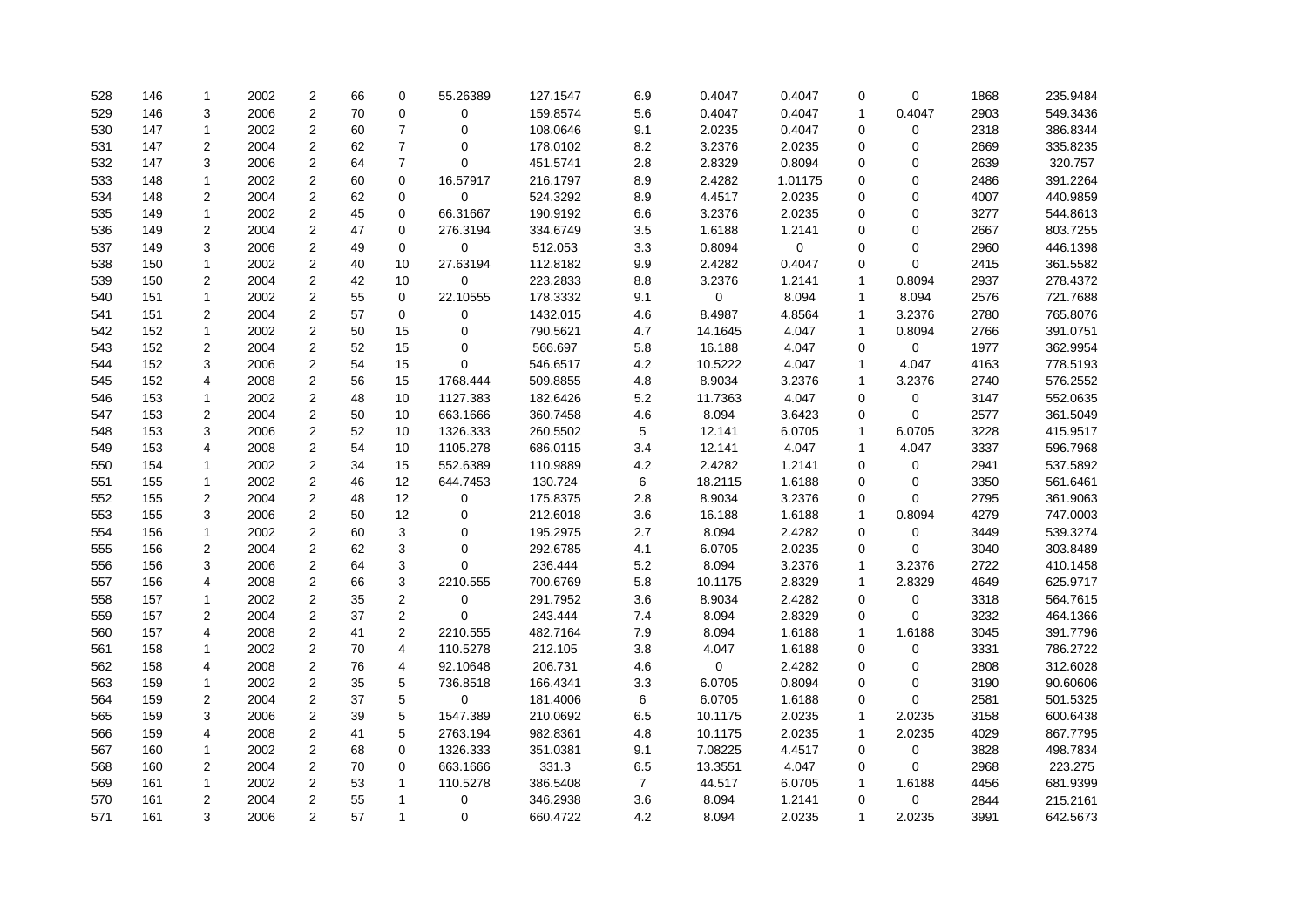| 572 | 161 | 4              | 2008 | $\overline{2}$          | 59 | 1              | 736.8518    | 1050.075 | 6.8     | 14.1645 | 4.047    | 1            | 4.047       | 4225 | 462.3128 |
|-----|-----|----------------|------|-------------------------|----|----------------|-------------|----------|---------|---------|----------|--------------|-------------|------|----------|
| 573 | 162 | 1              | 2002 | $\overline{\mathbf{c}}$ | 42 | 16             | 7736.944    | 668.691  | 3.2     | 36.423  | 5.6658   | 1            | 2.4282      | 4140 | 390.2841 |
| 574 | 162 | 2              | 2004 | $\overline{2}$          | 44 | 16             | 644.7453    | 940.2456 | 10.9    | 46.9452 | 366.2535 | 0            | 0           | 2905 | 449.3144 |
| 575 | 162 | 3              | 2006 | $\overline{2}$          | 46 | 16             | 1105.278    | 1141.983 | 14.3    | 35.2089 | 1.6188   | $\mathbf{1}$ | 1.6188      | 3808 | 817.768  |
| 576 | 162 | 4              | 2008 | $\overline{2}$          | 48 | 16             | 9947.499    | 1289.145 | 15.8    | 16.188  | 2.4282   | $\mathbf{1}$ | 2.4282      | 4259 | 430.3637 |
| 577 | 163 | 1              | 2002 | 2                       | 40 | 12             | 0           | 222.9288 | 6       | 8.094   | 1.6188   | $\mathbf{1}$ | 0.8094      | 3151 | 390.2322 |
| 578 | 164 | 1              | 2002 | 2                       | 68 | $\mathbf{1}$   | $\mathbf 0$ | 162.5441 | 4.6     | 16.188  | 4.8564   | 0            | $\mathbf 0$ | 3105 | 309.2025 |
| 579 | 164 | $\overline{c}$ | 2004 | 2                       | 70 | $\mathbf{1}$   | 0           | 170.4411 | 5.8     | 5.6658  | 2.4282   | 0            | $\mathbf 0$ | 2901 | 312.8123 |
| 580 | 164 | 4              | 2008 | $\overline{2}$          | 74 | $\mathbf{1}$   | $\Omega$    | 719.3115 | 4.6     | 8.094   | 4.047    | 1            | 4.047       | 3065 | 1088.993 |
| 581 | 165 | 1              | 2002 | $\overline{2}$          | 43 | $\mathbf 0$    | 442.1111    | 285.0499 | 12.1    | 11.3316 | 7.2846   | 0            | $\mathbf 0$ | 3380 | 638.1591 |
| 582 | 165 | 2              | 2004 | $\overline{2}$          | 45 | $\mathbf 0$    | $\mathbf 0$ | 791.2687 | 4.8     | 1.6188  | 0.8094   | $\mathbf 0$  | $\mathbf 0$ | 2787 | 706.4884 |
| 583 | 165 | 3              | 2006 | $\overline{2}$          | 47 | $\mathbf 0$    | $\mathbf 0$ | 228.4237 | 4.8     | 8.094   | 2.8329   | $\mathbf{1}$ | 2.8329      | 3031 | 622.2524 |
| 584 | 165 | 4              | 2008 | $\overline{2}$          | 49 | $\mathbf 0$    | 0           | 1023.966 | 16.5    | 10.1175 | 1.2141   | 1            | 1.2141      | 2767 | 359.1496 |
| 585 | 166 | 1              | 2002 | $\boldsymbol{2}$        | 52 | $\overline{0}$ | $\mathbf 0$ | 105.7971 | $7.2\,$ | 9.3081  | 4.4517   | 0            | $\mathbf 0$ | 3919 | 883.4485 |
| 586 | 166 | $\overline{c}$ | 2004 | 2                       | 54 | $\mathbf 0$    | 0           | 345.5106 | 8.2     | 8.9034  | 2.4282   | 0            | $\mathbf 0$ | 2735 | 310.2953 |
| 587 | 166 | 3              | 2006 | $\overline{2}$          | 56 | $\overline{0}$ | $\Omega$    | 201.1244 | 2.8     | 10.1175 | 8.094    | 1            | 4.047       | 3790 | 503.1187 |
| 588 | 167 | 1              | 2002 | 2                       | 63 | $\mathbf 0$    | $\Omega$    | 184.5165 | 10.6    | 8.094   | 1.6188   | 0            | $\mathbf 0$ | 2456 | 379.8486 |
| 589 | 167 | $\overline{2}$ | 2004 | 2                       | 65 | $\overline{0}$ | 663.1666    | 143.9291 | 4.6     | 26.7102 | 1.2141   | $\mathbf 0$  | $\Omega$    | 1738 | 354.4536 |
| 590 | 167 | 4              | 2008 | 2                       | 69 | $\mathbf 0$    | $\mathbf 0$ | 285.6021 | 5       | 2.0235  | 1.2141   | $\mathbf{1}$ | 1.2141      | 3036 | 637.348  |
| 591 | 168 | 1              | 2002 | $\overline{2}$          | 46 | 15             | 596.85      | 153.7731 | 3.3     | 3.2376  | 1.2141   | 0            | 0           | 3042 | 693.7819 |
| 592 | 168 | 2              | 2004 | $\overline{2}$          | 48 | 15             | 663.1666    | 244.2747 | 4.2     | 5.6658  | 1.2141   | 0            | $\mathbf 0$ | 2762 | 388.0755 |
| 593 | 169 | 1              | 2002 | $\boldsymbol{2}$        | 32 | $\overline{c}$ | 55.26389    | 92.08043 | 6.3     | 0.8094  | 0.8094   | 1            | 0.8094      | 2740 | 323.7974 |
| 594 | 169 | $\overline{2}$ | 2004 | $\overline{2}$          | 34 | $\mathbf{2}$   | $\mathbf 0$ | 139.7605 | 2.8     | 6.4752  | 0.8094   | 0            | $\mathbf 0$ | 2307 | 332.2496 |
| 595 | 170 | $\mathbf{1}$   | 2002 | $\boldsymbol{2}$        | 69 | $\overline{7}$ | 1901.078    | 254.9028 | 8.4     | 4.8564  | 1.112925 | $\mathbf{1}$ | 1.112925    | 3930 | 691.9574 |
| 596 | 170 | 2              | 2004 | 2                       | 71 | $\overline{7}$ | 368.4259    | 173.7608 | 8.5     | 4.047   | 1.6188   | $\mathbf 0$  | $\mathbf 0$ | 2150 | 279.469  |
| 597 | 170 | 3              | 2006 | 2                       | 73 | $\overline{7}$ | 1016.855    | 399.8458 | 5.7     | 5.2611  | 1.2141   | $\mathbf{1}$ | 1.2141      | 3415 | 457.9681 |
| 598 | 170 | 4              | 2008 | $\overline{\mathbf{c}}$ | 75 | $\overline{7}$ | 3536.889    | 604.4623 | 7.3     | 5.6658  | 1.6188   | 1            | 1.6188      | 3834 | 757.5054 |
| 599 | 171 | 1              | 2002 | $\overline{2}$          | 49 | 16             | $\mathbf 0$ | 799.9285 | 7.3     | 16.188  | 2.0235   | $\mathbf{1}$ | 1.2141      | 4388 | 1056.409 |
| 600 | 171 | 2              | 2004 | $\overline{2}$          | 51 | 16             | 552.6389    | 279.3088 | 4.3     | 4.4517  | 4.8564   | 1            | 2.4282      | 4389 | 441.9586 |
| 601 | 172 | 1              | 2002 | 2                       | 45 | 10             | 221.0555    | 109.5883 | 7.4     | 4.047   | 1.41645  | $\mathbf{1}$ | 0.4047      | 3111 | 524.2714 |
| 602 | 172 | $\overline{c}$ | 2004 | $\overline{2}$          | 47 | 10             | 0           | 198.7166 | 7.8     | 2.8329  | 1.6188   | 0            | $\mathbf 0$ | 2235 | 310.2774 |
| 603 | 172 | 3              | 2006 | $\overline{2}$          | 49 | 10             | $\mathbf 0$ | 204.4324 | 7.6     | 2.8329  | 1.6188   | $\mathbf{1}$ | 1.6188      | 2968 | 437.206  |
| 604 | 172 | 4              | 2008 | 2                       | 51 | 10             | $\Omega$    | 397.5576 | 6.2     | 2.8329  | 1.2141   | $\mathbf{1}$ | 1.2141      | 2622 | 602.1644 |
| 605 | 173 | 1              | 2002 | $\overline{\mathbf{c}}$ | 50 | 10             | 2247.398    | 248.6664 | 11      | 11.7363 | 2.8329   | 0            | $\mathbf 0$ | 2603 | 283.7318 |
| 606 | 173 | 2              | 2004 | $\overline{2}$          | 52 | 10             | $\mathbf 0$ | 1260.497 | 5.1     | 12.141  | 2.0235   | 0            | $\mathbf 0$ | 2171 | 460.0455 |
| 607 | 173 | 3              | 2006 | 2                       | 54 | 10             | 921.0648    | 810.434  | 4.8     | 12.141  | 1.6188   | 1            | 1.6188      | 3713 | 569.601  |
| 608 | 173 | 4              | 2008 | $\overline{\mathbf{c}}$ | 56 | 10             | $\mathbf 0$ | 678.1315 | 5.2     | 12.141  | 0.48564  | $\mathbf{1}$ | 0.48564     | 3987 | 620.0963 |
| 609 | 174 | 1              | 2002 | 2                       | 50 | 0              | 368.4259    | 287.0743 | 4.8     | 3.6423  | 3.2376   | 0            | 0           | 2435 | 341.1335 |
| 610 | 174 | 2              | 2004 | $\overline{\mathbf{c}}$ | 52 | $\mathbf 0$    | $\mathbf 0$ | 396.1422 | 5.6     | 14.1645 | 1.2141   | 0            | $\Omega$    | 2348 | 296.9693 |
| 611 | 175 | 1              | 2002 | $\overline{2}$          | 50 | 5              | 0           | 80.50882 | 4.2     | 1.6188  | 0.8094   | 0            | $\mathbf 0$ | 3582 | 241.0842 |
| 612 | 175 | 2              | 2004 | $\overline{2}$          | 52 | 5              | $\Omega$    | 231.5371 | 5.2     | 4.8564  | 1.2141   | 0            | $\Omega$    | 2173 | 374.0752 |
| 613 | 176 | 1              | 2002 | $\overline{2}$          | 30 | 16             | 276.3194    | 142.4468 | 6       | 6.0705  | 2.0235   | 0            | $\Omega$    | 3118 | 301.3698 |
| 614 | 176 | 2              | 2004 | 2                       | 32 | 16             | 405.2685    | 244.0996 | 3.2     | 3.6423  | 0.4047   | $\Omega$     | $\Omega$    | 2835 | 532.4518 |
| 615 | 177 | $\mathbf{1}$   | 2002 | $\overline{2}$          | 36 | 15             | 921.0648    | 343.7997 | 7.3     | 12.5457 | 0.4047   | $\mathbf{1}$ | 0.4047      | 3624 | 606.4723 |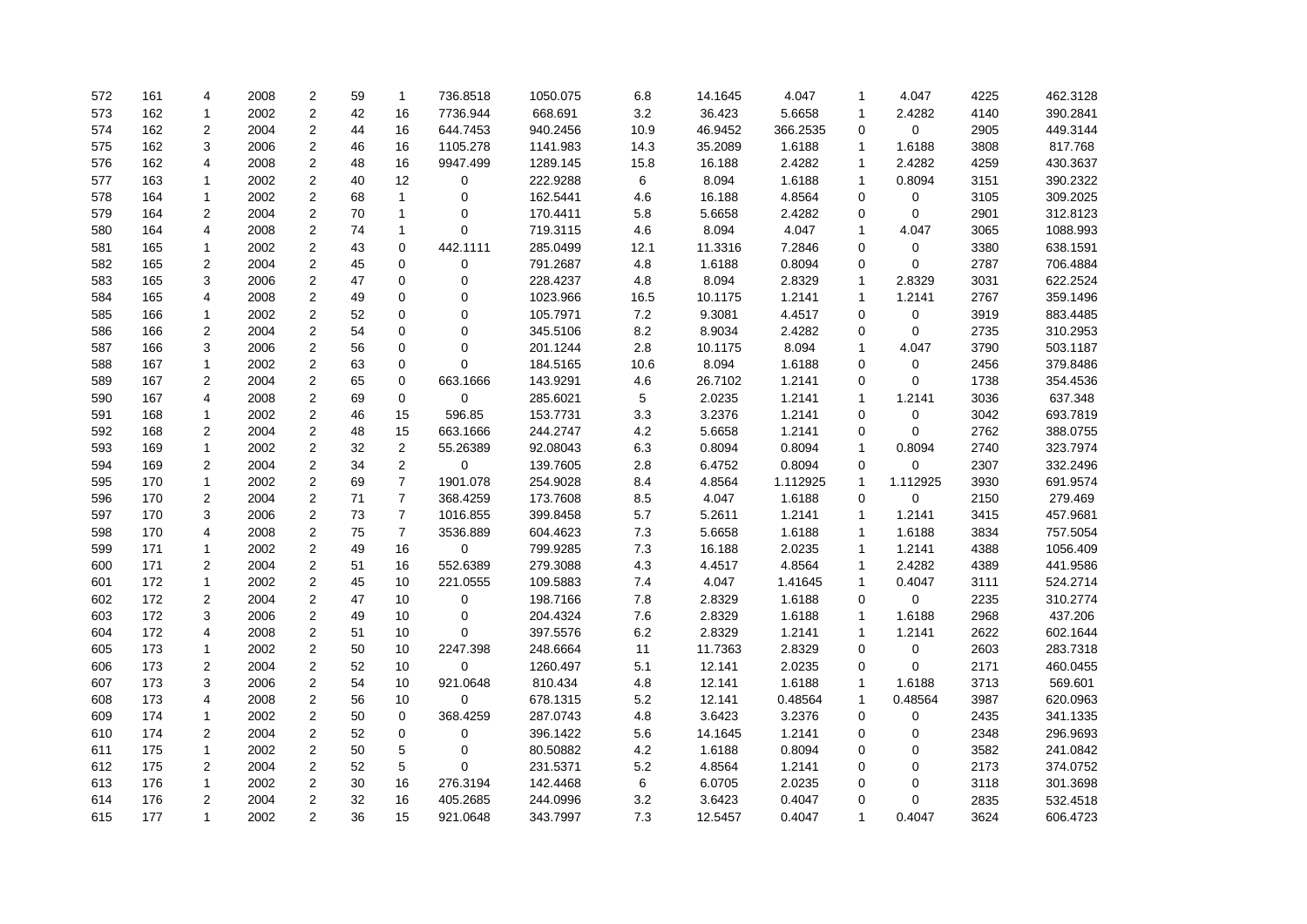| 616 | 177 | 2              | 2004 | 2                       | 38 | 15             | 0           | 336.3802 | 7.9     | 12.5457     | 2.0235  | 1            | 2.0235      | 3100 | 311.3288 |
|-----|-----|----------------|------|-------------------------|----|----------------|-------------|----------|---------|-------------|---------|--------------|-------------|------|----------|
| 617 | 177 | 3              | 2006 | $\overline{\mathbf{c}}$ | 40 | 15             | 5157.962    | 859.2894 | 8.1     | 12.5457     | 2.4282  | 1            | 2.4282      | 4498 | 1088.492 |
| 618 | 177 | 4              | 2008 | 2                       | 42 | 15             | 9210.647    | 1139.099 | 7.3     | 12.5457     | 0.8094  | 1            | 0.8094      | 3632 | 813.2213 |
| 619 | 178 | 1              | 2002 | $\overline{c}$          | 45 | 10             | $\Omega$    | 719.7374 | 5.3     | $\mathbf 0$ | 4.047   | 1            | 2.0235      | 4527 | 1053.561 |
| 620 | 179 | $\mathbf{1}$   | 2002 | 2                       | 50 | 12             | $\mathbf 0$ | 941.7316 | 3.8     | $\mathbf 0$ | 2.0235  | $\mathbf{1}$ | 2.0235      | 3663 | 1183.637 |
| 621 | 180 | 1              | 2002 | 2                       | 50 | 10             | 92.10648    | 280.8207 | 4.6     | 4.047       | 1.2141  | 0            | 0           | 2667 | 616.4586 |
| 622 | 181 | $\mathbf{1}$   | 2002 | $\overline{\mathbf{c}}$ | 60 | 0              | 46.05324    | 197.3738 | 5.4     | 2.0235      | 1.2141  | 0            | $\mathbf 0$ | 2891 | 706.1698 |
| 623 | 181 | 2              | 2004 | 2                       | 62 | $\mathbf 0$    | 0           | 145.5662 | 8.1     | 4.8564      | 0.8094  | 0            | 0           | 2056 | 231.9032 |
| 624 | 182 | $\mathbf{1}$   | 2002 | 2                       | 40 | 5              | 331.5833    | 287.4436 | 4.6     | 3.2376      | 1.6188  | $\Omega$     | $\Omega$    | 3444 | 694.6214 |
| 625 | 182 | 2              | 2004 | 2                       | 42 | 5              | 221.0555    | 278.6331 | 5.2     | 5.05875     | 0.60705 | 0            | 0           | 3740 | 1609.044 |
| 626 | 183 | $\mathbf{1}$   | 2002 | $\overline{c}$          | 40 | 10             | $\mathbf 0$ | 278.5392 | 2.8     | 2.8329      | 0.8094  | $\Omega$     | $\Omega$    | 3392 | 275.5154 |
| 627 | 183 | 2              | 2004 | $\overline{\mathbf{c}}$ | 42 | 10             | 1989.5      | 415.8708 | 6.6     | 8.9034      | 1.6188  | $\Omega$     | 0           | 3227 | 519.645  |
| 628 | 184 | 1              | 2002 | 2                       | 55 | 12             | 884.2222    | 333.6069 | $5.2\,$ | 4.047       | 2.0235  | $\Omega$     | $\Omega$    | 3213 | 513.0301 |
| 629 | 184 | $\overline{2}$ | 2004 | $\overline{\mathbf{c}}$ | 57 | 12             | $\mathbf 0$ | 213.4425 | 4.1     | 6.0705      | 1.2141  | $\Omega$     | $\mathbf 0$ | 2103 | 565.3781 |
| 630 | 185 | $\mathbf{1}$   | 2002 | 2                       | 60 | 0              | 442.1111    | 172.0353 | 6.7     | 1.6188      | 0.4047  | 0            | 0           | 3099 | 715.0027 |
| 631 | 185 | 2              | 2004 | 2                       | 62 | 0              | $\mathbf 0$ | 546.6576 | 10.3    | 16.188      | 5.6658  | $\Omega$     | $\Omega$    | 2914 | 410.9135 |
| 632 | 186 | $\mathbf{1}$   | 2002 | 2                       | 41 | 10             | 176.8444    | 119.6143 | 5.1     | 2.0235      | 0.8094  | 0            | $\mathbf 0$ | 2591 | 455.4673 |
| 633 | 186 | $\overline{2}$ | 2004 | 2                       | 43 | 10             | $\mathbf 0$ | 1995.597 | 7.6     | 30.3525     | 12.141  | $\mathbf{1}$ | 12.141      | 4244 | 1103.025 |
| 634 | 187 | 1              | 2002 | $\overline{\mathbf{c}}$ | 65 | 5              | 1326.333    | 661.5585 | 12.5    | 28.329      | 1.6188  | 1            | 1.6188      | 3693 | 1244.805 |
| 635 | 187 | 3              | 2006 | 2                       | 67 | 5              | 0           | 1381.785 | 16.1    | 24.282      | 8.094   | 1            | 8.094       | 3766 | 786.3207 |
| 636 | 188 | $\mathbf{1}$   | 2002 | 2                       | 29 | 17             | $\mathbf 0$ | 223.0717 | 8.2     | 12.141      | 2.4282  | 0            | $\mathbf 0$ | 3485 | 940.6083 |
| 637 | 188 | 2              | 2004 | 2                       | 31 | 17             | 0           | 256.4984 | 10.8    | 5.969325    | 1.2141  | $\Omega$     | $\mathbf 0$ | 2085 | 230.9494 |
| 638 | 188 | 3              | 2006 | 2                       | 33 | 17             | 0           | 229.7279 | 2.2     | 4.047       | 1.6188  | 1            | 1.6188      | 4495 | 785.5922 |
| 639 | 188 | 4              | 2008 | 2                       | 35 | 17             | $\mathbf 0$ | 313.1411 | 7.7     | 6.4752      | 2.4282  | 1            | 2.4282      | 4142 | 739.248  |
| 640 | 189 | $\mathbf{1}$   | 2002 | 2                       | 36 | 10             | 552.6389    | 412.3086 | 6.4     | 4.047       | 3.2376  | $\mathbf 0$  | $\mathbf 0$ | 3110 | 866.7258 |
| 641 | 189 | 2              | 2004 | 2                       | 38 | 10             | $\mathbf 0$ | 188.1602 | 5.9     | 14.1645     | 2.0235  | 1            | 1.01175     | 3685 | 858.1433 |
| 642 | 189 | 3              | 2006 | $\overline{\mathbf{c}}$ | 40 | 10             | 92.10648    | 301.0944 | 4.4     | 4.047       | 1.2141  | 1            | 1.2141      | 4420 | 1098.013 |
| 643 | 189 | 4              | 2008 | $\overline{\mathbf{c}}$ | 42 | 10             | 921.0648    | 401.4228 | 4.6     | 4.047       | 2.0235  | 1            | 2.0235      | 3795 | 640.0457 |
| 644 | 190 | 1              | 2002 | $\overline{\mathbf{c}}$ | 42 | 7              | 1326.333    | 274.7733 | 8.9     | 8.094       | 1.2141  | 0            | 0           | 3344 | 1013.465 |
| 645 | 190 | 2              | 2004 | 2                       | 44 | $\overline{7}$ | 0           | 301.8039 | 4.5     | 28.329      | 12.141  | $\mathbf{1}$ | 12.141      | 3515 | 404.975  |
| 646 | 190 | 3              | 2006 | 2                       | 46 | $\overline{7}$ | 921.0648    | 440.6847 | 6       | 8.9034      | 3.2376  | 1            | 3.2376      | 3242 | 489.0197 |
| 647 | 190 | $\overline{4}$ | 2008 | $\overline{c}$          | 48 | $\overline{7}$ | 7000.092    | 872.0231 | 6.1     | 8.094       | 3.2376  | $\mathbf{1}$ | 3.2376      | 4633 | 1066.443 |
| 648 | 191 | $\mathbf{1}$   | 2002 | 2                       | 40 | 10             | 221.0555    | 237.9389 | 7.6     | 12.141      | 2.0235  | 0            | 0           | 3448 | 1029.269 |
| 649 | 191 | $\overline{2}$ | 2004 | $\overline{c}$          | 42 | 10             | $\mathbf 0$ | 121.2199 | 8.5     | 8.094       | 1.6188  | 0            | $\Omega$    | 2825 | 150.9691 |
| 650 | 191 | 3              | 2006 | 2                       | 44 | 10             | $\mathbf 0$ | 432.1115 | 4.6     | 7.2846      | 0.8094  | $\mathbf{1}$ | 0.8094      | 4600 | 589.4988 |
| 651 | 191 | 4              | 2008 | 2                       | 46 | 10             | 221.0555    | 625.1993 | 9.1     | 7.2846      | 1.2141  | 1            | 1.2141      | 3784 | 659.7092 |
| 652 | 192 | $\mathbf{1}$   | 2002 | $\overline{\mathbf{c}}$ | 35 | $\overline{7}$ | 0           | 123.6544 | 6.2     | 4.8564      | 2.4282  | 0            | $\mathbf 0$ | 2486 | 451.6283 |
| 653 | 192 | 2              | 2004 | $\overline{\mathbf{c}}$ | 37 | $\overline{7}$ | 0           | 320.9413 | 6.8     | 4.8564      | 1.6188  | 1            | 1.6188      | 3456 | 447.1163 |
| 654 | 193 | 1              | 2002 | $\overline{\mathbf{c}}$ | 35 | 10             | $\Omega$    | 135.3416 | 7.1     | 4.047       | 4.047   | 0            | $\mathbf 0$ | 2426 | 550.7783 |
| 655 | 194 | $\mathbf{1}$   | 2002 | 2                       | 45 | 0              | 128.9491    | 490.5622 | 5.1     | 0           | 2.4282  | $\mathbf{1}$ | 1.2141      | 4199 | 1516.33  |
| 656 | 195 | $\mathbf{1}$   | 2002 | $\overline{c}$          | 45 | 0              | $\mathbf 0$ | 615.5109 | 4.3     | $\mathbf 0$ | 3.2376  | $\Omega$     | $\mathbf 0$ | 2431 | 511.3957 |
| 657 | 196 | $\mathbf{1}$   | 2002 | 2                       | 60 | 0              | $\mathbf 0$ | 382.2322 | 5.6     | 0           | 2.0235  | 0            | 0           | 3884 | 1335.408 |
| 658 | 197 | $\mathbf{1}$   | 2002 | 2                       | 45 | $\overline{7}$ | $\Omega$    | 353.057  | 5.9     | $\Omega$    | 1.2141  | $\Omega$     | $\Omega$    | 3822 | 1615.558 |
| 659 | 198 | $\mathbf{1}$   | 2002 | $\overline{2}$          | 50 | 2              | 184.213     | 565.9007 | 5.6     | $\Omega$    | 1.6188  | $\Omega$     | $\Omega$    | 3795 | 1801.553 |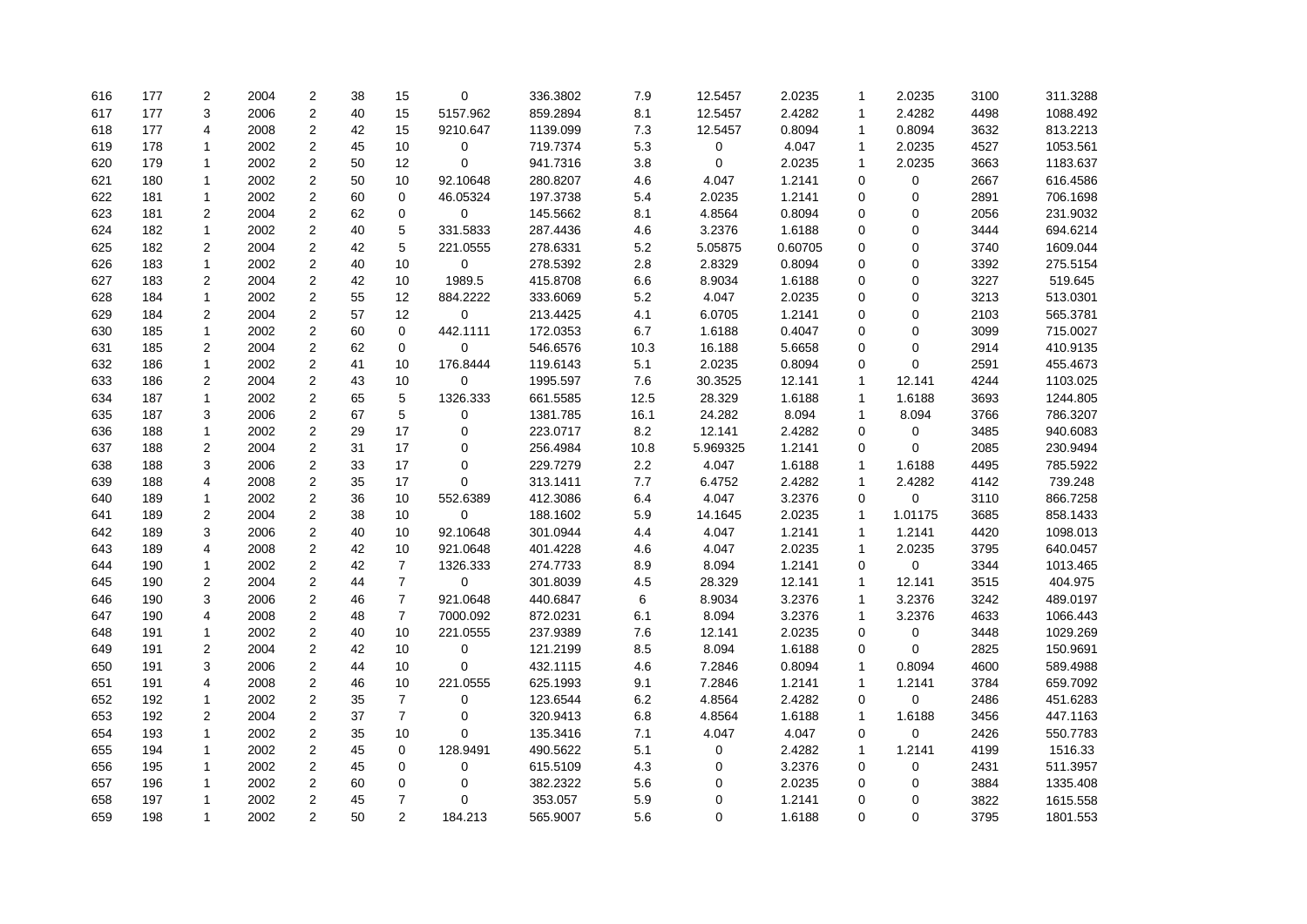| 660 | 199 | 1                       | 2002 | $\overline{2}$          | 50 | $\overline{7}$          | 0           | 486.2536 | 6.1 | 0         | 4.047   | 1            | 2.0235      | 3261 | 826.8201 |
|-----|-----|-------------------------|------|-------------------------|----|-------------------------|-------------|----------|-----|-----------|---------|--------------|-------------|------|----------|
| 661 | 200 | 1                       | 2002 | $\sqrt{2}$              | 50 | 10                      | $\mathbf 0$ | 208.0427 | 3.4 | 0         | 2.0235  | 1            | 2.0235      | 4692 | 844.8871 |
| 662 | 202 | $\mathbf{1}$            | 2002 | 2                       | 45 | 0                       | 0           | 239.2922 | 3.6 | 0         | 3.2376  | $\mathbf{1}$ | 0.4047      | 4383 | 2110.512 |
| 663 | 202 | $\overline{c}$          | 2004 | $\overline{\mathbf{c}}$ | 47 | $\mathbf 0$             | 0           | 152.633  | 3.5 | 4.8564    | 3.2376  | $\Omega$     | $\mathbf 0$ | 2387 | 713.1755 |
| 664 | 202 | 3                       | 2006 | 2                       | 49 | $\mathbf 0$             | $\mathbf 0$ | 357.6493 | 4.4 | $\pmb{0}$ | 2.4282  | $\mathbf{1}$ | 2.4282      | 2825 | 608.9298 |
| 665 | 203 | 1                       | 2002 | 2                       | 45 | $\overline{7}$          | 0           | 249.4887 | 4.6 | 0         | 4.047   | 1            | 1.2141      | 4604 | 2063.089 |
| 666 | 203 | 2                       | 2004 | 2                       | 47 | $\overline{7}$          | $\mathbf 0$ | 233.106  | 4.4 | 6.0705    | 4.4517  | 1            | 4.4517      | 3257 | 1079.511 |
| 667 | 203 | 3                       | 2006 | 2                       | 49 | $\overline{7}$          | 0           | 887.9244 | 1.8 | 0         | 4.047   | 1            | 4.047       | 4644 | 1832.193 |
| 668 | 203 | 4                       | 2008 | $\overline{\mathbf{c}}$ | 51 | $\overline{7}$          | $\mathbf 0$ | 546.8037 | 1.8 | $\Omega$  | 2.0235  | 1            | 2.0235      | 4249 | 1460.017 |
| 669 | 204 | $\mathbf{1}$            | 2002 | $\boldsymbol{2}$        | 45 | 10                      | $\mathbf 0$ | 142.0599 | 8.1 | 0         | 1.6188  | 0            | 0           | 2351 | 487.4547 |
| 670 | 204 | 2                       | 2004 | $\overline{2}$          | 47 | 10                      | $\mathbf 0$ | 137.7444 | 4.1 | 4.047     | 0.8094  | 0            | 0           | 1758 | 283.6854 |
| 671 | 205 | $\mathbf{1}$            | 2002 | $\boldsymbol{2}$        | 65 | $\overline{7}$          | $\Omega$    | 135.835  | 5.7 | 8.094     | 0.8094  | $\Omega$     | $\Omega$    | 2341 | 419.9643 |
| 672 | 205 | 2                       | 2004 | $\overline{2}$          | 67 | $\overline{7}$          | $\mathbf 0$ | 1234.379 | 4.4 | 4.8564    | 3.2376  | $\mathbf{1}$ | 1.6188      | 3589 | 389.8643 |
| 673 | 205 | 3                       | 2006 | $\overline{2}$          | 69 | $\overline{7}$          | 368.4259    | 293.969  | 4   | 4.047     | 4.047   | 1            | 4.047       | 3332 | 521.3226 |
| 674 | 205 | 4                       | 2008 | $\overline{2}$          | 71 | $\overline{7}$          | $\pmb{0}$   | 352.2687 | 1.8 | 4.4517    | 8.094   | 1            | 8.094       | 3961 | 482.0982 |
| 675 | 206 | 1                       | 2002 | 2                       | 38 | 5                       | 0           | 145.1656 | 5.9 | 0         | 2.4282  | 0            | 0           | 3122 | 1488.834 |
| 676 | 206 | $\overline{\mathbf{c}}$ | 2004 | 2                       | 40 | 5                       | $\mathbf 0$ | 743.3379 | 1.8 | 2.63055   | 1.82115 | 1            | 1.2141      | 4243 | 1598.677 |
| 677 | 206 | 3                       | 2006 | 2                       | 42 | 5                       | 0           | 457.8367 | 1.8 | 0         | 2.8329  | 1            | 2.8329      | 3870 | 967.5978 |
| 678 | 206 | 4                       | 2008 | $\overline{2}$          | 44 | 5                       | $\mathbf 0$ | 540.9125 | 1.8 | 0         | 3.2376  | $\mathbf{1}$ | 3.2376      | 4369 | 1718.103 |
| 679 | 207 | 1                       | 2002 | $\overline{2}$          | 30 | 10                      | 0           | 86.28094 | 7.4 | 4.047     | 0.8094  | 0            | 0           | 1796 | 362.7367 |
| 680 | 207 | $\overline{c}$          | 2004 | $\mathbf 2$             | 32 | 10                      | 0           | 325.5662 | 4   | 4.047     | 1.6188  | 0            | 0           | 3244 | 522.5963 |
| 681 | 208 | 1                       | 2002 | $\boldsymbol{2}$        | 45 | $\mathbf 0$             | $\mathbf 0$ | 103.797  | 7.1 | $\pmb{0}$ | 1.2141  | 0            | $\Omega$    | 1915 | 344.8441 |
| 682 | 208 | $\overline{2}$          | 2004 | $\overline{2}$          | 47 | $\mathbf 0$             | 0           | 822.874  | 1.8 | 16.188    | 6.0705  | $\mathbf{1}$ | 1.6188      | 2840 | 538.2186 |
| 683 | 209 | $\mathbf{1}$            | 2002 | $\overline{2}$          | 32 | $\overline{7}$          | $\mathbf 0$ | 129.565  | 6.8 | 0         | 2.0235  | $\Omega$     | $\mathbf 0$ | 3428 | 1844.015 |
| 684 | 209 | 3                       | 2006 | $\overline{2}$          | 36 | $\overline{7}$          | 0           | 481.835  | 4   | 0         | 4.047   | 0            | $\mathbf 0$ | 2809 | 676.9048 |
| 685 | 209 | 4                       | 2008 | 2                       | 38 | $\overline{7}$          | $\Omega$    | 400.4111 | 4.6 | 0         | 4.047   | 1            | 4.047       | 3329 | 962.92   |
| 686 | 210 | 1                       | 2002 | 3                       | 45 | 5                       | 128.9491    | 275.5827 | 3.7 | 1.6188    | 0.4047  | 0            | $\mathbf 0$ | 2040 | 709.6915 |
| 687 | 210 | $\overline{c}$          | 2004 | 3                       | 47 | 5                       | 184.213     | 391.1437 | 3.6 | 2.4282    | 1.6188  | $\mathbf{1}$ | 1.6188      | 2757 | 385.4069 |
| 688 | 210 | 3                       | 2006 | 3                       | 49 | 5                       | $\Omega$    | 801.9489 | 2.6 | 1.6188    | 2.8329  | $\mathbf{1}$ | 2.8329      | 4228 | 1290.764 |
| 689 | 210 | 4                       | 2008 | 3                       | 51 | 5                       | $\Omega$    | 804.3787 | 2.6 | 1.6188    | 2.4282  | $\mathbf{1}$ | 2.4282      | 4644 | 1366.53  |
| 690 | 211 | $\mathbf{1}$            | 2002 | 3                       | 27 | 10                      | 736.8518    | 176.7255 | 2.8 | 0.8094    | 2.0235  | $\mathbf{1}$ | 0.4047      | 3180 | 866.6    |
| 691 | 212 | $\mathbf{1}$            | 2002 | 3                       | 40 | $\pmb{0}$               | 663.1666    | 230.5704 | 3.5 | 7.2846    | 3.6423  | $\mathbf 0$  | $\mathbf 0$ | 2395 | 943.1387 |
| 692 | 212 | $\overline{c}$          | 2004 | 3                       | 42 | 0                       | 0           | 311.9751 | 5   | 4.047     | 2.4282  | $\mathbf{1}$ | 2.4282      | 3049 | 883.9486 |
| 693 | 212 | 3                       | 2006 | 3                       | 44 | $\mathbf 0$             | 1289.491    | 236.8338 | 4.8 | 7.6893    | 4.047   | $\mathbf{1}$ | 4.047       | 3911 | 755.8844 |
| 694 | 212 | 4                       | 2008 | 3                       | 46 | $\mathbf 0$             | 386.8472    | 385.7483 | 6.3 | 7.2846    | 5.2611  | $\mathbf{1}$ | 5.2611      | 3417 | 602.3232 |
| 695 | 213 | 1                       | 2002 | 3                       | 50 | $\overline{2}$          | 368.4259    | 337.7349 | 2.8 | 2.8329    | 1.2141  | 0            | 0           | 2407 | 1030.699 |
| 696 | 213 | 2                       | 2004 | 3                       | 52 | $\mathbf 2$             | $\mathbf 0$ | 248.829  | 3.6 | 2.4282    | 1.2141  | $\mathbf{1}$ | 1.41645     | 2813 | 517.6821 |
| 697 | 213 | 3                       | 2006 | 3                       | 54 | $\overline{\mathbf{c}}$ | $\Omega$    | 478.7587 | 4.4 | 2.4282    | 1.2141  | $\mathbf{1}$ | 1.2141      | 2912 | 934.8854 |
| 698 | 213 | 4                       | 2008 | 3                       | 56 | $\overline{2}$          | 0           | 652.8954 | 2.6 | 2.8329    | 1.6188  | 1            | 1.6188      | 4483 | 1140.494 |
| 699 | 214 | 1                       | 2002 | 3                       | 55 | 0                       | 331.5833    | 646.1978 | 4.2 | 6.0705    | 2.4282  | $\mathbf{1}$ | 0.60705     | 3439 | 970.0156 |
| 700 | 214 | 2                       | 2004 | 3                       | 57 | $\mathbf 0$             | 515.7963    | 594.3247 | 4   | 3.2376    | 1.6188  | $\mathbf{1}$ | 1.6188      | 3449 | 689.6157 |
| 701 | 215 | 1                       | 2002 | 3                       | 36 | $\overline{7}$          | 0           | 450.8309 | 3.6 | 3.2376    | 3.2376  | 0            | 0           | 2766 | 727.1361 |
| 702 | 215 | $\overline{2}$          | 2004 | 3                       | 38 | $\overline{7}$          | 147.3704    | 1052.797 | 1.8 | 4.8564    | 1.6188  | $\mathbf{1}$ | 1.6188      | 4003 | 1725.919 |
| 703 | 215 | 3                       | 2006 | 3                       | 40 | $\overline{7}$          | $\mathbf 0$ | 1229.481 | 3.5 | 3.2376    | 1.6188  | $\mathbf{1}$ | 1.6188      | 4290 | 1037.911 |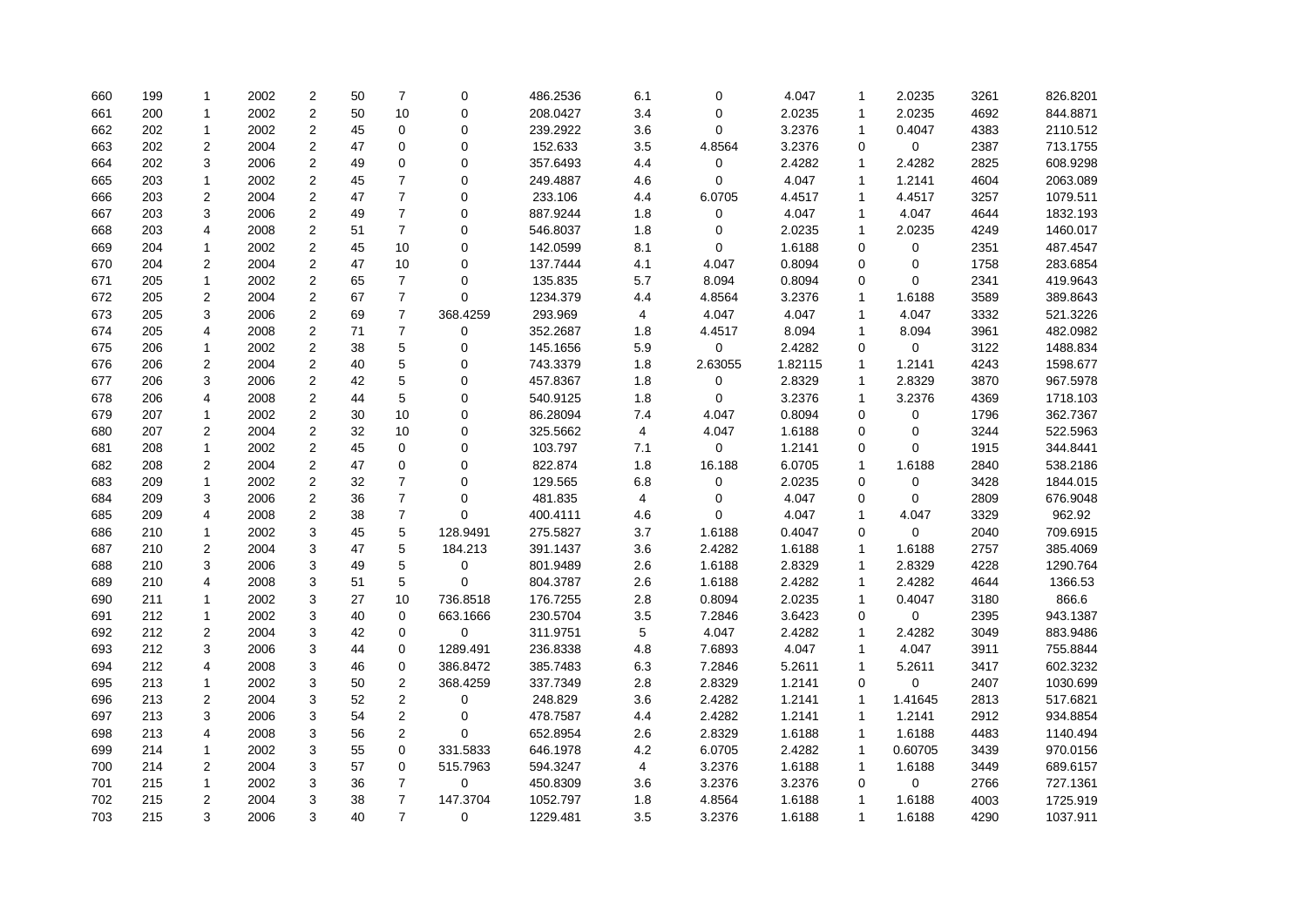| 704 | 215 | 4                | 2008 | 3 | 42 | $\overline{7}$   | 27.66879    | 2456.405 | 1.8            | 2.8329  | 4.047   | 1            | 4.047       | 4371 | 1232.893 |
|-----|-----|------------------|------|---|----|------------------|-------------|----------|----------------|---------|---------|--------------|-------------|------|----------|
| 705 | 216 | 1                | 2002 | 3 | 38 | $\mathbf 5$      | $\mathbf 0$ | 182.792  | 4.3            | 5.2611  | 2.0235  | 0            | $\mathbf 0$ | 2856 | 1039.422 |
| 706 | 216 | $\overline{c}$   | 2004 | 3 | 40 | 5                | $\mathbf 0$ | 464.4839 | 3.7            | 6.0705  | 3.2376  | $\mathbf{1}$ | 0.8094      | 4047 | 1709.102 |
| 707 | 216 | 3                | 2006 | 3 | 42 | 5                | 0           | 970.8793 | 3.6            | 4.8564  | 3.2376  | $\mathbf{1}$ | 3.2376      | 3278 | 545.163  |
| 708 | 216 | 4                | 2008 | 3 | 44 | 5                | 1842.13     | 824.2667 | 3.6            | 5.2611  | 3.6423  | $\mathbf{1}$ | 3.6423      | 4477 | 1363.214 |
| 709 | 217 | 1                | 2002 | 3 | 55 | $\overline{2}$   | 607.9027    | 869.0767 | 2.6            | 5.2611  | 0.4047  | $\mathbf 0$  | 0           | 2591 | 352.401  |
| 710 | 217 | 2                | 2004 | 3 | 57 | $\overline{2}$   | $\mathbf 0$ | 459.2087 | 3.6            | 2.22585 | 1.82115 | $\mathbf{1}$ | 0.8094      | 3323 | 640.5717 |
| 711 | 217 | 3                | 2006 | 3 | 59 | $\boldsymbol{2}$ | $\mathbf 0$ | 381.6595 | 4.6            | 1.2141  | 1.2141  | $\mathbf 1$  | 1.2141      | 2074 | 575.8433 |
| 712 | 217 | 4                | 2008 | 3 | 61 | $\overline{2}$   | 73.68518    | 707.3076 | 3.6            | 1.6188  | 0.4047  | $\mathbf{1}$ | 0.4047      | 3326 | 647.7847 |
| 713 | 218 | 1                | 2002 | 3 | 22 | $\pmb{0}$        | 0           | 173.6048 | 3.6            | 2.0235  | 2.0235  | 0            | 0           | 1704 | 344.8375 |
| 714 | 218 | $\overline{2}$   | 2004 | 3 | 24 | $\mathbf 0$      | $\mathbf 0$ | 222.4723 | 4.4            | 3.43995 | 2.22585 | $\mathbf{1}$ | 1.2141      | 3141 | 920.4495 |
| 715 | 218 | 3                | 2006 | 3 | 26 | $\mathbf 0$      | 0           | 401.664  | 2.8            | 2.4282  | 3.2376  | 1            | 3.2376      | 4224 | 876.2928 |
| 716 | 218 | 4                | 2008 | 3 | 28 | $\mathbf 0$      | $\mathbf 0$ | 398.9256 | 5.2            | 2.22585 | 3.03525 | $\mathbf{1}$ | 3.03525     | 3186 | 674.2429 |
| 717 | 219 | $\mathbf{1}$     | 2002 | 3 | 31 | 3                | 0           | 206.1567 | 3.5            | 2.0235  | 1.6188  | $\mathbf{1}$ | 0.4047      | 3741 | 402.8882 |
| 718 | 219 | 2                | 2004 | 3 | 33 | 3                | $\mathbf 0$ | 175.2956 | 3.1            | 4.047   | 2.8329  | $\mathbf{1}$ | 2.0235      | 3322 | 675.0109 |
| 719 | 219 | 3                | 2006 | 3 | 35 | 3                | $\mathbf 0$ | 264.0792 | 3.7            | 2.0235  | 3.2376  | $\mathbf{1}$ | 3.2376      | 3214 | 820.8032 |
| 720 | 219 | 4                | 2008 | 3 | 37 | 3                | $\mathbf 0$ | 429.08   | 3.1            | 2.0235  | 3.2376  | $\mathbf{1}$ | 3.2376      | 3748 | 718.8083 |
| 721 | 220 | 1                | 2002 | 3 | 35 | $\mathbf{1}$     | $\mathbf 0$ | 854.5178 | 2.5            | 8.094   | 6.0705  | $\mathbf{1}$ | 0.8094      | 3333 | 563.9897 |
| 722 | 220 | $\boldsymbol{2}$ | 2004 | 3 | 37 | 1                | $\Omega$    | 359.2451 | 4.4            | 8.094   | 0.4047  | 1            | 2.0235      | 2196 | 465.901  |
| 723 | 220 | 3                | 2006 | 3 | 39 | $\mathbf{1}$     | $\mathbf 0$ | 318.4812 | 3.4            | 8.094   | 5.6658  | $\mathbf{1}$ | 5.6658      | 3052 | 909.9818 |
| 724 | 220 | 4                | 2008 | 3 | 41 | $\mathbf{1}$     | 0           | 851.4666 | 3.6            | 8.094   | 6.0705  | $\mathbf{1}$ | 6.0705      | 4127 | 1187.747 |
| 725 | 221 | 1                | 2002 | 3 | 29 | 3                | 128.9491    | 251.2085 | 3.1            | 4.047   | 1.6188  | 0            | $\mathbf 0$ | 1944 | 469.2164 |
| 726 | 221 | $\overline{c}$   | 2004 | 3 | 31 | 3                | 82.89583    | 260.0091 | 4.1            | 1.82115 | 1.82115 | $\mathbf{1}$ | 0.8094      | 2481 | 410.6173 |
| 727 | 221 | 3                | 2006 | 3 | 33 | 3                | $\Omega$    | 231.4279 | 4.2            | 8.094   | 2.0235  | $\mathbf{1}$ | 2.0235      | 2461 | 532.4736 |
| 728 | 221 | 4                | 2008 | 3 | 35 | 3                | $\mathbf 0$ | 914.5149 | 3.3            | 3.2376  | 2.4282  | $\mathbf{1}$ | 2.4282      | 3924 | 1405.712 |
| 729 | 222 | 1                | 2002 | 3 | 33 | 9                | 128.9491    | 449.7753 | 6.1            | 9.7128  | 5.2611  | $\mathbf{1}$ | 0.8094      | 3811 | 765.9847 |
| 730 | 222 | 2                | 2004 | 3 | 35 | 9                | 92.10648    | 254.0635 | 5.6            | 8.9034  | 5.6658  | $\mathbf{1}$ | 3.2376      | 2887 | 716.4088 |
| 731 | 222 | 3                | 2006 | 3 | 37 | 9                | $\mathbf 0$ | 426.6247 | 4.7            | 8.9034  | 4.047   | $\mathbf{1}$ | 4.047       | 3871 | 462.9218 |
| 732 | 222 | 4                | 2008 | 3 | 39 | 9                | $\Omega$    | 562.9767 | 5.8            | 8.9034  | 4.4517  | $\mathbf{1}$ | 4.4517      | 3984 | 1093.337 |
| 733 | 223 | 1                | 2002 | 3 | 30 | $\boldsymbol{2}$ | 265.2667    | 528.6647 | 3.7            | 0.4047  | 1.6188  | $\mathbf{1}$ | 0.8094      | 3135 | 420.423  |
| 734 | 223 | $\overline{2}$   | 2004 | 3 | 32 | $\overline{c}$   | 55.26389    | 140.6808 | 5.8            | 2.0235  | 1.6188  | 0            | $\mathbf 0$ | 1906 | 463.8885 |
| 735 | 224 | 1                | 2002 | 3 | 35 | $\mathbf 5$      | 368.4259    | 416.19   | 3.3            | 2.4282  | 3.2376  | 0            | $\mathbf 0$ | 2025 | 633.849  |
| 736 | 225 | $\mathbf{1}$     | 2002 | 3 | 24 | 12               | $\mathbf 0$ | 853.0858 | 3              | 6.0705  | 0.8094  | 0            | $\mathbf 0$ | 3136 | 1053.59  |
| 737 | 225 | 2                | 2004 | 3 | 26 | 12               | 368.4259    | 245.407  | 5.2            | 0       | 1.2141  | $\mathbf{1}$ | 1.2141      | 1923 | 389.7473 |
| 738 | 225 | 3                | 2006 | 3 | 28 | 12               | $\mathbf 0$ | 265.4823 | 2.5            | 4.047   | 0.8094  | $\mathbf{1}$ | 0.8094      | 2282 | 746.8827 |
| 739 | 225 | 4                | 2008 | 3 | 30 | 12               | 184.213     | 339.471  | 3.3            | 4.047   | 1.2141  | $\mathbf{1}$ | 1.2141      | 1958 | 575.095  |
| 740 | 226 | 1                | 2002 | 3 | 32 | $\mathbf 0$      | $\mathbf 0$ | 162.2585 | 3.8            | 2.8329  | 2.0235  | $\mathbf 0$  | $\mathbf 0$ | 2038 | 492.1382 |
| 741 | 226 | $\overline{c}$   | 2004 | 3 | 34 | $\mathbf 0$      | 552.6389    | 237.226  | 3.7            | 2.63055 | 2.0235  | $\mathbf{1}$ | 0.4047      | 2732 | 563.3414 |
| 742 | 226 | 3                | 2006 | 3 | 36 | $\Omega$         | $\mathbf 0$ | 437.1486 | $\overline{4}$ | 2.0235  | 1.41645 | $\mathbf{1}$ | 1.41645     | 3422 | 1194.927 |
| 743 | 226 | 4                | 2008 | 3 | 38 | $\mathbf 0$      | 0           | 419.0023 | 4.2            | 1.41645 | 1.6188  | $\mathbf{1}$ | 1.6188      | 3283 | 873.0767 |
| 744 | 227 | 1                | 2002 | 3 | 40 | $\Omega$         | $\Omega$    | 111.8471 | 5.8            | 1.2141  | 2.8329  | $\Omega$     | 0           | 1567 | 177.3618 |
| 745 | 227 | 2                | 2004 | 3 | 42 | $\mathbf 0$      | 165.7917    | 191.7235 | 4.3            | 2.4282  | 1.6188  | 0            | $\mathbf 0$ | 1476 | 216.8195 |
| 746 | 227 | 3                | 2006 | 3 | 44 | $\mathbf 0$      | 0           | 273.7512 | 6.1            | 1.2141  | 3.2376  | 1            | 3.2376      | 3013 | 604.9905 |
| 747 | 227 | 4                | 2008 | 3 | 46 | $\overline{0}$   | $\Omega$    | 290.4774 | 5              | 0       | 3.2376  | $\mathbf{1}$ | 3.2376      | 2740 | 599.8834 |
|     |     |                  |      |   |    |                  |             |          |                |         |         |              |             |      |          |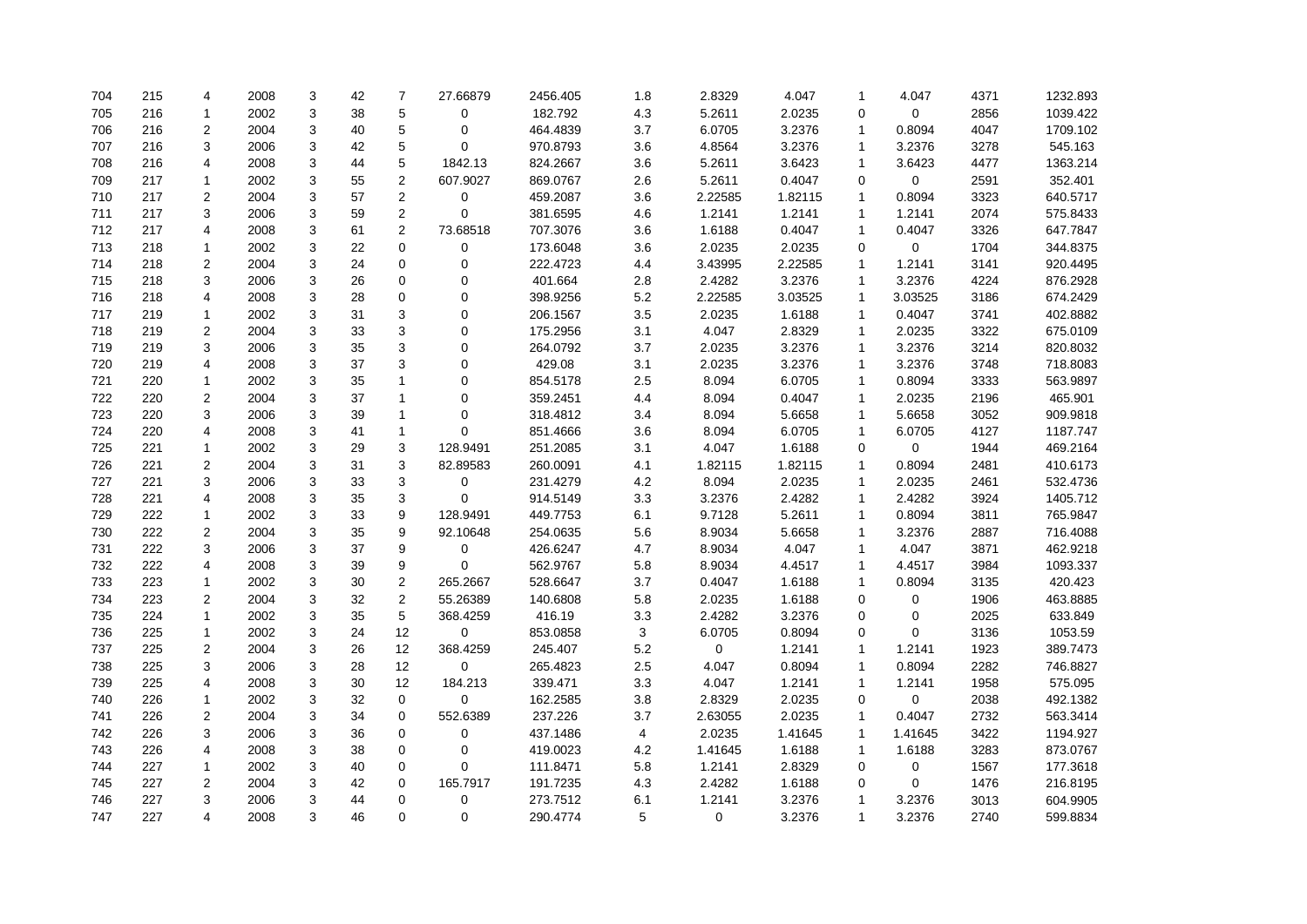| 748 | 228 | 1              | 2002 | 3 | 27 | 5              | $\mathbf 0$ | 345.8898 | 6.6            | 3.6423  | 2.0235   | 0            | 0           | 3178 | 814.5875 |
|-----|-----|----------------|------|---|----|----------------|-------------|----------|----------------|---------|----------|--------------|-------------|------|----------|
| 749 | 228 | 2              | 2004 | 3 | 29 | 5              | 36.84259    | 296.9986 | 2.4            | 20.235  | 0.60705  | 1            | 0.60705     | 3259 | 828.1454 |
| 750 | 228 | 4              | 2008 | 3 | 33 | 5              | $\mathbf 0$ | 1127.751 | 1.8            | 2.0235  | 0.8094   | 1            | 0.8094      | 3585 | 941.653  |
| 751 | 229 | $\mathbf{1}$   | 2002 | 3 | 40 | 5              | 386.8472    | 374.0829 | 4.2            | 0.20235 | 0.303525 | $\mathbf 0$  | $\mathbf 0$ | 2365 | 523.5245 |
| 752 | 229 | 2              | 2004 | 3 | 42 | 5              | 1657.917    | 613.112  | 2.8            | 2.0235  | 1.6188   | $\mathbf{1}$ | 0.8094      | 3294 | 397.6696 |
| 753 | 229 | 3              | 2006 | 3 | 44 | 5              | $\mathbf 0$ | 406.2784 | 4.3            | 0.4047  | 0.8094   | $\mathbf{1}$ | 0.8094      | 2507 | 432.6273 |
| 754 | 229 | 4              | 2008 | 3 | 46 | 5              | 221.0555    | 1146.716 | 3.6            | 0.8094  | 0.8094   | $\mathbf{1}$ | 0.8094      | 2635 | 617.6771 |
| 755 | 230 | $\mathbf{1}$   | 2002 | 3 | 25 | 5              | 0           | 175.9376 | 4              | 1.6188  | 0.8094   | $\Omega$     | $\mathbf 0$ | 2594 | 718.8184 |
| 756 | 230 | 2              | 2004 | 3 | 27 | 5              | $\mathbf 0$ | 726.8911 | 2.4            | 2.0235  | 0.8094   | $\Omega$     | $\mathbf 0$ | 2981 | 962.1871 |
| 757 | 230 | 3              | 2006 | 3 | 29 | 5              | 0           | 547.2753 | $2.5\,$        | 1.2141  | 1.2141   | 1            | 1.2141      | 3596 | 873.5922 |
| 758 | 230 | 4              | 2008 | 3 | 31 | 5              | $\Omega$    | 1248.266 | 2.5            | 1.2141  | 1.6188   | $\mathbf{1}$ | 1.6188      | 3707 | 1057.276 |
| 759 | 231 | 1              | 2002 | 3 | 40 | 5              | 184.213     | 573.9023 | 1.8            | 0.8094  | 0.8094   | 0            | 0           | 3193 | 834.7683 |
| 760 | 231 | 2              | 2004 | 3 | 42 | 5              | 276.3194    | 337.8809 | 3.7            | 2.0235  | 0.8094   | $\mathbf{1}$ | 0.8094      | 1833 | 308.313  |
| 761 | 231 | 3              | 2006 | 3 | 44 | 5              | $\mathbf 0$ | 380.0989 | 3.6            | 3.2376  | 1.6188   | $\mathbf{1}$ | 1.6188      | 3800 | 1098.158 |
| 762 | 231 | 4              | 2008 | 3 | 46 | 5              | 331.5833    | 363.4996 | 2.6            | 1.6188  | 1.6188   | $\mathbf{1}$ | 1.6188      | 3181 | 882.8845 |
| 763 | 232 | 1              | 2002 | 3 | 48 | $\overline{4}$ | 552.6389    | 206.4013 | 4.4            | 2.8329  | 1.01175  | 0            | 0           | 2856 | 616.1848 |
| 764 | 232 | $\overline{2}$ | 2004 | 3 | 50 | $\overline{4}$ | 0           | 352.035  | 4.6            | 3.2376  | 1.6188   | $\mathbf{1}$ | 1.6188      | 3168 | 709.4196 |
| 765 | 232 | 4              | 2008 | 3 | 54 | $\overline{4}$ | $\mathbf 0$ | 403.3091 | 4.4            | 1.6188  | 1.6188   | $\mathbf{1}$ | 1.6188      | 2234 | 644.4921 |
| 766 | 233 | 1              | 2002 | 3 | 45 | 9              | 2763.194    | 1335.314 | 1.8            | 3.2376  | 0.8094   | $\Omega$     | 0           | 3590 | 1372.672 |
| 767 | 233 | $\overline{2}$ | 2004 | 3 | 47 | 9              | $\mathbf 0$ | 805.6844 | 1.8            | 4.047   | 1.6188   | $\mathbf{1}$ | 1.6188      | 3570 | 1087.257 |
| 768 | 233 | 3              | 2006 | 3 | 49 | 9              | $\mathbf 0$ | 202.3611 | 3.4            | 4.047   | 2.0235   | $\mathbf{1}$ | 2.0235      | 2048 | 616.4954 |
| 769 | 233 | 4              | 2008 | 3 | 51 | 9              | 442.1111    | 680.9727 | 1.8            | 4.047   | 1.6188   | 1            | 1.6188      | 3474 | 786.053  |
| 770 | 234 | 1              | 2002 | 3 | 65 | 15             | 0           | 2163.73  | 1.8            | 8.094   | 4.047    | $\mathbf{1}$ | 0.8094      | 4555 | 1729.094 |
| 771 | 234 | 3              | 2006 | 3 | 69 | 15             | $\Omega$    | 1208.005 | 3.4            | 8.094   | 4.047    | 1            | 4.047       | 3623 | 1196.532 |
| 772 | 235 | $\mathbf{1}$   | 2002 | 3 | 46 | 5              | 921.0648    | 641.5388 | 5.3            | 24.282  | 2.0235   | $\mathbf{1}$ | 1.6188      | 3254 | 1029.138 |
| 773 | 235 | 2              | 2004 | 3 | 48 | 5              | 3315.833    | 3157.276 | 3.6            | 2.8329  | 1.2141   | $\mathbf{1}$ | 1.2141      | 4355 | 1491.741 |
| 774 | 235 | 3              | 2006 | 3 | 50 | 5              | 921.0648    | 2024.492 | 5.9            | 12.141  | 2.8329   | $\mathbf{1}$ | 2.8329      | 3899 | 971.9152 |
| 775 | 235 | 4              | 2008 | 3 | 52 | 5              | $\mathbf 0$ | 867.5558 | $\overline{4}$ | 8.094   | 2.0235   | $\mathbf{1}$ | 2.0235      | 3926 | 1247.547 |
| 776 | 236 | 1              | 2002 | 3 | 32 | $\mathbf 0$    | $\mathbf 0$ | 484.5302 | 9.1            | 7.48695 | 4.047    | 1            | 0.4047      | 2523 | 742.5388 |
| 777 | 236 | 2              | 2004 | 3 | 34 | 0              | 1197.384    | 520.6276 | 9              | 10.1175 | 5.86815  | 1            | 1.2141      | 4144 | 1541.739 |
| 778 | 236 | 3              | 2006 | 3 | 36 | 0              | $\mathbf 0$ | 623.2067 | 3.4            | 2.0235  | 1.2141   | $\mathbf{1}$ | 1.2141      | 4027 | 1180.188 |
| 779 | 237 | 1              | 2002 | 3 | 40 | 10             | 921.0648    | 730.151  | 9.8            | 12.141  | 4.047    | 1            | 1.2141      | 4251 | 1144.042 |
| 780 | 237 | $\overline{2}$ | 2004 | 3 | 42 | 10             | 0           | 692.301  | 12.5           | 11.3316 | 5.6658   | $\mathbf{1}$ | 4.047       | 3626 | 1915.198 |
| 781 | 237 | 3              | 2006 | 3 | 44 | 10             | $\mathbf 0$ | 1184.787 | 7.4            | 12.141  | 6.0705   | 1            | 6.0705      | 3802 | 1335.488 |
| 782 | 237 | 4              | 2008 | 3 | 46 | 10             | 921.0648    | 454.6628 | 3              | 4.047   | 0.8094   | $\mathbf{1}$ | 0.8094      | 3361 | 1149.735 |
| 783 | 238 | 1              | 2002 | 3 | 35 | $\overline{2}$ | 0           | 167.1317 | 2.2            | 0.8094  | 0.8094   | 0            | 0           | 2646 | 821.3425 |
| 784 | 238 | $\overline{2}$ | 2004 | 3 | 37 | $\overline{2}$ | 0           | 240.8595 | 2.8            | 5.46345 | 4.8564   | $\mathbf 0$  | $\Omega$    | 3048 | 745.4938 |
| 785 | 238 | 4              | 2008 | 3 | 41 | $\overline{2}$ | 0           | 356.2898 | 3.7            | 0.60705 | 0.8094   | $\mathbf{1}$ | 0.8094      | 2651 | 636.662  |
| 786 | 239 | $\mathbf{1}$   | 2002 | 3 | 50 | $\overline{2}$ | $\Omega$    | 361.0341 | $\overline{4}$ | 4.047   | 2.0235   | $\mathbf 0$  | 0           | 3588 | 1386.944 |
| 787 | 239 | 2              | 2004 | 3 | 52 | 2              | $\mathbf 0$ | 1221.889 | 2.8            | 6.0705  | 1.6188   | 0            | $\mathbf 0$ | 2355 | 778.8498 |
| 788 | 239 | 3              | 2006 | 3 | 54 | $\overline{2}$ | $\Omega$    | 776.0137 | 2.8            | 6.0705  | 2.0235   | $\mathbf{1}$ | 2.0235      | 3543 | 1103.277 |
| 789 | 239 | 4              | 2008 | 3 | 56 | $\overline{2}$ | 110.5278    | 760.7721 | 4.3            | 6.0705  | 2.63055  | $\mathbf{1}$ | 2.63055     | 3812 | 1377.161 |
| 790 | 240 | 1              | 2002 | 3 | 50 | 10             | 0           | 410.6689 | 2.8            | 9.3081  | 0.8094   | 0            | 0           | 3171 | 1353.33  |
| 791 | 240 | $\overline{2}$ | 2004 | 3 | 52 | 10             | 1178.963    | 1610.232 | 1.8            | 2.8329  | 1.6188   | $\Omega$     | $\Omega$    | 3106 | 1009.828 |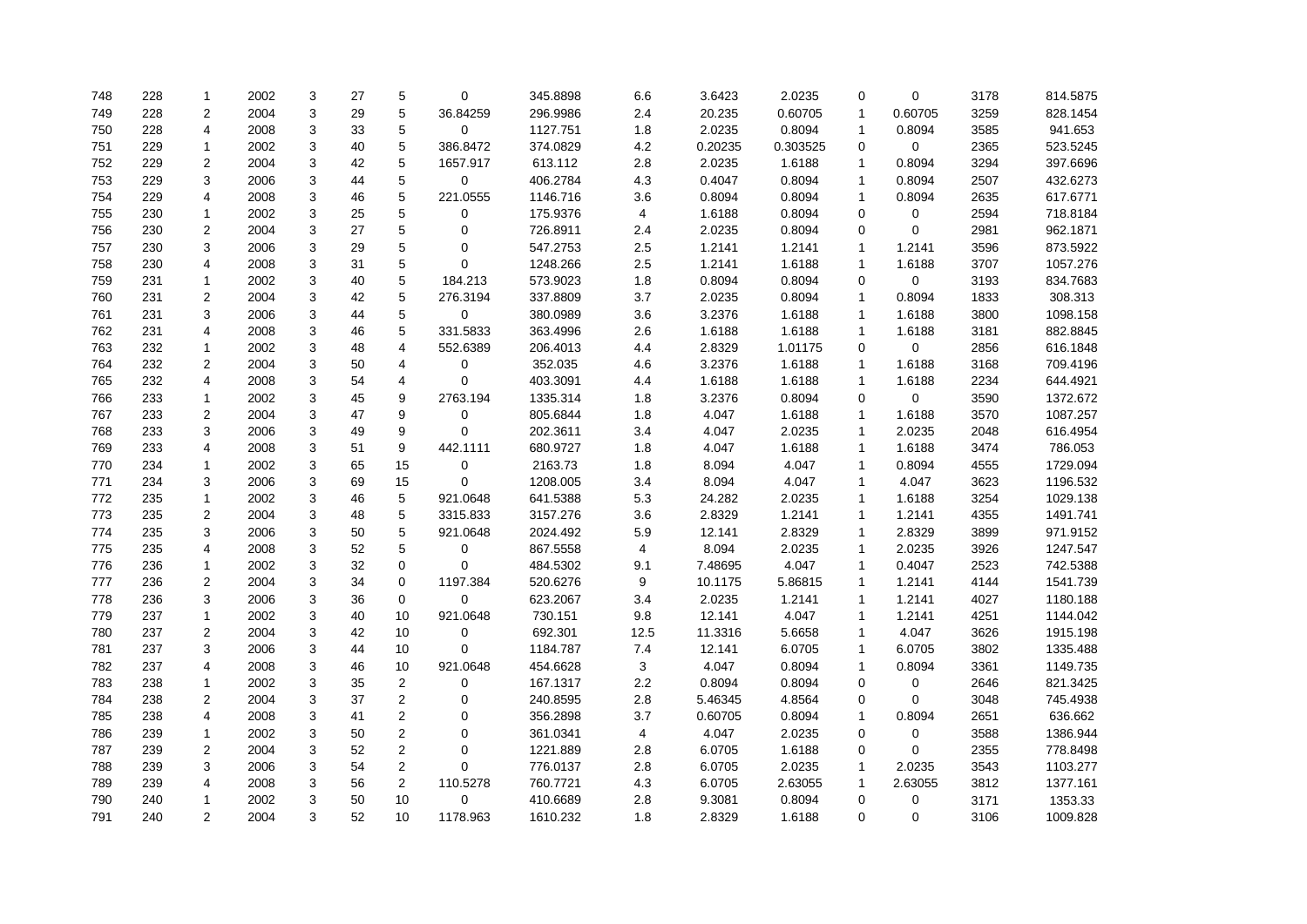| 792 | 240 | 3              | 2006 | 3 | 54 | 10          | 0           | 1639.592 | 2.6            | 4.047   | 1.2141  | 1            | 1.2141      | 4310 | 1905.745 |
|-----|-----|----------------|------|---|----|-------------|-------------|----------|----------------|---------|---------|--------------|-------------|------|----------|
| 793 | 240 | 4              | 2008 | 3 | 56 | 10          | $\Omega$    | 794.0837 | 4.3            | 2.0235  | 2.0235  | 1            | 2.0235      | 2220 | 469.6445 |
| 794 | 241 | 1              | 2002 | 3 | 50 | 0           | 505.9593    | 136.2686 | 7.3            | 0.8094  | 0.4047  | 0            | 0           | 1660 | 222.2883 |
| 795 | 241 | $\overline{2}$ | 2004 | 3 | 52 | 0           | 143.6861    | 170.3274 | 8.4            | 2.0235  | 1.41645 | 0            | $\Omega$    | 2073 | 401.7712 |
| 796 | 241 | 4              | 2008 | 3 | 56 | 0           | 0           | 1114.866 | 2.5            | 0.60705 | 1.2141  | $\mathbf{1}$ | 1.2141      | 4466 | 1299.202 |
| 797 | 242 | 1              | 2002 | 3 | 32 | 5           | 921.0648    | 184.9282 | 5.1            | 4.047   | 1.6188  | 0            | 0           | 2362 | 776.5945 |
| 798 | 242 | $\overline{2}$ | 2004 | 3 | 34 | 5           | $\mathbf 0$ | 197.8551 | 5.1            | 0.8094  | 0.8094  | 0            | $\Omega$    | 2126 | 373.4825 |
| 799 | 242 | 3              | 2006 | 3 | 36 | 5           | 0           | 406.2739 | 3.6            | 3.2376  | 0.8094  | $\mathbf{1}$ | 0.8094      | 3355 | 1131.432 |
| 800 | 243 | 1              | 2002 | 3 | 35 | 5           | $\Omega$    | 724.8995 | 3.6            | 8.094   | 4.047   | $\Omega$     | $\mathbf 0$ | 3160 | 1390.227 |
| 801 | 243 | 2              | 2004 | 3 | 37 | 5           | $\Omega$    | 681.537  | 4.2            | 8.094   | 3.6423  | $\mathbf{1}$ | 1.2141      | 4209 | 1418.162 |
| 802 | 244 | $\mathbf{1}$   | 2002 | 3 | 37 | 10          | 552.6389    | 322.0008 | $\overline{4}$ | 3.6423  | 1.01175 | $\mathbf{1}$ | 0.8094      | 3831 | 1160.479 |
| 803 | 244 | 2              | 2004 | 3 | 39 | 10          | 464.2166    | 668.0764 | 3              | 2.8329  | 0.8094  | 1            | 0.8094      | 3489 | 649.2388 |
| 804 | 244 | 3              | 2006 | 3 | 41 | 10          | 663.1666    | 665.28   | 3.2            | 1.01175 | 1.01175 | 1            | 1.01175     | 4377 | 1415.262 |
| 805 | 244 | 4              | 2008 | 3 | 43 | 10          | 795.7999    | 831.3262 | 4.1            | 2.8329  | 1.01175 | $\mathbf{1}$ | 1.01175     | 3239 | 708.5979 |
| 806 | 245 | $\mathbf{1}$   | 2002 | 3 | 38 | 0           | 663.1666    | 160.3406 | 3.1            | 0.60705 | 0.60705 | $\mathbf{1}$ | 1.6188      | 3757 | 781.8879 |
| 807 | 245 | 2              | 2004 | 3 | 40 | 0           | 55.26389    | 172.4875 | 3.2            | 2.22585 | 1.6188  | $\mathbf{1}$ | 0.8094      | 3009 | 469.2322 |
| 808 | 245 | 4              | 2008 | 3 | 44 | 0           | 368.4259    | 184.0729 | 2.3            | 0.4047  | 0.4047  | 1            | 0.4047      | 3354 | 736.4962 |
| 809 | 246 | $\mathbf{1}$   | 2002 | 3 | 35 | 15          | $\mathbf 0$ | 152.5975 | 3.7            | 1.6188  | 0.4047  | $\mathbf 0$  | $\mathbf 0$ | 2929 | 870.3493 |
| 810 | 246 | 2              | 2004 | 3 | 37 | 15          | 18.4213     | 154.1883 | 3.8            | 1.6188  | 0.8094  | $\mathbf{1}$ | 0.4047      | 2322 | 804.0052 |
| 811 | 246 | 3              | 2006 | 3 | 39 | 15          | 0           | 226.9395 | 3.9            | 2.0235  | 0.8094  | 1            | 0.8094      | 2523 | 539.4636 |
| 812 | 246 | 4              | 2008 | 3 | 41 | 15          | $\mathbf 0$ | 432.6498 | $\overline{4}$ | 2.0235  | 1.2141  | $\mathbf{1}$ | 1.2141      | 2238 | 700.2849 |
| 813 | 247 | 1              | 2002 | 3 | 30 | 10          | 276.3194    | 271.3788 | 3.2            | 2.0235  | 1.6188  | 1            | 0.60705     | 3808 | 1171.43  |
| 814 | 247 | $\overline{2}$ | 2004 | 3 | 32 | 10          | 0           | 207.2078 | 3.2            | 3.6423  | 1.6188  | 1            | 0.4047      | 3560 | 871.8337 |
| 815 | 247 | 3              | 2006 | 3 | 34 | 10          | $\mathbf 0$ | 467.9784 | 3.3            | 2.0235  | 2.0235  | 1            | 2.0235      | 4316 | 1136.309 |
| 816 | 248 | $\mathbf{1}$   | 2002 | 3 | 40 | 0           | $\Omega$    | 255.5109 | 4.4            | 1.82115 | 0.8094  | $\mathbf{1}$ | 0.4047      | 3302 | 862.3769 |
| 817 | 248 | 2              | 2004 | 3 | 42 | 0           | 460.5324    | 155.2329 | 5.4            | 1.82115 | 0.8094  | $\mathbf{1}$ | 0.4047      | 2783 | 606.5747 |
| 818 | 248 | 3              | 2006 | 3 | 44 | $\mathbf 0$ | $\Omega$    | 492.5118 | 3.6            | 2.0235  | 0.8094  | 1            | 0.8094      | 3116 | 1164.072 |
| 819 | 249 | $\mathbf{1}$   | 2002 | 3 | 23 | 10          | 184.213     | 234.92   | 2.2            | 0.8094  | 1.6188  | $\mathbf{1}$ | 0.60705     | 4036 | 1006.219 |
| 820 | 249 | 3              | 2006 | 3 | 27 | 10          | 0           | 461.5471 | 2.8            | 1.2141  | 0.8094  | 1            | 0.8094      | 4551 | 1442.128 |
| 821 | 249 | 4              | 2008 | 3 | 29 | 10          | 0           | 415.8937 | 3.1            | 1.2141  | 1.2141  | $\mathbf{1}$ | 1.2141      | 3728 | 790.5541 |
| 822 | 250 | 1              | 2002 | 3 | 30 | 10          | $\mathbf 0$ | 205.1703 | 2.4            | 0.8094  | 0.4047  | 0            | 0           | 3026 | 1016.161 |
| 823 | 250 | 2              | 2004 | 3 | 32 | 10          | 9.210648    | 214.8704 | 2.4            | 0.4047  | 0.4047  | $\mathbf{1}$ | 0.4047      | 2639 | 569.4654 |
| 824 | 250 | 4              | 2008 | 3 | 36 | 10          | 1842.13     | 1128.754 | 3.2            | 0.8094  | 1.01175 | 1            | 1.01175     | 4243 | 1673.15  |
| 825 | 251 | $\mathbf{1}$   | 2002 | 3 | 60 | 0           | $\mathbf 0$ | 190.3775 | 5.1            | 1.6188  | 1.6188  | $\Omega$     | $\mathbf 0$ | 2761 | 841.8849 |
| 826 | 251 | 2              | 2004 | 3 | 62 | 0           | 0           | 269.9474 | 5.8            | 3.03525 | 0.8094  | $\mathbf{1}$ | 1.2141      | 4508 | 667.7238 |
| 827 | 251 | 3              | 2006 | 3 | 64 | 0           | 0           | 269.3051 | 4.9            | 2.22585 | 1.2141  | 1            | 1.2141      | 4116 | 1081.562 |
| 828 | 251 | 4              | 2008 | 3 | 66 | 0           | $\mathbf 0$ | 310.0276 | 5              | 2.22585 | 1.6188  | $\mathbf{1}$ | 1.6188      | 2623 | 676.1177 |
| 829 | 252 | 1              | 2002 | 3 | 32 | 12          | 0           | 257.0989 | 4.6            | 2.0235  | 1.41645 | $\mathbf{1}$ | 0.60705     | 3298 | 1007.879 |
| 830 | 252 | 2              | 2004 | 3 | 34 | 12          | $\Omega$    | 116.4165 | 3.2            | 1.82115 | 1.82115 | 1            | 1.6188      | 2408 | 569.9479 |
| 831 | 252 | 3              | 2006 | 3 | 36 | 12          | 0           | 203.9352 | 3.2            | 2.4282  | 1.01175 | $\mathbf{1}$ | 1.01175     | 2500 | 414.8188 |
| 832 | 252 | 4              | 2008 | 3 | 38 | 12          | $\Omega$    | 292.0782 | 3.2            | 1.6188  | 1.2141  | $\mathbf{1}$ | 1.2141      | 2754 | 531.7258 |
| 833 | 253 | $\mathbf{1}$   | 2002 | 3 | 26 | 13          | 1768.444    | 247.4969 | 4.4            | 4.047   | 1.2141  | $\mathbf 0$  | 0           | 3587 | 1600.133 |
| 834 | 253 | $\overline{2}$ | 2004 | 3 | 28 | 13          | 221.0555    | 683.9473 | 5.3            | 4.047   | 2.0235  | $\mathbf{1}$ | 0.8094      | 2576 | 767.8948 |
| 835 | 253 | 3              | 2006 | 3 | 30 | 13          | $\Omega$    | 370.6768 | 4.3            | 2.4282  | 1.6188  | $\mathbf{1}$ | 1.6188      | 3218 | 739.6806 |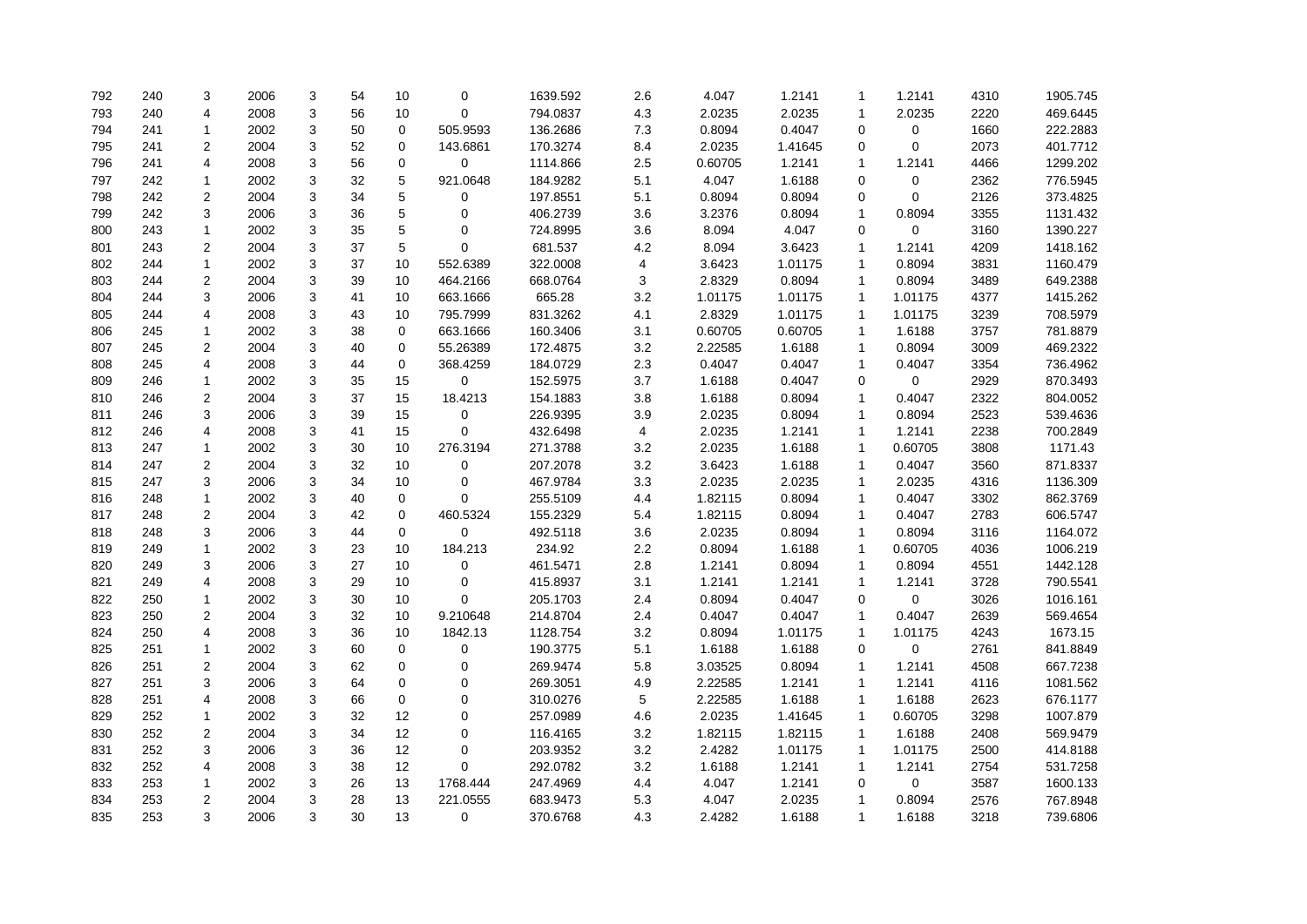| 836 | 253 | 4              | 2008 | 3 | 32 | 13               | 0           | 497.2842 | 6.6 | 4.047   | 2.4282  | 1            | 2.4282      | 4423 | 1087.896 |
|-----|-----|----------------|------|---|----|------------------|-------------|----------|-----|---------|---------|--------------|-------------|------|----------|
| 837 | 254 | 1              | 2002 | 3 | 55 | 3                | 221.0555    | 281.2269 | 6.1 | 4.047   | 2.0235  | 1            | 2.0235      | 3653 | 723.059  |
| 838 | 254 | 2              | 2004 | 3 | 57 | 3                | 552.6389    | 351.5064 | 6.3 | 3.6423  | 2.8329  | $\mathbf{1}$ | 0.8094      | 2826 | 1059.118 |
| 839 | 254 | 3              | 2006 | 3 | 59 | 3                | 1657.917    | 707.9379 | 4.9 | 4.8564  | 1.2141  | $\mathbf{1}$ | 1.2141      | 3728 | 679.0234 |
| 840 | 254 | 4              | 2008 | 3 | 61 | 3                | 2947.407    | 693.2164 | 7.4 | 6.4752  | 3.2376  | $\mathbf{1}$ | 3.2376      | 3669 | 926.0544 |
| 841 | 255 | 1              | 2002 | 3 | 40 | $\mathbf 0$      | 0           | 115.8145 | 4.1 | 1.6188  | 1.2141  | $\mathbf 0$  | $\mathbf 0$ | 2273 | 453.2191 |
| 842 | 255 | 3              | 2006 | 3 | 44 | $\mathbf 0$      | $\mathbf 0$ | 160.2429 | 5.4 | 0.8094  | 0.4047  | $\mathbf{1}$ | 0.4047      | 2005 | 572.1614 |
| 843 | 256 | 1              | 2002 | 3 | 55 | 5                | 221.0555    | 217.5626 | 4.9 | 2.8329  | 1.2141  | $\mathbf{1}$ | 0.8094      | 3162 | 795.496  |
| 844 | 256 | 2              | 2004 | 3 | 57 | 5                | 0           | 180.5886 | 5.4 | 2.4282  | 1.6188  | 0            | 0           | 2640 | 547.6696 |
| 845 | 256 | 3              | 2006 | 3 | 59 | 5                | $\Omega$    | 111.6901 | 5.2 | 1.82115 | 1.01175 | $\mathbf{1}$ | 1.01175     | 4167 | 361.0676 |
| 846 | 256 | 4              | 2008 | 3 | 61 | 5                | 1289.491    | 363.9383 | 6.6 | 2.63055 | 1.2141  | $\mathbf{1}$ | 1.2141      | 2567 | 681.7567 |
| 847 | 257 | 1              | 2002 | 3 | 75 | $\mathbf{1}$     | 2210.555    | 285.3403 | 6.1 | 4.047   | 2.63055 | 1            | 1.6188      | 3391 | 905.4711 |
| 848 | 257 | 2              | 2004 | 3 | 77 | $\mathbf{1}$     | 552.6389    | 852.5303 | 8.4 | 4.047   | 2.4282  | 1            | 0.8094      | 3001 | 972.3538 |
| 849 | 257 | 3              | 2006 | 3 | 79 | $\mathbf{1}$     | $\mathbf 0$ | 591.0427 | 5.4 | 3.2376  | 1.41645 | $\mathbf{1}$ | 1.41645     | 3139 | 761.956  |
| 850 | 257 | 4              | 2008 | 3 | 81 | $\mathbf{1}$     | 1289.491    | 617.2975 | 3.6 | 4.047   | 1.6188  | $\mathbf{1}$ | 1.6188      | 3485 | 1067.356 |
| 851 | 258 | 1              | 2002 | 3 | 50 | 8                | 184.213     | 395.0061 | 5.2 | 2.8329  | 0.8094  | 0            | 0           | 1837 | 741.388  |
| 852 | 258 | 2              | 2004 | 3 | 52 | 8                | 18.4213     | 285.0083 | 5.2 | 3.2376  | 0.8094  | $\mathbf{1}$ | 0.4047      | 3874 | 1201.534 |
| 853 | 258 | 3              | 2006 | 3 | 54 | 8                | $\mathbf 0$ | 273.047  | 4.5 | 4.047   | 1.01175 | $\mathbf{1}$ | 1.01175     | 3390 | 621.22   |
| 854 | 258 | 4              | 2008 | 3 | 56 | 8                | 55.26389    | 796.6074 | 5.4 | 3.43995 | 1.2141  | $\mathbf{1}$ | 1.2141      | 2716 | 679.713  |
| 855 | 259 | 1              | 2002 | 3 | 45 | $\mathbf 0$      | $\Omega$    | 173.2663 | 3.6 | 4.047   | 2.63055 | $\mathbf 0$  | 0           | 2229 | 1011.509 |
| 856 | 259 | 2              | 2004 | 3 | 47 | $\mathbf 0$      | 92.10648    | 186.5242 | 5   | 4.047   | 2.4282  | 0            | $\mathbf 0$ | 2292 | 696.5821 |
| 857 | 259 | 3              | 2006 | 3 | 49 | $\mathbf 0$      | $\mathbf 0$ | 282.2667 | 4.6 | 4.047   | 2.4282  | 1            | 2.4282      | 2502 | 904.8926 |
| 858 | 259 | 4              | 2008 | 3 | 51 | 0                | 368.4259    | 479.2178 | 1.8 | 4.047   | 4.047   | 1            | 4.047       | 4501 | 1385.047 |
| 859 | 260 | 1              | 2002 | 3 | 30 | 10               | $\mathbf 0$ | 182.3451 | 2.8 | 2.0235  | 1.41645 | 1            | 1.01175     | 4278 | 782.7167 |
| 860 | 260 | 3              | 2006 | 3 | 34 | 10               | 0           | 365.5723 | 3.2 | 1.6188  | 1.41645 | $\mathbf{1}$ | 1.41645     | 3805 | 1200.272 |
| 861 | 260 | 4              | 2008 | 3 | 36 | 10               | $\Omega$    | 599.2354 | 3.3 | 1.2141  | 1.01175 | $\mathbf{1}$ | 1.01175     | 3640 | 1218.902 |
| 862 | 261 | 1              | 2002 | 3 | 45 | $\overline{7}$   | $\Omega$    | 122.6713 | 3.3 | 0.8094  | 0.8094  | 0            | $\mathbf 0$ | 1916 | 531.8983 |
| 863 | 261 | $\overline{2}$ | 2004 | 3 | 47 | $\overline{7}$   | 151.0546    | 176.3756 | 3.4 | 0.8094  | 0.8094  | $\mathbf{1}$ | 0.4047      | 2820 | 561.8268 |
| 864 | 261 | 3              | 2006 | 3 | 49 | $\overline{7}$   | $\mathbf 0$ | 214.3557 | 4   | 0.8094  | 0.8094  | 1            | 0.4047      | 2802 | 477.1467 |
| 865 | 261 | 4              | 2008 | 3 | 51 | $\overline{7}$   | 0           | 555.9664 | 3.6 | 0.8094  | 2.0235  | $\mathbf{1}$ | 2.0235      | 3657 | 1062.654 |
| 866 | 262 | $\mathbf{1}$   | 2002 | 3 | 42 | $\overline{c}$   | $\mathbf 0$ | 224.446  | 3.2 | 2.4282  | 0.8094  | $\mathbf 0$  | $\mathbf 0$ | 2280 | 683.8722 |
| 867 | 262 | 2              | 2004 | 3 | 44 | $\boldsymbol{2}$ | 0           | 321.794  | 3.2 | 2.0235  | 0.60705 | 0            | 0           | 3284 | 846.369  |
| 868 | 262 | 3              | 2006 | 3 | 46 | $\overline{2}$   | $\mathbf 0$ | 548.6957 | 3.3 | 3.2376  | 0.60705 | $\mathbf{1}$ | 0.60705     | 3785 | 1015.929 |
| 869 | 263 | 1              | 2002 | 3 | 43 | 12               | 0           | 129.1342 | 5.1 | 4.8564  | 0.8094  | $\mathbf 0$  | $\mathbf 0$ | 2524 | 727.7279 |
| 870 | 263 | $\overline{2}$ | 2004 | 3 | 45 | 12               | $\mathbf 0$ | 295.548  | 4.4 | 4.047   | 1.2141  | $\mathbf{1}$ | 0.8094      | 2661 | 479.1693 |
| 871 | 264 | 1              | 2002 | 3 | 50 | 12               | 0           | 195.6709 | 3.6 | 4.047   | 0.4047  | 0            | 0           | 3068 | 1272.314 |
| 872 | 264 | 2              | 2004 | 3 | 52 | 12               | 27.63194    | 106.2756 | 3.7 | 2.8329  | 1.2141  | $\mathbf 0$  | $\Omega$    | 2345 | 349.6592 |
| 873 | 264 | 3              | 2006 | 3 | 54 | 12               | $\mathbf 0$ | 365.4749 | 2.6 | 1.2141  | 0.4047  | $\mathbf{1}$ | 0.4047      | 4161 | 1209.665 |
| 874 | 264 | 4              | 2008 | 3 | 56 | 12               | $\Omega$    | 3131.445 | 2.6 | 0.4047  | 1.6188  | $\mathbf 0$  | $\mathbf 0$ | 2637 | 588.7073 |
| 875 | 265 | 1              | 2002 | 3 | 45 | 0                | $\Omega$    | 260.3396 | 7.1 | 0.8094  | 0.4047  | $\mathbf 0$  | $\mathbf 0$ | 1597 | 439.8814 |
| 876 | 265 | 2              | 2004 | 3 | 47 | 0                | 230.2662    | 158.9106 | 7.2 | 0.8094  | 0.8094  | $\mathbf{1}$ | 0.8094      | 2461 | 652.8199 |
| 877 | 265 | 3              | 2006 | 3 | 49 | $\mathbf 0$      | $\mathbf 0$ | 284.7013 | 5.3 | 0.8094  | 2.0235  | $\mathbf{1}$ | 2.0235      | 4030 | 1006.706 |
| 878 | 265 | 4              | 2008 | 3 | 51 | $\mathbf 0$      | 368.4259    | 221.1359 | 6.6 | 0.8094  | 0.8094  | $\mathbf{1}$ | 0.8094      | 2583 | 352.5448 |
| 879 | 266 | 1              | 2002 | 3 | 26 | 10               | 92.10648    | 199.1916 | 3.2 | 0.60705 | 0.4047  | $\mathbf{1}$ | 0.4047      | 3691 | 696.8101 |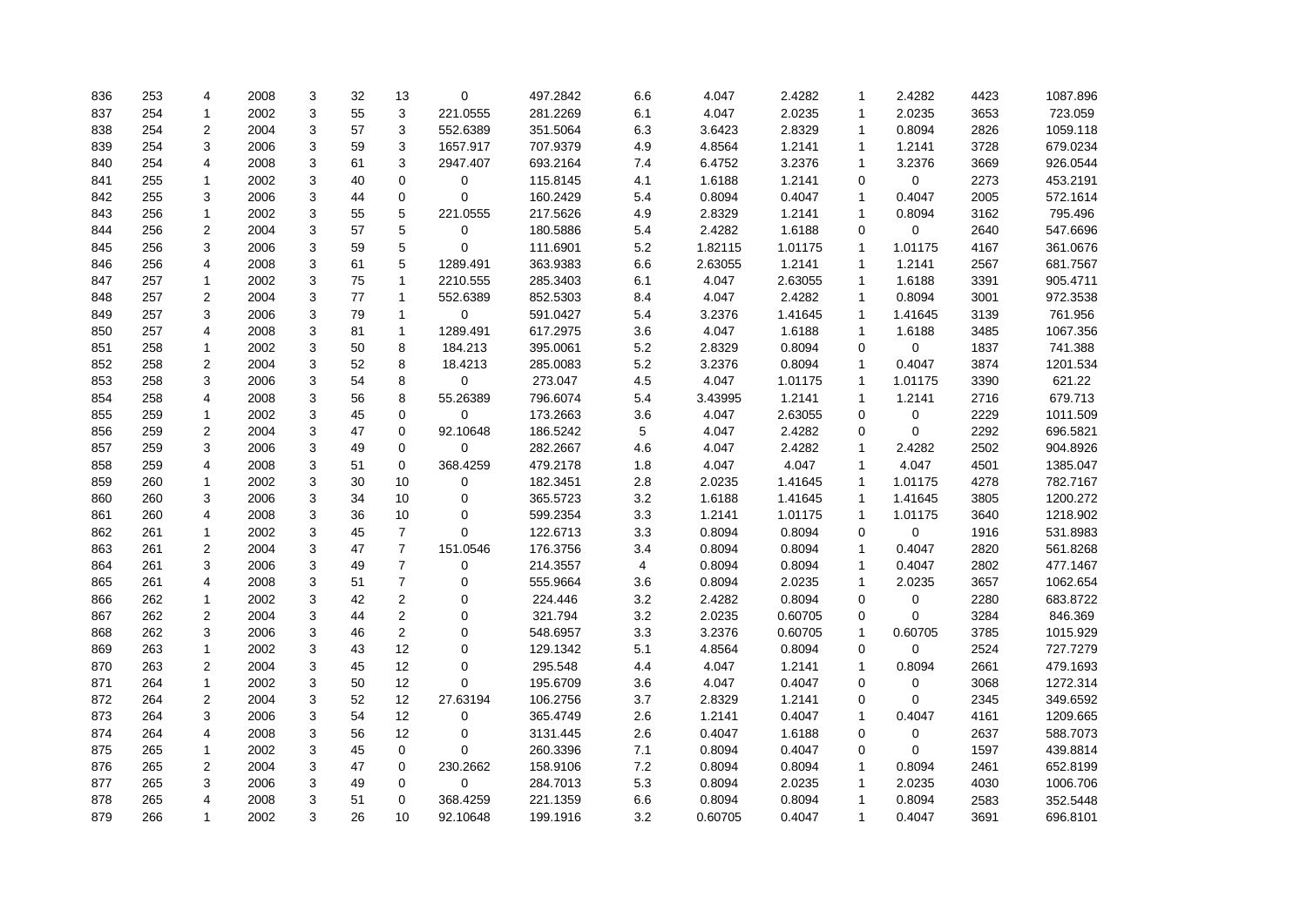| 880 | 266 | $\overline{2}$ | 2004 | 3 | 28 | 10             | $\mathbf 0$ | 152.0691 | 2.8            | 1.82115 | 0.4047  | 1            | 1.2141      | 3905 | 1019.297 |
|-----|-----|----------------|------|---|----|----------------|-------------|----------|----------------|---------|---------|--------------|-------------|------|----------|
| 881 | 267 | 1              | 2002 | 3 | 35 | 10             | 221.0555    | 258.2043 | 3.8            | 1.2141  | 0.4047  | 0            | $\mathbf 0$ | 3119 | 882.4484 |
| 882 | 267 | $\overline{2}$ | 2004 | 3 | 37 | 10             | 274.4773    | 352.6224 | 5.1            | 1.2141  | 0.60705 | $\mathbf{1}$ | 0.60705     | 3655 | 1547.131 |
| 883 | 267 | 3              | 2006 | 3 | 39 | 10             | 221.0555    | 297.2521 | 4.2            | 0.8094  | 0.8094  | $\mathbf{1}$ | 0.8094      | 2837 | 445.769  |
| 884 | 267 | 4              | 2008 | 3 | 41 | 10             | 644.7453    | 526.4979 | 4.2            | 1.2141  | 0.60705 | $\mathbf{1}$ | 0.60705     | 2514 | 783.9365 |
| 885 | 268 | 1              | 2002 | 3 | 46 | 10             | 1980.289    | 158.4399 | 9.1            | 4.047   | 2.0235  | 1            | 1.01175     | 2587 | 413.3451 |
| 886 | 268 | 2              | 2004 | 3 | 48 | 10             | 1031.593    | 273.7517 | 10.8           | 6.0705  | 2.4282  | 1            | 1.6188      | 2194 | 354.4016 |
| 887 | 268 | 3              | 2006 | 3 | 50 | 10             | 0           | 1147.088 | 3.4            | 6.0705  | 2.4282  | 1            | 2.4282      | 3424 | 830.4504 |
| 888 | 268 | 4              | 2008 | 3 | 52 | 10             | 663.1666    | 638.3387 | 5.2            | 6.0705  | 2.4282  | $\mathbf{1}$ | 2.4282      | 2406 | 584.0466 |
| 889 | 269 | 1              | 2002 | 3 | 38 | 10             | 368.4259    | 218.096  | 5.1            | 2.4282  | 0.8094  | 0            | 0           | 2051 | 756.6801 |
| 890 | 269 | 2              | 2004 | 3 | 40 | 10             | $\Omega$    | 385.8572 | 4.3            | 4.8564  | 2.0235  | $\mathbf{1}$ | 1.6188      | 3845 | 791.1061 |
| 891 | 269 | 3              | 2006 | 3 | 42 | 10             | $\mathbf 0$ | 641.5449 | 3.3            | 2.4282  | 3.2376  | $\mathbf{1}$ | 3.2376      | 3848 | 1028.503 |
| 892 | 269 | 4              | 2008 | 3 | 44 | 10             | 0           | 688.4933 | 4.1            | 4.047   | 3.2376  | 1            | 3.2376      | 2937 | 1092.031 |
| 893 | 270 | 1              | 2002 | 3 | 55 | 10             | $\mathbf 0$ | 213.4592 | 1.8            | 4.047   | 2.4282  | 0            | $\mathbf 0$ | 3161 | 1282.489 |
| 894 | 270 | $\overline{c}$ | 2004 | 3 | 57 | 10             | 1105.278    | 503.8427 | 1.8            | 4.8564  | 4.047   | $\mathbf{1}$ | 2.0235      | 3820 | 1150.692 |
| 895 | 270 | 3              | 2006 | 3 | 59 | 10             | $\mathbf 0$ | 289.3186 | 3.6            | 4.047   | 4.047   | $\mathbf{1}$ | 4.047       | 2190 | 489.9145 |
| 896 | 270 | 4              | 2008 | 3 | 61 | 10             | 9.210648    | 558.3605 | 1.8            | 3.2376  | 0.8094  | 1            | 0.8094      | 3950 | 1187.693 |
| 897 | 271 | $\mathbf{1}$   | 2002 | 3 | 55 | $\overline{7}$ | 442.1111    | 262.1584 | $\overline{4}$ | 2.4282  | 1.6188  | $\mathbf 0$  | $\mathbf 0$ | 2906 | 1046.726 |
| 898 | 271 | $\overline{c}$ | 2004 | 3 | 57 | $\overline{7}$ | 0           | 192.3602 | 3.1            | 2.8329  | 2.8329  | 0            | $\Omega$    | 2583 | 892.8594 |
| 899 | 271 | 3              | 2006 | 3 | 59 | $\overline{7}$ | 0           | 344.5469 | 3.3            | 2.0235  | 1.6188  | 0            | $\Omega$    | 2900 | 1152.864 |
| 900 | 272 | $\mathbf{1}$   | 2002 | 3 | 50 | 15             | $\mathbf 0$ | 261.0751 | 1.8            | 4.047   | 2.4282  | 0            | $\mathbf 0$ | 3434 | 1141.765 |
| 901 | 272 | 2              | 2004 | 3 | 52 | 15             | 0           | 386.5848 | 1.8            | 4.65405 | 3.03525 | 1            | 0.8094      | 2841 | 886.8395 |
| 902 | 272 | 3              | 2006 | 3 | 54 | 15             | $\mathbf 0$ | 247.5377 | 2.6            | 4.8564  | 3.2376  | $\mathbf{1}$ | 3.2376      | 2781 | 799.1614 |
| 903 | 272 | 4              | 2008 | 3 | 56 | 15             | 3684.259    | 537.6285 | 1.8            | 3.2376  | 3.2376  | 1            | 3.2376      | 3992 | 1345.958 |
| 904 | 273 | 1              | 2002 | 3 | 40 | 10             | $\mathbf 0$ | 147.8211 | 4.2            | 5.2611  | 0.8094  | $\mathbf 0$  | $\mathbf 0$ | 2505 | 578.8832 |
| 905 | 273 | $\overline{c}$ | 2004 | 3 | 42 | 10             | 18.4213     | 228.9222 | 4.2            | 4.047   | 2.4282  | $\mathbf{1}$ | 2.4282      | 2527 | 280.9032 |
| 906 | 273 | 3              | 2006 | 3 | 44 | 10             | $\Omega$    | 597.6613 | 3.3            | 4.047   | 3.2376  | 1            | 3.2376      | 2877 | 460.4571 |
| 907 | 273 | 4              | 2008 | 3 | 46 | 10             | 165.7917    | 770.707  | 3.3            | 5.2611  | 4.047   | 1            | 4.047       | 3461 | 851.4407 |
| 908 | 274 | 1              | 2002 | 3 | 58 | $\overline{7}$ | 368.4259    | 238.6606 | 4.4            | 3.43995 | 1.2141  | 0            | 0           | 2459 | 636.0199 |
| 909 | 274 | 2              | 2004 | 3 | 60 | $\overline{7}$ | $\mathbf 0$ | 439.7169 | 3.6            | 4.047   | 2.0235  | $\mathbf{1}$ | 0.8094      | 4695 | 1405.911 |
| 910 | 274 | 4              | 2008 | 3 | 64 | $\overline{7}$ | 773.6944    | 507.9803 | 5.2            | 4.8564  | 2.0235  | $\mathbf{1}$ | 2.0235      | 2864 | 687.0081 |
| 911 | 275 | 1              | 2002 | 3 | 52 | $\overline{7}$ | 331.5833    | 663.849  | 2.4            | 2.8329  | 3.6423  | $\mathbf{1}$ | 0.8094      | 3785 | 1519.843 |
| 912 | 275 | 2              | 2004 | 3 | 54 | 7              | 0           | 766.7879 | 2.6            | 6.0705  | 4.4517  | 1            | 0.8094      | 4626 | 2067.217 |
| 913 | 275 | 3              | 2006 | 3 | 56 | $\overline{7}$ | $\mathbf 0$ | 513.5147 | 2.6            | 4.4517  | 4.8564  | 1            | 4.8564      | 3442 | 597.171  |
| 914 | 275 | 4              | 2008 | 3 | 58 | $\overline{7}$ | $\mathbf 0$ | 625.5954 | 1.8            | 4.4517  | 1.82115 | $\mathbf{1}$ | 1.82115     | 4482 | 1355.143 |
| 915 | 276 | 1              | 2002 | 3 | 54 | 12             | 265.2667    | 863.6849 | 2.4            | 12.141  | 3.2376  | 1            | 2.0235      | 4147 | 1689.616 |
| 916 | 276 | 2              | 2004 | 3 | 56 | 12             | 792.1157    | 641.2385 | 2.6            | 8.094   | 2.0235  | $\mathbf{1}$ | 1.6188      | 3945 | 1425.902 |
| 917 | 277 | 1              | 2002 | 3 | 45 | 4              | 0           | 283.2581 | 4.7            | 2.4282  | 1.6188  | $\mathbf{1}$ | 0.4047      | 2386 | 576.9747 |
| 918 | 277 | 2              | 2004 | 3 | 47 | $\overline{4}$ | $\Omega$    | 1198.249 | 3.2            | 2.4282  | 1.6188  | 1            | 0.8094      | 3174 | 926.5245 |
| 919 | 277 | 3              | 2006 | 3 | 49 | $\overline{4}$ | 0           | 445.5318 | 3.9            | 2.22585 | 1.6188  | $\mathbf{1}$ | 1.6188      | 2856 | 357.2011 |
| 920 | 277 | 4              | 2008 | 3 | 51 | $\overline{4}$ | $\Omega$    | 1933.041 | 1.8            | 2.22585 | 1.82115 | $\mathbf{1}$ | 1.82115     | 4226 | 1074.548 |
| 921 | 278 | 1              | 2002 | 3 | 40 | $\overline{7}$ | 3223.745    | 576.4465 | 2.6            | 4.047   | 2.4282  | $\mathbf{1}$ | 1.6188      | 4573 | 1176.25  |
| 922 | 278 | 2              | 2004 | 3 | 42 | $\overline{7}$ | 0           | 937.1532 | 4.6            | 3.2376  | 2.0235  | 1            | 0.8094      | 4546 | 1691.521 |
| 923 | 278 | 3              | 2006 | 3 | 44 | $\overline{7}$ | $\Omega$    | 584.0566 | 3.6            | 3.6423  | 2.4282  | $\mathbf{1}$ | 2.4282      | 4623 | 1887.296 |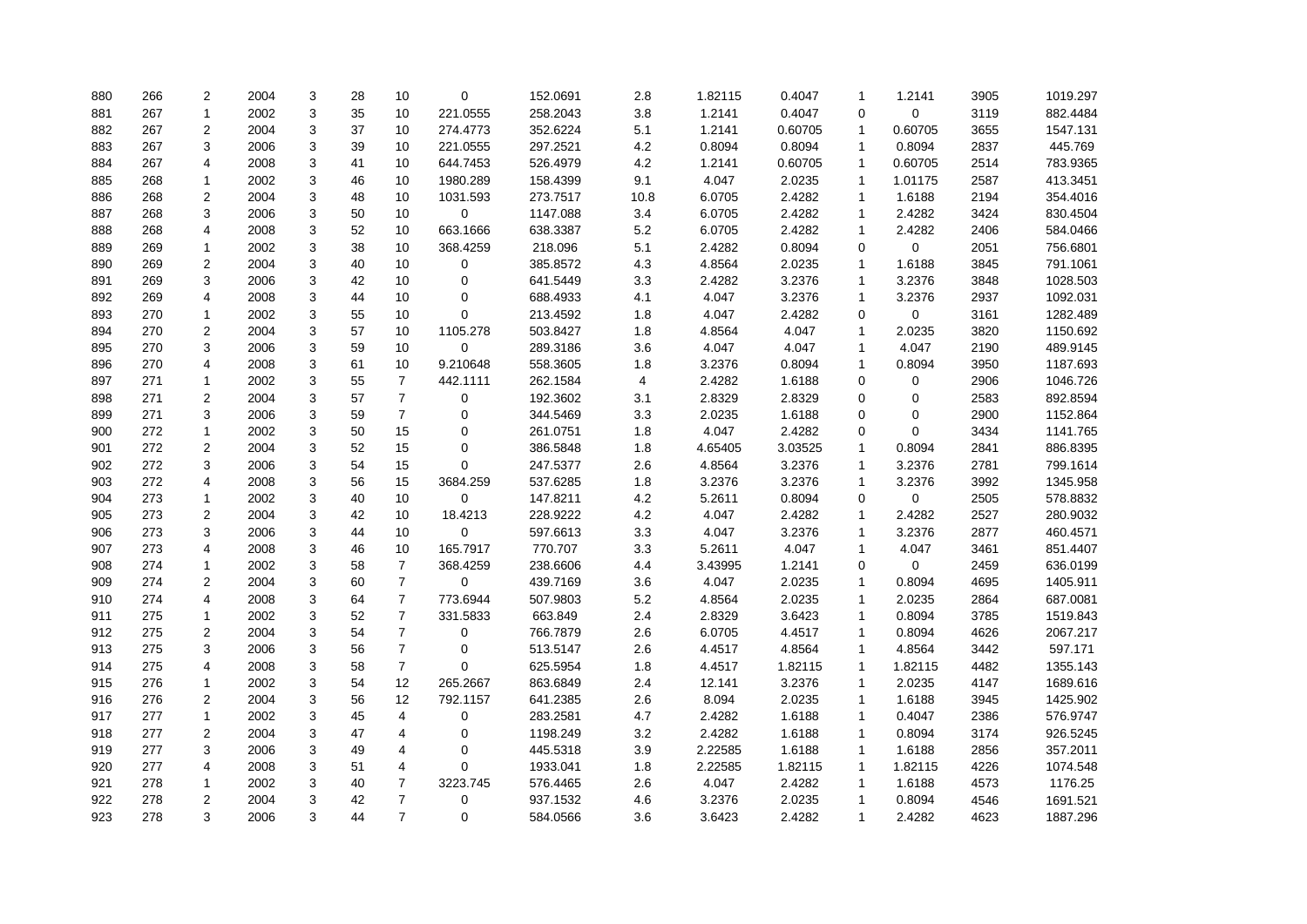| 924 | 279 | 1              | 2002 | 3 | 65 | 0                       | $\mathbf 0$ | 174.8051 | 4       | 0.8094 | 0.8094  | 0            | $\mathbf 0$ | 3092 | 1188.148 |
|-----|-----|----------------|------|---|----|-------------------------|-------------|----------|---------|--------|---------|--------------|-------------|------|----------|
| 925 | 279 | 2              | 2004 | 3 | 67 | $\mathbf 0$             | 27.63194    | 311.8387 | 4.2     | 0.8094 | 0.8094  | 1            | 0.8094      | 3295 | 1090.337 |
| 926 | 279 | 3              | 2006 | 3 | 69 | 0                       | 184.213     | 321.673  | 3.8     | 0.8094 | 0.8094  | $\mathbf{1}$ | 0.8094      | 3181 | 813.7531 |
| 927 | 280 | $\mathbf{1}$   | 2002 | 3 | 50 | $\overline{7}$          | 276.3194    | 384.0972 | 3.6     | 2.8329 | 0.60705 | $\mathbf 0$  | $\mathbf 0$ | 2443 | 755.0144 |
| 928 | 280 | 2              | 2004 | 3 | 52 | $\overline{7}$          | 0           | 1066.876 | 3.6     | 2.8329 | 1.82115 | $\mathbf{1}$ | 1.82115     | 3885 | 1173.479 |
| 929 | 280 | 4              | 2008 | 3 | 56 | $\overline{7}$          | $\mathbf 0$ | 1746.929 | 3.5     | 1.6188 | 1.6188  | $\mathbf{1}$ | 1.6188      | 2807 | 573.1037 |
| 930 | 281 | 1              | 2002 | 3 | 22 | $\overline{7}$          | $\mathbf 0$ | 225.954  | 1.8     | 2.0235 | 1.6188  | 0            | 0           | 2270 | 551.1939 |
| 931 | 281 | 2              | 2004 | 3 | 24 | $\overline{7}$          | 0           | 223.5713 | 1.8     | 1.6188 | 1.41645 | $\mathbf{1}$ | 0.8094      | 4062 | 1051.416 |
| 932 | 281 | 3              | 2006 | 3 | 26 | $\overline{7}$          | 276.3194    | 316.9103 | 2.8     | 4.047  | 3.2376  | $\mathbf{1}$ | 3.2376      | 3569 | 628.6216 |
| 933 | 281 | 4              | 2008 | 3 | 28 | $\overline{7}$          | 0           | 389.3833 | 2.8     | 2.0235 | 1.2141  | 1            | 1.2141      | 4191 | 980.7092 |
| 934 | 282 | $\mathbf{1}$   | 2002 | 3 | 38 | $\overline{4}$          | $\mathbf 0$ | 393.1736 | 4.4     | 3.2376 | 1.6188  | $\mathbf{1}$ | 0.8094      | 4364 | 1533.118 |
| 935 | 282 | 2              | 2004 | 3 | 40 | 4                       | 0           | 535.9482 | 2.8     | 1.6188 | 1.2141  | 1            | 1.6188      | 4171 | 928.4413 |
| 936 | 282 | 3              | 2006 | 3 | 42 | $\overline{\mathbf{4}}$ | $\mathbf 0$ | 298.0886 | 1.8     | 3.2376 | 2.4282  | $\mathbf{1}$ | 2.4282      | 3463 | 712.8525 |
| 937 | 283 | 1              | 2002 | 3 | 50 | 12                      | 0           | 363.7259 | 2.8     | 7.2846 | 3.2376  | 0            | 0           | 3379 | 1264.806 |
| 938 | 283 | 2              | 2004 | 3 | 52 | 12                      | 0           | 1005.002 | 3.8     | 6.0705 | 4.8564  | $\mathbf{1}$ | 3.15666     | 2473 | 645.7148 |
| 939 | 283 | 3              | 2006 | 3 | 54 | 12                      | $\mathbf 0$ | 309.0623 | 3.4     | 7.2846 | 6.0705  | $\mathbf{1}$ | 1.2141      | 3070 | 621.0613 |
| 940 | 283 | $\overline{4}$ | 2008 | 3 | 56 | 12                      | 1842.13     | 666.7084 | 3.6     | 6.0705 | 2.4282  | $\mathbf{1}$ | 2.4282      | 3204 | 954.245  |
| 941 | 284 | $\mathbf{1}$   | 2002 | 3 | 33 | 8                       | 110.5278    | 523.8921 | 3.2     | 1.2141 | 0.8094  | $\mathbf 0$  | $\mathbf 0$ | 3023 | 870.977  |
| 942 | 284 | 2              | 2004 | 3 | 35 | 8                       | 221.0555    | 291.86   | $7.5\,$ | 2.0235 | 1.41645 | 1            | 1.2141      | 2435 | 463.9094 |
| 943 | 284 | $\overline{4}$ | 2008 | 3 | 39 | 8                       | 736.8518    | 1938.163 | 2.4     | 1.2141 | 1.01175 | $\mathbf{1}$ | 1.01175     | 4483 | 911.7722 |
| 944 | 285 | 1              | 2002 | 3 | 48 | $\overline{7}$          | 0           | 157.9155 | 4       | 3.6423 | 2.0235  | $\mathbf 0$  | 0           | 2502 | 875.0905 |
| 945 | 285 | $\overline{2}$ | 2004 | 3 | 50 | $\overline{7}$          | $\mathbf 0$ | 238.4114 | 5       | 3.6423 | 2.0235  | 1            | 1.2141      | 3056 | 391.4698 |
| 946 | 285 | 3              | 2006 | 3 | 52 | $\overline{7}$          | 0           | 321.4572 | 3.4     | 3.6423 | 2.22585 | 1            | 2.22585     | 3166 | 499.6297 |
| 947 | 285 | 4              | 2008 | 3 | 54 | $\overline{7}$          | $\Omega$    | 493.9083 | 4.3     | 3.6423 | 2.4282  | $\mathbf{1}$ | 2.4282      | 2935 | 552.6802 |
| 948 | 286 | $\mathbf{1}$   | 2002 | 3 | 35 | $\overline{7}$          | 184.213     | 249.5691 | 2.5     | 2.4282 | 1.2141  | $\mathbf{1}$ | 0.4047      | 3863 | 914.0146 |
| 949 | 286 | 2              | 2004 | 3 | 37 | $\overline{7}$          | $\Omega$    | 208.5323 | 3.5     | 2.4282 | 1.41645 | $\mathbf{1}$ | 0.8094      | 3154 | 546.9063 |
| 950 | 287 | $\mathbf{1}$   | 2002 | 3 | 45 | 0                       | 184.213     | 135.7407 | 4.9     | 2.4282 | 1.2141  | 0            | $\mathbf 0$ | 2319 | 675.68   |
| 951 | 287 | $\overline{2}$ | 2004 | 3 | 47 | $\mathbf 0$             | 18.4213     | 180.7367 | 4       | 2.4282 | 1.2141  | $\mathbf{1}$ | 0.8094      | 3514 | 768.5071 |
| 952 | 287 | 3              | 2006 | 3 | 49 | 0                       | $\mathbf 0$ | 176.5505 | 4.2     | 2.4282 | 1.6188  | 1            | 1.6188      | 3019 | 407.6648 |
| 953 | 287 | 4              | 2008 | 3 | 51 | 0                       | $\Omega$    | 316.7335 | 3.5     | 2.4282 | 1.6188  | $\mathbf{1}$ | 1.6188      | 2593 | 317.3609 |
| 954 | 288 | $\mathbf{1}$   | 2002 | 3 | 48 | $\overline{2}$          | 265.2667    | 488.7156 | 3.6     | 1.2141 | 1.6188  | $\mathbf 0$  | $\mathbf 0$ | 3497 | 1334.715 |
| 955 | 288 | 2              | 2004 | 3 | 50 | $\overline{\mathbf{c}}$ | 36.84259    | 910.7322 | 1.8     | 1.2141 | 1.2141  | 1            | 0.4047      | 4081 | 1628.7   |
| 956 | 288 | 3              | 2006 | 3 | 52 | $\mathbf{2}$            | 184.213     | 335.0933 | 4.2     | 0.8094 | 0.4047  | $\mathbf{1}$ | 0.4047      | 2433 | 308.2865 |
| 957 | 288 | 4              | 2008 | 3 | 54 | $\overline{\mathbf{c}}$ | 736.8518    | 358.7115 | 3.4     | 1.2141 | 1.2141  | $\mathbf{1}$ | 1.2141      | 3526 | 896.2396 |
| 958 | 289 | $\mathbf{1}$   | 2002 | 3 | 50 | $\overline{2}$          | 0           | 264.2758 | 4.6     | 2.4282 | 0.8094  | $\mathbf{1}$ | 0.8094      | 2154 | 344.3464 |
| 959 | 289 | 2              | 2004 | 3 | 52 | $\overline{2}$          | 36.84259    | 3847.112 | 1.8     | 2.0235 | 1.6188  | 1            | 1.2141      | 3257 | 1244.938 |
| 960 | 289 | 3              | 2006 | 3 | 54 | $\overline{2}$          | $\Omega$    | 276.0063 | 5       | 2.4282 | 2.4282  | $\mathbf{1}$ | 2.4282      | 2483 | 790.9405 |
| 961 | 289 | 4              | 2008 | 3 | 56 | $\mathbf{2}$            | 552.6389    | 380.6568 | 4.2     | 2.4282 | 1.2141  | $\mathbf{1}$ | 1.2141      | 2184 | 594.1577 |
| 962 | 290 | $\mathbf{1}$   | 2002 | 3 | 60 | 12                      | $\mathbf 0$ | 105.7694 | 4.4     | 5.2611 | 1.6188  | 0            | $\mathbf 0$ | 2310 | 713.7591 |
| 963 | 290 | 2              | 2004 | 3 | 62 | 12                      | 0           | 505.7602 | 4       | 6.0705 | 1.6188  | $\mathbf{1}$ | 0.8094      | 3493 | 1185.937 |
| 964 | 290 | 3              | 2006 | 3 | 64 | 12                      | $\Omega$    | 512.3634 | 4.4     | 3.6423 | 2.8329  | $\mathbf{1}$ | 2.8329      | 3746 | 1034.36  |
| 965 | 290 | 4              | 2008 | 3 | 66 | 12                      | 368.4259    | 456.1616 | 5.6     | 0.8094 | 0.8094  | $\mathbf{1}$ | 0.8094      | 3084 | 965.3229 |
| 966 | 291 | 1              | 2002 | 3 | 50 | 12                      | 0           | 277.0209 | 5.4     | 6.8799 | 2.4282  | 0            | 0           | 2964 | 1118.289 |
| 967 | 291 | $\overline{2}$ | 2004 | 3 | 52 | 12                      | 18.4213     | 389.286  | 4.6     | 2.0235 | 1.6188  | $\mathbf{1}$ | 0.8094      | 3387 | 1361.911 |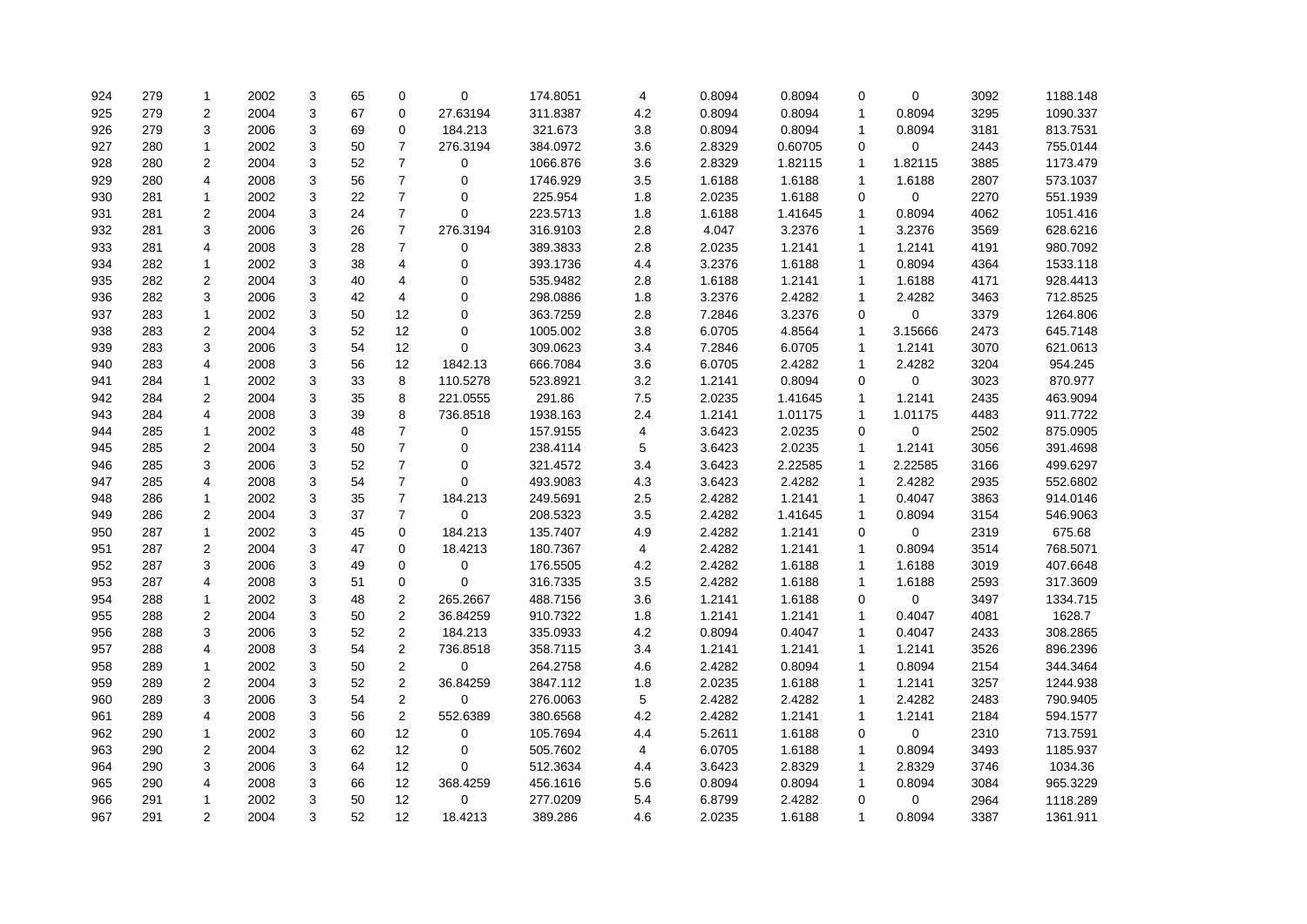| 968  | 291 | 3              | 2006 | 3 | 54 | 12          | $\mathbf 0$ | 577.794  | 3.4 | 4.4517   | 2.4282   | 1            | 2.4282      | 3801 | 1200.913 |
|------|-----|----------------|------|---|----|-------------|-------------|----------|-----|----------|----------|--------------|-------------|------|----------|
| 969  | 291 | 4              | 2008 | 3 | 56 | 12          | 1105.278    | 685.4049 | 4.2 | 3.2376   | 3.2376   | 1            | 3.2376      | 2953 | 602.3585 |
| 970  | 292 | 1              | 2002 | 3 | 52 | 17          | 1989.5      | 1473.287 | 2.4 | 3.43995  | 2.0235   | $\mathbf{1}$ | 0.4047      | 3773 | 1435.399 |
| 971  | 292 | 2              | 2004 | 3 | 54 | 17          | 2210.555    | 4227.604 | 1.6 | 2.8329   | 1.82115  | 0            | $\mathbf 0$ | 3910 | 1558.676 |
| 972  | 292 | 3              | 2006 | 3 | 56 | 17          | 1149.489    | 1182.1   | 3.2 | 4.8564   | 2.4282   | $\mathbf{1}$ | 2.4282      | 4528 | 1657.13  |
| 973  | 293 | 1              | 2002 | 3 | 45 | 12          | 5415.861    | 681.986  | 2.4 | 3.2376   | 1.2141   | 0            | 0           | 3474 | 760.9075 |
| 974  | 293 | 2              | 2004 | 3 | 47 | 12          | 552.6389    | 916.985  | 3.4 | 3.2376   | 2.0235   | $\mathbf{1}$ | 2.0235      | 3313 | 897.3433 |
| 975  | 293 | 3              | 2006 | 3 | 49 | 12          | 4789.537    | 793.8685 | 4.9 | 3.2376   | 2.0235   | $\mathbf{1}$ | 2.0235      | 4516 | 1256.448 |
| 976  | 293 | 4              | 2008 | 3 | 51 | 12          | 2026.342    | 1981.9   | 1.8 | 3.2376   | 0.4047   | $\mathbf{1}$ | 0.4047      | 4246 | 1325.827 |
| 977  | 294 | 1              | 2002 | 3 | 40 | 0           | 0           | 86.01969 | 5.4 | 1.6188   | 1.2141   | 0            | 0           | 1748 | 392.5162 |
| 978  | 294 | 3              | 2006 | 3 | 44 | $\mathbf 0$ | $\mathbf 0$ | 441.1064 | 3.8 | 1.6188   | 1.2141   | $\mathbf{1}$ | 1.2141      | 2885 | 598.5096 |
| 979  | 295 | 1              | 2002 | 3 | 42 | 12          | 0           | 565.9417 | 5.2 | 2.0235   | 1.2141   | $\mathbf{1}$ | 0.4047      | 2555 | 628.7692 |
| 980  | 295 | $\overline{c}$ | 2004 | 3 | 44 | 12          | 0           | 721.578  | 3.6 | 1.82115  | 1.82115  | 1            | 1.82115     | 3448 | 779.893  |
| 981  | 295 | 3              | 2006 | 3 | 46 | 12          | $\mathbf 0$ | 668.5256 | 5.2 | 2.0235   | 2.0235   | $\mathbf{1}$ | 2.0235      | 3020 | 463.2332 |
| 982  | 295 | 4              | 2008 | 3 | 48 | 12          | $\mathbf 0$ | 1482.945 | 5.1 | 2.0235   | 2.0235   | 1            | 2.0235      | 2698 | 721.1877 |
| 983  | 296 | 1              | 2002 | 3 | 30 | 10          | 921.0648    | 161.5741 | 3.9 | 2.22585  | 1.2141   | $\mathbf{1}$ | 0.4047      | 2495 | 620.2361 |
| 984  | 296 | 2              | 2004 | 3 | 32 | 10          | 552.6389    | 303.4713 | 4.8 | 2.8329   | 1.82115  | 1            | 0.8094      | 2354 | 545.0007 |
| 985  | 296 | 4              | 2008 | 3 | 36 | 10          | $\mathbf 0$ | 757.7004 | 5.1 | 3.2376   | 2.8329   | $\mathbf{1}$ | 2.8329      | 2528 | 704.5435 |
| 986  | 297 | 1              | 2002 | 3 | 40 | $\mathbf 0$ | $\mathbf 0$ | 450.3385 | 3.6 | 2.4282   | 1.6188   | 0            | 0           | 2233 | 572.4335 |
| 987  | 297 | $\overline{c}$ | 2004 | 3 | 42 | $\mathbf 0$ | 0           | 234.925  | 4.4 | 3.2376   | 1.6188   | $\mathbf 1$  | 1.2141      | 2931 | 806.7685 |
| 988  | 297 | 3              | 2006 | 3 | 44 | 0           | $\mathbf 0$ | 303.6429 | 3.3 | 2.4282   | 1.6188   | $\mathbf{1}$ | 1.6188      | 3814 | 910.8305 |
| 989  | 298 | 1              | 2002 | 3 | 35 | 15          | 0           | 208.412  | 3.5 | 2.4282   | 1.2141   | 1            | 0.4047      | 2988 | 730.2805 |
| 990  | 298 | 2              | 2004 | 3 | 37 | 15          | $\mathbf 0$ | 1774.466 | 3.4 | 3.6423   | 2.63055  | $\mathbf{1}$ | 1.82115     | 3718 | 1162.5   |
| 991  | 298 | 4              | 2008 | 3 | 41 | 15          | $\mathbf 0$ | 1289.972 | 3.3 | 2.4282   | 2.22585  | 1            | 2.22585     | 3316 | 665.2598 |
| 992  | 299 | $\mathbf{1}$   | 2002 | 3 | 60 | 0           | $\Omega$    | 151.2105 | 2.5 | 0.20235  | 0.20235  | $\mathbf 0$  | 0           | 2903 | 1015.905 |
| 993  | 299 | $\overline{c}$ | 2004 | 3 | 62 | $\mathbf 0$ | 55.26389    | 649.7802 | 2.6 | 0.20235  | 0.20235  | 0            | $\mathbf 0$ | 2445 | 605.2756 |
| 994  | 299 | 3              | 2006 | 3 | 64 | $\pmb{0}$   | $\Omega$    | 334.9374 | 2.6 | 0.8094   | 0.4047   | $\mathbf{1}$ | 0.4047      | 3952 | 922.9104 |
| 995  | 300 | $\mathbf{1}$   | 2002 | 3 | 28 | $\mathbf 0$ | 265.2667    | 199.5076 | 2.5 | 0.505875 | 0.303525 | 0            | $\mathbf 0$ | 2104 | 587.6421 |
| 996  | 301 | 1              | 2002 | 3 | 30 | 3           | 0           | 180.6788 | 5.6 | 1.2141   | 0.8094   | 0            | $\mathbf 0$ | 2164 | 676.2057 |
| 997  | 301 | 2              | 2004 | 3 | 32 | 3           | 41.44791    | 128.9807 | 5.6 | 0.8094   | 0.8094   | $\mathbf{1}$ | 0.4047      | 3045 | 360.0757 |
| 998  | 301 | 3              | 2006 | 3 | 34 | 3           | 110.5278    | 358.7318 | 4   | 1.01175  | 1.01175  | $\mathbf{1}$ | 1.01175     | 3271 | 692.33   |
| 999  | 301 | $\overline{4}$ | 2008 | 3 | 36 | 3           | 0           | 217.2403 | 5.9 | 1.01175  | 0.8094   | $\mathbf{1}$ | 0.8094      | 1892 | 354.9208 |
| 1000 | 302 | 1              | 2002 | 3 | 49 | 12          | 847.3796    | 263.0201 | 4.3 | 1.82115  | 1.01175  | 0            | $\mathbf 0$ | 2188 | 597.5255 |
| 1001 | 302 | 2              | 2004 | 3 | 51 | 12          | 2210.555    | 1005.093 | 1.6 | 1.41645  | 1.01175  | $\mathbf{1}$ | 0.4047      | 4485 | 2114.641 |
| 1002 | 302 | 3              | 2006 | 3 | 53 | 12          | 2394.768    | 524.5896 | 3.2 | 1.41645  | 1.2141   | $\mathbf{1}$ | 1.2141      | 3694 | 943.4208 |
| 1003 | 302 | 4              | 2008 | 3 | 55 | 12          | 1105.278    | 1432.941 | 3.8 | 4.24935  | 1.01175  | 1            | 1.01175     | 2960 | 685.3939 |
| 1004 | 303 | $\mathbf{1}$   | 2002 | 3 | 50 | 3           | $\mathbf 0$ | 299.5507 | 3.6 | 1.2141   | 0.8094   | $\mathbf{1}$ | 0.4047      | 3177 | 829.6617 |
| 1005 | 303 | 2              | 2004 | 3 | 52 | 3           | 110.5278    | 348.1583 | 1.8 | 0.8094   | 0.8094   | $\mathbf{1}$ | 0.8094      | 3480 | 669.5411 |
| 1006 | 303 | 4              | 2008 | 3 | 56 | 3           | 0           | 204.8884 | 6.3 | 1.6188   | 1.6188   | 1            | 1.6188      | 1599 | 345.6213 |
| 1007 | 304 | 1              | 2002 | 3 | 27 | 12          | 1473.704    | 421.3689 | 4.6 | 9.7128   | 3.2376   | $\mathbf{1}$ | 0.8094      | 3490 | 1153.999 |
| 1008 | 304 | $\overline{2}$ | 2004 | 3 | 29 | 12          | 2486.875    | 385.5389 | 4.6 | 8.094    | 4.8564   | $\mathbf{1}$ | 2.4282      | 2441 | 323.7786 |
| 1009 | 304 | 3              | 2006 | 3 | 31 | 12          | 921.0648    | 557.2446 | 5.4 | 8.094    | 4.8564   | 1            | 4.8564      | 2553 | 566.5172 |
| 1010 | 304 | 4              | 2008 | 3 | 33 | 12          | 322.3727    | 710.3911 | 3.6 | 8.094    | 4.8564   | $\mathbf{1}$ | 4.8564      | 3587 | 1099.744 |
| 1011 | 305 | 1              | 2002 | 3 | 42 | 10          | 685.2722    | 629.6841 | 2.6 | 2.0235   | 0.8094   | $\Omega$     | $\Omega$    | 3176 | 993.687  |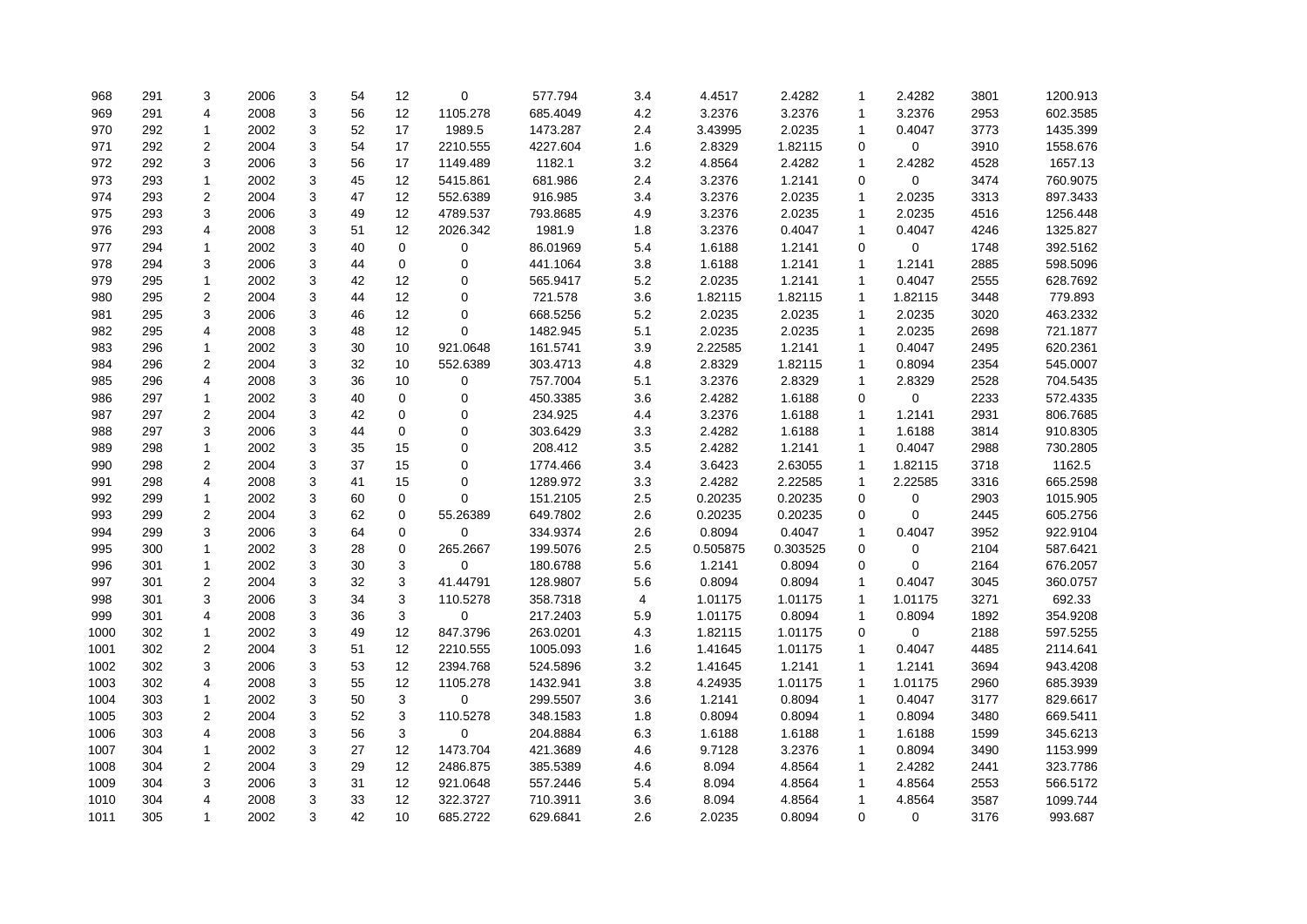| 1012 | 305 | $\overline{2}$ | 2004 | 3              | 44 | 10             | 331.5833     | 667.1517 | 2.8 | 1.2141    | 0.8094  | 1            | 0.4047      | 3012 | 699.5751 |
|------|-----|----------------|------|----------------|----|----------------|--------------|----------|-----|-----------|---------|--------------|-------------|------|----------|
| 1013 | 305 | 3              | 2006 | 3              | 46 | 10             | 442.1111     | 514.4479 | 3.6 | 2.0235    | 1.2141  | $\mathbf{1}$ | 1.2141      | 3933 | 1457.539 |
| 1014 | 305 | 4              | 2008 | 3              | 48 | 10             | 782.905      | 798.2786 | 2.6 | 3.2376    | 1.2141  | $\mathbf{1}$ | 1.2141      | 3994 | 741.2889 |
| 1015 | 306 | $\mathbf{1}$   | 2002 | 3              | 38 | 10             | $\Omega$     | 301.1079 | 3.3 | 2.8329    | 1.2141  | $\Omega$     | $\mathbf 0$ | 2747 | 1083.399 |
| 1016 | 306 | 2              | 2004 | 3              | 40 | 10             | $\mathbf 0$  | 319.236  | 3.3 | 3.2376    | 1.6188  | $\mathbf{1}$ | 0.8094      | 4000 | 1254.893 |
| 1017 | 306 | 3              | 2006 | 3              | 42 | 10             | $\mathbf 0$  | 262.8648 | 4.4 | 3.2376    | 1.6188  | $\mathbf{1}$ | 1.6188      | 2542 | 429.0333 |
| 1018 | 307 | $\mathbf{1}$   | 2002 | 3              | 50 | 8              | 110.5278     | 94.50143 | 5.1 | 2.0235    | 0.8094  | 0            | $\mathbf 0$ | 1776 | 324.2022 |
| 1019 | 307 | $\overline{2}$ | 2004 | 3              | 52 | 8              | 442.1111     | 287.1608 | 2.5 | 1.2141    | 0.8094  | $\mathbf{1}$ | 0.8094      | 4071 | 1019.499 |
| 1020 | 307 | 3              | 2006 | 3              | 54 | 8              | $\mathbf 0$  | 287.5047 | 5.2 | 1.2141    | 0.8094  | $\mathbf{1}$ | 0.8094      | 2486 | 580.8798 |
| 1021 | 308 | $\mathbf{1}$   | 2002 | 3              | 27 | 10             | $\mathbf 0$  | 118.9167 | 4.9 | 3.2376    | 1.6188  | $\mathbf{1}$ | 0.4047      | 2281 | 587.5201 |
| 1022 | 308 | $\mathbf{2}$   | 2004 | 3              | 29 | 10             | 14.73704     | 240.2607 | 4.9 | 2.4282    | 1.2141  | $\mathbf{1}$ | 0.60705     | 2888 | 803.7468 |
| 1023 | 308 | 3              | 2006 | 3              | 31 | 10             | $\mathbf 0$  | 357.6434 | 4.3 | 2.4282    | 1.6188  | $\mathbf{1}$ | 1.6188      | 2536 | 441.3187 |
| 1024 | 308 | 4              | 2008 | 3              | 33 | 10             | $\Omega$     | 389.8554 | 5.1 | 2.4282    | 1.6188  | $\mathbf{1}$ | 1.6188      | 2146 | 498.1644 |
| 1025 | 309 | 1              | 2002 | 3              | 29 | $\overline{7}$ | 36.84259     | 146.0484 | 3   | 1.82115   | 0.4047  | 0            | $\mathbf 0$ | 2241 | 704.0154 |
| 1026 | 309 | $\overline{2}$ | 2004 | 3              | 31 | $\overline{7}$ | 55.26389     | 164.5975 | 3.2 | 1.01175   | 0.8094  | 0            | 0           | 2074 | 435.3051 |
| 1027 | 309 | 3              | 2006 | 3              | 33 | $\overline{7}$ | $\mathbf 0$  | 234.9899 | 3.2 | 1.01175   | 1.01175 | $\mathbf{1}$ | 1.01175     | 3680 | 710.9932 |
| 1028 | 309 | 4              | 2008 | 3              | 35 | $\overline{7}$ | $\mathbf 0$  | 573.9534 | 5   | 1.01175   | 1.01175 | $\mathbf{1}$ | 1.01175     | 3774 | 1075.148 |
| 1029 | 310 | $\mathbf{1}$   | 2002 | 3              | 28 | 10             | $\mathbf 0$  | 438.2585 | 3.6 | 3.2376    | 1.6188  | $\mathbf 0$  | $\mathbf 0$ | 2470 | 1050.254 |
| 1030 | 310 | 2              | 2004 | 3              | 30 | 10             | $\mathbf 0$  | 625.7572 | 3.8 | 4.047     | 2.8329  | $\mathbf{1}$ | 2.0235      | 4485 | 2083.376 |
| 1031 | 310 | 3              | 2006 | 3              | 32 | 10             | $\mathbf 0$  | 455.588  | 3.9 | 4.047     | 2.4282  | $\mathbf{1}$ | 2.4282      | 2858 | 647.8441 |
| 1032 | 310 | $\overline{4}$ | 2008 | 3              | 34 | 10             | $\Omega$     | 733.1161 | 3.1 | 1.6188    | 1.2141  | $\mathbf{1}$ | 1.2141      | 2793 | 1034.662 |
| 1033 | 311 | 1              | 2002 | 3              | 40 | 0              | 184.213      | 157.817  | 4.5 | 4.047     | 2.0235  | 1            | 0.4047      | 2774 | 828.8281 |
| 1034 | 311 | $\mathbf{2}$   | 2004 | 3              | 42 | $\mathbf 0$    | 110.5278     | 1185.982 | 3.8 | 2.4282    | 1.2141  | $\mathbf{1}$ | 0.8094      | 4300 | 1924.196 |
| 1035 | 311 | 3              | 2006 | 3              | 44 | $\mathbf 0$    | 368.4259     | 383.6654 | 4.2 | 2.8329    | 1.6188  | $\mathbf{1}$ | 1.6188      | 3500 | 691.8728 |
| 1036 | 311 | $\overline{4}$ | 2008 | 3              | 46 | $\mathbf 0$    | 1473.704     | 589.3922 | 5   | 2.8329    | 2.4282  | $\mathbf{1}$ | 2.4282      | 2181 | 732.5977 |
| 1037 | 312 | 1              | 2002 | 4              | 35 | 8              | $\mathbf 0$  | 182.8149 | 4.6 | 3.2376    | 0.4047  | $\mathbf{1}$ | 0.4047      | 3201 | 298.5701 |
| 1038 | 312 | $\overline{c}$ | 2004 | 4              | 37 | 8              | 64.47453     | 261.4901 | 4.9 | 4.8564    | 0.4047  | $\mathbf{1}$ | 0.4047      | 3219 | 1056.556 |
| 1039 | 313 | $\mathbf{1}$   | 2002 | 4              | 37 | 0              | $\mathbf{0}$ | 119.5404 | 5   | 1.41645   | 0.8094  | $\mathbf{1}$ | 0.4047      | 4233 | 530.2799 |
| 1040 | 313 | $\overline{c}$ | 2004 | 4              | 39 | 0              | 179.6076     | 210.8572 | 3.3 | 3.2376    | 0.4047  | 1            | 0.4047      | 2547 | 400.4102 |
| 1041 | 313 | 3              | 2006 | $\overline{4}$ | 41 | $\mathbf 0$    | 331.5833     | 136.3841 | 3.5 | 1.41645   | 1.2141  | 1            | 1.2141      | 3776 | 208.9157 |
| 1042 | 313 | 4              | 2008 | 4              | 43 | 0              | 0            | 174.7806 | 3.3 | 2.8329    | 1.01175 | $\mathbf{1}$ | 1.01175     | 2182 | 790.7847 |
| 1043 | 314 | $\mathbf{1}$   | 2002 | 4              | 45 | 5              | 3315.833     | 617.8006 | 3.2 | 1.01175   | 0.4047  | $\mathbf{1}$ | 0.4047      | 3373 | 1018.13  |
| 1044 | 315 | 1              | 2002 | 4              | 47 | 8              | $\mathbf 0$  | 309.7603 | 6.2 | 0.8094    | 0.4047  | 0            | 0           | 3148 | 848.1239 |
| 1045 | 315 | $\mathbf{2}$   | 2004 | $\overline{4}$ | 49 | 8              | 1105.278     | 815.5677 | 5.2 | 1.82115   | 0.4047  | $\mathbf{1}$ | 0.4047      | 4020 | 1182.571 |
| 1046 | 315 | 4              | 2008 | 4              | 53 | 8              | 3315.833     | 1759.706 | 2.4 | 0.9469979 | 0.4047  | $\mathbf{1}$ | 0.4047      | 4472 | 1346.282 |
| 1047 | 316 | 1              | 2002 | 4              | 43 | 8              | 442.1111     | 329.4337 | 3.2 | 1.112925  | 0.8094  | 0            | 0           | 3252 | 1211.785 |
| 1048 | 316 | $\overline{c}$ | 2004 | $\overline{4}$ | 45 | 8              | 681.5879     | 839.3315 | 3.3 | 2.8329    | 1.2141  | $\mathbf{1}$ | 0.4047      | 3521 | 1316.234 |
| 1049 | 316 | 3              | 2006 | 4              | 47 | 8              | $\mathbf 0$  | 547.8975 | 3   | 2.8329    | 1.2141  | 0            | 0           | 3638 | 1329.028 |
| 1050 | 316 | 4              | 2008 | 4              | 49 | 8              | 663.1666     | 1036.626 | 3.3 | 2.22585   | 0.8094  | $\mathbf{1}$ | 0.8094      | 3023 | 1053.21  |
| 1051 | 317 | 1              | 2002 | 4              | 54 | 12             | 3094.778     | 810.5687 | 4.3 | 2.22585   | 0.8094  | $\mathbf{1}$ | 0.4047      | 4621 | 1645.85  |
| 1052 | 317 | $\mathbf{2}$   | 2004 | $\overline{4}$ | 56 | 12             | 13263.33     | 1735.88  | 2.3 | 2.8329    | 2.0235  | 0            | $\mathbf 0$ | 4034 | 1511.425 |
| 1053 | 318 | $\mathbf{1}$   | 2002 | 4              | 56 | $\mathbf 0$    | 0            | 278.6295 | 6.4 | 3.2376    | 1.82115 | $\mathbf{1}$ | 0.4047      | 3579 | 241.0692 |
| 1054 | 318 | 2              | 2004 | 4              | 58 | $\Omega$       | 11.23699     | 225.9493 | 6.5 | 3.2376    | 1.6188  | $\mathbf{1}$ | 1.2141      | 2540 | 659.7137 |
| 1055 | 318 | 3              | 2006 | 4              | 60 | $\Omega$       | $\Omega$     | 192.5536 | 6.2 | 1.01175   | 0.60705 | 0            | $\Omega$    | 1682 | 356.8298 |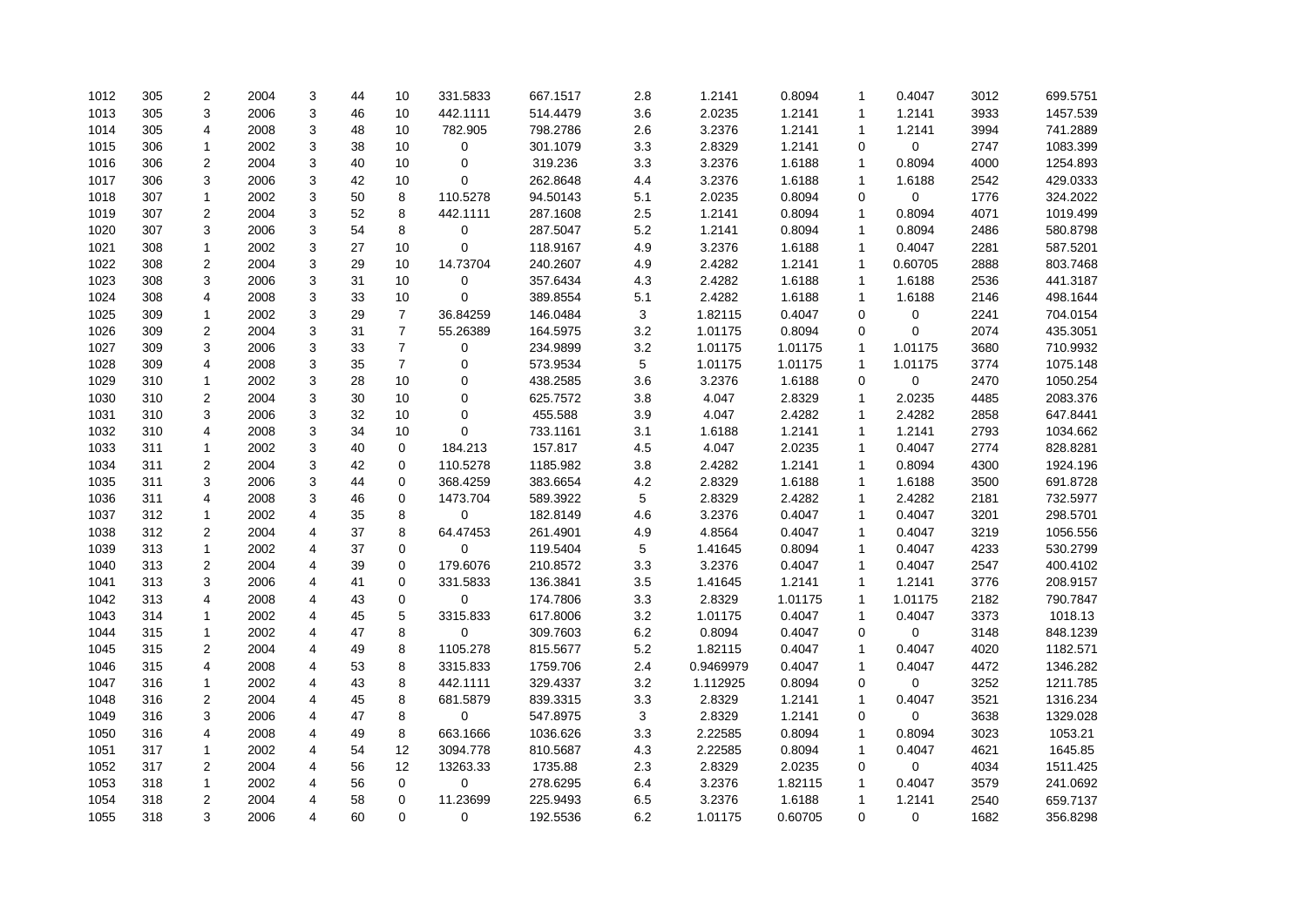| 1056 | 318 | 4                | 2008 | 4              | 62 | 0              | 9.210648    | 607.3402 | 4.1 | 2.22585   | 0.4047   | 1            | 0.4047      | 2331 | 549.9055 |
|------|-----|------------------|------|----------------|----|----------------|-------------|----------|-----|-----------|----------|--------------|-------------|------|----------|
| 1057 | 319 | 1                | 2002 | $\overline{4}$ | 60 | 5              | 110.5278    | 570.0944 | 2.6 | 2.0235    | 0.8094   | $\mathbf 0$  | $\mathbf 0$ | 3124 | 1002.495 |
| 1058 | 319 | 2                | 2004 | 4              | 62 | 5              | 478.9537    | 468.8358 | 2.6 | 2.0235    | 0.4047   | $\mathbf{1}$ | 0.4047      | 3929 | 938.3485 |
| 1059 | 319 | 3                | 2006 | $\overline{4}$ | 64 | 5              | 1105.278    | 249.4716 | 3.9 | 1.41645   | 0.60705  | $\mathbf{1}$ | 0.60705     | 2755 | 613.9545 |
| 1060 | 319 | $\overline{4}$   | 2008 | $\overline{4}$ | 66 | 5              | 0           | 611.0972 | 2.8 | 1.41645   | 0.8094   | $\mathbf{1}$ | 0.8094      | 3688 | 838.0251 |
| 1061 | 320 | 1                | 2002 | $\overline{4}$ | 56 | 8              | 232.1083    | 392.8067 | 5   | 1.82115   | 0.4047   | $\mathbf{1}$ | 0.4047      | 4177 | 1035.076 |
| 1062 | 321 | $\mathbf{1}$     | 2002 | $\overline{4}$ | 52 | 15             | 4052.703    | 370.5868 | 6.4 | 3.6423    | 0.60705  | $\mathbf{1}$ | 0.60705     | 3186 | 785.2057 |
| 1063 | 322 | $\mathbf{1}$     | 2002 | $\overline{4}$ | 75 | $\mathbf 0$    | 88.42222    | 207.0168 | 2.4 | 1.01175   | 0.303525 | $\mathbf 1$  | 0.303525    | 2507 | 1285.827 |
| 1064 | 322 | 2                | 2004 | $\overline{4}$ | 77 | $\mathbf 0$    | 267.1088    | 330.9459 | 0.8 | 0.16188   | 0.16188  | $\mathbf 0$  | 0           | 3400 | 107.6387 |
| 1065 | 323 | $\mathbf{1}$     | 2002 | $\overline{4}$ | 63 | 0              | 0.6447453   | 425.5741 | 4.4 | 1.800915  | 0.32376  | $\mathbf{1}$ | 0.32376     | 3737 | 1414.521 |
| 1066 | 323 | $\mathbf{2}$     | 2004 | $\overline{4}$ | 65 | $\mathbf 0$    | 92.10648    | 345.3615 | 3.3 | 1.2141    | 1.2141   | $\mathbf{1}$ | 0.4047      | 3164 | 1063.708 |
| 1067 | 324 | $\mathbf{1}$     | 2002 | $\overline{4}$ | 55 | 5              | 0           | 514.3209 | 4.3 | 1.922325  | 0.708225 | 1            | 0.4047      | 3906 | 1227.386 |
| 1068 | 324 | 2                | 2004 | $\overline{4}$ | 57 | 5              | 92.10648    | 434.1292 | 3.6 | 2.0235    | 0.8094   | $\mathbf{1}$ | 1.2141      | 4063 | 823.5371 |
| 1069 | 325 | $\mathbf{1}$     | 2002 | $\overline{4}$ | 67 | 5              | 0           | 261.7973 | 2.6 | 1.01175   | 0.4047   | $\mathbf{1}$ | 0.4047      | 3937 | 644.729  |
| 1070 | 325 | 2                | 2004 | $\overline{4}$ | 69 | 5              | 396.0578    | 271.3203 | 2.6 | 1.112925  | 0.20235  | $\mathbf 0$  | $\mathbf 0$ | 3412 | 878.8443 |
| 1071 | 326 | $\mathbf{1}$     | 2002 | $\overline{4}$ | 50 | 5              | 0           | 189.3229 | 5.3 | 2.4282    | 0.708225 | 1            | 0.303525    | 2807 | 448.088  |
| 1072 | 326 | $\mathbf{2}$     | 2004 | $\overline{4}$ | 52 | 5              | 893.4328    | 1086.892 | 3.4 | 2.529375  | 0.505875 | $\mathbf{1}$ | 0.4047      | 3554 | 934.3461 |
| 1073 | 326 | 3                | 2006 | $\overline{4}$ | 54 | 5              | 1326.333    | 445.6937 | 3.4 | 4.8564    | 0.4047   | $\mathbf{1}$ | 0.4047      | 3633 | 631.3589 |
| 1074 | 326 | $\overline{4}$   | 2008 | $\overline{4}$ | 56 | 5              | 3684.259    | 595.826  | 3.4 | 4.8564    | 0.4047   | $\mathbf{1}$ | 0.4047      | 4045 | 864.3801 |
| 1075 | 327 | $\mathbf{1}$     | 2002 | $\overline{4}$ | 62 | 5              | 486.3222    | 190.4473 | 2.5 | 0.505875  | 0.60705  | $\mathbf 0$  | 0           | 3249 | 904.4277 |
| 1076 | 327 | $\overline{c}$   | 2004 | $\overline{4}$ | 64 | 5              | $\mathbf 0$ | 751.8531 | 1.8 | 1.517625  | 0.8094   | 0            | 0           | 3316 | 959.4235 |
| 1077 | 327 | 3                | 2006 | $\overline{4}$ | 66 | 5              | $\Omega$    | 309.9168 | 1.8 | 0.60705   | 0.4047   | 1            | 0.4047      | 3191 | 693.0161 |
| 1078 | 327 | 4                | 2008 | $\overline{4}$ | 68 | 5              | 921.0648    | 632.0757 | 3.8 | 0.8094    | 0.4047   | $\mathbf{1}$ | 0.4047      | 3041 | 782.8047 |
| 1079 | 328 | $\mathbf{1}$     | 2002 | $\overline{4}$ | 53 | 11             | 1105.278    | 227.5815 | 4.2 | 6.0705    | 0.60705  | $\mathbf{1}$ | 0.60705     | 3958 | 1040.908 |
| 1080 | 328 | 3                | 2006 | 4              | 57 | 11             | 1105.278    | 432.2914 | 3.8 | 4.047     | 1.2141   | $\mathbf{1}$ | 1.2141      | 3906 | 1029.148 |
| 1081 | 329 | $\mathbf{1}$     | 2002 | $\overline{4}$ | 60 | $\mathbf 0$    | 55.26389    | 276.709  | 5   | 2.0235    | 0.4047   | $\mathbf 0$  | $\mathbf 0$ | 2321 | 480.9885 |
| 1082 | 329 | $\boldsymbol{2}$ | 2004 | $\overline{4}$ | 62 | 0              | 221.0555    | 292.1479 | 2.2 | 2.0235    | 0.8094   | 0            | $\mathbf 0$ | 3801 | 1266.42  |
| 1083 | 329 | 3                | 2006 | $\overline{4}$ | 64 | $\mathbf 0$    | $\Omega$    | 333.056  | 1.8 | 2.0235    | 0.8094   | $\mathbf{1}$ | 0.4047      | 3207 | 788.1458 |
| 1084 | 329 | $\overline{4}$   | 2008 | $\overline{4}$ | 66 | $\mathbf 0$    | $\Omega$    | 231.2645 | 5.7 | 2.0235    | 0.20235  | 1            | 0.20235     | 2058 | 353.8365 |
| 1085 | 330 | $\mathbf{1}$     | 2002 | $\overline{4}$ | 55 | 5              | 442.1111    | 462.6344 | 2.8 | $\pmb{0}$ | 0.20235  | $\mathbf{1}$ | 0.20235     | 4604 | 1477.208 |
| 1086 | 330 | 2                | 2004 | $\overline{4}$ | 57 | 5              | 442.1111    | 158.4311 | 3.6 | 2.4282    | 1.01175  | $\mathbf{1}$ | 0.8094      | 2665 | 612.8459 |
| 1087 | 331 | 1                | 2002 | 4              | 60 | 8              | 442.1111    | 209.5014 | 3.4 | 1.6188    | 0.4047   | 0            | 0           | 2509 | 702.8082 |
| 1088 | 332 | $\mathbf{1}$     | 2002 | $\overline{4}$ | 51 | $\overline{7}$ | 0           | 561.5921 | 2.8 | 2.4282    | 0.20235  | $\mathbf{1}$ | 0.28329     | 3965 | 1340.147 |
| 1089 | 332 | $\overline{c}$   | 2004 | $\overline{4}$ | 53 | $\overline{7}$ | 18.4213     | 650.4092 | 2.8 | 1.6188    | 0.4047   | 1            | 0.4047      | 2912 | 804.1001 |
| 1090 | 332 | 3                | 2006 | $\overline{4}$ | 55 | $\overline{7}$ | $\mathbf 0$ | 517.5399 | 2.6 | 2.8329    | 0.8094   | $\mathbf{1}$ | 0.8094      | 3499 | 402.8131 |
| 1091 | 333 | 1                | 2002 | $\overline{4}$ | 50 | $\overline{7}$ | 1145.805    | 562.3738 | 3.9 | 4.047     | 0.505875 | 1            | 0.505875    | 3882 | 1039.985 |
| 1092 | 333 | $\overline{2}$   | 2004 | $\overline{4}$ | 52 | $\overline{7}$ | 1381.597    | 545.2024 | 3.5 | 2.8329    | 0.72846  | $\mathbf{1}$ | 0.505875    | 2796 | 502.9749 |
| 1093 | 334 | $\mathbf{1}$     | 2002 | $\overline{4}$ | 27 | 10             | 442.1111    | 635.7407 | 2.6 | 1.6188    | 0.8094   | 0            | 0           | 2912 | 1182.146 |
| 1094 | 334 | $\overline{c}$   | 2004 | $\overline{4}$ | 29 | 10             | 184.213     | 234.186  | 3.6 | 2.0235    | 0.8094   | $\Omega$     | $\Omega$    | 2472 | 725.1992 |
| 1095 | 334 | 3                | 2006 | $\overline{4}$ | 31 | 10             | 773.6944    | 509.9318 | 2.6 | 2.4282    | 0.8094   | $\mathbf{1}$ | 0.4047      | 3656 | 929.7933 |
| 1096 | 334 | 4                | 2008 | $\overline{4}$ | 33 | 10             | 663.1666    | 2325.082 | 3.4 | 1.6188    | 0.4047   | $\mathbf{1}$ | 0.4047      | 2843 | 770.5963 |
| 1097 | 335 | $\mathbf{1}$     | 2002 | $\overline{4}$ | 75 | 0              | 1105.278    | 391.785  | 3.5 | 1.6188    | 0.60705  | $\mathbf{1}$ | 0.60705     | 3462 | 285.3945 |
| 1098 | 335 | 2                | 2004 | $\overline{4}$ | 77 | 0              | 854.7481    | 252.1866 | 4.9 | 1.6188    | 0.8094   | $\Omega$     | 0           | 2091 | 707.2155 |
| 1099 | 335 | 3                | 2006 | $\overline{4}$ | 79 | $\Omega$       | 1105.278    | 292.3319 | 2.6 | 1.6188    | 0.8094   | $\mathbf{1}$ | 0.8094      | 3439 | 414.8757 |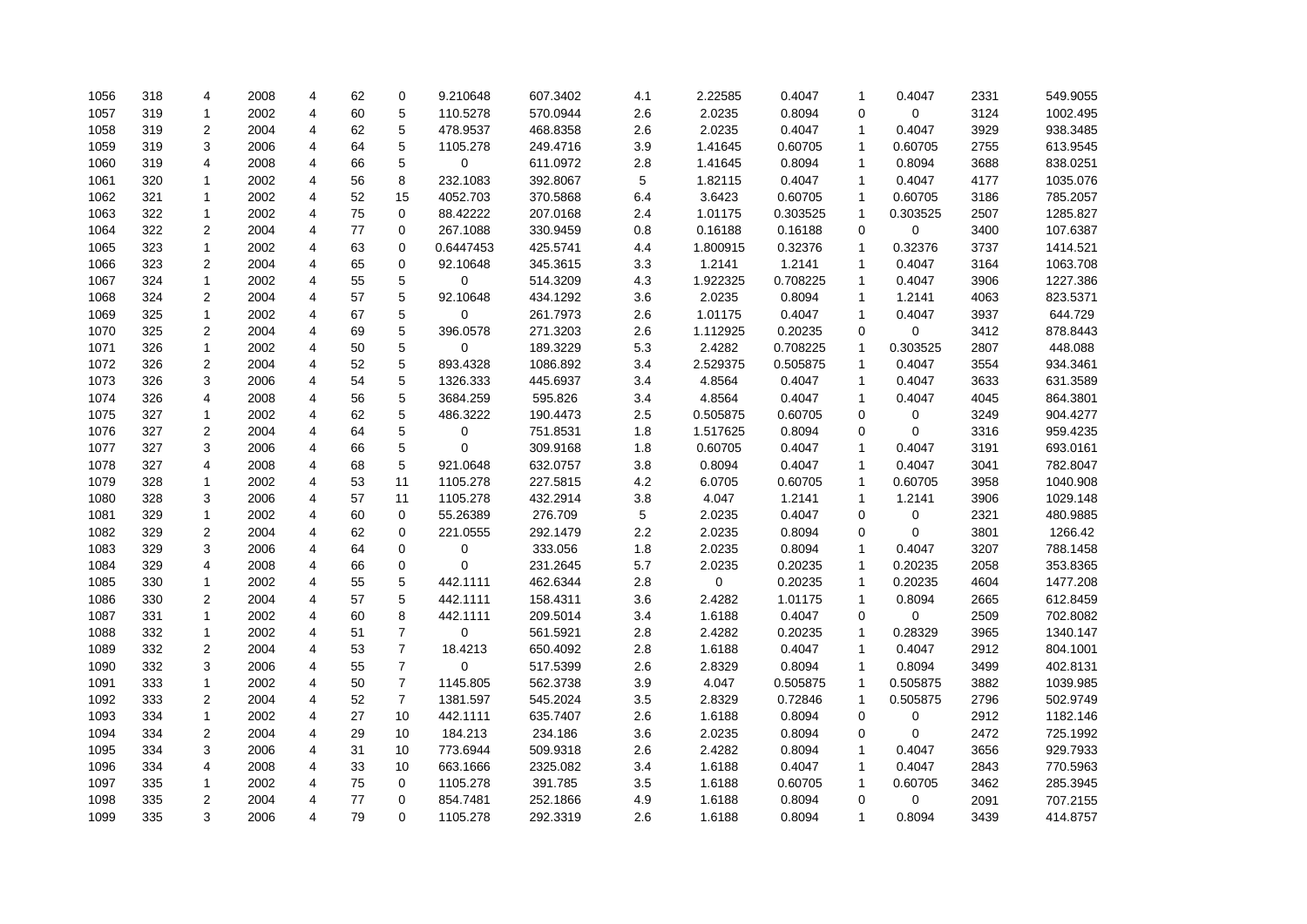| 1100 | 336 | $\mathbf{1}$   | 2002 | 4              | 42 | 7              | 0           | 194.3168 | 1.8            | 0.60705  | 0.4047   | 0            | 0           | 3115 | 1194.153 |
|------|-----|----------------|------|----------------|----|----------------|-------------|----------|----------------|----------|----------|--------------|-------------|------|----------|
| 1101 | 336 | $\overline{2}$ | 2004 | 4              | 44 | $\overline{7}$ | 184.213     | 1326.626 | 1.8            | 2.8329   | 1.2141   | $\mathbf{1}$ | 0.4047      | 4661 | 1868.976 |
| 1102 | 336 | 3              | 2006 | 4              | 46 | 7              | $\mathbf 0$ | 174.0724 | 3.3            | 0.4047   | 0.4047   | 1            | 0.4047      | 3422 | 1119.149 |
| 1103 | 337 | $\mathbf{1}$   | 2002 | 4              | 60 | 5              | 884.2222    | 247.9401 | 3.4            | 0        | 0.4047   | $\mathbf 0$  | $\mathbf 0$ | 3149 | 747.2996 |
| 1104 | 338 | 1              | 2002 | 4              | 52 | 8              | $\mathbf 0$ | 540.4719 | 5.1            | 3.43995  | 0.32376  | $\mathbf{1}$ | 0.32376     | 4082 | 1155.902 |
| 1105 | 338 | $\overline{2}$ | 2004 | 4              | 54 | 8              | 2505.296    | 872.5079 | 3.2            | 2.0235   | 0.4047   | $\mathbf 0$  | $\mathbf 0$ | 3097 | 792.6415 |
| 1106 | 339 | $\mathbf{1}$   | 2002 | 4              | 46 | 9              | 442.1111    | 373.9352 | 3.3            | 1.01175  | 0.60705  | $\mathbf{1}$ | 0.60705     | 3841 | 1803.197 |
| 1107 | 339 | $\overline{2}$ | 2004 | 4              | 48 | 9              | 663.1666    | 836.4256 | 2.8            | 1.01175  | 0.60705  | $\mathbf{1}$ | 0.20235     | 4468 | 1599.67  |
| 1108 | 340 | $\mathbf{1}$   | 2002 | 4              | 40 | 6              | 0           | 582.9504 | 3.1            | 3.2376   | 0.52611  | 1            | 0.52611     | 3160 | 968.0567 |
| 1109 | 340 | 2              | 2004 | 4              | 42 | 6              | $\Omega$    | 1215.68  | $\overline{2}$ | 4.047    | 0.60705  | 0            | 0           | 4070 | 1024.181 |
| 1110 | 341 | $\mathbf{1}$   | 2002 | 4              | 53 | 10             | 442.1111    | 223.9844 | 3.4            | 2.4282   | 1.2141   | 0            | $\mathbf 0$ | 2447 | 811.1589 |
| 1111 | 341 | 2              | 2004 | $\overline{4}$ | 55 | 10             | 921.0648    | 469.8424 | 2.6            | 2.4282   | 2.0235   | $\mathbf{1}$ | 1.2141      | 3054 | 901.0867 |
| 1112 | 342 | $\mathbf{1}$   | 2002 | 4              | 48 | 4              | 331.5833    | 183.8999 | 3.8            | 0        | 1.6188   | 0            | $\mathbf 0$ | 3302 | 1029.554 |
| 1113 | 342 | $\overline{2}$ | 2004 | 4              | 51 | 4              | 663.1666    | 376.3129 | 4.2            | 2.4282   | 1.2141   | $\mathbf{1}$ | 1.2141      | 3005 | 846.9789 |
| 1114 | 342 | 4              | 2008 | 4              | 55 | 4              | 1105.278    | 1184.307 | 2.4            | 0        | 0.60705  | 0            | 0           | 3908 | 1021.28  |
| 1115 | 343 | 2              | 2004 | 4              | 40 | 3              | 1178.963    | 381.91   | 3.8            | 1.2141   | 0.4047   | 1            | 0.8094      | 3831 | 964.6135 |
| 1116 | 343 | 3              | 2006 | 4              | 42 | 3              | $\mathbf 0$ | 508.6575 | 2.5            | 1.2141   | 1.2141   | 1            | 1.2141      | 3229 | 980.5743 |
| 1117 | 343 | 4              | 2008 | 4              | 44 | 3              | $\Omega$    | 4900.125 | 1.8            | 1.2141   | 0.60705  | $\mathbf{1}$ | 0.60705     | 4419 | 2052.66  |
| 1118 | 344 | 2              | 2004 | 4              | 49 | 9              | 386.8472    | 323.8517 | 3.4            | 0.60705  | 0.24282  | 0            | 0           | 2698 | 757.0901 |
| 1119 | 344 | 4              | 2008 | 4              | 53 | 9              | 1326.333    | 1783.078 | 1.8            | 1.2141   | 0.4047   | $\mathbf{1}$ | 0.4047      | 3333 | 830.3111 |
| 1120 | 345 | $\overline{2}$ | 2004 | 4              | 49 | 10             | 276.3194    | 285.0955 | 3.4            | 3.03525  | 1.2141   | $\mathbf{1}$ | 0.4047      | 2129 | 346.668  |
| 1121 | 345 | 3              | 2006 | 4              | 51 | 10             | $\Omega$    | 275.7477 | 3.4            | 2.8329   | 0.4047   | $\mathbf{1}$ | 0.4047      | 3016 | 1111.289 |
| 1122 | 346 | $\overline{2}$ | 2004 | 4              | 52 | 10             | 1132.91     | 438.7267 | 4.4            | 8.094    | 2.4282   | $\mathbf{1}$ | 0.4047      | 2289 | 401.6224 |
| 1123 | 347 | 2              | 2004 | 4              | 47 | 9              | 1326.333    | 304.1671 | 5              | 0.8094   | 0.4047   | $\mathbf{1}$ | 0.4047      | 3130 | 721.7504 |
| 1124 | 347 | 3              | 2006 | 4              | 49 | 9              | 736.8518    | 289.952  | 5.2            | 0.60705  | 0.303525 | $\mathbf{1}$ | 0.303525    | 3523 | 1113.45  |
| 1125 | 347 | 4              | 2008 | 4              | 51 | 9              | 3684.259    | 721.576  | 5.2            | 0.60705  | 0.60705  | $\mathbf{1}$ | 0.60705     | 4552 | 1444.571 |
| 1126 | 348 | $\overline{2}$ | 2004 | 3              | 26 | 12             | 921.0648    | 481.3877 | 6.4            | 4.8564   | 2.4282   | $\mathbf{1}$ | 2.0235      | 3021 | 1078.729 |
| 1127 | 348 | 3              | 2006 | 3              | 28 | 12             | $\mathbf 0$ | 864.4929 | 1.8            | 4.047    | 1.2141   | $\mathbf{1}$ | 1.2141      | 2740 | 763.0609 |
| 1128 | 349 | $\overline{2}$ | 2004 | 3              | 25 | 6              | 46.05324    | 198.7608 | 2.8            | 4.8564   | 3.6423   | $\mathbf{1}$ | 0.8094      | 3104 | 526.1723 |
| 1129 | 349 | 3              | 2006 | 3              | 27 | 6              | 0           | 410.2091 | 3.1            | 4.8564   | 3.6423   | 1            | 3.6423      | 3887 | 1074.506 |
| 1130 | 349 | $\overline{4}$ | 2008 | 3              | 29 | 6              | $\Omega$    | 479.08   | 3.3            | 2.0235   | 2.0235   | $\mathbf{1}$ | 2.0235      | 3877 | 792.7712 |
| 1131 | 350 | 2              | 2004 | 3              | 29 | 6              | 368.4259    | 229.7522 | 4.6            | 3.2376   | 1.01175  | $\mathbf{1}$ | 1.41645     | 3021 | 980.2462 |
| 1132 | 350 | 3              | 2006 | 3              | 31 | 6              | $\Omega$    | 472.2734 | 3.4            | 2.8329   | 1.2141   | $\mathbf{1}$ | 1.2141      | 3433 | 1043.263 |
| 1133 | 351 | 2              | 2004 | 3              | 35 | 8              | 92.10648    | 379.7067 | 3.2            | 2.529375 | 0.910575 | 0            | $\mathbf 0$ | 3428 | 1411.925 |
| 1134 | 351 | 3              | 2006 | 3              | 37 | 8              | $\Omega$    | 695.0978 | 3.2            | 3.2376   | 1.2141   | $\mathbf{1}$ | 1.2141      | 4217 | 1231.492 |
| 1135 | 351 | 4              | 2008 | 3              | 39 | 8              | $\Omega$    | 857.0945 | 3.2            | 3.03525  | 0.60705  | $\mathbf{1}$ | 0.60705     | 3885 | 668.4133 |
| 1136 | 352 | 2              | 2004 | 3              | 24 | 11             | 55.26389    | 363.5289 | 4.6            | 3.6423   | 0.8094   | $\mathbf{1}$ | 0.8094      | 3378 | 570.8081 |
| 1137 | 352 | 3              | 2006 | 3              | 26 | 11             | $\mathbf 0$ | 458.4933 | 4.6            | 4.047    | 0.8094   | $\mathbf{1}$ | 0.8094      | 3272 | 765.8133 |
| 1138 | 352 | 4              | 2008 | 3              | 28 | 11             | $\Omega$    | 471.5468 | 6.6            | 4.047    | 1.01175  | $\mathbf{1}$ | 1.01175     | 4020 | 928.5042 |
| 1139 | 353 | 2              | 2004 | 3              | 45 | $\overline{7}$ | 1105.278    | 1163.529 | 1.8            | 2.0235   | 1.01175  | $\mathbf{1}$ | 0.8094      | 3687 | 1407.24  |
| 1140 | 353 | 3              | 2006 | 3              | 47 | $\overline{7}$ | 552.6389    | 590.1507 | 4.2            | 2.0235   | 1.2141   | $\mathbf{1}$ | 1.2141      | 1816 | 582.4385 |
| 1141 | 353 | 4              | 2008 | 3              | 49 | $\overline{7}$ | 1289.491    | 783.7804 | 3.5            | 2.0235   | 1.2141   | $\mathbf{1}$ | 1.2141      | 2391 | 693.2402 |
| 1142 | 354 | 2              | 2004 | 3              | 52 | 10             | 1694.759    | 392.7278 | 4.8            | 8.094    | 3.2376   | $\mathbf{1}$ | 1.6188      | 3278 | 610.3232 |
| 1143 | 354 | 3              | 2006 | 3              | 54 | 10             | 1473.704    | 1091.372 | 2.6            | 6.0705   | 4.047    | $\mathbf{1}$ | 4.047       | 3246 | 1067.03  |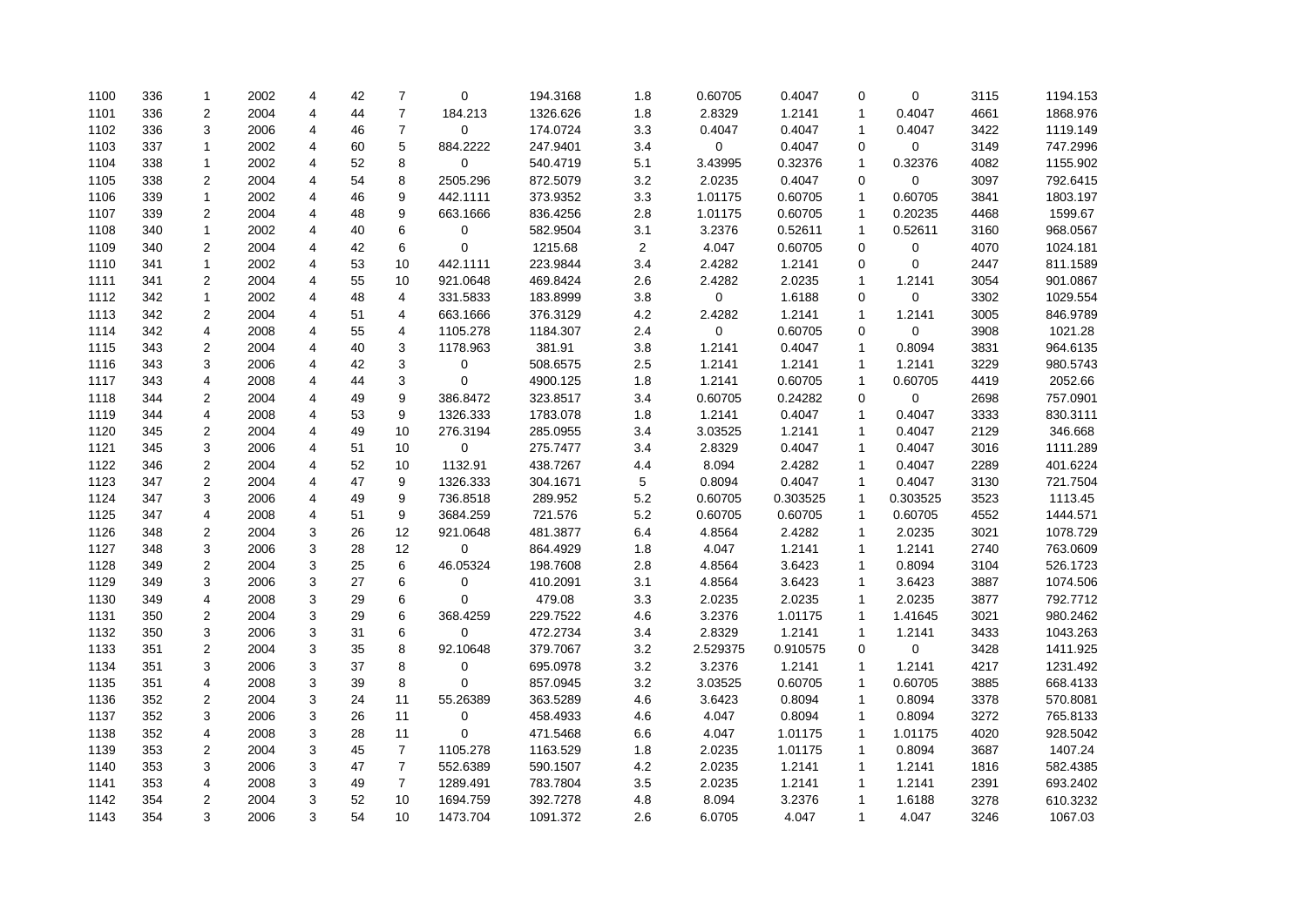| 1144 | 354 | 4              | 2008 | 3                | 56 | 10       | 0           | 1085.772 | 5    | 12.141  | 5.6658   | 1            | 5.6658      | 3133 | 1027.404 |
|------|-----|----------------|------|------------------|----|----------|-------------|----------|------|---------|----------|--------------|-------------|------|----------|
| 1145 | 355 | $\overline{2}$ | 2004 | 3                | 50 | 10       | 33.15833    | 464.9841 | 2.4  | 4.8564  | 1.6188   | $\mathbf{1}$ | 0.8094      | 4688 | 1185.69  |
| 1146 | 355 | 3              | 2006 | 3                | 52 | 10       | 0           | 743.951  | 3.2  | 3.2376  | 2.8329   | $\mathbf{1}$ | 2.8329      | 3661 | 808.0007 |
| 1147 | 355 | 4              | 2008 | 3                | 54 | 10       | $\Omega$    | 1350.827 | 3.3  | 2.8329  | 2.8329   | $\mathbf{1}$ | 2.8329      | 3901 | 972.0544 |
| 1148 | 356 | 2              | 2004 | 3                | 57 | 4        | 442.1111    | 370.2137 | 1.8  | 5.2611  | 1.2141   | 0            | 0           | 3281 | 1500.843 |
| 1149 | 356 | 3              | 2006 | 3                | 59 | 4        | $\Omega$    | 188.3367 | 5.8  | 2.0235  | 2.8329   | 1            | 0.8094      | 1763 | 253.2656 |
| 1150 | 356 | 4              | 2008 | 3                | 61 | 4        | 921.0648    | 929.9072 | 4.9  | 4.047   | 3.6423   | $\mathbf{1}$ | 2.4282      | 3983 | 1369.819 |
| 1151 | 357 | 2              | 2004 | 3                | 28 | 12       | 589.4814    | 915.9618 | 8.1  | 10.1175 | 2.0235   | 1            | 0.4047      | 3717 | 1252.464 |
| 1152 | 357 | 3              | 2006 | 3                | 30 | 12       | $\mathbf 0$ | 834.0004 | 6    | 9.7128  | 1.6188   | $\mathbf{1}$ | 1.2141      | 3717 | 1212.556 |
| 1153 | 357 | 4              | 2008 | 3                | 32 | 12       | 1915.815    | 896.7536 | 4.8  | 9.7128  | 3.2376   | 1            | 3.2376      | 2971 | 964.0866 |
| 1154 | 358 | $\overline{2}$ | 2004 | 3                | 40 | 15       | 810.537     | 868.6676 | 3.4  | 5.6658  | 1.6188   | $\mathbf{1}$ | 0.4047      | 3727 | 1242.469 |
| 1155 | 358 | 3              | 2006 | 3                | 42 | 15       | $\mathbf 0$ | 1619.501 | 4.1  | 5.6658  | 2.0235   | $\mathbf{1}$ | 2.0235      | 2903 | 1174.553 |
| 1156 | 358 | 4              | 2008 | 3                | 44 | 15       | $\Omega$    | 2071.797 | 1.8  | 5.6658  | 3.2376   | $\mathbf{1}$ | 3.2376      | 3222 | 1240.752 |
| 1157 | 359 | 2              | 2004 | 3                | 26 | 0        | 44.21111    | 214.5521 | 2.4  | 1.82115 | 1.01175  | $\mathbf{1}$ | 0.8094      | 3278 | 1386.979 |
| 1158 | 359 | 3              | 2006 | 3                | 28 | 0        | $\mathbf 0$ | 328.3674 | 3.5  | 1.2141  | 1.6188   | $\mathbf{1}$ | 1.6188      | 3538 | 1072.748 |
| 1159 | 360 | $\overline{2}$ | 2004 | $\overline{2}$   | 39 | 15       | $\Omega$    | 469.9409 | 3.8  | 28.329  | 1.6188   | $\mathbf{1}$ | 0.8094      | 4288 | 628.1846 |
| 1160 | 360 | 3              | 2006 | $\overline{2}$   | 41 | 15       | $\Omega$    | 417.8637 | 3.8  | 8.094   | 4.047    | $\mathbf{1}$ | 4.047       | 3659 | 768.6721 |
| 1161 | 360 | 4              | 2008 | 2                | 43 | 15       | 368.4259    | 658.6432 | 4.1  | 24.282  | 4.047    | $\mathbf{1}$ | 4.047       | 2797 | 503.0021 |
| 1162 | 361 | 2              | 2004 | $\overline{2}$   | 27 | 9        | $\mathbf 0$ | 561.9373 | 1.8  | 4.8564  | 0.8094   | 1            | 0.8094      | 4028 | 460.818  |
| 1163 | 361 | 4              | 2008 | $\overline{2}$   | 31 | 9        | $\Omega$    | 312.7601 | 4.4  | 1.82115 | 0.4047   | $\mathbf{1}$ | 0.4047      | 3511 | 517.7372 |
| 1164 | 362 | 2              | 2004 | $\overline{2}$   | 35 | 0        | 92.10648    | 207.6171 | 8.5  | 4.8564  | 1.6188   | 0            | $\mathbf 0$ | 2636 | 265.8628 |
| 1165 | 363 | 2              | 2004 | $\overline{2}$   | 35 | 3        | 0           | 287.2351 | 10.6 | 23.4726 | 1.2141   | $\mathbf{1}$ | 8.094       | 2669 | 224.1592 |
| 1166 | 363 | 3              | 2006 | $\overline{2}$   | 37 | 3        | $\Omega$    | 776.5235 | 4.3  | 12.9504 | 1.6188   | 1            | 1.6188      | 4577 | 652.8655 |
| 1167 | 363 | 4              | 2008 | $\boldsymbol{2}$ | 39 | 3        | 1537.257    | 451.5518 | 11.1 | 12.141  | 1.2141   | 1            | 1.2141      | 2273 | 305.7812 |
| 1168 | 364 | 2              | 2004 | $\overline{2}$   | 49 | 4        | $\mathbf 0$ | 252.2055 | 3.7  | 3.2376  | 1.2141   | $\Omega$     | 0           | 3224 | 530.8381 |
| 1169 | 365 | 2              | 2004 | 2                | 51 | 15       | 0           | 453.2742 | 3.4  | 9.3081  | 0.505875 | 0            | $\mathbf 0$ | 3036 | 555.2141 |
| 1170 | 365 | 3              | 2006 | $\sqrt{2}$       | 53 | 15       | 0           | 300.2586 | 3.9  | 3.2376  | 0.8094   | $\mathbf{1}$ | 0.8094      | 3517 | 846.2877 |
| 1171 | 365 | 4              | 2008 | $\overline{2}$   | 55 | 15       | $\mathbf 0$ | 220.9899 | 6.3  | 4.047   | 1.2141   | $\mathbf{1}$ | 1.2141      | 3747 | 397.7252 |
| 1172 | 366 | 2              | 2004 | 2                | 35 | 4        | $\Omega$    | 243.8563 | 4.2  | 4.8564  | 3.2376   | 0            | 0           | 1529 | 280.9741 |
| 1173 | 367 | $\overline{2}$ | 2004 | 2                | 42 | 12       | $\Omega$    | 129.1132 | 3.9  | 6.4752  | 0.8094   | 0            | $\mathbf 0$ | 2691 | 489.1372 |
| 1174 | 367 | 4              | 2008 | $\overline{2}$   | 46 | 12       | 464.2166    | 202.0843 | 6.1  | 7.6893  | 1.2141   | 1            | 1.2141      | 3552 | 173.4348 |
| 1175 | 368 | 2              | 2004 | $\overline{2}$   | 30 | 9        | 0           | 319.2178 | 3.2  | 2.0235  | 0.8094   | 0            | $\mathbf 0$ | 2097 | 729.5359 |
| 1176 | 370 | 2              | 2004 | $\overline{2}$   | 48 | 6        | 368.4259    | 536.6985 | 4.5  | 8.094   | 6.0705   | $\mathbf{1}$ | 1.6188      | 2441 | 250.5936 |
| 1177 | 371 | $\overline{2}$ | 2004 | 2                | 48 | 19       | 2431.611    | 1739.882 | 11.3 | 36.423  | 16.188   | 0            | $\mathbf 0$ | 4233 | 582.6122 |
| 1178 | 371 | 3              | 2006 | 2                | 50 | 19       | 11052.78    | 1682.37  | 12.1 | 32.376  | 16.188   | $\mathbf{1}$ | 16.188      | 8469 | 2169.328 |
| 1179 | 371 | 4              | 2008 | 2                | 52 | 19       | 16063.37    | 5096.265 | 12.6 | 36.423  | 16.188   | $\mathbf{1}$ | 16.188      | 7928 | 1934.718 |
| 1180 | 372 | 2              | 2004 | $\overline{2}$   | 30 | 0        | $\mathbf 0$ | 148.1987 | 7.4  | 1.2141  | 1.2141   | 0            | $\mathbf 0$ | 2546 | 599.7051 |
| 1181 | 372 | 4              | 2008 | $\overline{2}$   | 34 | 0        | 0           | 207.4288 | 5.1  | 1.2141  | 3.2376   | $\mathbf{1}$ | 3.2376      | 2776 | 292.1667 |
| 1182 | 373 | 2              | 2004 | $\overline{2}$   | 50 | $\Omega$ | $\Omega$    | 146.703  | 6.9  | 6.4752  | 1.6188   | 0            | 0           | 3407 | 226.4716 |
| 1183 | 374 | 2              | 2004 | 2                | 35 | 0        | $\mathbf 0$ | 138.3083 | 8.1  | 4.047   | 2.0235   | 0            | $\mathbf 0$ | 1643 | 483.6464 |
| 1184 | 374 | 3              | 2006 | 2                | 37 | $\Omega$ | $\Omega$    | 212.9526 | 3.9  | 3.2376  | 2.0235   | $\mathbf{1}$ | 0.8094      | 2534 | 428.0707 |
| 1185 | 374 | 4              | 2008 | $\overline{2}$   | 39 | $\Omega$ | 92.10648    | 157.2524 | 4    | 0.8094  | 0.4047   | $\mathbf{1}$ | 0.4047      | 3188 | 224.2158 |
| 1186 | 375 | $\overline{2}$ | 2004 | 2                | 45 | $\Omega$ | $\Omega$    | 236.9259 | 9.2  | 9.3081  | 4.047    | 0            | 0           | 2677 | 583.4843 |
| 1187 | 376 | $\overline{2}$ | 2004 | $\overline{2}$   | 35 | 10       | $\Omega$    | 164.5553 | 5.3  | 3.2376  | 0.8094   | 0            | $\Omega$    | 3595 | 325.776  |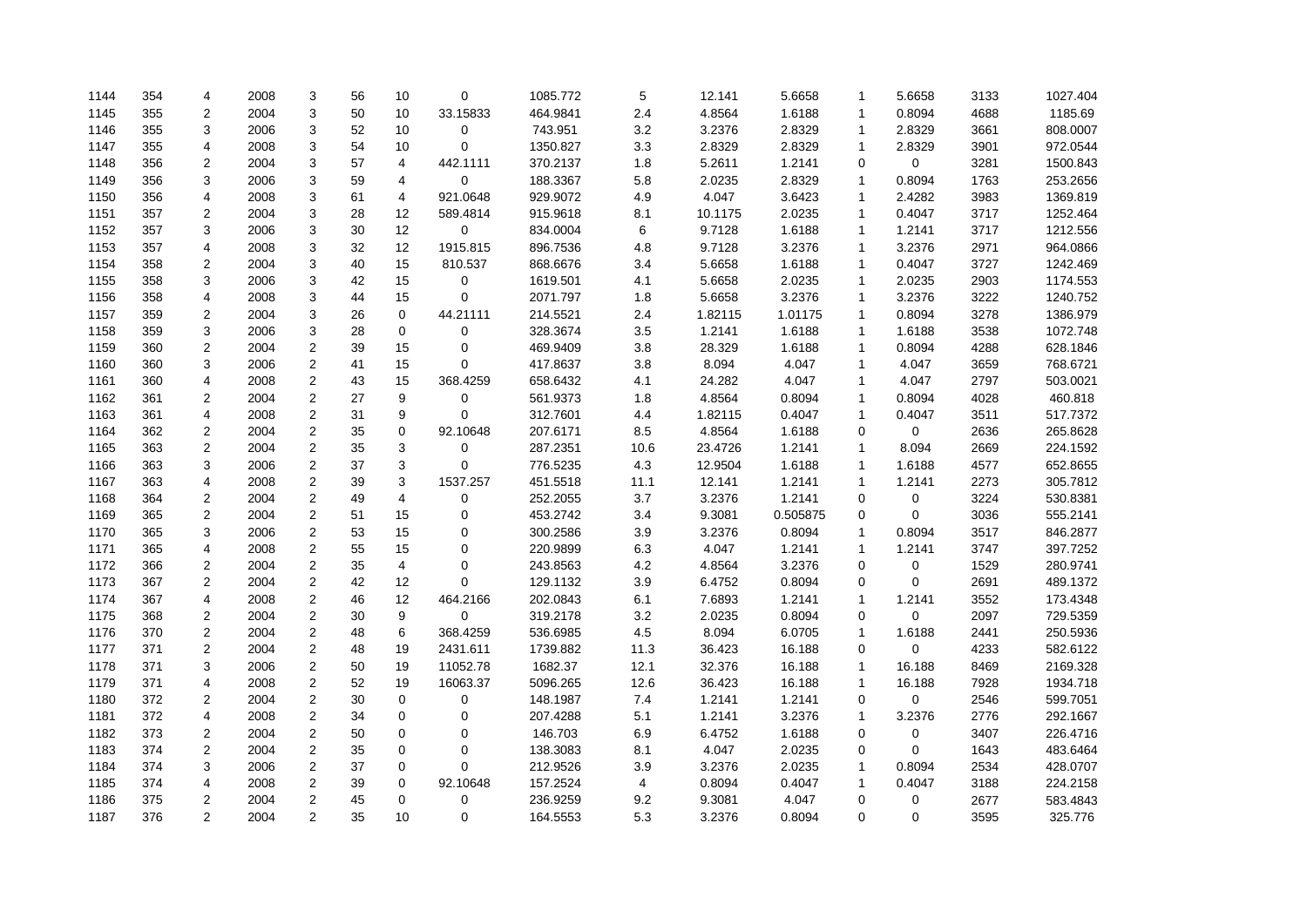| 1188 | 377 | $\overline{c}$ | 2004 | $\overline{c}$   | 43   | 4              | $\mathbf 0$ | 396.4933 | 9.1  | 20.235   | 1.6188   | 0            | 0           | 3023 | 750.9753 |
|------|-----|----------------|------|------------------|------|----------------|-------------|----------|------|----------|----------|--------------|-------------|------|----------|
| 1189 | 378 | $\mathbf{2}$   | 2004 | $\sqrt{2}$       | 65   | 0              | $\Omega$    | 406.2346 | 12.4 | 16.188   | 8.094    | 1            | 3.2376      | 4395 | 549.4248 |
| 1190 | 378 | 3              | 2006 | 2                | 67   | $\mathbf 0$    | $\mathbf 0$ | 792.0846 | 16.6 | 16.188   | 10.1175  | 1            | 10.1175     | 3851 | 1069.956 |
| 1191 | 378 | 4              | 2008 | $\sqrt{2}$       | 69   | $\Omega$       | 3315.833    | 884.0812 | 16.2 | 16.188   | 8.094    | 1            | 8.094       | 3830 | 398.4999 |
| 1192 | 379 | 2              | 2004 | $\boldsymbol{2}$ | 50   | 0              | $\mathbf 0$ | 190.0214 | 9.6  | 6.0705   | 2.4282   | 0            | $\mathbf 0$ | 1589 | 433.8412 |
| 1193 | 379 | 3              | 2006 | $\overline{c}$   | 52   | 0              | $\mathbf 0$ | 296.9867 | 3.4  | 4.047    | 2.0235   | 0            | 0           | 3205 | 607.2169 |
| 1194 | 379 | 4              | 2008 | $\boldsymbol{2}$ | 54   | $\mathbf 0$    | $\Omega$    | 483.279  | 1.8  | 4.047    | 2.8329   | $\mathbf{1}$ | 2.8329      | 3496 | 790.8678 |
| 1195 | 380 | 2              | 2004 | 2                | 32   | 15             | $\mathbf 0$ | 472.5785 | 4.6  | 20.235   | 4.047    | 0            | $\mathbf 0$ | 3057 | 459.529  |
| 1196 | 380 | 4              | 2008 | $\boldsymbol{2}$ | 36   | 15             | $\Omega$    | 298.546  | 5.2  | 24.282   | 4.047    | 1            | 4.047       | 2913 | 850.6196 |
| 1197 | 381 | $\overline{2}$ | 2004 | $\overline{2}$   | 45   | $\overline{7}$ | 221.0555    | 186.3574 | 4.5  | 4.4517   | 1.2141   | 0            | $\mathbf 0$ | 3760 | 796.7327 |
| 1198 | 381 | 3              | 2006 | $\sqrt{2}$       | 47   | $\overline{7}$ | $\mathbf 0$ | 436.3262 | 5.8  | 8.4987   | 1.6188   | 0            | $\mathbf 0$ | 3006 | 1027.923 |
| 1199 | 381 | 4              | 2008 | $\boldsymbol{2}$ | 49   | $\overline{7}$ | 1289.491    | 567.636  | 5.5  | 8.4987   | 3.2376   | $\mathbf{1}$ | 3.2376      | 3371 | 990.4015 |
| 1200 | 382 | $\overline{2}$ | 2004 | $\overline{c}$   | 50   | $\mathbf 0$    | $\mathbf 0$ | 227.2396 | 5.3  | 7.6893   | 1.6188   | 0            | 0           | 3530 | 737.7431 |
| 1201 | 382 | 3              | 2006 | $\overline{2}$   | 52   | $\mathbf 0$    | $\Omega$    | 257.414  | 4.5  | 1.6188   | 1.6188   | $\mathbf{1}$ | 1.6188      | 3444 | 630.7848 |
| 1202 | 382 | 4              | 2008 | 2                | 54   | 0              | 921.0648    | 359.0541 | 5.1  | 1.6188   | 1.2141   | $\mathbf{1}$ | 1.2141      | 3003 | 217.2336 |
| 1203 | 383 | $\overline{2}$ | 2004 | 2                | 28   | 5              | 0           | 180.2334 | 4.6  | 6.0705   | 0.4047   | 0            | 0           | 2631 | 449.0124 |
| 1204 | 384 | $\mathbf{2}$   | 2004 | $\boldsymbol{2}$ | 75   | 5              | $\mathbf 0$ | 330.6048 | 6    | 7.2846   | 1.6188   | $\mathbf{1}$ | 2.4282      | 4418 | 451.3606 |
| 1205 | 384 | 3              | 2006 | $\overline{c}$   | 77   | 5              | $\mathbf 0$ | 364.7403 | 4.3  | 2.8329   | 1.01175  | $\mathbf{1}$ | 1.01175     | 3303 | 749.1586 |
| 1206 | 384 | 4              | 2008 | $\overline{2}$   | 79   | 5              | $\Omega$    | 479.3582 | 4.5  | 2.8329   | 1.01175  | 1            | 1.01175     | 4039 | 721.0015 |
| 1207 | 385 | $\overline{2}$ | 2004 | $\boldsymbol{2}$ | 64   | $\overline{7}$ | $\mathbf 0$ | 302.0009 | 5.3  | 3.2376   | 1.2141   | $\mathbf 1$  | 2.0235      | 3693 | 620.7045 |
| 1208 | 385 | 3              | 2006 | $\overline{c}$   | 66   | $\overline{7}$ | $\Omega$    | 976.8833 | 1.8  | 4.4517   | 2.4282   | $\mathbf{1}$ | 2.4282      | 3880 | 744.8676 |
| 1209 | 385 | 4              | 2008 | $\boldsymbol{2}$ | 68   | $\overline{7}$ | $\Omega$    | 571.4632 | 5.3  | 4.047    | 3.2376   | $\mathbf 1$  | 3.2376      | 3121 | 665.3144 |
| 1210 | 386 | $\overline{2}$ | 2004 | $\overline{c}$   | 35   | 10             | $\mathbf 0$ | 236.168  | 4.8  | 1.319322 | 0.833682 | 1            | 1.2141      | 3209 | 418.4948 |
| 1211 | 387 | $\mathbf{2}$   | 2004 | $\overline{2}$   | 75   | $\overline{7}$ | 221.0555    | 454.9886 | 4.8  | 5.46345  | 1.2141   | $\mathbf{1}$ | 2.0235      | 3481 | 249.6262 |
| 1212 | 387 | 3              | 2006 | $\overline{c}$   | $77$ | $\overline{7}$ | 0           | 305.2845 | 3.2  | 2.22585  | 3.2376   | $\mathbf{1}$ | 3.2376      | 4057 | 362.2142 |
| 1213 | 387 | 4              | 2008 | $\boldsymbol{2}$ | 79   | $\overline{7}$ | $\Omega$    | 494.9934 | 5.2  | 2.10444  | 2.8329   | 1            | 2.8329      | 4183 | 223.2449 |
| 1214 | 388 | $\overline{c}$ | 2004 | $\boldsymbol{2}$ | 51   | 3              | 3679.027    | 681.3824 | 4.4  | 1.41645  | 0.60705  | $\mathbf{1}$ | 0.60705     | 3807 | 699.5602 |
| 1215 | 388 | 3              | 2006 | $\overline{c}$   | 53   | 3              | $\mathbf 0$ | 280.6611 | 3.8  | 1.2141   | 0.4047   | $\mathbf{1}$ | 0.4047      | 3459 | 429.8944 |
| 1216 | 388 | 4              | 2008 | $\overline{2}$   | 55   | 3              | 66.31667    | 484.8646 | 3    | 1.41645  | 0.8094   | 1            | 0.8094      | 4282 | 611.4102 |
| 1217 | 389 | 2              | 2004 | $\overline{2}$   | 40   | 10             | $\mathbf 0$ | 173.1696 | 4.3  | 2.0235   | 0.8094   | $\mathbf{1}$ | 0.8094      | 2638 | 266.8496 |
| 1218 | 389 | $\overline{4}$ | 2008 | $\overline{2}$   | 44   | 10             | $\Omega$    | 169.7418 | 3.5  | 0.4047   | 3.03525  | $\mathbf{1}$ | 3.03525     | 2515 | 230.8221 |
| 1219 | 390 | $\overline{2}$ | 2004 | $\overline{2}$   | 40   | $\mathbf{1}$   | $\Omega$    | 112.9734 | 5.9  | 1.6188   | 1.6188   | $\mathbf 1$  | 0.8094      | 2358 | 264.9439 |
| 1220 | 391 | $\overline{2}$ | 2004 | $\mathbf{1}$     | 42   | $\overline{7}$ | 442.1111    | 260.5048 | 3.4  | 0.4047   | 2.4282   | 1            | 0.8094      | 3954 | 231.1095 |
| 1221 | 391 | 3              | 2006 | $\mathbf{1}$     | 44   | $\overline{7}$ | $\mathbf 0$ | 197.5624 | 4    | 3.2376   | 2.4282   | 1            | 2.4282      | 2629 | 241.0906 |
| 1222 | 391 | 4              | 2008 | $\mathbf{1}$     | 46   | $\overline{7}$ | $\mathbf 0$ | 314.8575 | 4.6  | 2.8329   | 2.22585  | $\mathbf 1$  | 2.22585     | 2289 | 689.5867 |
| 1223 | 392 | 2              | 2004 | $\mathbf{1}$     | 45   | 4              | 221.0555    | 146.9759 | 6.3  | 1.6188   | 1.6188   | 0            | 0           | 3045 | 516.8122 |
| 1224 | 392 | 3              | 2006 | $\mathbf{1}$     | 47   | 4              | $\mathbf 0$ | 692.17   | 4.1  | 1.6188   | 1.6188   | $\mathbf{1}$ | 1.6188      | 3621 | 808.7023 |
| 1225 | 392 | 4              | 2008 | $\mathbf{1}$     | 49   | 4              | $\Omega$    | 589.705  | 2.6  | 1.517625 | 0.8094   | $\mathbf{1}$ | 0.8094      | 3953 | 397.1531 |
| 1226 | 393 | $\overline{2}$ | 2004 | $\mathbf{1}$     | 55   | 9              | 246.8454    | 198.6812 | 3.9  | 0.4047   | 0.4047   | $\mathbf{1}$ | 0.4047      | 3603 | 535.3256 |
| 1227 | 394 | $\overline{c}$ | 2004 | $\mathbf{1}$     | 50   | 10             | 663.1666    | 258.3538 | 4    | 1.2141   | 0.8094   | $\mathbf{1}$ | 0.8094      | 3863 | 1041.804 |
| 1228 | 394 | 3              | 2006 | $\mathbf{1}$     | 52   | 10             | 817.9055    | 250.0337 | 3.3  | 1.2141   | 0.8094   | $\mathbf{1}$ | 0.8094      | 4029 | 1332.691 |
| 1229 | 394 | 4              | 2008 | $\mathbf{1}$     | 54   | 10             | 773.6944    | 244.0336 | 3.1  | 1.2141   | 0.8094   | $\mathbf{1}$ | 0.8094      | 3178 | 875.2209 |
| 1230 | 395 | $\mathbf{2}$   | 2004 | $\mathbf{1}$     | 60   | 10             | 792.1157    | 242.8649 | 8.4  | 2.22585  | 1.2141   | 0            | 0           | 2001 | 321.4595 |
| 1231 | 395 | 3              | 2006 | $\mathbf{1}$     | 62   | 10             | 817.9055    | 189.9685 | 9.2  | 2.0235   | 0.8094   | $\mathbf{1}$ | 0.8094      | 2181 | 367.8686 |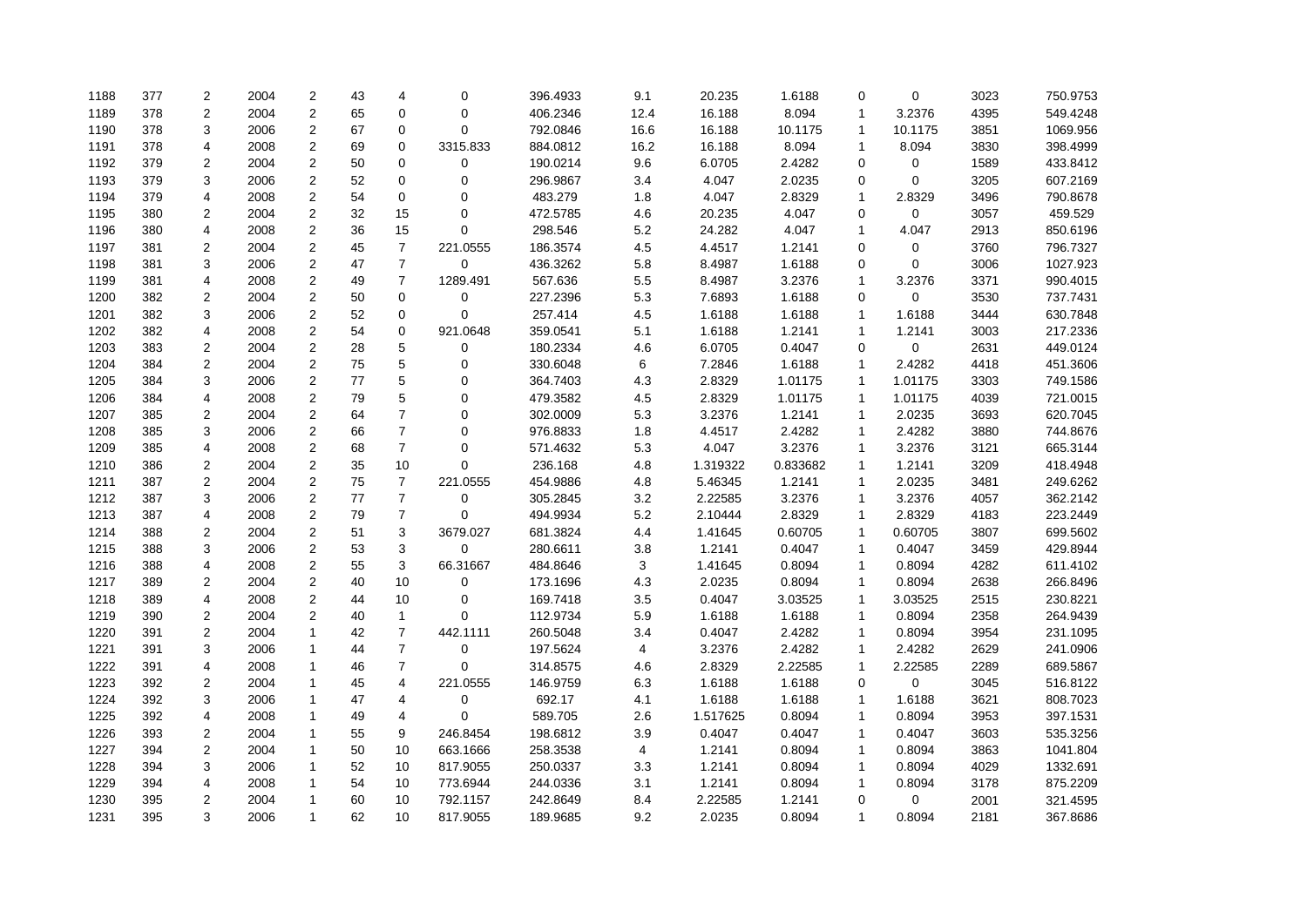| 1232 | 395 | 4                       | 2008 | 1            | 64 | 10             | 2210.555    | 258.0597 | 9.3  | 2.076111 | 1.2141   | 1            | 1.2141   | 2378 | 437.8581 |
|------|-----|-------------------------|------|--------------|----|----------------|-------------|----------|------|----------|----------|--------------|----------|------|----------|
| 1233 | 396 | $\mathbf{2}$            | 2004 | $\mathbf{1}$ | 38 | 14             | 11052.78    | 147.0759 | 7.9  | 1.6188   | 1.2141   | $\mathbf{1}$ | 0.8094   | 4243 | 290.3914 |
| 1234 | 396 | 3                       | 2006 | $\mathbf{1}$ | 40 | 14             | 0           | 160.8763 | 5    | 1.01175  | 0.4047   | 1            | 0.4047   | 2415 | 224.2047 |
| 1235 | 396 | 4                       | 2008 | $\mathbf{1}$ | 42 | 14             | 3536.889    | 277.7221 | 5    | 1.2141   | 0.8094   | 1            | 0.8094   | 3136 | 337.1359 |
| 1236 | 397 | 2                       | 2004 | $\mathbf{1}$ | 45 | 2              | 552.6389    | 66.63938 | 8.2  | 0.8094   | 0.8094   | 0            | 0        | 2204 | 174.3438 |
| 1237 | 397 | 3                       | 2006 | $\mathbf{1}$ | 47 | $\overline{2}$ | 0           | 150.2226 | 8.3  | 0.505875 | 0.505875 | 1            | 0.505875 | 2753 | 98.51674 |
| 1238 | 398 | $\overline{\mathbf{c}}$ | 2004 | $\mathbf{1}$ | 21 | 15             | 1842.13     | 419.9636 | 9.7  | 3.6423   | 0.8094   | $\mathbf{1}$ | 0.8094   | 3431 | 1124.615 |
| 1239 | 398 | 3                       | 2006 | $\mathbf{1}$ | 23 | 15             | 2763.194    | 454.4487 | 10.7 | 2.8329   | 1.01175  | $\mathbf{1}$ | 1.01175  | 3906 | 165.681  |
| 1240 | 399 | $\mathbf{2}$            | 2004 | $\mathbf{1}$ | 26 | 10             | 276.3194    | 72.35107 | 5.4  | 1.41645  | 1.01175  | 1            | 0.8094   | 2766 | 81.43228 |
| 1241 | 399 | 4                       | 2008 | $\mathbf{1}$ | 30 | 10             | 884.2222    | 269.8588 | 2.2  | 1.01175  | 0.8094   | $\mathbf{1}$ | 0.8094   | 3444 | 489.3815 |
| 1242 | 400 | $\mathbf{2}$            | 2004 | $\mathbf{1}$ | 52 | 10             | 184.213     | 291.3984 | 7.4  | 6.0705   | 4.047    | $\mathbf{1}$ | 0.8094   | 3809 | 600.942  |
| 1243 | 400 | 3                       | 2006 | $\mathbf{1}$ | 54 | 10             | 221.0555    | 223.2966 | 8    | 6.0705   | 2.4282   | $\mathbf{1}$ | 2.4282   | 2675 | 664.1122 |
| 1244 | 400 | 4                       | 2008 | $\mathbf{1}$ | 56 | 10             | 368.4259    | 328.8092 | 9.8  | 6.0705   | 3.2376   | 1            | 3.2376   | 2022 | 314.687  |
| 1245 | 401 | $\overline{\mathbf{c}}$ | 2004 | 3            | 28 | 5              | $\mathbf 0$ | 201.2603 | 5.3  | 5.6658   | 4.24935  | $\mathbf{1}$ | 1.2141   | 3722 | 912.2072 |
| 1246 | 401 | 3                       | 2006 | 3            | 30 | 5              | $\mathbf 0$ | 283.4795 | 4.1  | 2.0235   | 2.0235   | $\mathbf{1}$ | 2.0235   | 4114 | 1453.39  |
| 1247 | 401 | $\overline{4}$          | 2008 | 3            | 32 | 5              | $\Omega$    | 441.1047 | 4.6  | 3.6423   | 3.6423   | 1            | 3.6423   | 2887 | 821.343  |
| 1248 | 402 | 3                       | 2006 | $\mathbf{1}$ | 36 | 10             | 884.2222    | 185.0011 | 4.9  | 3.2376   | 0.8094   | $\mathbf{1}$ | 0.8094   | 2275 | 503.7025 |
| 1249 | 402 | $\overline{4}$          | 2008 | $\mathbf{1}$ | 38 | 10             | 994.7499    | 380.2457 | 4.3  | 0        | 1.01175  | $\mathbf{1}$ | 1.01175  | 1954 | 516.8245 |
| 1250 | 403 | 3                       | 2006 | $\mathbf{1}$ | 38 | 15             | $\mathbf 0$ | 184.6638 | 5    | 2.0235   | 0.8094   | 1            | 0.8094   | 2582 | 171.2683 |
| 1251 | 403 | 4                       | 2008 | $\mathbf{1}$ | 40 | 15             | $\Omega$    | 565.1417 | 3.3  | 1.01175  | 1.2141   | $\mathbf{1}$ | 1.2141   | 2841 | 660.2889 |
| 1252 | 404 | 3                       | 2006 | $\mathbf{1}$ | 35 | $\mathbf 0$    | 921.0648    | 220.9939 | 7.4  | 1.6188   | 0.4047   | $\mathbf{1}$ | 0.4047   | 3125 | 362.7036 |
| 1253 | 404 | 4                       | 2008 | $\mathbf{1}$ | 37 | 0              | 0           | 391.3679 | 4.9  | 1.6188   | 0.60705  | 1            | 0.60705  | 3101 | 686.8373 |
| 1254 | 405 | 3                       | 2006 | $\mathbf{1}$ | 35 | 10             | 257.8981    | 123.6264 | 4.6  | 1.6188   | 0.20235  | 1            | 0.20235  | 2293 | 238.3739 |
| 1255 | 405 | 4                       | 2008 | $\mathbf{1}$ | 37 | 10             | $\mathbf 0$ | 355.3188 | 4.8  | 1.41645  | 1.2141   | $\mathbf{1}$ | 0.8094   | 1895 | 363.1845 |
| 1256 | 406 | 3                       | 2006 | $\mathbf{1}$ | 36 | 17             | $\Omega$    | 242.4016 | 7.3  | 9.3081   | 2.8329   | $\mathbf{1}$ | 2.8329   | 3825 | 360.6109 |
| 1257 | 406 | 4                       | 2008 | $\mathbf{1}$ | 38 | 17             | $\mathbf 0$ | 301.5459 | 4.6  | 9.3081   | 1.2141   | $\mathbf{1}$ | 1.2141   | 2233 | 482.6195 |
| 1258 | 407 | 3                       | 2006 | $\mathbf{1}$ | 44 | 9              | $\Omega$    | 138.8014 | 7.1  | 1.82115  | 0.505875 | 1            | 0.505875 | 2255 | 320.2517 |
| 1259 | 407 | 4                       | 2008 | $\mathbf{1}$ | 46 | 9              | 2763.194    | 344.6277 | 4    | 1.6188   | 0.4047   | $\mathbf{1}$ | 0.4047   | 3598 | 734.7567 |
| 1260 | 408 | 3                       | 2006 | $\mathbf{1}$ | 45 | 10             | 0           | 229.76   | 6    | 2.8329   | 1.6188   | 1            | 1.6188   | 2556 | 291.2405 |
| 1261 | 409 | 3                       | 2006 | $\mathbf{1}$ | 20 | 9              | 221.0555    | 225.2485 | 4.4  | 3.2376   | 3.2376   | 1            | 3.2376   | 3525 | 325.7063 |
| 1262 | 409 | 4                       | 2008 | $\mathbf{1}$ | 22 | 9              | 1473.704    | 249.1163 | 6.2  | 3.2376   | 2.0235   | $\mathbf{1}$ | 2.0235   | 2497 | 362.4553 |
| 1263 | 410 | 3                       | 2006 | $\mathbf{1}$ | 47 | 12             | $\mathbf 0$ | 764.1669 | 3.6  | 4.047    | 2.0235   | $\mathbf{1}$ | 2.0235   | 4193 | 888.2094 |
| 1264 | 410 | 4                       | 2008 | $\mathbf{1}$ | 49 | 12             | 0           | 726.4478 | 3.8  | 4.4517   | 4.047    | 1            | 4.047    | 2970 | 573.3004 |
| 1265 | 411 | 3                       | 2006 | $\mathbf{1}$ | 22 | 8              | $\mathbf 0$ | 668.6868 | 3.6  | 2.8329   | 2.4282   | $\mathbf{1}$ | 2.4282   | 2988 | 468.6132 |
| 1266 | 411 | 4                       | 2008 | $\mathbf{1}$ | 24 | 8              | $\mathbf 0$ | 270.91   | 4    | 2.8329   | 2.0235   | $\mathbf{1}$ | 2.0235   | 2218 | 457.9169 |
| 1267 | 412 | 3                       | 2006 | $\mathbf{1}$ | 34 | 10             | $\mathbf 0$ | 980.0615 | 5.1  | 14.5692  | 6.0705   | 1            | 6.0705   | 2334 | 626.3844 |
| 1268 | 412 | 4                       | 2008 | $\mathbf{1}$ | 36 | 10             | $\mathbf 0$ | 485.4099 | 5.2  | 14.1645  | 4.4517   | $\mathbf{1}$ | 4.4517   | 2401 | 725.2784 |
| 1269 | 413 | 3                       | 2006 | $\mathbf{1}$ | 47 | 10             | $\mathbf 0$ | 216.2507 | 5.4  | 0.8094   | 0.8094   | $\mathbf{1}$ | 0.8094   | 2288 | 319.2662 |
| 1270 | 413 | 4                       | 2008 | $\mathbf{1}$ | 49 | 10             | $\Omega$    | 232.7651 | 6.2  | 2.4282   | 1.2141   | 1            | 1.2141   | 2140 | 358.7119 |
| 1271 | 414 | 3                       | 2006 | $\mathbf{1}$ | 30 | 0              | 663.1666    | 125.6899 | 5.6  | 1.01175  | 0.4047   | 1            | 0.4047   | 1405 | 286.4707 |
| 1272 | 415 | 3                       | 2006 | $\mathbf{1}$ | 52 | $\overline{7}$ | $\mathbf 0$ | 298.7857 | 3.3  | 2.4282   | 2.4282   | $\mathbf{1}$ | 2.4282   | 2858 | 548.677  |
| 1273 | 415 | 4                       | 2008 | $\mathbf{1}$ | 54 | $\overline{7}$ | $\mathbf 0$ | 332.9155 | 3.4  | 2.4282   | 0.8094   | $\mathbf{1}$ | 0.8094   | 3776 | 743.8038 |
| 1274 | 416 | 3                       | 2006 | 3            | 65 | 9              | 4421.111    | 351.9856 | 7.4  | 7.2846   | 4.8564   | 1            | 4.8564   | 3131 | 1160.696 |
| 1275 | 416 | 4                       | 2008 | 3            | 67 | 9              | $\Omega$    | 1417.711 | 3.6  | 7.2846   | 2.8329   | $\mathbf{1}$ | 2.8329   | 4631 | 1293.341 |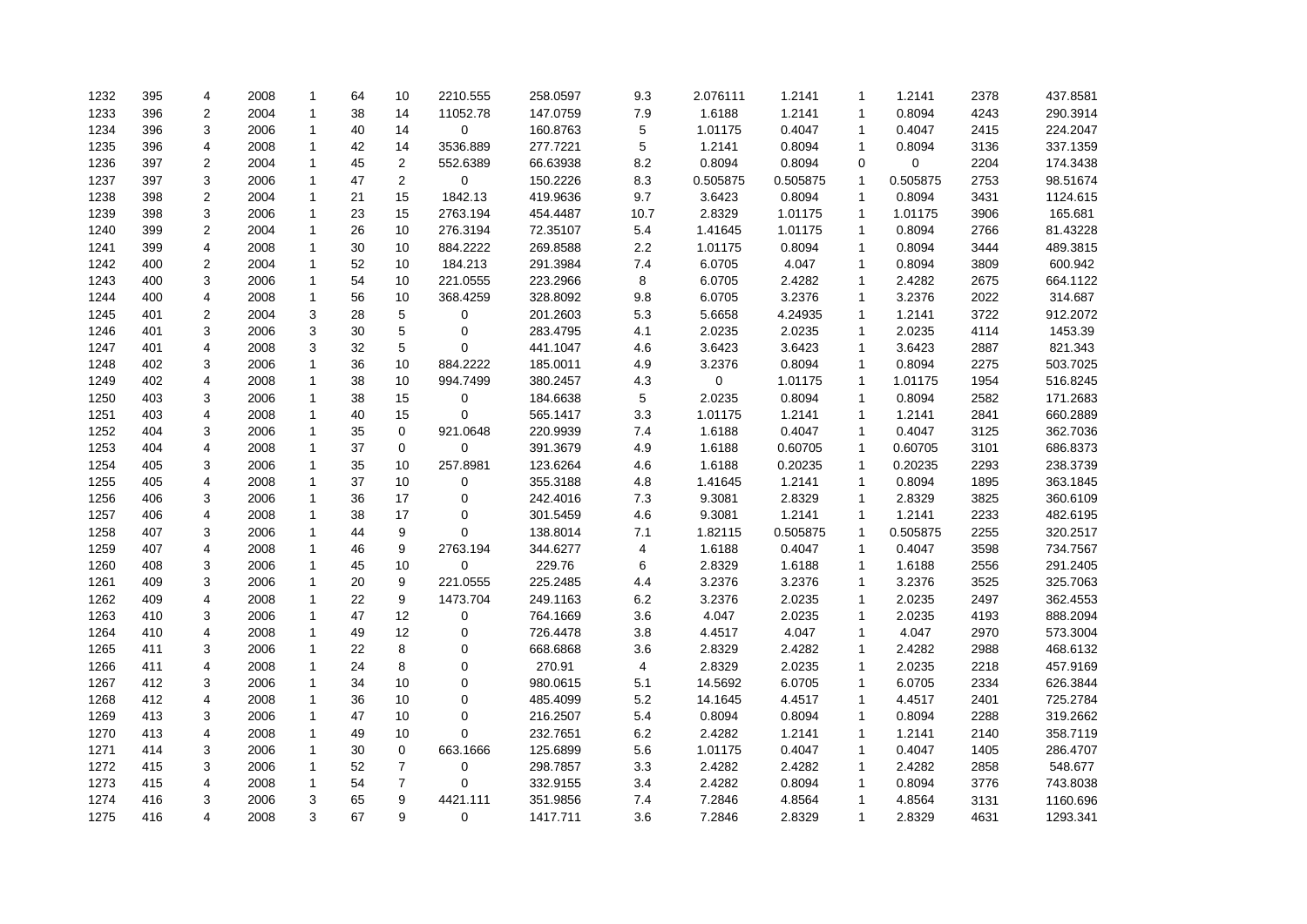| 1276 | 417 | 3              | 2006 | 3                         | 40 | 10             | 0           | 502.1299 | 5.9          | 4.047   | 2.0235  | 1            | 2.0235  | 2757 | 665.7769 |
|------|-----|----------------|------|---------------------------|----|----------------|-------------|----------|--------------|---------|---------|--------------|---------|------|----------|
| 1277 | 417 | $\overline{4}$ | 2008 | 3                         | 42 | 10             | $\Omega$    | 1739.734 | 3.6          | 4.047   | 2.0235  | $\mathbf 1$  | 2.0235  | 3722 | 1034.852 |
| 1278 | 419 | 3              | 2006 | 3                         | 65 | 4              | $\mathbf 0$ | 188.2767 | 4.6          | 1.2141  | 1.2141  | $\mathbf{1}$ | 1.2141  | 3020 | 465.6715 |
| 1279 | 419 | 4              | 2008 | 3                         | 67 | 4              | 0           | 151.3997 | 5.2          | 1.41645 | 1.41645 | 1            | 1.41645 | 2062 | 338.6297 |
| 1280 | 420 | 3              | 2006 | 3                         | 55 | 12             | 921.0648    | 251.0277 | 4.6          | 7.2846  | 3.2376  | $\mathbf 1$  | 3.2376  | 2137 | 707.3821 |
| 1281 | 420 | 4              | 2008 | 3                         | 57 | 12             | 193.4236    | 476.3098 | 2.8          | 7.2846  | 3.2376  | 1            | 3.2376  | 3140 | 937.1439 |
| 1282 | 421 | 3              | 2006 | 3                         | 35 | 0              | 1105.278    | 125.172  | 4.3          | 0.8094  | 0.8094  | $\mathbf{1}$ | 0.8094  | 2193 | 381.3465 |
| 1283 | 421 | 4              | 2008 | 3                         | 37 | $\mathbf 0$    | 0           | 770.3058 | 3.5          | 0.8094  | 2.0235  | $\mathbf{1}$ | 2.0235  | 3622 | 912.6622 |
| 1284 | 422 | 3              | 2006 | 3                         | 40 | $\overline{4}$ | 442.1111    | 216.5235 | 3.9          | 2.0235  | 1.2141  | 1            | 1.2141  | 3605 | 800.733  |
| 1285 | 422 | 4              | 2008 | 3                         | 42 | 4              | 92.10648    | 337.6686 | 3.9          | 2.0235  | 1.6188  | $\mathbf{1}$ | 1.6188  | 3047 | 685.1783 |
| 1286 | 423 | 3              | 2006 | 3                         | 35 | 10             | $\Omega$    | 191.6798 | 3.8          | 1.2141  | 0.8094  | $\mathbf{1}$ | 0.8094  | 2763 | 740.21   |
| 1287 | 424 | 3              | 2006 | 3                         | 50 | $\overline{7}$ | $\mathbf 0$ | 409.2017 | 8.1          | 2.0235  | 1.2141  | $\mathbf{1}$ | 1.2141  | 2556 | 795.6865 |
| 1288 | 425 | 3              | 2006 | 3                         | 28 | 0              | $\Omega$    | 360.3553 | 3.3          | 0.8094  | 0.60705 | 1            | 0.60705 | 4013 | 1478.209 |
| 1289 | 425 | 4              | 2008 | 3                         | 30 | $\mathbf 0$    | $\mathbf 0$ | 258.348  | 3.4          | 0.8094  | 1.2141  | $\mathbf{1}$ | 1.2141  | 2027 | 277.1659 |
| 1290 | 426 | 3              | 2006 | 3                         | 35 | 10             | 0           | 263.3236 | 3.4          | 1.2141  | 1.01175 | $\mathbf{1}$ | 1.01175 | 3256 | 733.0253 |
| 1291 | 427 | 3              | 2006 | 3                         | 35 | $\mathbf 0$    | 55.26389    | 159.6312 | 3.9          | 1.01175 | 0.8094  | 1            | 0.8094  | 2447 | 387.0345 |
| 1292 | 427 | 4              | 2008 | $\ensuremath{\mathsf{3}}$ | 37 | 0              | 0           | 262.903  | 3.9          | 1.2141  | 1.2141  | $\mathbf{1}$ | 1.2141  | 3202 | 523.8568 |
| 1293 | 428 | 3              | 2006 | 3                         | 25 | 16             | $\mathbf 0$ | 319.0578 | 3.6          | 2.4282  | 1.2141  | $\mathbf{1}$ | 1.2141  | 3270 | 1078.882 |
| 1294 | 429 | 3              | 2006 | 3                         | 40 | $\mathbf 0$    | $\mathbf 0$ | 846.4433 | 2.7          | 0.4047  | 0.4047  | 1            | 0.4047  | 4435 | 907.0059 |
| 1295 | 430 | 3              | 2006 | 3                         | 46 | $\overline{7}$ | $\Omega$    | 445.2215 | 3.4          | 2.0235  | 2.0235  | $\mathbf{1}$ | 2.0235  | 2898 | 472.561  |
| 1296 | 430 | 4              | 2008 | 3                         | 48 | $\overline{7}$ | $\mathbf 0$ | 1718.2   | 3.5          | 2.0235  | 1.01175 | $\mathbf{1}$ | 1.01175 | 2642 | 586.5106 |
| 1297 | 431 | 3              | 2006 | 3                         | 35 | 0              | $\Omega$    | 207.9604 | 3.3          | 1.6188  | 1.2141  | 1            | 1.2141  | 2691 | 332.3138 |
| 1298 | 431 | 4              | 2008 | 3                         | 37 | $\mathbf 0$    | 55.26389    | 320.7019 | 4.4          | 1.6188  | 1.41645 | 1            | 1.41645 | 3036 | 727.931  |
| 1299 | 432 | 3              | 2006 | 3                         | 35 | 12             | $\mathbf 0$ | 325.5453 | 3.2          | 4.047   | 3.2376  | 1            | 3.2376  | 2200 | 507.1088 |
| 1300 | 432 | 4              | 2008 | 3                         | 37 | 12             | $\mathbf 0$ | 479.4811 | 3            | 5.2611  | 5.2611  | $\mathbf{1}$ | 5.2611  | 3662 | 1400.274 |
| 1301 | 433 | 3              | 2006 | 3                         | 29 | 16             | $\Omega$    | 329.0983 | 3.2          | 4.8564  | 2.8329  | 1            | 2.8329  | 3236 | 453.6441 |
| 1302 | 433 | 4              | 2008 | 3                         | 31 | 16             | 736.8518    | 495.287  | 3.3          | 4.047   | 2.4282  | 1            | 2.4282  | 3245 | 753.3624 |
| 1303 | 434 | 3              | 2006 | 3                         | 60 | $\mathbf 0$    | $\mathbf 0$ | 748.4597 | 3.5          | 5.2611  | 2.63055 | $\mathbf{1}$ | 2.63055 | 3198 | 742.403  |
| 1304 | 434 | 4              | 2008 | 3                         | 62 | 0              | 0           | 924.4736 | 3.6          | 4.8564  | 2.8329  | 1            | 2.8329  | 3052 | 898.1559 |
| 1305 | 435 | 3              | 2006 | 3                         | 27 | $\mathbf 0$    | $\mathbf 0$ | 372.8056 | 2.5          | 2.0235  | 1.82115 | $\mathbf 1$  | 1.82115 | 2808 | 900.359  |
| 1306 | 436 | 3              | 2006 | 3                         | 27 | 10             | $\mathbf 0$ | 578.8472 | 1.2          | 2.4282  | 3.6423  | $\mathbf 1$  | 3.6423  | 4234 | 1593.757 |
| 1307 | 436 | 4              | 2008 | 3                         | 29 | 10             | $\mathbf 0$ | 464.8784 | 4.8          | 1.82115 | 2.4282  | $\mathbf{1}$ | 2.4282  | 3179 | 900.7279 |
| 1308 | 437 | 3              | 2006 | 3                         | 50 | 10             | $\Omega$    | 323.1032 | 4.3          | 2.0235  | 1.2141  | $\mathbf{1}$ | 1.2141  | 3069 | 660.4601 |
| 1309 | 437 | 4              | 2008 | $\ensuremath{\mathsf{3}}$ | 52 | 10             | 110.5278    | 563.0985 | 4.3          | 2.0235  | 0.8094  | $\mathbf{1}$ | 0.4047  | 4197 | 587.5023 |
| 1310 | 438 | 3              | 2006 | 3                         | 32 | $\mathbf 0$    | 276.3194    | 180.7511 | 3.8          | 0.60705 | 0.60705 | $\mathbf{1}$ | 0.60705 | 3560 | 758.6618 |
| 1311 | 438 | 4              | 2008 | 3                         | 34 | 0              | 1086.856    | 405.7759 | 3.9          | 1.01175 | 0.60705 | 1            | 0.60705 | 4138 | 734.5433 |
| 1312 | 439 | 3              | 2006 | 3                         | 45 | 10             | $\mathbf 0$ | 306.6967 | 4.2          | 0.20235 | 0.20235 | 1            | 0.20235 | 2616 | 315.4388 |
| 1313 | 440 | 3              | 2006 | 3                         | 27 | 10             | 0           | 564.403  | $\mathbf{1}$ | 0.8094  | 0.8094  | $\mathbf{1}$ | 0.8094  | 3661 | 1082.912 |
| 1314 | 440 | $\overline{4}$ | 2008 | 3                         | 29 | 10             | $\mathbf 0$ | 405.3083 | 3.6          | 0.8094  | 1.6188  | 1            | 1.6188  | 3237 | 693.522  |
| 1315 | 441 | 3              | 2006 | 3                         | 41 | 5              | $\mathbf 0$ | 343.029  | 3.5          | 2.8329  | 0.8094  | 1            | 0.8094  | 3651 | 1249.985 |
| 1316 | 442 | 3              | 2006 | 3                         | 47 | 18             | $\mathbf 0$ | 726.7709 | 3.4          | 6.0705  | 4.047   | $\mathbf{1}$ | 4.047   | 3289 | 636.1514 |
| 1317 | 443 | 3              | 2006 | 2                         | 35 | 0              | 0           | 177.5954 | 4.6          | 3.6423  | 0.8094  | $\mathbf 1$  | 0.8094  | 2883 | 268.5436 |
| 1318 | 444 | 3              | 2006 | 2                         | 45 | 0              | $\Omega$    | 382.4344 | 6            | 1.2141  | 1.2141  | 1            | 1.2141  | 4206 | 492.8568 |
| 1319 | 444 | 4              | 2008 | $\overline{2}$            | 47 | $\Omega$       | 497.375     | 526.0258 | 5.2          | 2.4282  | 0.20235 | 1            | 0.20235 | 4145 | 482.0578 |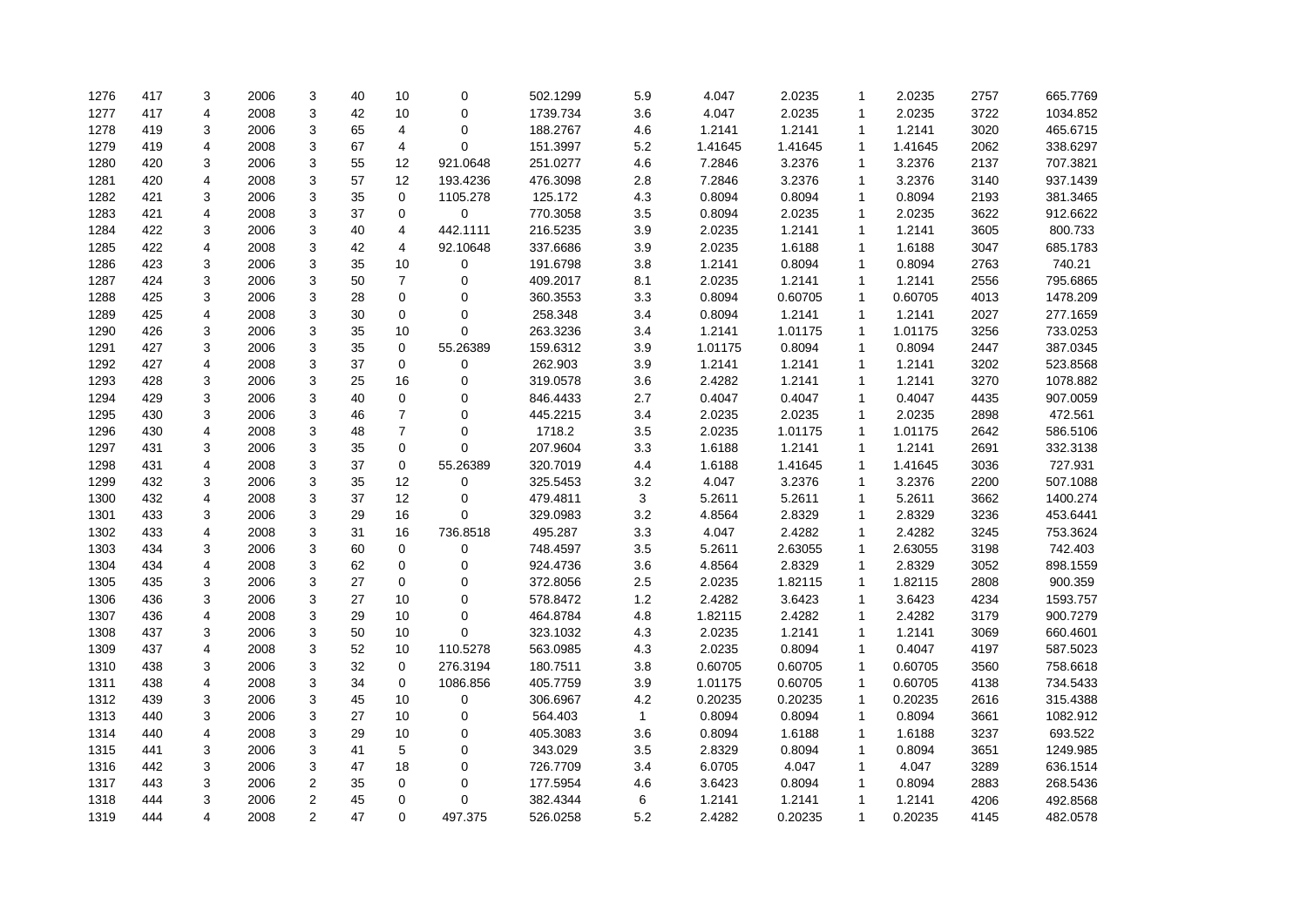| 1320 | 445 | 3              | 2006 | $\overline{c}$   | 65 | 16             | 3684.259    | 511.5583 | 3.2            | 28.329   | 16.188   | 1            | 16.188      | 3239 | 407.2787 |
|------|-----|----------------|------|------------------|----|----------------|-------------|----------|----------------|----------|----------|--------------|-------------|------|----------|
| 1321 | 446 | 3              | 2006 | $\boldsymbol{2}$ | 70 | 0              | 0           | 422.7794 | 11.2           | 10.5222  | 1.6188   | 1            | 1.6188      | 2999 | 315.0876 |
| 1322 | 446 | 4              | 2008 | $\overline{2}$   | 72 | $\mathbf 0$    | $\mathbf 0$ | 1145.049 | 14.5           | 12.141   | 4.047    | $\mathbf 1$  | 4.047       | 4295 | 663.8317 |
| 1323 | 447 | 3              | 2006 | 2                | 60 | 5              | $\mathbf 0$ | 899.8105 | 5.8            | 8.094    | 0.8094   | $\mathbf{1}$ | 0.8094      | 4382 | 737.0115 |
| 1324 | 448 | 3              | 2006 | 2                | 35 | $\Omega$       | $\mathbf 0$ | 161.2885 | 2.6            | 5.6658   | 2.8329   | $\mathbf{1}$ | 2.8329      | 2800 | 632.4077 |
| 1325 | 449 | 3              | 2006 | $\overline{2}$   | 36 | $\Omega$       | $\Omega$    | 119.9396 | 10.8           | 7.2846   | 0.8094   | $\mathbf{1}$ | 0.8094      | 998  | 237.1119 |
| 1326 | 450 | 3              | 2006 | $\overline{2}$   | 65 | $\mathbf 0$    | $\mathbf 0$ | 296.1187 | 10.8           | 6.0705   | 2.8329   | $\mathbf{1}$ | 2.0235      | 3150 | 742.8334 |
| 1327 | 450 | 4              | 2008 | $\boldsymbol{2}$ | 67 | $\Omega$       | $\Omega$    | 274.2486 | 7.2            | 2.4282   | 1.6188   | $\mathbf{1}$ | 1.6188      | 3754 | 457.9951 |
| 1328 | 451 | 3              | 2006 | 2                | 55 | 0              | $\mathbf 0$ | 267.0204 | 4.2            | 4.8564   | 1.6188   | 1            | 1.6188      | 4025 | 398.2353 |
| 1329 | 451 | 4              | 2008 | $\boldsymbol{2}$ | 57 | 0              | 442.1111    | 676.34   | 4.2            | 4.8564   | 1.41645  | 1            | 1.41645     | 3010 | 634.0195 |
| 1330 | 452 | 3              | 2006 | 2                | 30 | 0              | $\mathbf 0$ | 215.8373 | 3.9            | 1.01175  | 2.4282   | $\mathbf{1}$ | 2.4282      | 3124 | 330.3232 |
| 1331 | 453 | 3              | 2006 | $\overline{c}$   | 50 | 6              | 0           | 182.3551 | 4.9            | 2.4282   | 0.8094   | 1            | 0.8094      | 2680 | 152.8024 |
| 1332 | 453 | $\overline{4}$ | 2008 | $\overline{2}$   | 52 | 6              | 1289.491    | 499.6956 | 5.8            | 2.4282   | 1.2141   | $\mathbf{1}$ | 1.2141      | 3931 | 717.8179 |
| 1333 | 454 | 3              | 2006 | $\boldsymbol{2}$ | 45 | 0              | $\mathbf 0$ | 216.7484 | 4              | 1.2141   | 0.60705  | $\mathbf{1}$ | 0.60705     | 3768 | 396.123  |
| 1334 | 454 | $\overline{4}$ | 2008 | $\overline{2}$   | 47 | $\Omega$       | $\Omega$    | 500.0351 | 4.2            | 1.6188   | 1.2141   | $\mathbf{1}$ | 1.2141      | 2655 | 430.2717 |
| 1335 | 455 | 3              | 2006 | $\overline{2}$   | 34 | 10             | $\mathbf 0$ | 284.7762 | 3.1            | 4.047    | 0.8094   | 1            | 0.8094      | 3643 | 556.4048 |
| 1336 | 455 | 4              | 2008 | $\overline{2}$   | 36 | 10             | 884.2222    | 776.4252 | 10.1           | 2.0235   | 2.4282   | $\mathbf{1}$ | 2.4282      | 2468 | 354.1664 |
| 1337 | 456 | 3              | 2006 | $\overline{2}$   | 35 | 12             | $\mathbf 0$ | 284.6301 | 3.1            | 6.4752   | 1.82115  | $\mathbf{1}$ | 1.82115     | 3077 | 734.7549 |
| 1338 | 456 | 4              | 2008 | 2                | 37 | 12             | 221.0555    | 770.9451 | 3.2            | 5.2611   | 4.047    | 1            | 4.047       | 3840 | 962.7006 |
| 1339 | 457 | 3              | 2006 | $\overline{2}$   | 59 | 8              | $\mathbf 0$ | 344.1601 | 4.1            | 1.112925 | 1.112925 | $\mathbf{1}$ | 1.112925    | 2633 | 425.6174 |
| 1340 | 457 | 4              | 2008 | $\boldsymbol{2}$ | 61 | 8              | 27.63194    | 266.9842 | 4.3            | 0.8094   | 0.8094   | $\mathbf{1}$ | 0.8094      | 2796 | 214.4795 |
| 1341 | 458 | 3              | 2006 | $\overline{2}$   | 26 | 0              | $\Omega$    | 195.8624 | 2.6            | 0.60705  | 0.4047   | 1            | 0.4047      | 2783 | 274.1804 |
| 1342 | 458 | 4              | 2008 | $\overline{c}$   | 28 | $\mathbf 0$    | $\mathbf 0$ | 249.9248 | 3.4            | 0.8094   | 0.8094   | 1            | 0.8094      | 3367 | 865.8207 |
| 1343 | 459 | 3              | 2006 | $\overline{2}$   | 30 | $\mathbf 0$    | 110.5278    | 239.7909 | 3.2            | 2.8329   | 0.8094   | $\mathbf{1}$ | 0.8094      | 3838 | 422.1053 |
| 1344 | 460 | 3              | 2006 | 2                | 18 | 0              | $\mathbf 0$ | 217.9832 | 5.8            | 4.047    | 1.6188   | $\mathbf{1}$ | 1.6188      | 3366 | 570.6763 |
| 1345 | 460 | $\overline{4}$ | 2008 | 2                | 20 | $\mathbf 0$    | $\Omega$    | 207.4992 | 5.2            | 4.047    | 3.6423   | 1            | 3.6423      | 2621 | 379.3792 |
| 1346 | 461 | 3              | 2006 | $\overline{2}$   | 20 | 0              | $\mathbf 0$ | 539.4648 | 2.8            | 2.4282   | 2.0235   | $\mathbf{1}$ | 2.0235      | 4418 | 1618.682 |
| 1347 | 461 | $\overline{4}$ | 2008 | 2                | 22 | $\Omega$       | 31.3162     | 432.2737 | 10.4           | 2.4282   | 4.4517   | $\mathbf{1}$ | 4.4517      | 3433 | 1009.432 |
| 1348 | 462 | 3              | 2006 | $\overline{2}$   | 60 | 4              | $\mathbf 0$ | 328.5811 | 4.6            | 9.7128   | 3.2376   | 1            | 2.0235      | 2486 | 392.5992 |
| 1349 | 462 | 4              | 2008 | $\sqrt{2}$       | 62 | 4              | 55.26389    | 304.9987 | 4.6            | 8.094    | 1.6188   | $\mathbf{1}$ | 1.6188      | 2954 | 510.8322 |
| 1350 | 463 | 3              | 2006 | $\overline{2}$   | 35 | $\overline{7}$ | $\mathbf 0$ | 256.4276 | 13.3           | 8.094    | 0.8094   | $\mathbf{1}$ | 0.8094      | 1442 | 224.9729 |
| 1351 | 463 | 4              | 2008 | $\overline{c}$   | 37 | $\overline{7}$ | 1105.278    | 253.5523 | 11.9           | 8.094    | 2.4282   | $\mathbf{1}$ | 2.4282      | 2679 | 153.6652 |
| 1352 | 464 | 3              | 2006 | $\overline{2}$   | 35 | $\mathbf 0$    | 0           | 151.1468 | 5.7            | 0.303525 | 0.4047   | $\mathbf 0$  | 0           | 2300 | 368.832  |
| 1353 | 464 | 4              | 2008 | $\boldsymbol{2}$ | 37 | $\mathbf 0$    | $\mathbf 0$ | 227.2082 | $\overline{7}$ | 1.2141   | 1.6188   | $\mathbf{1}$ | 1.6188      | 3021 | 1244.297 |
| 1354 | 465 | 3              | 2006 | $\overline{2}$   | 40 | $\mathbf 0$    | $\mathbf 0$ | 360.063  | 4.9            | 4.047    | 0.8094   | $\mathbf{1}$ | 0.8094      | 4063 | 1025.884 |
| 1355 | 466 | 3              | 2006 | $\overline{c}$   | 25 | 10             | 0           | 528.6935 | 6.6            | 6.0705   | 4.047    | 0            | 0           | 2968 | 471.1331 |
| 1356 | 467 | 3              | 2006 | $\overline{2}$   | 58 | $\mathbf 0$    | $\mathbf 0$ | 295.2327 | 3.4            | 2.0235   | 0.60705  | $\mathbf{1}$ | 0.60705     | 2285 | 304.3891 |
| 1357 | 467 | 4              | 2008 | $\overline{2}$   | 60 | $\mathbf 0$    | 313.162     | 184.5074 | 1.8            | 2.4282   | 0.4047   | $\mathbf{1}$ | 0.4047      | 3729 | 242.1243 |
| 1358 | 468 | 3              | 2006 | $\overline{2}$   | 22 | 10             | $\mathbf 0$ | 220.4632 | 4.8            | 1.2141   | 1.2141   | 0            | $\mathbf 0$ | 962  | 126.7447 |
| 1359 | 469 | 3              | 2006 | 2                | 21 | $\mathbf 0$    | 0           | 295.1503 | 2.8            | 3.2376   | 3.2376   | $\mathbf{1}$ | 3.2376      | 2937 | 365.555  |
| 1360 | 469 | 4              | 2008 | $\boldsymbol{2}$ | 23 | 0              | $\mathbf 0$ | 227.6636 | 3.8            | 3.2376   | 2.0235   | $\mathbf{1}$ | 2.0235      | 2296 | 387.1904 |
| 1361 | 470 | 3              | 2006 | 2                | 40 | 8              | $\mathbf 0$ | 454.2688 | 4.6            | 3.6423   | 2.4282   | $\mathbf{1}$ | 2.4282      | 3590 | 376.1676 |
| 1362 | 470 | 4              | 2008 | 2                | 42 | 8              | $\Omega$    | 583.1035 | 4.9            | 3.6423   | 8.9034   | 1            | 8.9034      | 2773 | 624.8856 |
| 1363 | 471 | 3              | 2006 | $\overline{2}$   | 28 | $\Omega$       | $\Omega$    | 454.9809 | 3.1            | 8.094    | 8.094    | 1            | 8.094       | 3110 | 518.4613 |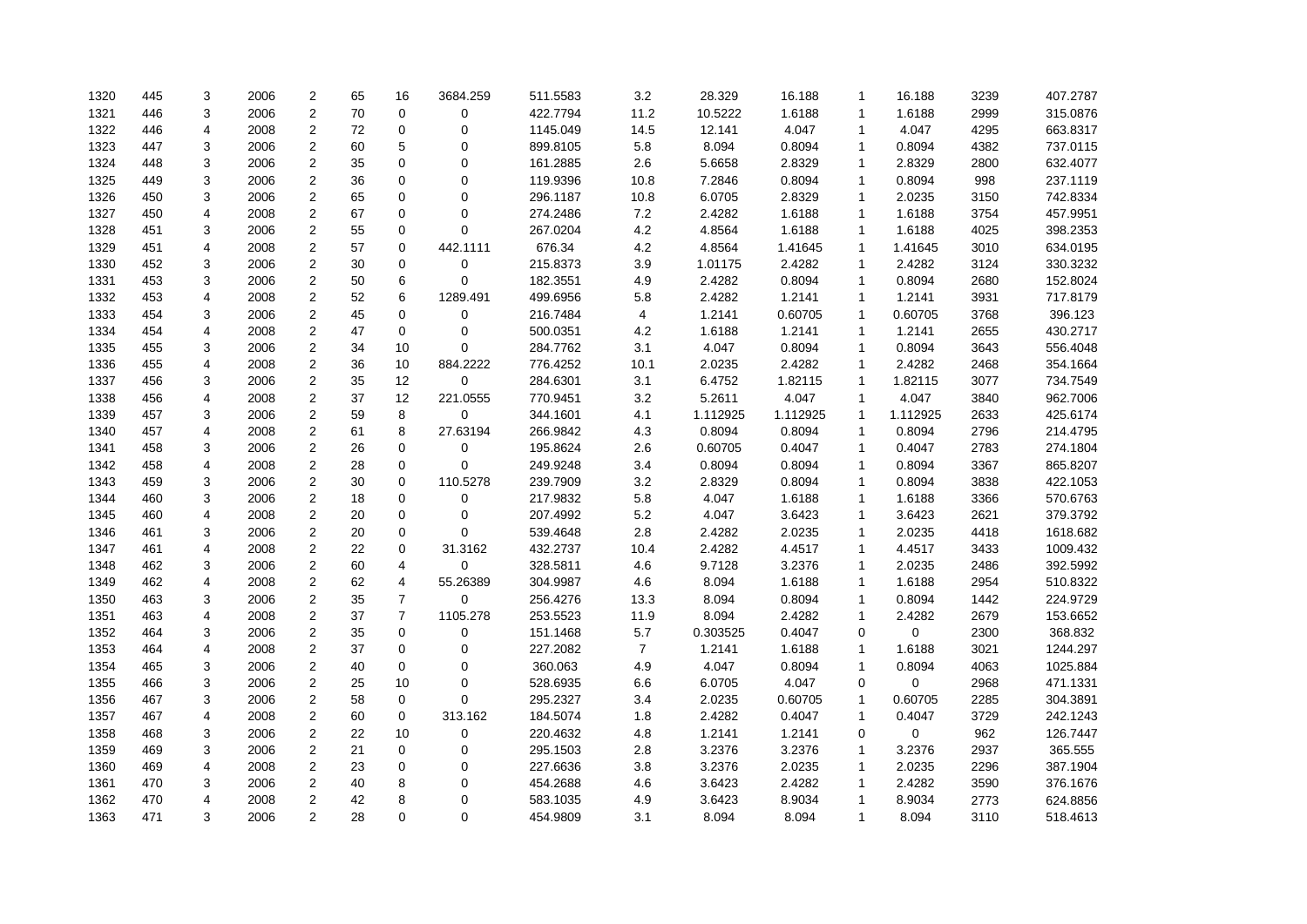| 1364 | 471 | 4              | 2008 | $\overline{2}$   | 30 | 0              | 0           | 445.0439 | 4    | 6.4752  | 4.8564  | 1            | 4.8564      | 3155 | 483.3039 |
|------|-----|----------------|------|------------------|----|----------------|-------------|----------|------|---------|---------|--------------|-------------|------|----------|
| 1365 | 472 | 3              | 2006 | $\boldsymbol{2}$ | 32 | 0              | 147.3704    | 234.0679 | 3.3  | 0.4047  | 0.4047  | 1            | 0.4047      | 4022 | 613.6599 |
| 1366 | 472 | 4              | 2008 | $\overline{2}$   | 34 | 0              | 73.68518    | 330.6794 | 4.3  | 0.8094  | 0.8094  | $\mathbf{1}$ | 0.8094      | 2777 | 718.7899 |
| 1367 | 473 | 3              | 2006 | 2                | 55 | $\mathbf 0$    | $\Omega$    | 323.472  | 4.8  | 24.282  | 3.2376  | $\mathbf{1}$ | 2.4282      | 2739 | 368.8568 |
| 1368 | 473 | $\overline{4}$ | 2008 | 2                | 57 | $\mathbf 0$    | 331.5833    | 573.9355 | 6    | 24.282  | 6.0705  | $\mathbf{1}$ | 6.0705      | 4318 | 1886.945 |
| 1369 | 474 | 4              | 2008 | 2                | 52 | $\overline{7}$ | 22.10555    | 358.897  | 4.4  | 0.8094  | 1.6188  | $\mathbf{1}$ | 1.6188      | 3403 | 617.4888 |
| 1370 | 475 | 4              | 2008 | 2                | 58 | 4              | 27.63194    | 427.275  | 3.8  | 2.8329  | 2.4282  | $\mathbf{1}$ | 2.4282      | 3278 | 687.9355 |
| 1371 | 476 | 4              | 2008 | $\overline{c}$   | 28 | $\overline{7}$ | 276.3194    | 244.9194 | 4.6  | 0.8094  | 0.8094  | $\mathbf{1}$ | 0.8094      | 3506 | 347.1508 |
| 1372 | 477 | $\overline{4}$ | 2008 | $\overline{2}$   | 60 | 8              | 276.3194    | 484.7831 | 10.4 | 5.2611  | 4.047   | 1            | 4.047       | 3665 | 489.5972 |
| 1373 | 478 | 4              | 2008 | $\overline{c}$   | 50 | 0              | 0           | 557.6837 | 3.8  | 2.8329  | 2.8329  | $\mathbf{1}$ | 2.8329      | 3093 | 1266.562 |
| 1374 | 479 | $\overline{4}$ | 2008 | 2                | 58 | 3              | $\Omega$    | 360.742  | 3.6  | 2.4282  | 0.8094  | $\mathbf{1}$ | 0.8094      | 2531 | 266.8309 |
| 1375 | 480 | $\overline{4}$ | 2008 | $\overline{2}$   | 75 | 5              | 92.10648    | 214.9611 | 4.3  | 1.2141  | 0.60705 | 1            | 0.60705     | 2624 | 283.1981 |
| 1376 | 481 | $\overline{4}$ | 2008 | 2                | 45 | 6              | 1105.278    | 660.6769 | 4.5  | 7.2846  | 2.4282  | $\mathbf{1}$ | 2.4282      | 4267 | 326.0186 |
| 1377 | 482 | $\overline{4}$ | 2008 | 2                | 38 | 14             | 0           | 919.4334 | 11.3 | 24.282  | 12.141  | $\mathbf{1}$ | 12.141      | 4538 | 762.5833 |
| 1378 | 483 | $\overline{4}$ | 2008 | 2                | 40 | 8              | $\mathbf 0$ | 305.0827 | 3.3  | 0.8094  | 1.2141  | $\mathbf{1}$ | 1.2141      | 3365 | 527.5524 |
| 1379 | 484 | $\overline{4}$ | 2008 | 2                | 49 | 11             | 1934.236    | 555.2219 | 11   | 4.047   | 0.8094  | $\mathbf{1}$ | 0.8094      | 2403 | 424.2146 |
| 1380 | 485 | $\overline{4}$ | 2008 | $\overline{2}$   | 42 | 10             | 88.42222    | 510.6794 | 3.3  | 6.27285 | 2.4282  | 1            | 2.4282      | 3474 | 1026.506 |
| 1381 | 486 | 4              | 2008 | 2                | 31 | 5              | 560.3758    | 216.6057 | 3.6  | 1.01175 | 0.4047  | $\mathbf{1}$ | 0.4047      | 3557 | 557.1697 |
| 1382 | 487 | 4              | 2008 | $\boldsymbol{2}$ | 26 | 15             | 884.2222    | 487.9794 | 3.4  | 0.8094  | 0.8094  | 1            | 0.8094      | 4443 | 981.9769 |
| 1383 | 488 | $\overline{4}$ | 2008 | $\overline{c}$   | 48 | 18             | 92.10648    | 1268.655 | 5    | 16.188  | 2.4282  | $\mathbf{1}$ | 2.4282      | 3405 | 889.0806 |
| 1384 | 489 | 4              | 2008 | 2                | 58 | 12             | $\mathbf 0$ | 975.3322 | 5.2  | 24.282  | 1.2141  | $\mathbf{1}$ | 1.2141      | 3821 | 420.7017 |
| 1385 | 490 | $\overline{4}$ | 2008 | $\overline{c}$   | 45 | 6              | 176.8444    | 358.1449 | 4.4  | 2.8329  | 1.2141  | 1            | 1.2141      | 2363 | 403.7318 |
| 1386 | 491 | 4              | 2008 | $\overline{2}$   | 38 | 10             | 92.10648    | 268.1474 | 7.8  | 2.8329  | 1.2141  | $\mathbf{1}$ | 1.2141      | 4498 | 302.5461 |
| 1387 | 492 | $\overline{4}$ | 2008 | 2                | 48 | 8              | $\Omega$    | 260.6894 | 9    | 8.094   | 1.2141  | $\mathbf{1}$ | 1.2141      | 2543 | 562.4539 |
| 1388 | 493 | 4              | 2008 | 2                | 61 | 0              | 552.6389    | 165.689  | 7.7  | 0.8094  | 0.8094  | $\mathbf{1}$ | 0.8094      | 2684 | 233.8036 |
| 1389 | 494 | $\overline{4}$ | 2008 | $\overline{2}$   | 45 | $\mathbf 0$    | 1197.384    | 296.8413 | 5.4  | 1.2141  | 1.6188  | $\mathbf{1}$ | 1.6188      | 2799 | 257.1441 |
| 1390 | 495 | $\overline{4}$ | 2008 | $\overline{c}$   | 55 | 4              | $\mathbf 0$ | 276.89   | 6.2  | 4.8564  | 4.047   | $\mathbf{1}$ | 4.047       | 2914 | 925.3569 |
| 1391 | 496 | $\overline{4}$ | 2008 | 2                | 50 | $\mathbf 0$    | 36.84259    | 161.5818 | 7.1  | 2.0235  | 2.0235  | $\mathbf{1}$ | 2.0235      | 1637 | 224.9263 |
| 1392 | 497 | $\overline{4}$ | 2008 | $\overline{2}$   | 30 | $\overline{4}$ | 0           | 228.284  | 3.2  | 1.6188  | 1.6188  | 1            | 1.6188      | 2652 | 426.6067 |
| 1393 | 498 | $\overline{4}$ | 2008 | $\overline{c}$   | 32 | 14             | 0           | 234.2692 | 3.1  | 2.0235  | 0.8094  | $\mathbf{1}$ | 0.8094      | 4285 | 446.4235 |
| 1394 | 499 | $\overline{4}$ | 2008 | 3                | 55 | $\mathbf 0$    | $\mathbf 0$ | 419.8044 | 3.6  | 4.047   | 3.2376  | $\mathbf{1}$ | 3.2376      | 4029 | 1306.314 |
| 1395 | 500 | 4              | 2008 | 3                | 38 | 8              | 0           | 717.9619 | 3.3  | 2.0235  | 1.6188  | $\mathbf{1}$ | 1.6188      | 4274 | 1012.569 |
| 1396 | 501 | $\overline{4}$ | 2008 | 3                | 26 | $\mathbf 0$    | $\mathbf 0$ | 637.2023 | 7.5  | 2.0235  | 4.047   | 1            | 4.047       | 3648 | 611.6432 |
| 1397 | 502 | 4              | 2008 | 3                | 47 | 5              | $\Omega$    | 385.4224 | 1.8  | 3.2376  | 1.01175 | $\mathbf{1}$ | 1.01175     | 2451 | 916.7576 |
| 1398 | 503 | $\overline{4}$ | 2008 | 3                | 42 | 5              | 193.4236    | 2718.075 | 1.8  | 7.2846  | 1.2141  | $\mathbf{1}$ | 1.2141      | 4484 | 1571.041 |
| 1399 | 504 | $\overline{4}$ | 2008 | 3                | 33 | 10             | 0           | 731.3947 | 2.8  | 0       | 0.8094  | 1            | 0.8094      | 3172 | 1651.035 |
| 1400 | 505 | $\overline{4}$ | 2008 | 3                | 24 | 12             | 0           | 878.165  | 3.6  | 3.6423  | 1.2141  | $\mathbf{1}$ | 1.2141      | 2901 | 1023.343 |
| 1401 | 506 | 4              | 2008 | 3                | 25 | $\mathbf 5$    | $\mathbf 0$ | 643.5197 | 2.8  | 4.047   | 2.8329  | $\mathbf{1}$ | 2.8329      | 4110 | 1181.623 |
| 1402 | 507 | $\overline{4}$ | 2008 | 3                | 39 | $\overline{7}$ | $\Omega$    | 966.4243 | 2.6  | 4.047   | 1.6188  | $\Omega$     | $\mathbf 0$ | 3293 | 1176.157 |
| 1403 | 508 | 4              | 2008 | 3                | 40 | 12             | 921.0648    | 749.2166 | 3.5  | 0.8094  | 1.2141  | $\mathbf{1}$ | 1.2141      | 3302 | 610.3871 |
| 1404 | 509 | 4              | 2008 | 3                | 39 | 10             | $\Omega$    | 1332.402 | 3.5  | 3.2376  | 2.4282  | $\mathbf{1}$ | 2.4282      | 2347 | 677.8991 |
| 1405 | 510 | $\overline{4}$ | 2008 | 3                | 65 | 3              | 442.1111    | 1800.075 | 3.6  | 2.0235  | 1.6188  | $\mathbf{1}$ | 1.6188      | 3304 | 745.8597 |
| 1406 | 511 | 4              | 2008 | $\overline{4}$   | 50 | $\Omega$       | 442.1111    | 517.3916 | 3.6  | 1.2141  | 0.4047  | $\Omega$     | 0           | 2988 | 1050.99  |
| 1407 | 512 | $\overline{4}$ | 2008 | $\overline{4}$   | 56 | 5              | 663.1666    | 442.2788 | 3.5  | 1.6188  | 0.8094  | $\mathbf{1}$ | 0.8094      | 3573 | 848.8942 |